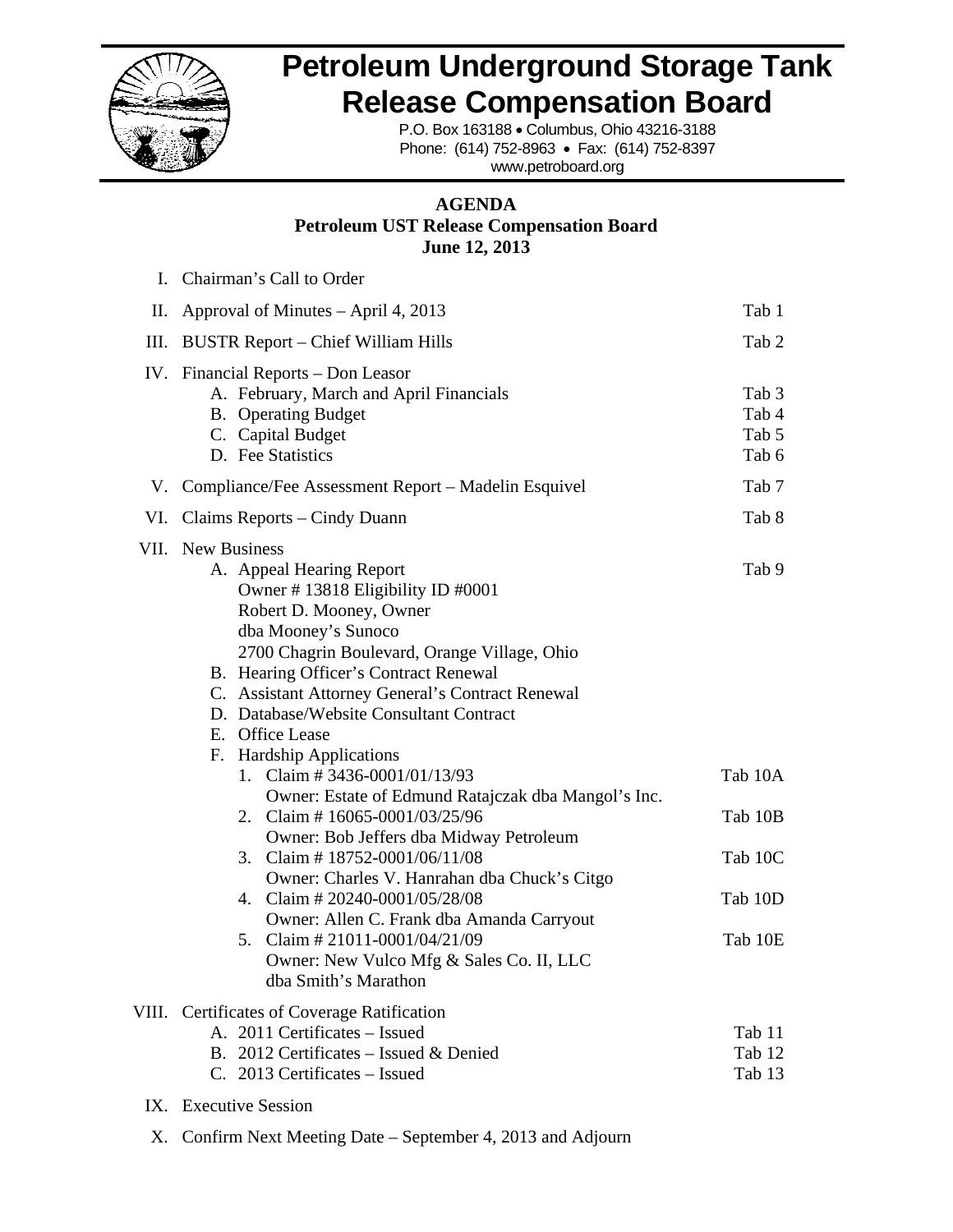# Memorandum

**To:** Petroleum Underground Storage Tank Release Compensation Board **From:** Chief William Hills, BUSTR

**Re: BUSTR Report** 

**Date:** June 5, 2013

**PERSONNEL** – There are currently three vacancies on the leaking underground storage tank "LUST" side of the program. Included are the recent File Room Clerk and Attorney 4 position vacancies that are being held due to the uncertain effects (potential LUST grant reduction) as part of the federal sequestration. In addition, one Environmental Specialist 2 position was not filled due to a 10% cut in the fiscal year 2013 LUST grant.

The Release Prevention program enforcement coordinator is currently on extended disability leave. Lynne Caughell is expected back to work in six to eight weeks.

**ADMINISTRATION –** The proposed BUSTR Revolving Loan Program to enable Political Subdivisions to address the removal of Underground Storage Tanks is being considered by the Senate as part of the budget. SFM BUSTR is still waiting on word from Region 5 of the U.S. E.P.A. concerning possible budget cuts and the effects on the UST and LUST programs.

**TRAINING AND STAFF DEVELOPMENT –** Over the past two to three years the U.S. E.P.A. has been stressing the importance of proper/adequate investigation of soil vapor intrusion to indoor air spaces when there is a petroleum UST release. As such, BUSTR has been able to access the OEPA's Division of Emergency & Remedial Response (DERR) to provide classroom and hands on training. The training was held at the fire academy on April 16, 17, 23, 24 and May 7, 8, 14, 15, 2013. All BUSTR corrective action staff participated in the training.

**TRAINING TO STAKEHOLDERS** – As part of the soil vapor training provided by OEPA/DERR, many of the environmental consultants that perform BUSTR corrective action investigations were in attendance. This interaction with BUSTR staff provided valuable insight and is assisting to bring the consulting groups in line with BUSTR expectations.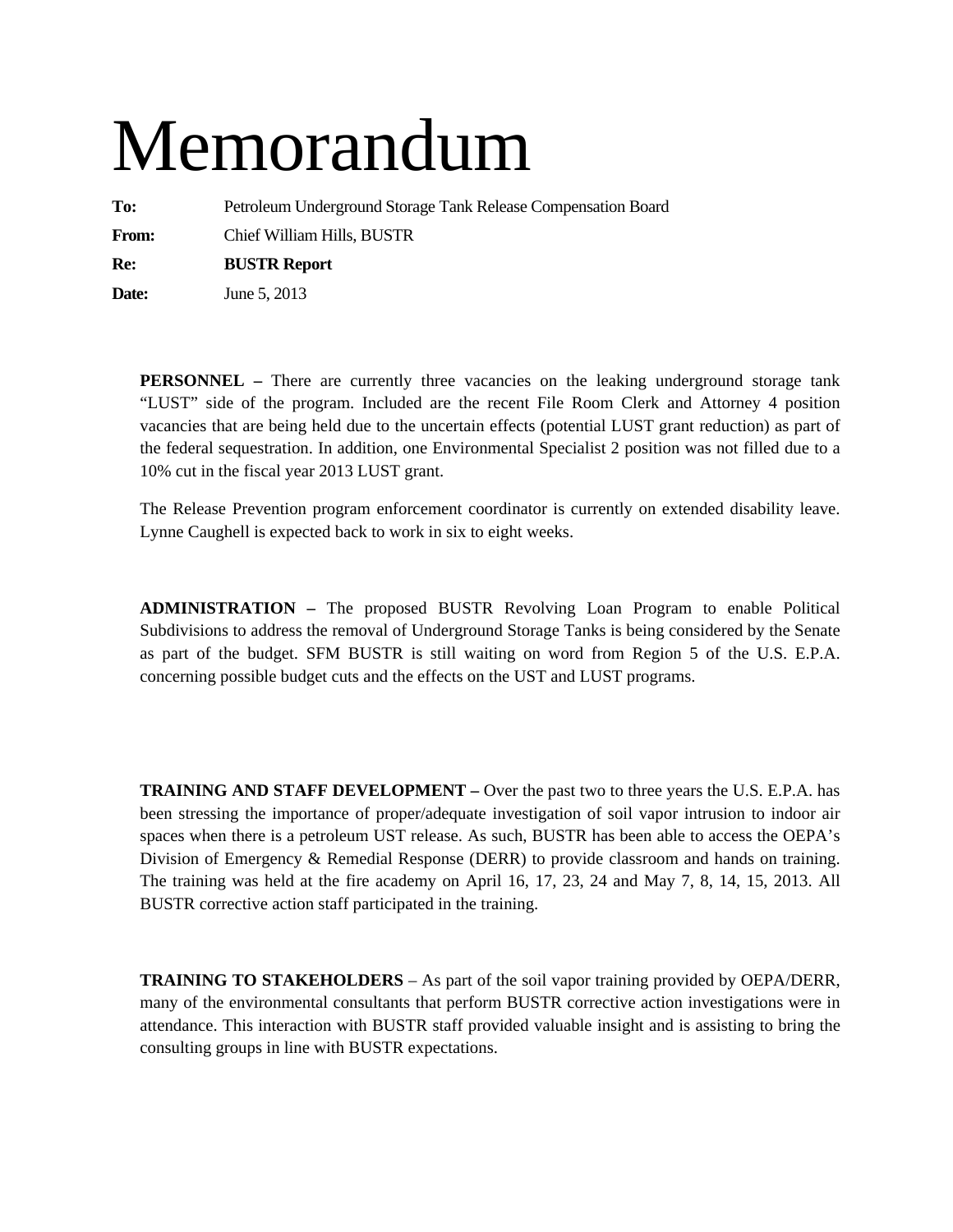#### **ACTIVITY –**

#### **OTTER Database Upgrade Project**

As of June 1, 2013 we are in week ninety-two (92) of the OTTER upgrade. Phase 3 went live on April 30, 2012. A change order to complete Phase 3 has been initiated with approximately 50% remaining to be completed by the vendor, Ventech, on or before June 30, 2013.

#### **Click Scheduling**

As of June 1, 2013 we are in week sixty-seven (67) of the project. Fifteen (15) tablets have been delivered to the State Fire Marshal with (13) currently being used by field staff. Interface user acceptance testing with the OTTER database is ongoing. The anticipated start-up date is July 1, 2013.

#### **Three Year Operational Compliance Inspection Cycle**

The second federally mandated three year operational compliance inspection cycle has been completed. BUSTR inspectors are currently performing follow-up inspection activities along with assisting customers with specific needs. The next three year inspection cycle will incorporate the use of the "Click" scheduling program once it and the OTTER database are ready for use.

#### **STATISTICS and/or COMMENTS**

#### **Release Prevention**

#### **UST Operational Compliance Inspections**

The current 3 year inspection cycle was completed April 30, 2013. The new grant cycle will commence no later than August 9, 2013.

#### **Corrective Action**

#### **No Further Action Letters (NFA)**

The current grant cycle ends September 30, 2013. For the week ending **June 1, 2013 3** NFA's were generated, for a total of **422** NFA's To - date target projection of total NFA's is **437 -4%** ahead of projections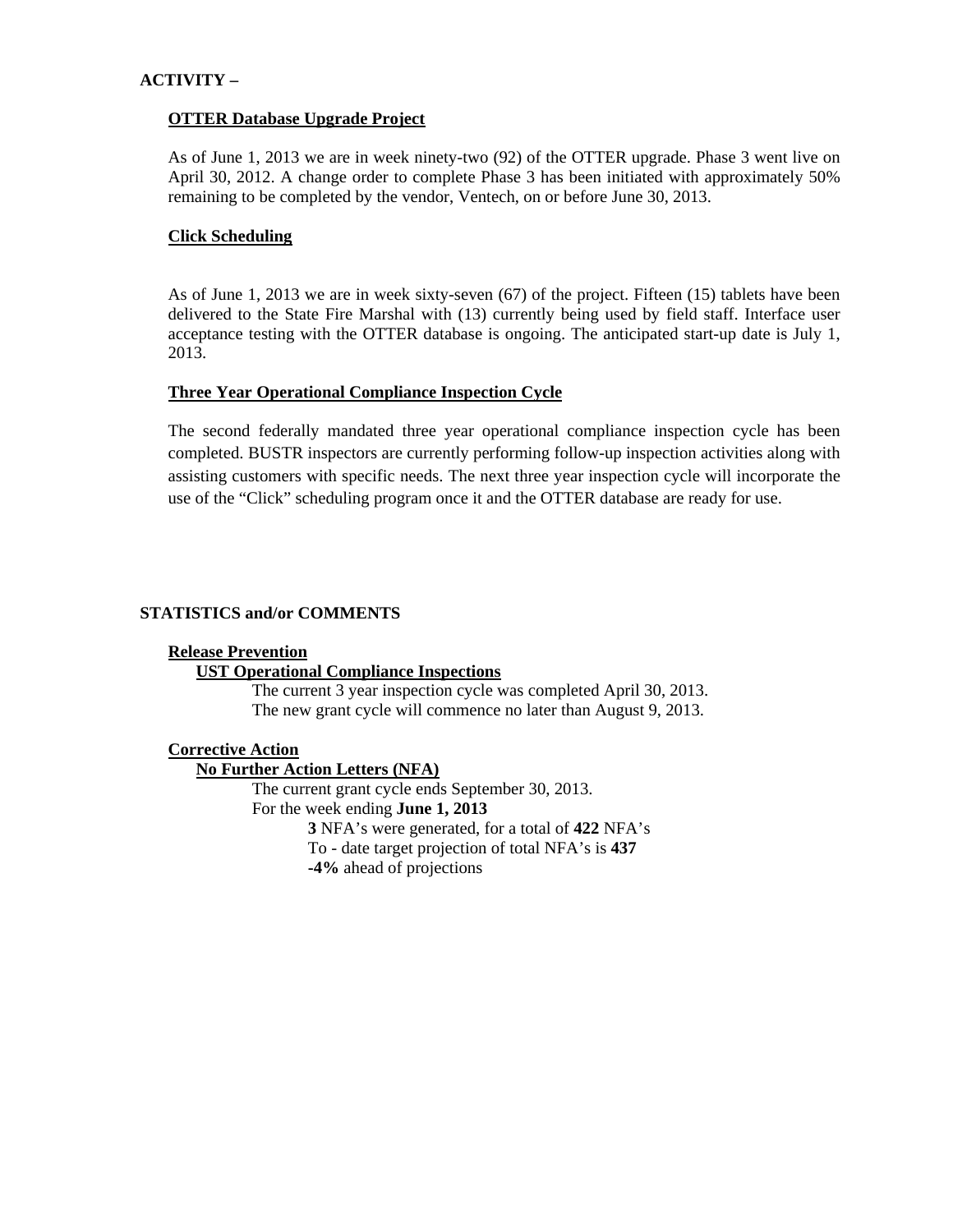| <b>Statistic</b>                | Count as of 6/1/2013 |
|---------------------------------|----------------------|
| Number of Registered Tanks      | 22,026               |
| Number of Owners of Registered  |                      |
| Facilities                      | 3,750                |
| Number of Registered Facilities | 7,533                |
| Number of Active Releases       | 2,579                |
| Number of Active Closures       | 1,078                |
| Number of Program No Further    |                      |
| Actions                         | 27,492               |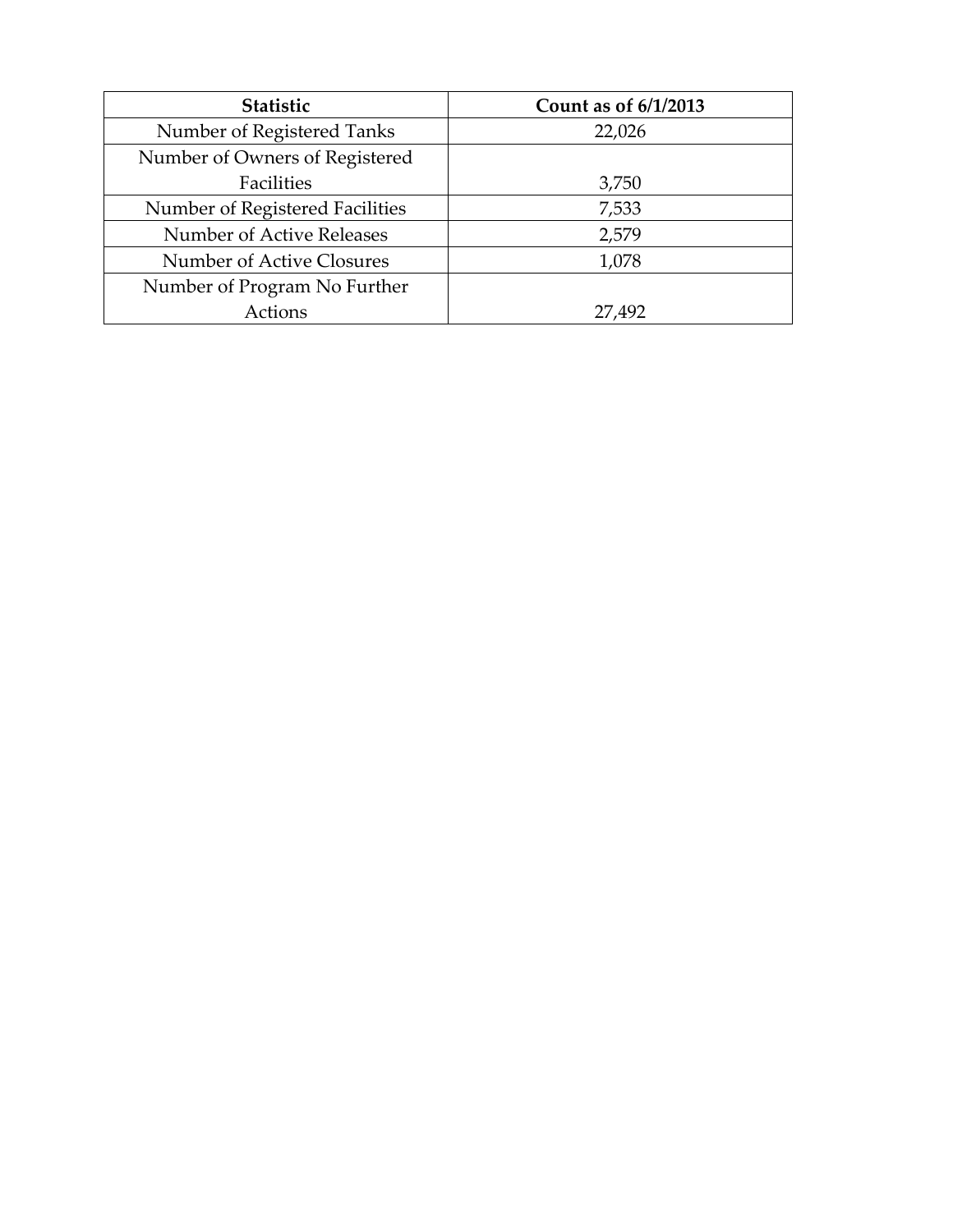# *Petroleum UST Release Compensation Board*  **Balance Sheet As of 04/30/2013**

| <b>Current Assets</b>                                            |                              |                 |  |
|------------------------------------------------------------------|------------------------------|-----------------|--|
| 108 State Cash Balance                                           | 167,820.65                   |                 |  |
| 112 Debt Service Fund                                            | 0.00                         |                 |  |
| 140 Investments - Obligated                                      | 2,900,462.53                 |                 |  |
| 141 Reinvested Interest - Obligated                              | 3,953.56                     |                 |  |
| 142 Investments - Unobligated                                    | 12,759,089.90                |                 |  |
| 143 Reinvested Interest-Unobligated                              | 8,878.28                     |                 |  |
| <b>Total Current Assets</b>                                      |                              | 15,840,204.92   |  |
| <b>Fixed Assets</b>                                              |                              |                 |  |
| 145 Link Deposit Receivable                                      | 100,000.00                   |                 |  |
| 160 Fixed Asset-Furniture                                        | 101,884.71                   |                 |  |
| 165 Fixed Asset-Data Processing                                  | 835,217.90                   |                 |  |
| 169 Accumulated Depreciation                                     | (880, 746.97)                |                 |  |
| <b>Total Fixed Assets</b>                                        |                              | 156,355.64      |  |
| <b>Total Assets</b>                                              |                              | \$15,996,560.56 |  |
|                                                                  |                              |                 |  |
|                                                                  |                              |                 |  |
| <b>Liabilities</b>                                               |                              |                 |  |
| <b>Current Liabilities</b>                                       |                              |                 |  |
| <b>Total Current Liabilities</b>                                 |                              |                 |  |
|                                                                  |                              | 0.00            |  |
| <b>Long Term Liabilities</b>                                     |                              |                 |  |
| <b>Total Long Term Liabilities</b>                               |                              | 0.00            |  |
| <b>Total Liabilities</b>                                         |                              | \$0.00          |  |
|                                                                  |                              |                 |  |
| <b>Equity</b>                                                    |                              |                 |  |
|                                                                  |                              |                 |  |
| <b>Equity Accounts</b>                                           |                              |                 |  |
| 283 Retained Earnings (Deficiency)<br>Current Year Income (Loss) | 7,795,347.85<br>8,201,212.71 |                 |  |
| <b>Total Equity</b>                                              |                              | 15,996,560.56   |  |
| <b>Total Liabilities and Equity</b>                              |                              | \$15,996,560.56 |  |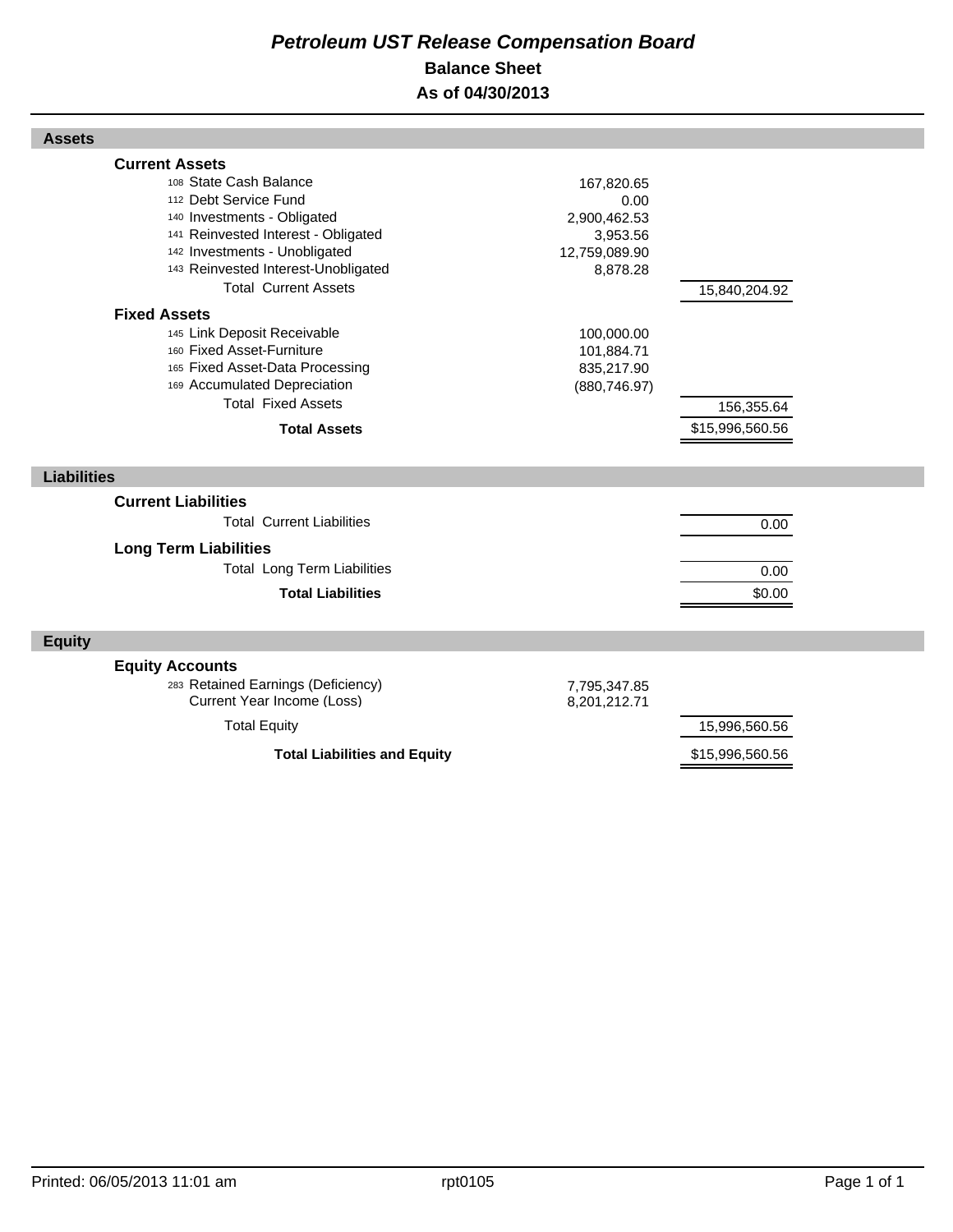# *Petroleum UST Release Compensation Board*  **Income Statement For the Month Ended 04/30/2013**

|                     | <b>Operating Income</b>              |                 | <b>Year To Date</b> |
|---------------------|--------------------------------------|-----------------|---------------------|
| 301                 | <b>Tank Fees</b>                     | 70,262.94       | 14,655,727.45       |
| 303                 | Investment Income                    | 694.96          | 14,539.41           |
|                     | <b>Total Operating Income</b>        | 70,957.90       | 14,670,266.86       |
|                     | <b>Operating Expenses</b>            |                 |                     |
| 350                 | <b>Claims Paid</b>                   | 519,757.05      | 5,437,934.93        |
|                     | <b>Total Operating Expenses</b>      | 519,757.05      | 5,437,934.93        |
|                     | <b>Administrative Expenses</b>       |                 |                     |
| 621                 | <b>Salaries</b>                      | 113,133.70      | 748,873.93          |
| 626                 | <b>Temporary Services</b>            | 4,555.47        | 17,824.13           |
| 634                 | Rent                                 | 9,035.21        | 90,352.10           |
| 638                 | <b>Office Supplies</b>               | 911.38          | 7,373.38            |
| 639                 | Printing & Copying                   | 1,987.43        | 5,951.97            |
| 640                 | Advertising                          | 1,049.65        | 1,049.65            |
| 641                 | <b>Staff Development</b>             | 0.00            | 1,299.00            |
| 668                 | Legal & Professional                 | 12,975.63       | 107,909.50          |
| 669                 | <b>Depreciation Expense</b>          | 1,958.37        | 19,780.34           |
| 672                 | Travel                               | 423.75          | 1,918.75            |
| 675                 | <b>Employee Expenses</b>             | 2,789.00        | 12,909.00           |
| 680                 | Telephone                            | 832.49          | 7,962.41            |
| 681                 | Postage                              | 1,801.86        | 8,111.49            |
|                     | <b>Total Administrative Expenses</b> | 151,453.94      | 1,031,315.65        |
| <b>Other Income</b> |                                      |                 |                     |
| 701                 | Miscellaneous Income                 | 3.24            | 138.09              |
| 705                 | Link Interest Income                 | 0.00            | 58.34               |
|                     | <b>Total Other Income</b>            | 3.24            | 196.43              |
| Net Income (Loss)   |                                      | (\$600, 249.85) | \$8,201,212.71      |
|                     |                                      |                 |                     |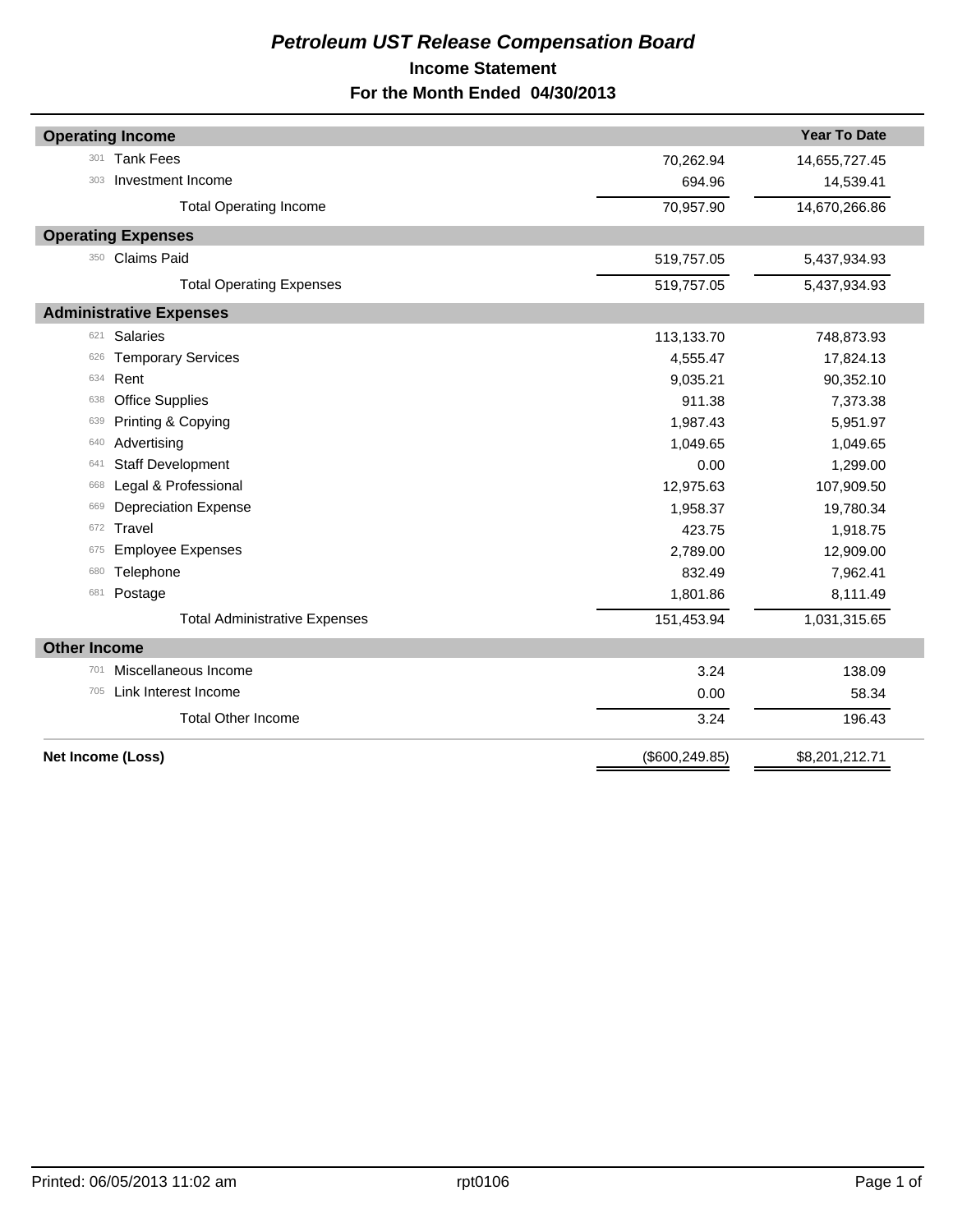# **Trial Balance** *Petroleum UST Release Compensation Board*  **Transaction Dates 04/01/2013 to 04/30/2013**

| Account | Account                            | <b>Beginning Balance</b> | Transaction   | <b>Ending Balance</b> |
|---------|------------------------------------|--------------------------|---------------|-----------------------|
| 108     | <b>State Cash Balance</b>          | 213,834.79               | (46, 014.14)  | 167,820.65            |
| 140     | Investments - Obligated            | 3,420,219.58             | (519, 757.05) | 2,900,462.53          |
| 141     | Reinvested Interest - Obligated    | 3,817.86                 | 135.70        | 3,953.56              |
| 142     | Investments - Unobligated          | 12,792,304.67            | (33, 214.77)  | 12,759,089.90         |
| 143     | Reinvested Interest-Unobligated    | 8,319.50                 | 558.78        | 8,878.28              |
| 145     | Link Deposit Receivable            | 100,000.00               | 0.00          | 100,000.00            |
| 160     | <b>Fixed Asset-Furniture</b>       | 101,884.71               | 0.00          | 101,884.71            |
| 165     | <b>Fixed Asset-Data Processing</b> | 835,217.90               | 0.00          | 835,217.90            |
| 169     | <b>Accumulated Depreciation</b>    | (878, 788.60)            | (1,958.37)    | (880, 746.97)         |
| 283     | Retained Earnings (Deficiency)     | (7,795,347.85)           | 0.00          | (7,795,347.85)        |
| 301     | <b>Tank Fees</b>                   | (14, 585, 464.51)        | (70, 262.94)  | (14,655,727.45)       |
| 303     | Investment Income                  | (13, 844.45)             | (694.96)      | (14, 539.41)          |
| 350     | <b>Claims Paid</b>                 | 4,918,177.88             | 519,757.05    | 5,437,934.93          |
| 621     | <b>Salaries</b>                    | 635,740.23               | 113,133.70    | 748,873.93            |
| 626     | <b>Temporary Services</b>          | 13,268.66                | 4,555.47      | 17,824.13             |
| 634     | Rent                               | 81,316.89                | 9.035.21      | 90,352.10             |
| 638     | <b>Office Supplies</b>             | 6,462.00                 | 911.38        | 7,373.38              |
| 639     | Printing & Copying                 | 3,964.54                 | 1,987.43      | 5,951.97              |
| 640     | Advertising                        | 0.00                     | 1,049.65      | 1,049.65              |
| 641     | <b>Staff Development</b>           | 1.299.00                 | 0.00          | 1,299.00              |
| 668     | Legal & Professional               | 94,933.87                | 12,975.63     | 107,909.50            |
| 669     | <b>Depreciation Expense</b>        | 17,821.97                | 1,958.37      | 19,780.34             |
| 672     | Travel                             | 1,495.00                 | 423.75        | 1,918.75              |
| 675     | <b>Employee Expenses</b>           | 10,120.00                | 2,789.00      | 12,909.00             |
| 680     | Telephone                          | 7,129.92                 | 832.49        | 7,962.41              |
| 681     | Postage                            | 6,309.63                 | 1,801.86      | 8,111.49              |
| 701     | Miscellaneous Income               | (134.85)                 | (3.24)        | (138.09)              |
| 705     | Link Interest Income               | (58.34)                  | 0.00          | (58.34)               |
|         |                                    | 0.00                     | 0.00          | 0.00                  |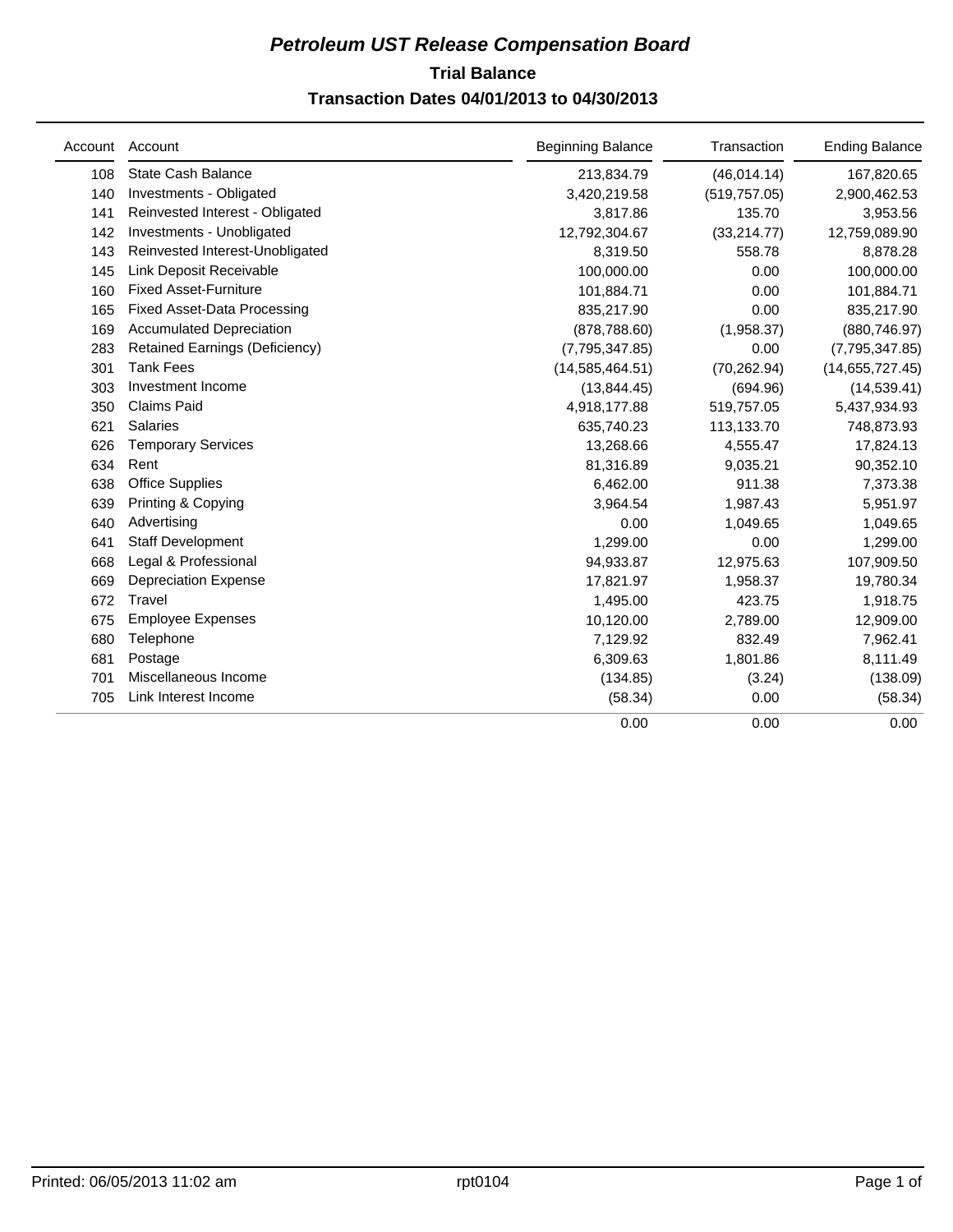#### *MONTHLY INCOME FIGURES AS OF APRIL 30, 2013 (CASH BASIS)*

| Fiscal 2013 |  |
|-------------|--|
|             |  |

| Fiscal 2013                     |               |              |            |            |            |            |            |              |            |            |                  | $%$ Of        | FY 2013       |
|---------------------------------|---------------|--------------|------------|------------|------------|------------|------------|--------------|------------|------------|------------------|---------------|---------------|
|                                 | July          | August       | September  | October    | November   | December   | January    | February     | March      | April      | <b>Total YTD</b> | <b>Budget</b> | <b>Budget</b> |
| Tank Revenue *                  |               |              |            |            |            |            |            |              |            |            |                  |               |               |
| In house collections            | 13,181,451.66 | 284,155.00   | 129,957.00 | 85,910.78  | 6,443.74   | 87,961.53  | 27,963.51  | (10, 734.00) | 66,344.98  | 54,545.00  | 13,913,999.20    |               |               |
| AG collections                  | 52,841.72     | 20,221.56    | 17,647.73  | 42,093.78  | 43,590.41  | 33,099.15  | 16,755.33  | 37,704.50    | 29,191.83  | 18,301.63  | 311,447.64       |               |               |
| Collection costs paid by owner  | (8,553.90)    | (411.55)     | (403.33)   | (6,215.04) | (3,473.78) | (7,059.48) | 1,844.60   | (9,011.28)   | (8,583.06) | (2,583.69) | (44, 450.51)     |               |               |
| <b>Total Tank Revenue</b>       | 13,225,739.48 | 303,965.01   | 147,201.40 | 121,789.52 | 46,560.37  | 114,001.20 | 46,563.44  | 17,959.22    | 86,953.75  | 70,262.94  | 14,180,996.33    | 100.57%       | 14,100,000    |
| Interest Income **              | 2,062.33      | 1,696.05     | 1,700.62   | 1,746.75   | 1,803.27   | 1,388.25   | 1,152.66   | 1,040.94     | 1,330.25   | 694.96     | 14,616.08        | 153.85%       | 9,500         |
| Miscellaneous Income            | 67.37         | 0.53         | 11.16      | 2.83       | 52.96      | 0.00       | 0.00       | 0.00         | 0.00       | 3.24       | 138.09           | 13.81%        | 1,000         |
| Seminar/GIN Revenue             | 0.00          | 0.00         | 0.00       | 0.00       | 0.00       | 0.00       | 0.00       | 0.00         | 0.00       | 0.00       | 0.00             | 0.00%         | 10,000        |
| <b>Total Income</b>             | 13,227,869.18 | 305,661.59   | 148,913.18 | 123,539.10 | 48,416.60  | 115,389.45 | 47,716.10  | 19,000.16    | 88,284.00  | 70,961.14  | 14,195,750.50    | 100.53%       | 14,120,500    |
| <b>Claims Expense</b>           | 65,588.31     | 1,177,826.81 | 611,653.77 | 900,038.30 | 815,688.78 | 602,273.22 | 309,083.46 | 645,407.80   | 452,208.27 | 519,757.05 | 6,099,525.77     | 67.77%        | 9,000,000     |
| Salaries                        | 99,430.46     | 104,092.68   | 91,148.40  | 104,275.67 | 118,354.85 | 91,462.22  | 99,608.54  | 86,939.03    | 80,936.53  | 81,863.26  | 958,111.64       | 78.92%        | 1,214,000     |
| Temp Services *                 | 0.00          | 0.00         | 0.00       | 0.00       | 0.00       | 2,787.48   | 3,716.64   | 4,906.22     | 1,858.32   | 4,555.47   | 17,824.13        | 118.83%       | 15,000        |
| Rent                            | 9,035.21      | 9,035.21     | 9,035.21   | 9,035.21   | 9,035.21   | 9,035.21   | 9,035.21   | 9,035.21     | 9,035.21   | 9,035.21   | 90,352.10        | 83.27%        | 108,500       |
| <b>Office Supplies</b>          | 1,559.11      | 760.66       | 723.41     | 797.20     | 586.99     | 891.45     | 589.18     | 898.32       | 637.28     | 911.38     | 8,354.98         | 64.27%        | 13,000        |
| Printing & Copying              | 883.13        | 1,952.12     | 465.71     | 337.36     | 557.27     | 800.25     | 182.66     | 344.94       | 464.23     | 1,987.43   | 7,975.10         | 48.33%        | 16,500        |
| <b>Staff Development</b>        | 0.00          | 0.00         | 99.00      | 0.00       | 0.00       | 1,200.00   | 0.00       | 0.00         | 0.00       | 0.00       | 1,299.00         | 64.95%        | 2,000         |
| Advertising                     | 0.00          | 0.00         | 0.00       | 0.00       | 0.00       | 0.00       | 0.00       | 0.00         | 0.00       | 1,049.65   | 1,049.65         | 52.48%        | 2,000         |
| Legal & Professional            |               |              |            |            |            |            |            |              |            |            |                  |               |               |
| L&P services                    | 3,417.30      | 17,444.93    | 57.00      | (74.00)    | 26,152.27  | 14,931.47  | 10,755.09  | 9,188.17     | 11,727.25  | 2,258.41   | 95,857.89        |               |               |
| Collection costs                | 9,900.47      | 15,830.25    | 2,216.72   | 6,997.90   | 20,212.37  | 11,066.96  | 7,949.50   | 3,051.99     | 11,955.17  | 13,300.91  | 102,482.24       |               |               |
| Collection costs paid by owner  | (8,553.90)    | (411.55)     | (403.33)   | (6,215.04) | (3,473.78) | (7,059.48) | 1,844.60   | (9,011.28)   | (8,583.06) | (2,583.69) | (44, 450.51)     |               |               |
| <b>Total L &amp; P Expense</b>  | 4,763.87      | 32,863.63    | 1,870.39   | 708.86     | 42,890.86  | 18,938.95  | 20,549.19  | 3,228.88     | 15,099.36  | 12,975.63  | 153,889.62       | 51.30%        | 300,000       |
| Travel                          | 152.00        | 9.00         | 169.75     | 467.50     | 0.00       | 435.75     | 304.75     | 83.25        | 0.00       | 423.75     | 2,045.75         | 40.92%        | 5,000         |
| <b>Employee Expenses</b>        | 1,320.00      | 1,320.00     | 1,320.00   | 0.00       | 1,320.00   | 2,464.00   | 1,232.00   | 0.00         | 1,144.00   | 2,789.00   | 12,909.00        | 69.40%        | 18,600        |
| Telephone                       | 935.08        | 837.58       | 858.43     | 834.07     | 465.55     | 1,210.80   | 837.24     | 908.30       | 839.02     | 832.49     | 8,558.56         | 77.10%        | 11,100        |
| Postage *                       | 129.00        | 16,631.92    | 212.85     | 3,702.45   | 264.79     | 187.05     | 1,580.24   | 141.90       | 51.60      | 1,801.86   | 24,703.66        | 82.35%        | 30,000        |
| Depreciation                    | 1,982.95      | 1,982.95     | 1,982.95   | 1,982.95   | 1,982.95   | 1,982.95   | 1,982.95   | 1,982.95     | 1,958.37   | 1,958.37   | 19,780.34        | 73.26%        | 27,000        |
| Seminar Expense                 | 0.00          | 0.00         | 0.00       | 0.00       | 0.00       | 0.00       | 0.00       | 0.00         | 0.00       | 0.00       | 0.00             | 0.00%         | 10,000        |
| <b>Total Operating Expenses</b> | 120,190.81    | 169,485.75   | 107,886.10 | 122,141.27 | 175,458.47 | 131,396.11 | 139,618.60 | 108,469.00   | 112,023.92 | 120,183.50 | 1,306,853.53     | 73.72%        | 1,772,700     |
| Net Income (Cash method)        |               |              |            |            |            |            |            |              |            |            | 6,789,371.20     |               |               |
|                                 |               |              |            |            |            |            |            |              |            |            |                  |               |               |

\* Extremely cylical; occurs mainly during and as a result of the fee assessment period.

\*\* includes linked deposit interest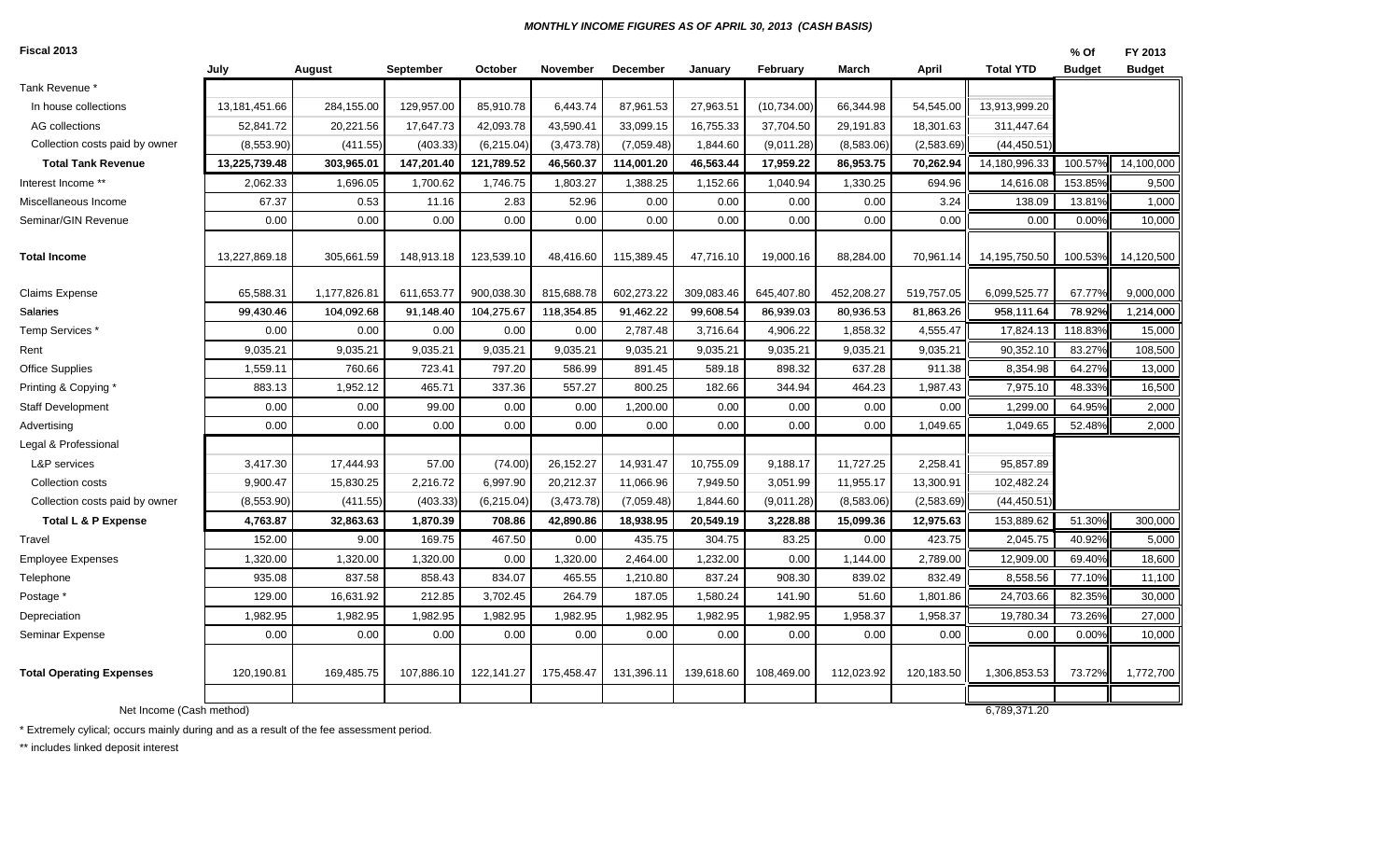# *Petroleum UST Release Compensation Board*  **Balance Sheet As of 03/31/2013**

| <b>Assets</b>                                                            |                          |                 |  |
|--------------------------------------------------------------------------|--------------------------|-----------------|--|
| <b>Current Assets</b><br>108 State Cash Balance<br>112 Debt Service Fund | 213,834.79               |                 |  |
| 140 Investments - Obligated                                              | 0.00<br>3,420,219.58     |                 |  |
| 141 Reinvested Interest - Obligated                                      | 3,817.86                 |                 |  |
| 142 Investments - Unobligated                                            | 12,792,304.67            |                 |  |
| 143 Reinvested Interest-Unobligated<br><b>Total Current Assets</b>       | 8,319.50                 |                 |  |
|                                                                          |                          | 16,438,496.40   |  |
| <b>Fixed Assets</b>                                                      |                          |                 |  |
| 145 Link Deposit Receivable<br>160 Fixed Asset-Furniture                 | 100,000.00<br>101,884.71 |                 |  |
| 165 Fixed Asset-Data Processing                                          | 835,217.90               |                 |  |
| 169 Accumulated Depreciation                                             | (878, 788.60)            |                 |  |
| <b>Total Fixed Assets</b>                                                |                          | 158,314.01      |  |
| <b>Total Assets</b>                                                      |                          | \$16,596,810.41 |  |
|                                                                          |                          |                 |  |
| <b>Liabilities</b>                                                       |                          |                 |  |
| <b>Current Liabilities</b>                                               |                          |                 |  |
| <b>Total Current Liabilities</b>                                         |                          | 0.00            |  |
| <b>Long Term Liabilities</b>                                             |                          |                 |  |
| <b>Total Long Term Liabilities</b>                                       |                          | 0.00            |  |
| <b>Total Liabilities</b>                                                 |                          | \$0.00          |  |
|                                                                          |                          |                 |  |
| <b>Equity</b>                                                            |                          |                 |  |
| <b>Equity Accounts</b>                                                   |                          |                 |  |
| 283 Retained Earnings (Deficiency)                                       | 7,795,347.85             |                 |  |
| Current Year Income (Loss)                                               | 8,801,462.56             |                 |  |
| <b>Total Equity</b>                                                      |                          | 16,596,810.41   |  |
| <b>Total Liabilities and Equity</b>                                      |                          | \$16,596,810.41 |  |

Г

Г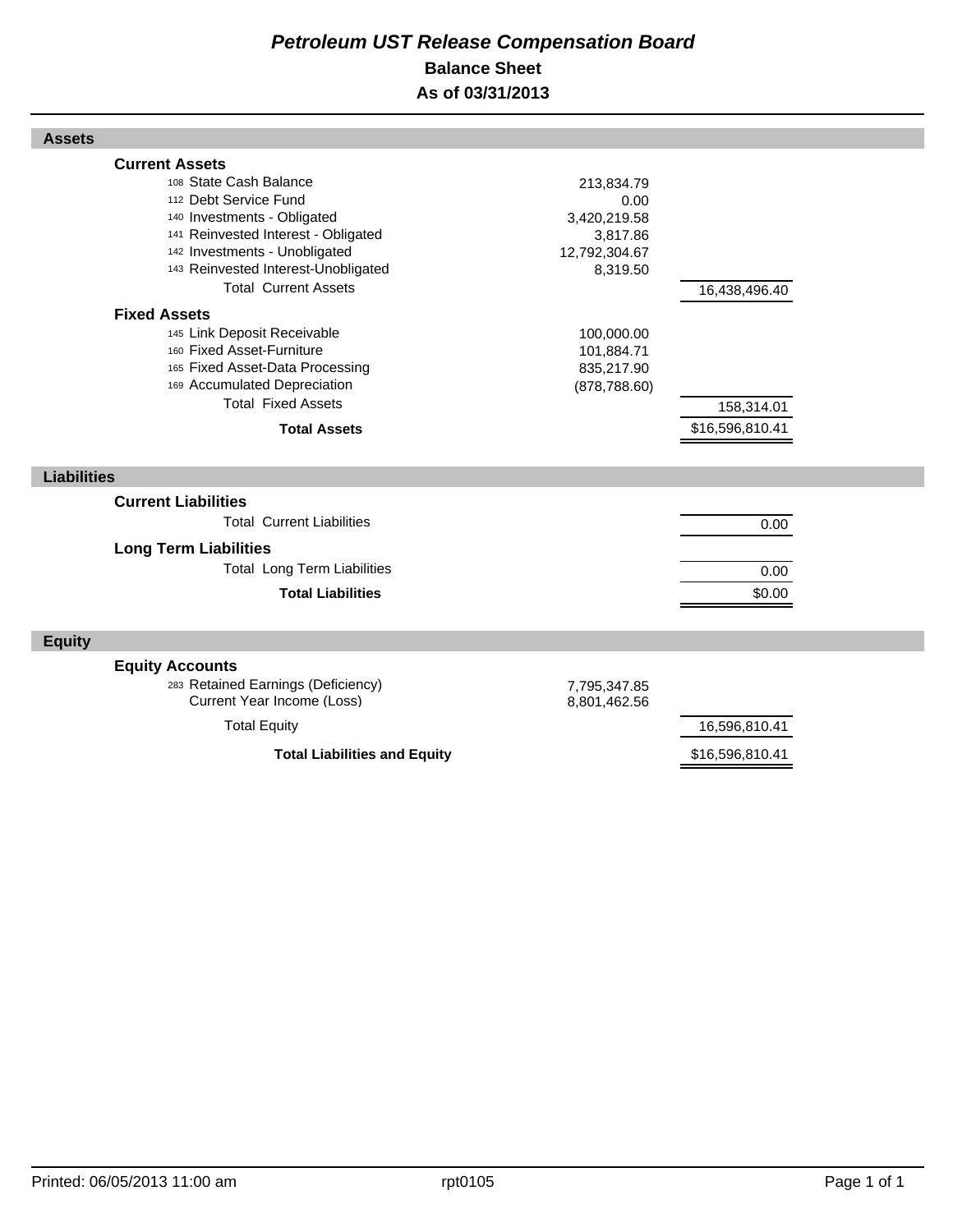# *Petroleum UST Release Compensation Board*  **Income Statement For the Month Ended 03/31/2013**

|                     | <b>Operating Income</b>              |                | <b>Year To Date</b> |
|---------------------|--------------------------------------|----------------|---------------------|
| 301                 | <b>Tank Fees</b>                     | 86,953.75      | 14,585,464.51       |
| 303                 | Investment Income                    | 1,330.25       | 13,844.45           |
|                     | <b>Total Operating Income</b>        | 88,284.00      | 14,599,308.96       |
|                     | <b>Operating Expenses</b>            |                |                     |
| 350                 | <b>Claims Paid</b>                   | 452,208.27     | 4,918,177.88        |
|                     | <b>Total Operating Expenses</b>      | 452,208.27     | 4,918,177.88        |
|                     | <b>Administrative Expenses</b>       |                |                     |
| 621                 | <b>Salaries</b>                      | 82,500.00      | 635,740.23          |
| 626                 | <b>Temporary Services</b>            | 1,858.32       | 13,268.66           |
| 634                 | Rent                                 | 9,035.21       | 81,316.89           |
| 638                 | <b>Office Supplies</b>               | 637.28         | 6,462.00            |
| 639                 | Printing & Copying                   | 464.23         | 3,964.54            |
| 641                 | <b>Staff Development</b>             | 0.00           | 1,299.00            |
| 668                 | Legal & Professional                 | 15,099.36      | 94,933.87           |
| 669                 | <b>Depreciation Expense</b>          | 1,958.37       | 17,821.97           |
| 672                 | Travel                               | 0.00           | 1,495.00            |
| 675                 | <b>Employee Expenses</b>             | 1,144.00       | 10,120.00           |
| 680                 | Telephone                            | 839.02         | 7,129.92            |
| 681                 | Postage                              | 51.60          | 6,309.63            |
|                     | <b>Total Administrative Expenses</b> | 113,587.39     | 879,861.71          |
| <b>Other Income</b> |                                      |                |                     |
| 701                 | Miscellaneous Income                 | 0.00           | 134.85              |
| 705                 | Link Interest Income                 | 0.00           | 58.34               |
|                     | <b>Total Other Income</b>            | 0.00           | 193.19              |
| Net Income (Loss)   |                                      | (\$477,511.66) | \$8,801,462.56      |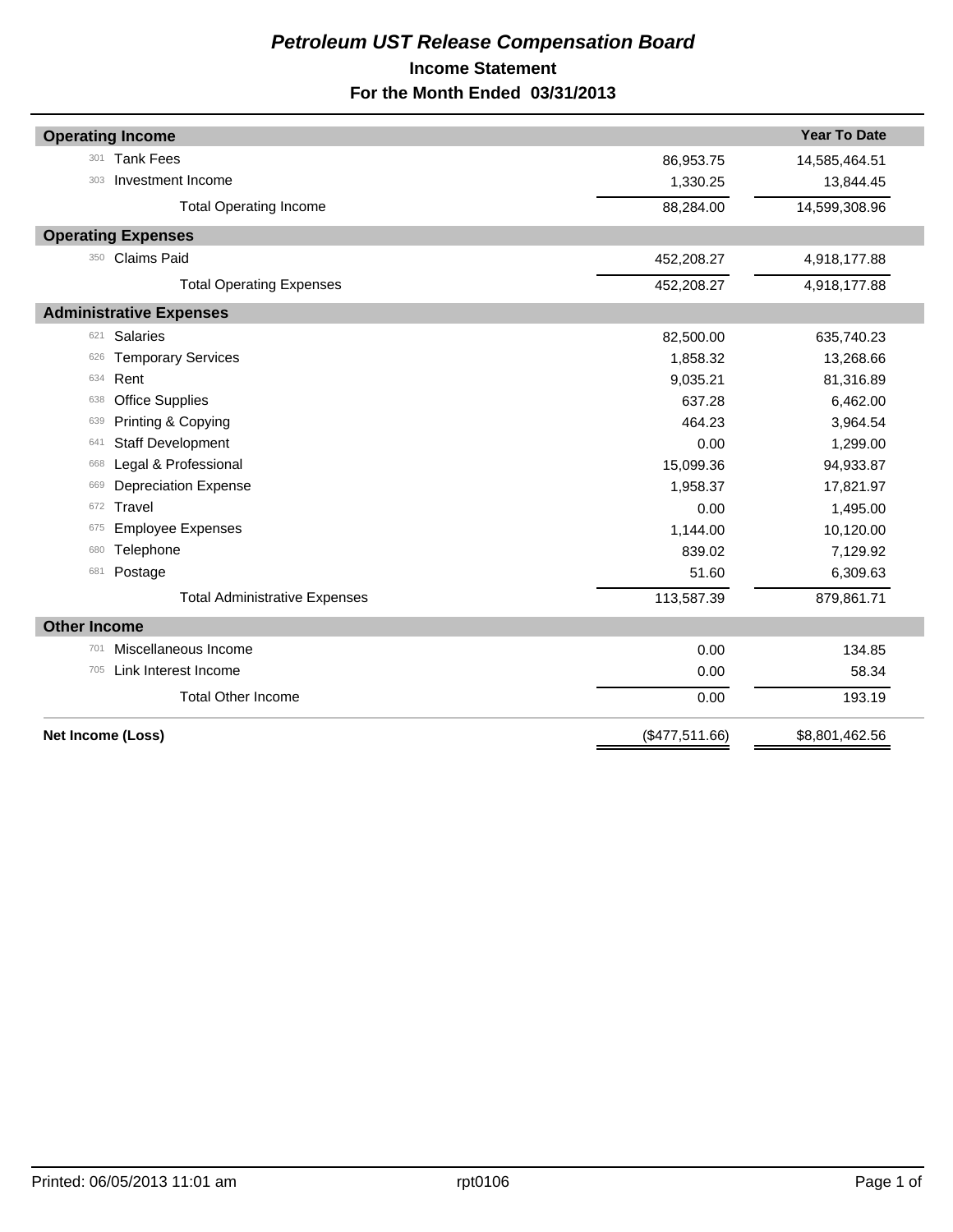# **Trial Balance** *Petroleum UST Release Compensation Board*  **Transaction Dates 03/01/2013 to 03/31/2013**

| Account | Account                            | <b>Beginning Balance</b> | Transaction   | <b>Ending Balance</b> |
|---------|------------------------------------|--------------------------|---------------|-----------------------|
| 108     | <b>State Cash Balance</b>          | 204,545.59               | 9,289.20      | 213,834.79            |
| 140     | Investments - Obligated            | 3,872,439.35             | (452, 219.77) | 3,420,219.58          |
| 141     | Reinvested Interest - Obligated    | 3,637.34                 | 180.52        | 3,817.86              |
| 142     | Investments - Unobligated          | 12,825,740.91            | (33, 436.24)  | 12,792,304.67         |
| 143     | Reinvested Interest-Unobligated    | 7,686.50                 | 633.00        | 8,319.50              |
| 145     | Link Deposit Receivable            | 100,000.00               | 0.00          | 100,000.00            |
| 160     | <b>Fixed Asset-Furniture</b>       | 101,884.71               | 0.00          | 101,884.71            |
| 165     | <b>Fixed Asset-Data Processing</b> | 835,217.90               | 0.00          | 835,217.90            |
| 169     | <b>Accumulated Depreciation</b>    | (876, 830.23)            | (1,958.37)    | (878, 788.60)         |
| 283     | Retained Earnings (Deficiency)     | (7,795,347.85)           | 0.00          | (7,795,347.85)        |
| 301     | <b>Tank Fees</b>                   | (14, 498, 510.76)        | (86,953.75)   | (14, 585, 464.51)     |
| 303     | Investment Income                  | (12,514.20)              | (1,330.25)    | (13, 844.45)          |
| 350     | <b>Claims Paid</b>                 | 4,465,969.61             | 452,208.27    | 4,918,177.88          |
| 621     | <b>Salaries</b>                    | 553,240.23               | 82,500.00     | 635,740.23            |
| 626     | <b>Temporary Services</b>          | 11,410.34                | 1,858.32      | 13,268.66             |
| 634     | Rent                               | 72,281.68                | 9,035.21      | 81,316.89             |
| 638     | <b>Office Supplies</b>             | 5,824.72                 | 637.28        | 6,462.00              |
| 639     | Printing & Copying                 | 3,500.31                 | 464.23        | 3,964.54              |
| 641     | <b>Staff Development</b>           | 1,299.00                 | 0.00          | 1,299.00              |
| 668     | Legal & Professional               | 79,834.51                | 15,099.36     | 94,933.87             |
| 669     | <b>Depreciation Expense</b>        | 15,863.60                | 1,958.37      | 17,821.97             |
| 672     | Travel                             | 1,495.00                 | 0.00          | 1,495.00              |
| 675     | <b>Employee Expenses</b>           | 8,976.00                 | 1,144.00      | 10,120.00             |
| 680     | Telephone                          | 6,290.90                 | 839.02        | 7,129.92              |
| 681     | Postage                            | 6,258.03                 | 51.60         | 6,309.63              |
| 701     | Miscellaneous Income               | (134.85)                 | 0.00          | (134.85)              |
| 705     | Link Interest Income               | (58.34)                  | 0.00          | (58.34)               |
|         |                                    | 0.00                     | 0.00          | 0.00                  |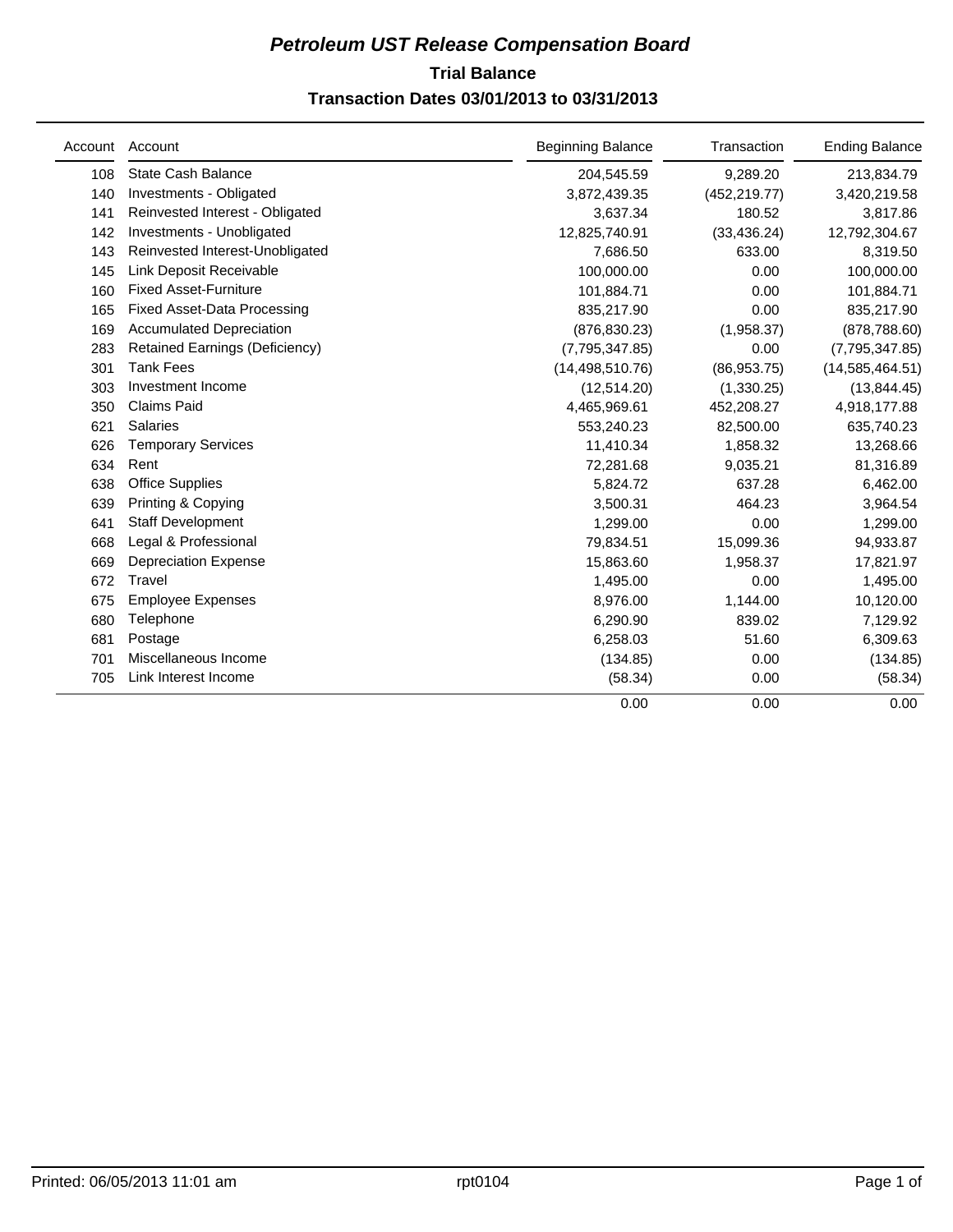#### *MONTHLY INCOME FIGURES AS OF MARCH 31, 2013 (CASH BASIS)*

| Fiscal 2013                     |               |              |            |             |            |                 |            |              |            |                  | % Of          | FY 2013       |
|---------------------------------|---------------|--------------|------------|-------------|------------|-----------------|------------|--------------|------------|------------------|---------------|---------------|
|                                 | July          | August       | September  | October     | November   | <b>December</b> | January    | February     | March      | <b>Total YTD</b> | <b>Budget</b> | <b>Budget</b> |
| Tank Revenue <sup>*</sup>       |               |              |            |             |            |                 |            |              |            |                  |               |               |
| In house collections            | 13,181,451.66 | 284,155.00   | 129,957.00 | 85,910.78   | 6,443.74   | 87,961.53       | 27,963.51  | (10, 734.00) | 66,344.98  | 13,859,454.20    |               |               |
| AG collections                  | 52,841.72     | 20,221.56    | 17,647.73  | 42,093.78   | 43,590.41  | 33,099.15       | 16,755.33  | 37,704.50    | 29,191.83  | 293,146.01       |               |               |
| Collection costs paid by owner  | (8,553.90)    | (411.55)     | (403.33)   | (6,215.04)  | (3,473.78) | (7,059.48)      | 1,844.60   | (9,011.28)   | (8,583.06) | (41, 866.82)     |               |               |
| <b>Total Tank Revenue</b>       | 13,225,739.48 | 303,965.01   | 147,201.40 | 121,789.52  | 46,560.37  | 114,001.20      | 46,563.44  | 17,959.22    | 86,953.75  | 14,110,733.39    | 100.08%       | 14,100,000    |
| Interest Income **              | 2,062.33      | 1,696.05     | 1,700.62   | 1,746.75    | 1,803.27   | 1,388.25        | 1,152.66   | 1,040.94     | 1,330.25   | 13,921.12        | 146.54%       | 9,500         |
| Miscellaneous Income            | 67.37         | 0.53         | 11.16      | 2.83        | 52.96      | 0.00            | 0.00       | 0.00         | 0.00       | 134.85           | 13.49%        | 1,000         |
| Seminar/GIN Revenue             | 0.00          | 0.00         | 0.00       | 0.00        | 0.00       | 0.00            | 0.00       | 0.00         | 0.00       | 0.00             | 0.00%         | 10,000        |
|                                 |               |              |            |             |            |                 |            |              |            |                  |               |               |
| <b>Total Income</b>             | 13,227,869.18 | 305,661.59   | 148,913.18 | 123,539.10  | 48,416.60  | 115,389.45      | 47,716.10  | 19,000.16    | 88,284.00  | 14,124,789.36    | 100.03%       | 14,120,500    |
|                                 |               |              |            |             |            |                 |            |              |            |                  |               |               |
| Claims Expense                  | 65,588.31     | 1,177,826.81 | 611,653.77 | 900,038.30  | 815,688.78 | 602,273.22      | 309,083.46 | 645,407.80   | 452,208.27 | 5,579,768.72     | 62.00%        | 9,000,000     |
| Salaries                        | 99,430.46     | 104,092.68   | 91,148.40  | 104,275.67  | 118,354.85 | 91,462.22       | 99,608.54  | 86,939.03    | 80,936.53  | 876,248.38       | 72.18%        | 1,214,000     |
| Temp Services*                  | 0.00          | 0.00         | 0.00       | 0.00        | 0.00       | 2,787.48        | 3,716.64   | 4,906.22     | 1,858.32   | 13,268.66        | 88.46%        | 15,000        |
| Rent                            | 9,035.21      | 9,035.21     | 9,035.21   | 9,035.21    | 9,035.21   | 9,035.21        | 9,035.21   | 9,035.21     | 9,035.21   | 81,316.89        | 74.95%        | 108,500       |
| <b>Office Supplies</b>          | 1,559.11      | 760.66       | 723.41     | 797.20      | 586.99     | 891.45          | 589.18     | 898.32       | 637.28     | 7,443.60         | 57.26%        | 13,000        |
| Printing & Copying *            | 883.13        | 1,952.12     | 465.71     | 337.36      | 557.27     | 800.25          | 182.66     | 344.94       | 464.23     | 5,987.67         | 36.29%        | 16,500        |
| <b>Staff Development</b>        | 0.00          | 0.00         | 99.00      | 0.00        | 0.00       | 1,200.00        | 0.00       | 0.00         | 0.00       | 1,299.00         | 64.95%        | 2,000         |
| Advertising                     | 0.00          | 0.00         | 0.00       | 0.00        | 0.00       | 0.00            | 0.00       | 0.00         | 0.00       | 0.00             | 0.00%         | 2,000         |
| Legal & Professional            |               |              |            |             |            |                 |            |              |            |                  |               |               |
| L&P services                    | 3,417.30      | 17,444.93    | 57.00      | (74.00)     | 26,152.27  | 14,931.47       | 10,755.09  | 9,188.17     | 11,727.25  | 93,599.48        |               |               |
| Collection costs                | 9,900.47      | 15,830.25    | 2,216.72   | 6,997.90    | 20,212.37  | 11,066.96       | 7,949.50   | 3,051.99     | 11,955.17  | 89,181.33        |               |               |
| Collection costs paid by owner  | (8,553.90)    | (411.55)     | (403.33)   | (6, 215.04) | (3,473.78) | (7,059.48)      | 1,844.60   | (9,011.28)   | (8,583.06) | (41, 866.82)     |               |               |
| <b>Total L &amp; P Expense</b>  | 4,763.87      | 32,863.63    | 1,870.39   | 708.86      | 42,890.86  | 18,938.95       | 20,549.19  | 3,228.88     | 15,099.36  | 140,913.99       | 46.97%        | 300,000       |
| Travel                          | 152.00        | 9.00         | 169.75     | 467.50      | 0.00       | 435.75          | 304.75     | 83.25        | 0.00       | 1,622.00         | 32.44%        | 5,000         |
| <b>Employee Expenses</b>        | 1,320.00      | 1,320.00     | 1,320.00   | 0.00        | 1,320.00   | 2,464.00        | 1,232.00   | 0.00         | 1,144.00   | 10,120.00        | 54.41%        | 18,600        |
| Telephone                       | 935.08        | 837.58       | 858.43     | 834.07      | 465.55     | 1,210.80        | 837.24     | 908.30       | 839.02     | 7,726.07         | 69.60%        | 11,100        |
| Postage *                       | 129.00        | 16,631.92    | 212.85     | 3,702.45    | 264.79     | 187.05          | 1,580.24   | 141.90       | 51.60      | 22,901.80        | 76.34%        | 30,000        |
| Depreciation                    | 1,982.95      | 1,982.95     | 1,982.95   | 1,982.95    | 1,982.95   | 1,982.95        | 1,982.95   | 1,982.95     | 1,958.37   | 17,821.97        | 66.01%        | 27,000        |
| Seminar Expense                 | 0.00          | 0.00         | 0.00       | 0.00        | 0.00       | 0.00            | 0.00       | 0.00         | 0.00       | 0.00             | 0.00%         | 10,000        |
|                                 |               |              |            |             |            |                 |            |              |            |                  |               |               |
| <b>Total Operating Expenses</b> | 120,190.81    | 169,485.75   | 107,886.10 | 122,141.27  | 175,458.47 | 131,396.11      | 139,618.60 | 108,469.00   | 112,023.92 | 1,186,670.03     | 66.94%        | 1,772,700     |
|                                 |               |              |            |             |            |                 |            |              |            |                  |               |               |
| Net Income (Cash method)        |               |              |            |             |            |                 |            |              |            | 7,358,350.62     |               |               |
|                                 |               |              |            |             |            |                 |            |              |            |                  |               |               |

\* Extremely cylical; occurs mainly during and as a result of the fee assessment period.

\*\* includes linked deposit interest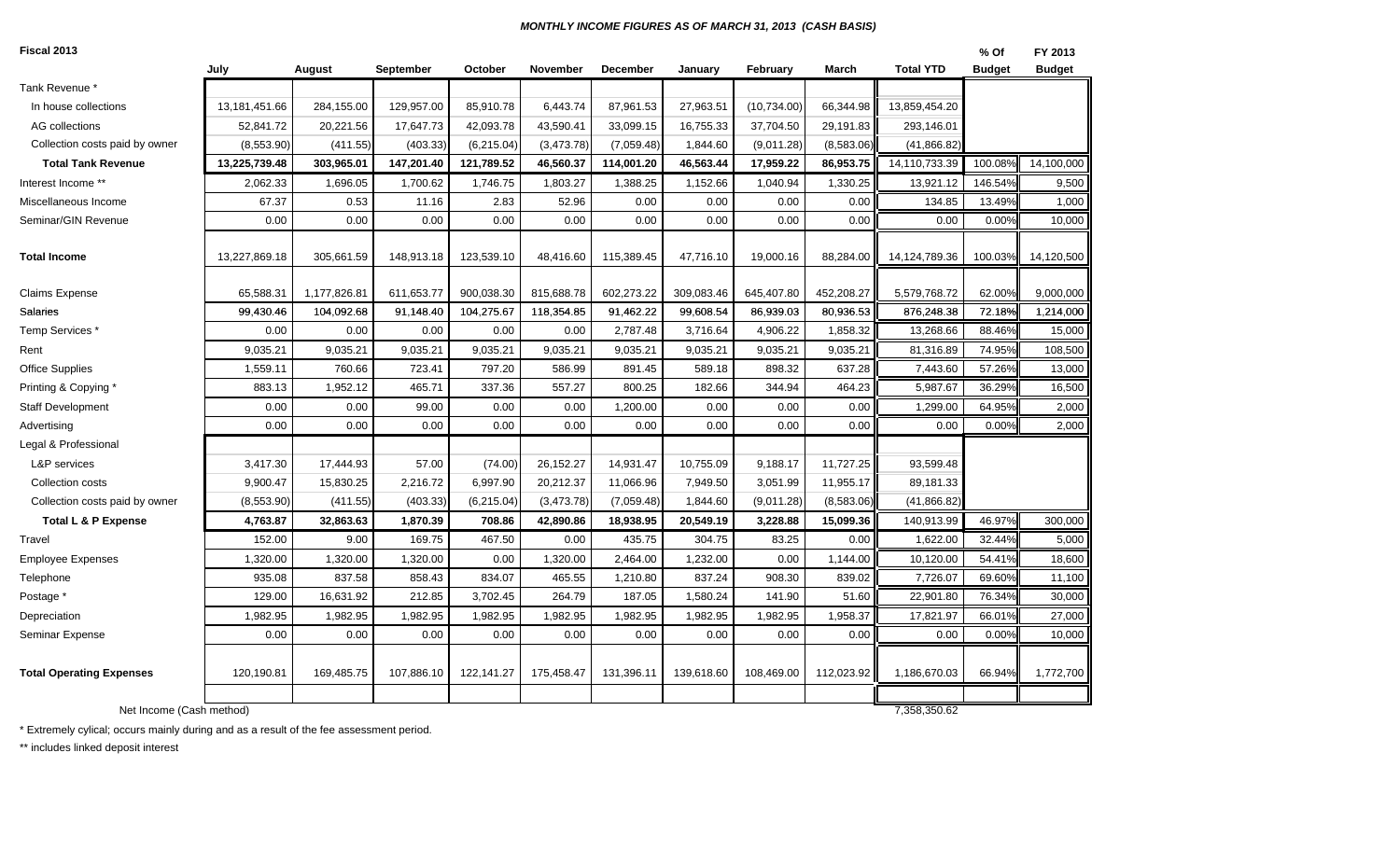# *Petroleum UST Release Compensation Board*  **Balance Sheet As of 02/28/2013**

| 112 Debt Service Fund<br>140 Investments - Obligated<br>141 Reinvested Interest - Obligated<br>142 Investments - Unobligated<br>143 Reinvested Interest-Unobligated<br><b>Total Current Assets</b> | 0.00<br>3,872,439.35<br>3,637.34<br>12,825,740.91<br>7,686.50 | 16,914,049.69   |
|----------------------------------------------------------------------------------------------------------------------------------------------------------------------------------------------------|---------------------------------------------------------------|-----------------|
| <b>Fixed Assets</b><br>145 Link Deposit Receivable<br>160 Fixed Asset-Furniture<br>165 Fixed Asset-Data Processing<br>169 Accumulated Depreciation<br><b>Total Fixed Assets</b>                    | 100,000.00<br>101,884.71<br>835,217.90<br>(876, 830.23)       | 160,272.38      |
| <b>Total Assets</b>                                                                                                                                                                                |                                                               | \$17,074,322.07 |
|                                                                                                                                                                                                    |                                                               |                 |
| <b>Liabilities</b>                                                                                                                                                                                 |                                                               |                 |
| <b>Current Liabilities</b><br><b>Total Current Liabilities</b>                                                                                                                                     |                                                               | 0.00            |
| <b>Long Term Liabilities</b>                                                                                                                                                                       |                                                               |                 |
| <b>Total Long Term Liabilities</b>                                                                                                                                                                 |                                                               | 0.00            |
| <b>Total Liabilities</b>                                                                                                                                                                           |                                                               | \$0.00          |
| <b>Equity</b>                                                                                                                                                                                      |                                                               |                 |

<sup>108</sup> State Cash Balance 204,545.59

Total Equity 17,074,322.07

Total Liabilities and Equity **Example 2018** \$17,074,322.07

Printed: 06/05/2013 10:59 am rpt0105 rpt0105 rpt0105

**Assets**

**Current Assets**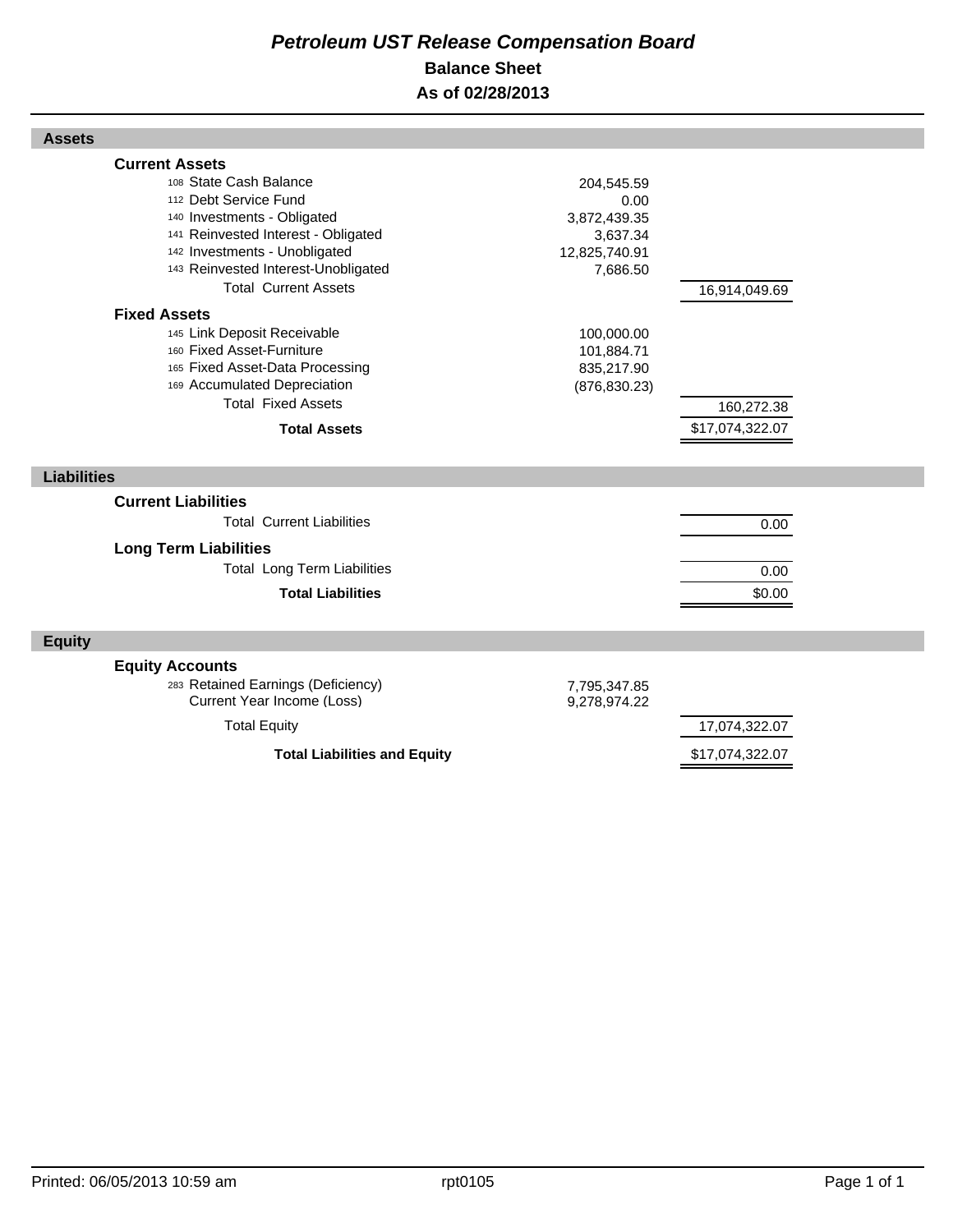# *Petroleum UST Release Compensation Board*  **Income Statement For the Month Ended 02/28/2013**

| <b>Operating Income</b><br><b>Tank Fees</b><br>301<br>(1,385,275.06)<br>Investment Income<br>1,040.94<br>303<br><b>Total Operating Income</b><br>(1,384,234.12)<br><b>Operating Expenses</b><br><b>Claims Paid</b><br>350<br>645,407.80<br><b>Total Operating Expenses</b><br>645,407.80<br><b>Administrative Expenses</b><br>Salaries<br>86,100.00<br>621<br><b>Temporary Services</b><br>4,906.22<br>626<br>Rent<br>9,035.21<br>634<br><b>Office Supplies</b><br>898.32<br>638<br>Printing & Copying<br>344.94<br>639<br><b>Staff Development</b><br>0.00<br>641<br>Legal & Professional<br>4,118.23<br>668<br><b>Depreciation Expense</b><br>1,982.95<br>669<br><b>Travel</b><br>83.25<br>672<br><b>Employee Expenses</b><br>0.00<br>675<br>Telephone<br>908.30<br>680<br>Postage<br>141.90<br>681<br><b>Total Administrative Expenses</b><br>108,519.32<br><b>Other Income</b><br>Miscellaneous Income<br>0.00<br>701<br>705 |                      |      |                     |  |
|----------------------------------------------------------------------------------------------------------------------------------------------------------------------------------------------------------------------------------------------------------------------------------------------------------------------------------------------------------------------------------------------------------------------------------------------------------------------------------------------------------------------------------------------------------------------------------------------------------------------------------------------------------------------------------------------------------------------------------------------------------------------------------------------------------------------------------------------------------------------------------------------------------------------------------|----------------------|------|---------------------|--|
|                                                                                                                                                                                                                                                                                                                                                                                                                                                                                                                                                                                                                                                                                                                                                                                                                                                                                                                                  |                      |      | <b>Year To Date</b> |  |
|                                                                                                                                                                                                                                                                                                                                                                                                                                                                                                                                                                                                                                                                                                                                                                                                                                                                                                                                  |                      |      | 14,498,510.76       |  |
|                                                                                                                                                                                                                                                                                                                                                                                                                                                                                                                                                                                                                                                                                                                                                                                                                                                                                                                                  |                      |      | 12,514.20           |  |
|                                                                                                                                                                                                                                                                                                                                                                                                                                                                                                                                                                                                                                                                                                                                                                                                                                                                                                                                  |                      |      | 14,511,024.96       |  |
|                                                                                                                                                                                                                                                                                                                                                                                                                                                                                                                                                                                                                                                                                                                                                                                                                                                                                                                                  |                      |      |                     |  |
|                                                                                                                                                                                                                                                                                                                                                                                                                                                                                                                                                                                                                                                                                                                                                                                                                                                                                                                                  |                      |      | 4,465,969.61        |  |
|                                                                                                                                                                                                                                                                                                                                                                                                                                                                                                                                                                                                                                                                                                                                                                                                                                                                                                                                  |                      |      | 4,465,969.61        |  |
|                                                                                                                                                                                                                                                                                                                                                                                                                                                                                                                                                                                                                                                                                                                                                                                                                                                                                                                                  |                      |      |                     |  |
|                                                                                                                                                                                                                                                                                                                                                                                                                                                                                                                                                                                                                                                                                                                                                                                                                                                                                                                                  |                      |      | 553,240.23          |  |
|                                                                                                                                                                                                                                                                                                                                                                                                                                                                                                                                                                                                                                                                                                                                                                                                                                                                                                                                  |                      |      | 11,410.34           |  |
|                                                                                                                                                                                                                                                                                                                                                                                                                                                                                                                                                                                                                                                                                                                                                                                                                                                                                                                                  |                      |      | 72,281.68           |  |
|                                                                                                                                                                                                                                                                                                                                                                                                                                                                                                                                                                                                                                                                                                                                                                                                                                                                                                                                  |                      |      | 5,824.72            |  |
|                                                                                                                                                                                                                                                                                                                                                                                                                                                                                                                                                                                                                                                                                                                                                                                                                                                                                                                                  |                      |      | 3,500.31            |  |
|                                                                                                                                                                                                                                                                                                                                                                                                                                                                                                                                                                                                                                                                                                                                                                                                                                                                                                                                  |                      |      | 1,299.00            |  |
|                                                                                                                                                                                                                                                                                                                                                                                                                                                                                                                                                                                                                                                                                                                                                                                                                                                                                                                                  |                      |      | 79,834.51           |  |
|                                                                                                                                                                                                                                                                                                                                                                                                                                                                                                                                                                                                                                                                                                                                                                                                                                                                                                                                  |                      |      | 15,863.60           |  |
|                                                                                                                                                                                                                                                                                                                                                                                                                                                                                                                                                                                                                                                                                                                                                                                                                                                                                                                                  |                      |      | 1,495.00            |  |
|                                                                                                                                                                                                                                                                                                                                                                                                                                                                                                                                                                                                                                                                                                                                                                                                                                                                                                                                  |                      |      | 8,976.00            |  |
|                                                                                                                                                                                                                                                                                                                                                                                                                                                                                                                                                                                                                                                                                                                                                                                                                                                                                                                                  |                      |      | 6,290.90            |  |
|                                                                                                                                                                                                                                                                                                                                                                                                                                                                                                                                                                                                                                                                                                                                                                                                                                                                                                                                  |                      |      | 6,258.03            |  |
|                                                                                                                                                                                                                                                                                                                                                                                                                                                                                                                                                                                                                                                                                                                                                                                                                                                                                                                                  |                      |      | 766,274.32          |  |
|                                                                                                                                                                                                                                                                                                                                                                                                                                                                                                                                                                                                                                                                                                                                                                                                                                                                                                                                  |                      |      |                     |  |
|                                                                                                                                                                                                                                                                                                                                                                                                                                                                                                                                                                                                                                                                                                                                                                                                                                                                                                                                  |                      |      | 134.85              |  |
|                                                                                                                                                                                                                                                                                                                                                                                                                                                                                                                                                                                                                                                                                                                                                                                                                                                                                                                                  | Link Interest Income | 0.00 | 58.34               |  |
| <b>Total Other Income</b><br>0.00                                                                                                                                                                                                                                                                                                                                                                                                                                                                                                                                                                                                                                                                                                                                                                                                                                                                                                |                      |      | 193.19              |  |
| Net Income (Loss)<br>(\$2,138,161.24)                                                                                                                                                                                                                                                                                                                                                                                                                                                                                                                                                                                                                                                                                                                                                                                                                                                                                            |                      |      | \$9,278,974.22      |  |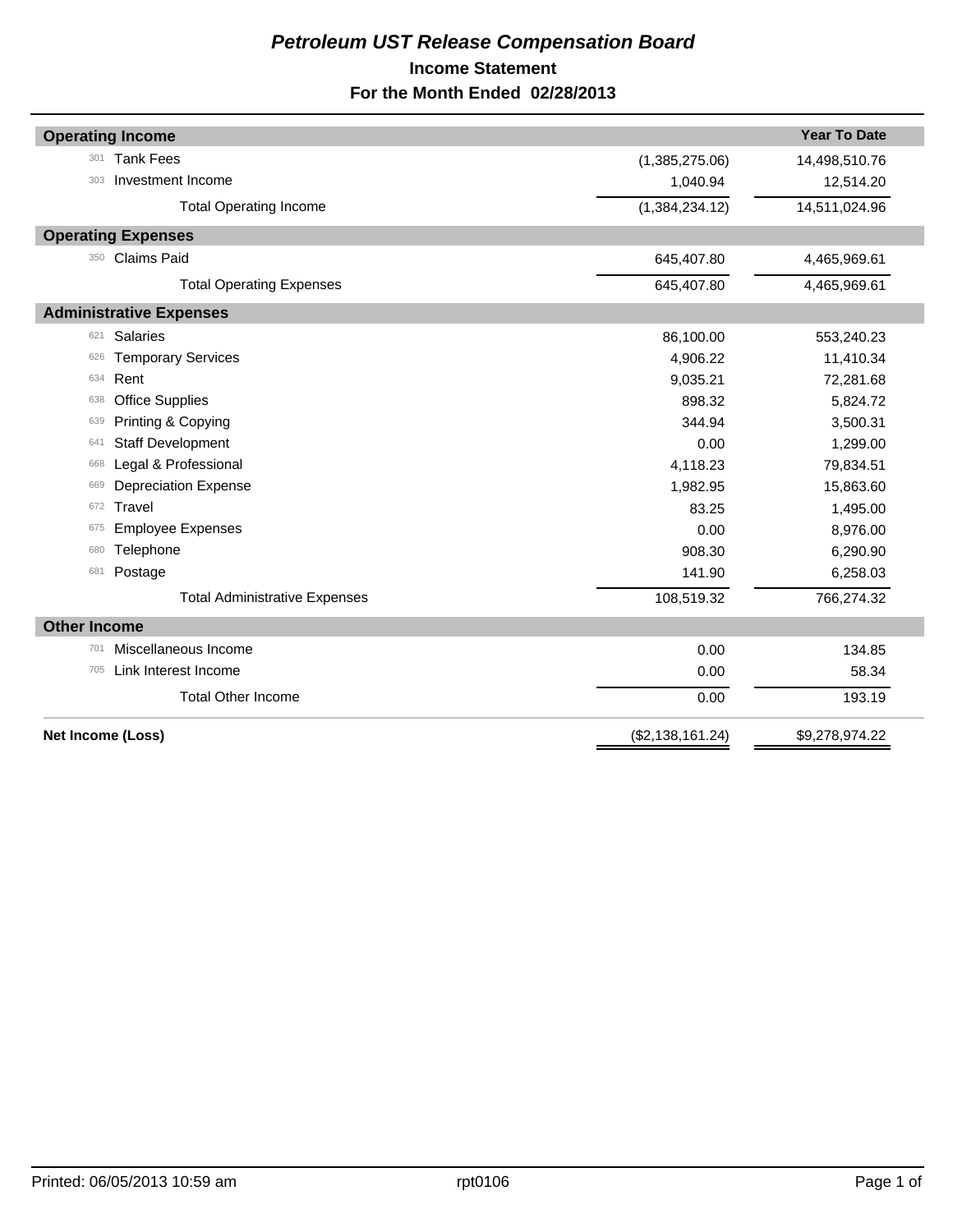# **Trial Balance** *Petroleum UST Release Compensation Board*  **Transaction Dates 02/01/2013 to 02/28/2013**

| Account | Account                            | <b>Beginning Balance</b> | Transaction    | <b>Ending Balance</b> |
|---------|------------------------------------|--------------------------|----------------|-----------------------|
| 108     | <b>State Cash Balance</b>          | 205,591.00               | (1,045.41)     | 204,545.59            |
| 140     | Investments - Obligated            | 4,517,847.15             | (645, 407.80)  | 3,872,439.35          |
| 141     | Reinvested Interest - Obligated    | 3,393.84                 | 243.50         | 3,637.34              |
| 142     | Investments - Unobligated          | 12,914,099.48            | (88, 358.57)   | 12,825,740.91         |
| 143     | Reinvested Interest-Unobligated    | 6,951.58                 | 734.92         | 7,686.50              |
| 145     | Link Deposit Receivable            | 100,000.00               | 0.00           | 100,000.00            |
| 160     | <b>Fixed Asset-Furniture</b>       | 101,884.71               | 0.00           | 101,884.71            |
| 165     | <b>Fixed Asset-Data Processing</b> | 835,217.90               | 0.00           | 835,217.90            |
| 169     | <b>Accumulated Depreciation</b>    | (874, 422.37)            | (2,407.86)     | (876, 830.23)         |
| 283     | Retained Earnings (Deficiency)     | (6,393,427.83)           | (1,401,920.02) | (7,795,347.85)        |
| 301     | <b>Tank Fees</b>                   | (15,883,785.82)          | 1,385,275.06   | (14, 498, 510.76)     |
| 303     | Investment Income                  | (11, 473.26)             | (1,040.94)     | (12, 514.20)          |
| 350     | <b>Claims Paid</b>                 | 3,820,561.81             | 645,407.80     | 4,465,969.61          |
| 621     | <b>Salaries</b>                    | 467,140.23               | 86,100.00      | 553,240.23            |
| 626     | <b>Temporary Services</b>          | 6,504.12                 | 4,906.22       | 11,410.34             |
| 634     | Rent                               | 63,246.47                | 9,035.21       | 72,281.68             |
| 638     | <b>Office Supplies</b>             | 4,926.40                 | 898.32         | 5,824.72              |
| 639     | Printing & Copying                 | 3,155.37                 | 344.94         | 3,500.31              |
| 641     | <b>Staff Development</b>           | 1,299.00                 | 0.00           | 1,299.00              |
| 668     | Legal & Professional               | 75,716.28                | 4,118.23       | 79,834.51             |
| 669     | <b>Depreciation Expense</b>        | 13,880.65                | 1,982.95       | 15,863.60             |
| 672     | Travel                             | 1,411.75                 | 83.25          | 1,495.00              |
| 675     | <b>Employee Expenses</b>           | 8,976.00                 | 0.00           | 8,976.00              |
| 680     | Telephone                          | 5,382.60                 | 908.30         | 6,290.90              |
| 681     | Postage                            | 6,116.13                 | 141.90         | 6,258.03              |
| 701     | Miscellaneous Income               | (134.85)                 | 0.00           | (134.85)              |
| 705     | Link Interest Income               | (58.34)                  | 0.00           | (58.34)               |
|         |                                    | 0.00                     | 0.00           | 0.00                  |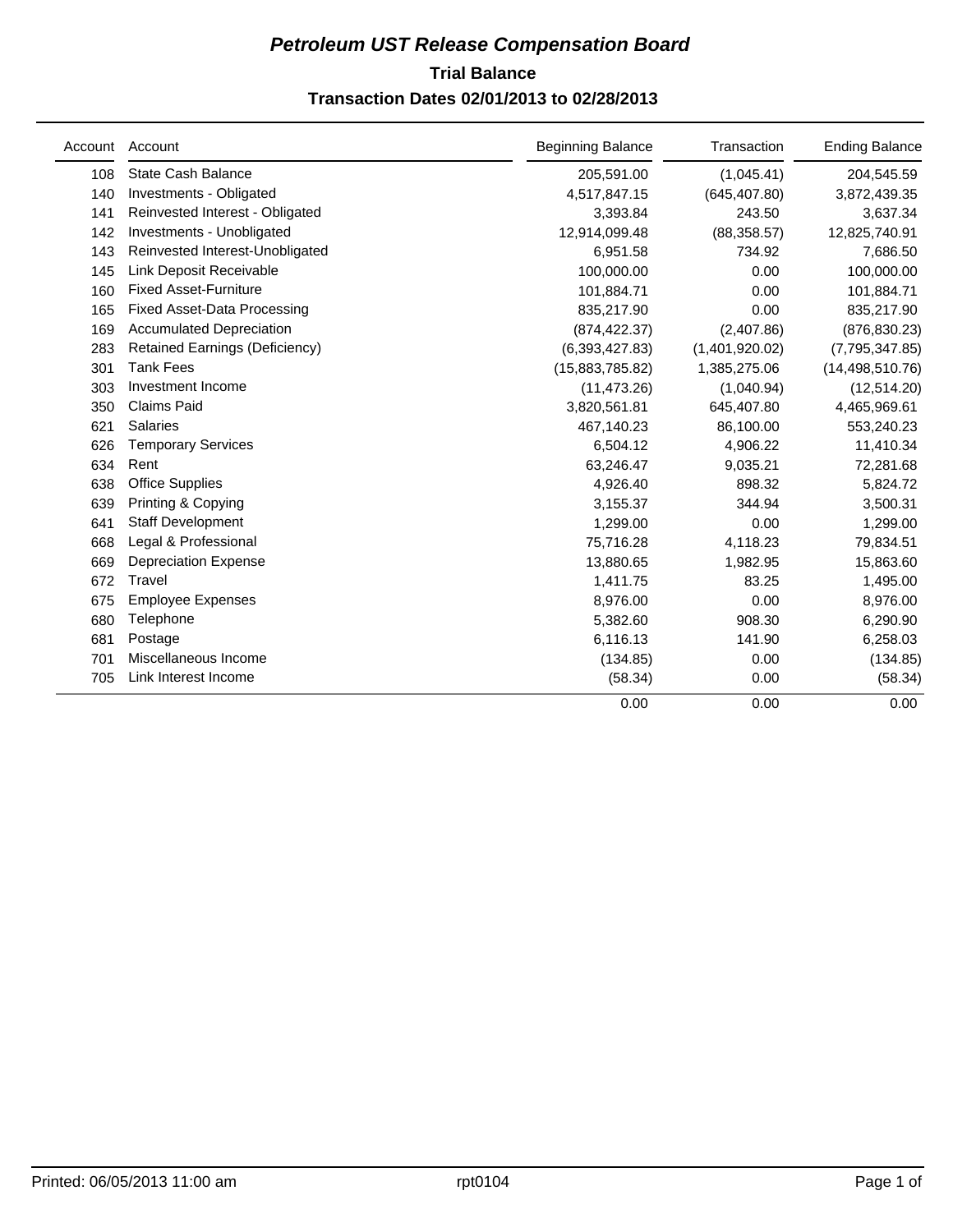#### *MONTHLY INCOME FIGURES AS OF FEBRUARY 28, 2013 (CASH BASIS)*

| Fiscal 2013                     |               |              |            |            |            |            |            |             |                  | % Of          | FY 2013       |
|---------------------------------|---------------|--------------|------------|------------|------------|------------|------------|-------------|------------------|---------------|---------------|
|                                 | July          | August       | September  | October    | November   | December   | January    | February    | <b>Total YTD</b> | <b>Budget</b> | <b>Budget</b> |
| Tank Revenue *                  |               |              |            |            |            |            |            |             |                  |               |               |
| In house collections            | 13,181,451.66 | 284,155.00   | 129,957.00 | 85,910.78  | 6,443.74   | 87,961.53  | 27,963.51  | (10,734.00) | 13,793,109.22    |               |               |
| AG collections                  | 52,841.72     | 20,221.56    | 17,647.73  | 42,093.78  | 43,590.41  | 33,099.15  | 16,755.33  | 37,704.50   | 263,954.18       |               |               |
| Collection costs paid by owner  | (8,553.90)    | (411.55)     | (403.33)   | (6,215.04) | (3,473.78) | (7,059.48) | 1,844.60   | (9,011.28)  | (33, 283.76)     |               |               |
| <b>Total Tank Revenue</b>       | 13,225,739.48 | 303,965.01   | 147,201.40 | 121,789.52 | 46,560.37  | 114,001.20 | 46,563.44  | 17,959.22   | 14,023,779.64    | 99.46%        | 14,100,000    |
| Interest Income **              | 2,062.33      | 1,696.05     | 1,700.62   | 1,746.75   | 1,803.27   | 1,388.25   | 1,152.66   | 1,040.94    | 12,590.87        | 132.54%       | 9,500         |
| Miscellaneous Income            | 67.37         | 0.53         | 11.16      | 2.83       | 52.96      | 0.00       | 0.00       | 0.00        | 134.85           | 13.49%        | 1,000         |
| Seminar/GIN Revenue             | 0.00          | 0.00         | 0.00       | 0.00       | 0.00       | 0.00       | 0.00       | 0.00        | 0.00             | 0.00%         | 10,000        |
| <b>Total Income</b>             | 13,227,869.18 | 305,661.59   | 148,913.18 | 123,539.10 | 48,416.60  | 115,389.45 | 47,716.10  | 19,000.16   | 14,036,505.36    | 99.41%        | 14,120,500    |
| <b>Claims Expense</b>           | 65,588.31     | 1,177,826.81 | 611,653.77 | 900,038.30 | 815,688.78 | 602,273.22 | 309,083.46 | 645,407.80  | 5,127,560.45     | 56.97%        | 9,000,000     |
| Salaries                        | 99,430.46     | 104,092.68   | 91,148.40  | 104,275.67 | 118,354.85 | 91,462.22  | 99,608.54  | 86,939.03   | 795,311.85       | 65.51%        | 1,214,000     |
| Temp Services*                  | 0.00          | 0.00         | 0.00       | 0.00       | 0.00       | 2,787.48   | 3,716.64   | 4,906.22    | 11,410.34        | 76.07%        | 15,000        |
| Rent                            | 9,035.21      | 9,035.21     | 9,035.21   | 9,035.21   | 9,035.21   | 9,035.21   | 9,035.21   | 9,035.21    | 72,281.68        | 66.62%        | 108,500       |
| Office Supplies                 | 1,559.11      | 760.66       | 723.41     | 797.20     | 586.99     | 891.45     | 589.18     | 898.32      | 6,806.32         | 52.36%        | 13,000        |
| Printing & Copying *            | 883.13        | 1,952.12     | 465.71     | 337.36     | 557.27     | 800.25     | 182.66     | 344.94      | 5,523.44         | 33.48%        | 16,500        |
| <b>Staff Development</b>        | 0.00          | 0.00         | 99.00      | 0.00       | 0.00       | 1,200.00   | 0.00       | 0.00        | 1,299.00         | 64.95%        | 2,000         |
| Advertising                     | 0.00          | 0.00         | 0.00       | 0.00       | 0.00       | 0.00       | 0.00       | 0.00        | 0.00             | 0.00%         | 2,000         |
| Legal & Professional            |               |              |            |            |            |            |            |             |                  |               |               |
| <b>L&amp;P</b> services         | 3,417.30      | 17,444.93    | 57.00      | (74.00)    | 26,152.27  | 14,931.47  | 10,755.09  | 9,188.17    | 81,872.23        |               |               |
| Collection costs                | 9,900.47      | 15,830.25    | 2,216.72   | 6,997.90   | 20,212.37  | 11,066.96  | 7,949.50   | 3,051.99    | 77,226.16        |               |               |
| Collection costs paid by owner  | (8,553.90)    | (411.55)     | (403.33)   | (6,215.04) | (3,473.78) | (7,059.48) | 1,844.60   | (9,011.28)  | (33, 283.76)     |               |               |
| <b>Total L &amp; P Expense</b>  | 4,763.87      | 32,863.63    | 1,870.39   | 708.86     | 42,890.86  | 18,938.95  | 20,549.19  | 3,228.88    | 125,814.63       | 41.94%        | 300,000       |
| Travel                          | 152.00        | 9.00         | 169.75     | 467.50     | 0.00       | 435.75     | 304.75     | 83.25       | 1,622.00         | 32.44%        | 5,000         |
| <b>Employee Expenses</b>        | 1,320.00      | 1,320.00     | 1,320.00   | 0.00       | 1,320.00   | 2,464.00   | 1,232.00   | 0.00        | 8,976.00         | 48.26%        | 18,600        |
| Telephone                       | 935.08        | 837.58       | 858.43     | 834.07     | 465.55     | 1,210.80   | 837.24     | 908.30      | 6,887.05         | 62.05%        | 11,100        |
| Postage *                       | 129.00        | 16,631.92    | 212.85     | 3,702.45   | 264.79     | 187.05     | 1,580.24   | 141.90      | 22,850.20        | 76.17%        | 30,000        |
| Depreciation                    | 1,982.95      | 1,982.95     | 1,982.95   | 1,982.95   | 1,982.95   | 1,982.95   | 1,982.95   | 1,982.95    | 15,863.60        | 58.75%        | 27,000        |
| <b>Seminar Expense</b>          | 0.00          | 0.00         | 0.00       | 0.00       | 0.00       | 0.00       | 0.00       | 0.00        | 0.00             | 0.00%         | 10,000        |
| <b>Total Operating Expenses</b> | 120,190.81    | 169,485.75   | 107,886.10 | 122,141.27 | 175,458.47 | 131,396.11 | 139,618.60 | 108,469.00  | 1,074,646.11     | 60.62%        | 1,772,700     |
| Net Income (Cash method)        |               |              |            |            |            |            |            |             | 7,834,298.81     |               |               |

\* Extremely cylical; occurs mainly during and as a result of the fee assessment period.

\*\* includes linked deposit interest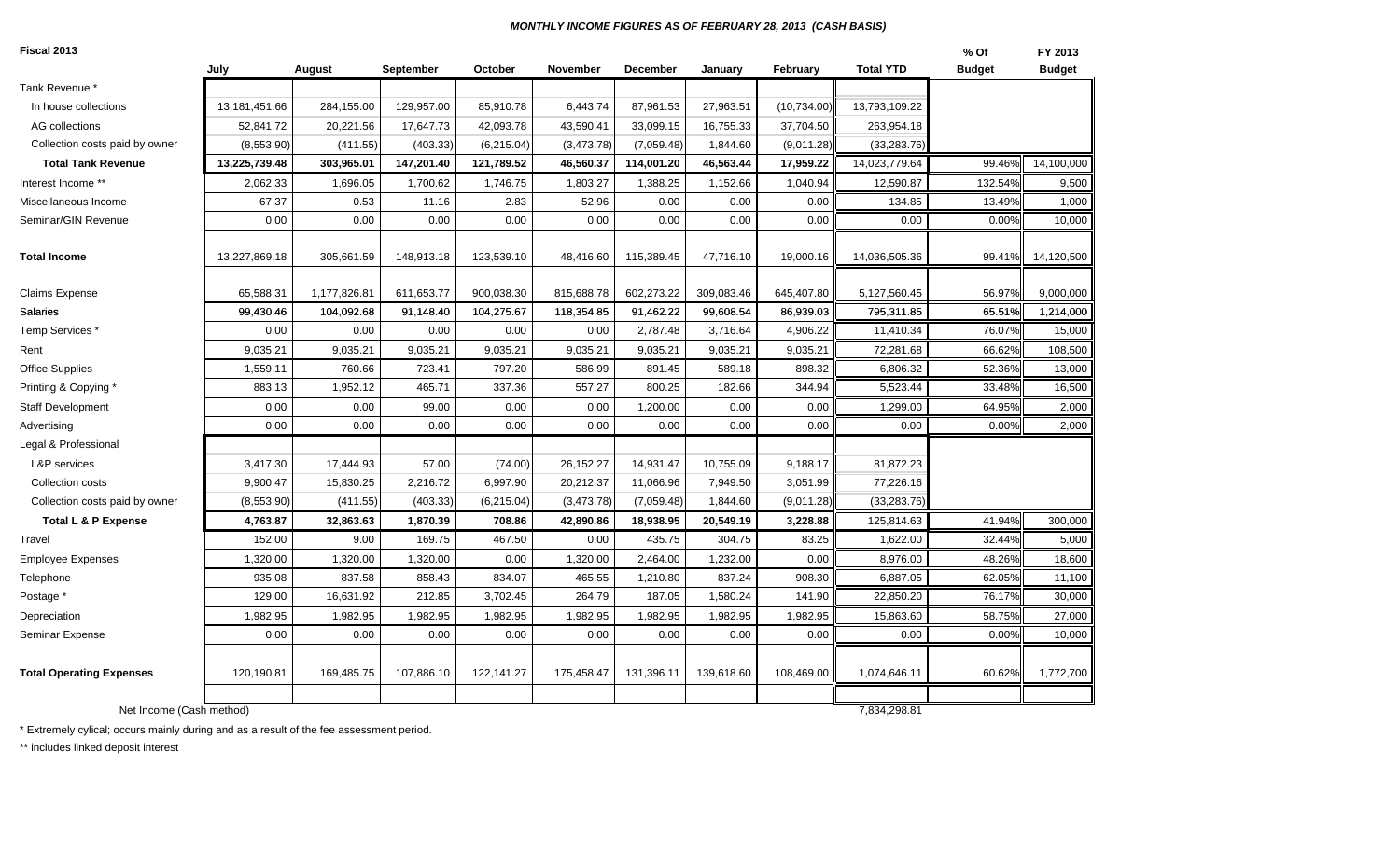#### **Fiscal Year 2014 Proposed Operating Budget June 12, 2013 Petroleum UST Release Compensation Board**

|                              | Annualized     | FY 2013       | <b>Variance Fav</b> | % Variance     | Recommended    |
|------------------------------|----------------|---------------|---------------------|----------------|----------------|
|                              | FY 2013-Actual | <b>Budget</b> | or (Unfav)          | Fav or (Unfav) | FY 2014 Budget |
| <b>Tank Revenue</b>          | 14,357,140     | 14,100,000    | 257,140             | 1.82%          | 14,000,000     |
| Interest Income              | 17,292         | 9,500         | 7,792               | 82.02%         | 25,600         |
| Miscellaneous Income         | 146            | 1,000         | (854)               | $-85.43%$      | 1,000          |
| <b>Total Income</b>          | 14,374,578     | 14,110,500    | 264,078             | 1.87%          | 14,026,600     |
| Claims Expense               | 6,995,484      | 9,000,000     | 2,004,516           | 22.27%         | 9,000,000      |
| Operating Income             | 7,379,094      | 5,110,500     | 2,268,594           | 44.39%         | 5,026,600      |
| <b>Salaries</b>              | 1,149,114      | 1,214,000     | 64,886              | 5.34%          | 1,233,200      |
| <b>Temp Services</b>         | 19,888         | 15,000        | (4,888)             | $-32.59%$      | 15,000         |
| Rent                         | 108,423        | 108,500       | 77                  | 0.07%          | 108,500        |
| Office Supplies              | 9,771          | 13,000        | 3,229               | 24.84%         | 13,000         |
| Printing & Copying           | 11,307         | 16,500        | 5,193               | 31.47%         | 16,500         |
| Advertising                  | 1,050          | 2,000         | 950                 | 47.52%         | 2,000          |
| Legal & Professional         | 196,173        | 300,000       | 103,827             | 34.61%         | 300,000        |
| Travel                       | 2,454          | 5,000         | 2,546               | 50.93%         | 5,000          |
| <b>Employee Expenses</b>     | 16,279         | 18,600        | 2,321               | 12.48%         | 22,100         |
| Staff Development & Training | 1,728          | 2,000         | 272                 | 13.60%         | 2,000          |
| Telephone                    | 10,246         | 11,100        | 854                 | 7.70%          | 11,100         |
| Postage                      | 24,926         | 30,000        | 5,074               | 16.91%         | 30,000         |
| Depreciation                 | 23,697         | 27,000        | 3,303               | 12.23%         | 29,500         |
| <b>Total Expenses</b>        | 1,575,055      | 1,762,700     | 187,645             | 10.65%         | 1,787,900      |
| Net Income (Cash Basis)      | 5,804,039      | 3,347,800     | 2,456,239           | 73.37%         | 3,238,700      |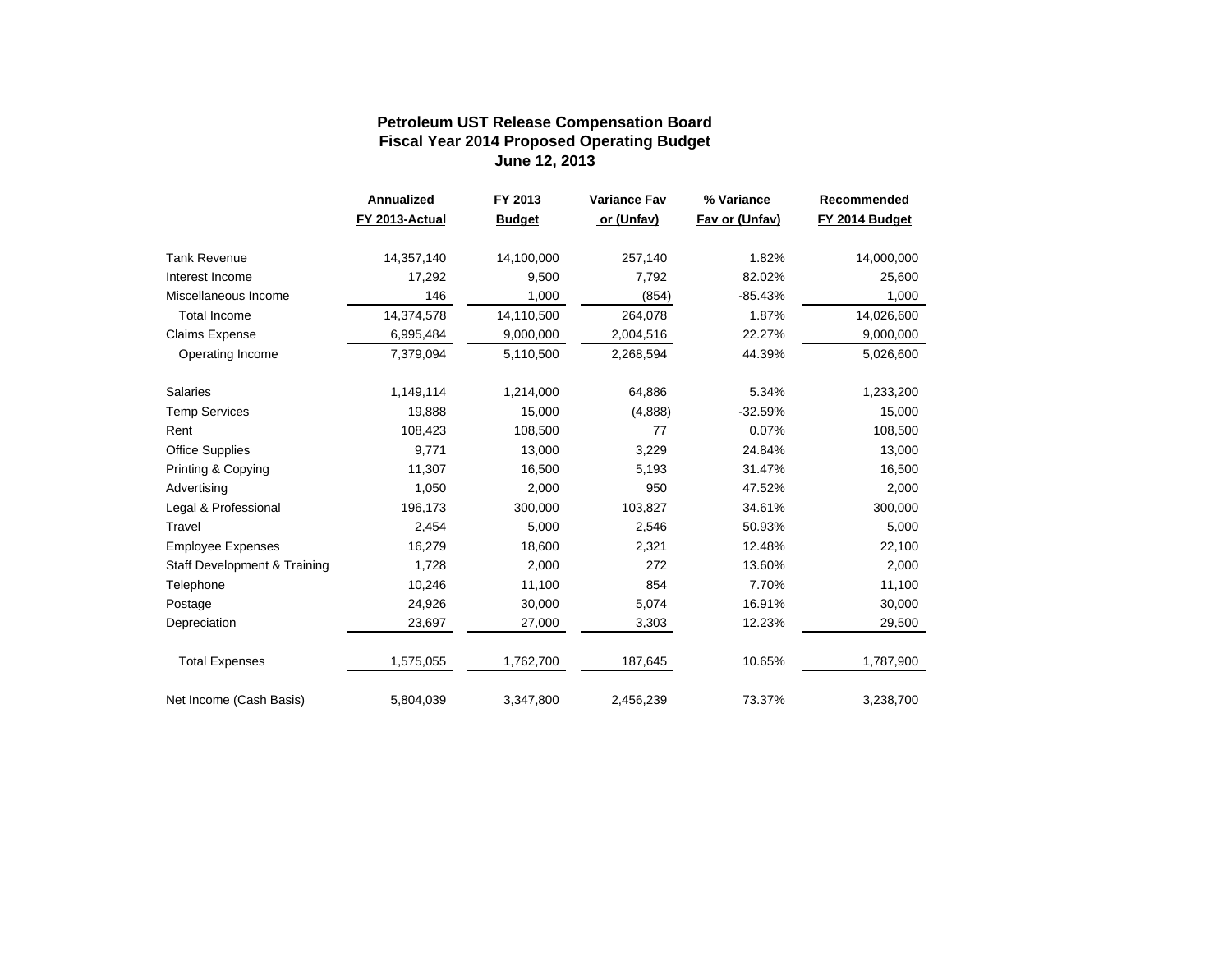#### **Petroleum UST Release Compensation Board Fiscal Year 2014 Proposed Capital Budget June 12, 2013**

|                                                                                                                        | FY 2012 Actual<br>(July 2011 - June 2012) | FY 2013 Budget<br>(July 2012 - June 2013) | FY 2013<br><b>Annualized</b><br>(July 2012 - June 2013) | <b>Recommended</b><br>FY 2014 Budget<br>(July 2013 - June 2014) |  |
|------------------------------------------------------------------------------------------------------------------------|-------------------------------------------|-------------------------------------------|---------------------------------------------------------|-----------------------------------------------------------------|--|
| <b>Asset Category</b>                                                                                                  |                                           |                                           |                                                         |                                                                 |  |
| Furniture & Equipment                                                                                                  | \$0                                       | \$3,000                                   | \$0                                                     | \$10,000                                                        |  |
| Data Processing & Electronics:<br>Legacy System                                                                        | \$11,131<br>\$0                           | \$12,000<br>\$5,000                       | \$0<br>\$0                                              | $$12,000$ (a)<br>$$10,000$ (b)                                  |  |
| <b>STARRS Database Project:</b><br>Database OOS and WIBNI                                                              | \$3,561                                   | \$25,000                                  | \$0                                                     | $$25,000$ (c)                                                   |  |
| <b>Total Capital Assets</b>                                                                                            | \$14,692.00                               | \$45,000                                  | \$0                                                     | \$57,000                                                        |  |
| (a) Includes funds for the purchase of software and replacement IT equipment as needed.                                |                                           |                                           |                                                         |                                                                 |  |
| (b) \$10,000 is being requested for the rollover of data stored in the legacy database to a Microsoft Access database. |                                           |                                           |                                                         |                                                                 |  |

(c) \$25,000 is being requested for enhancements to the database that are out of scope (OOS) "wouldn't it be nice if" (WIBNI) items. The amount requested is to (1) create new or ehance existing modules to track fee related litigation activities including forclosure inverventions and joint enforcement actions with BUSTR; and (2) create new or ehance existing modules to track subrogation cases.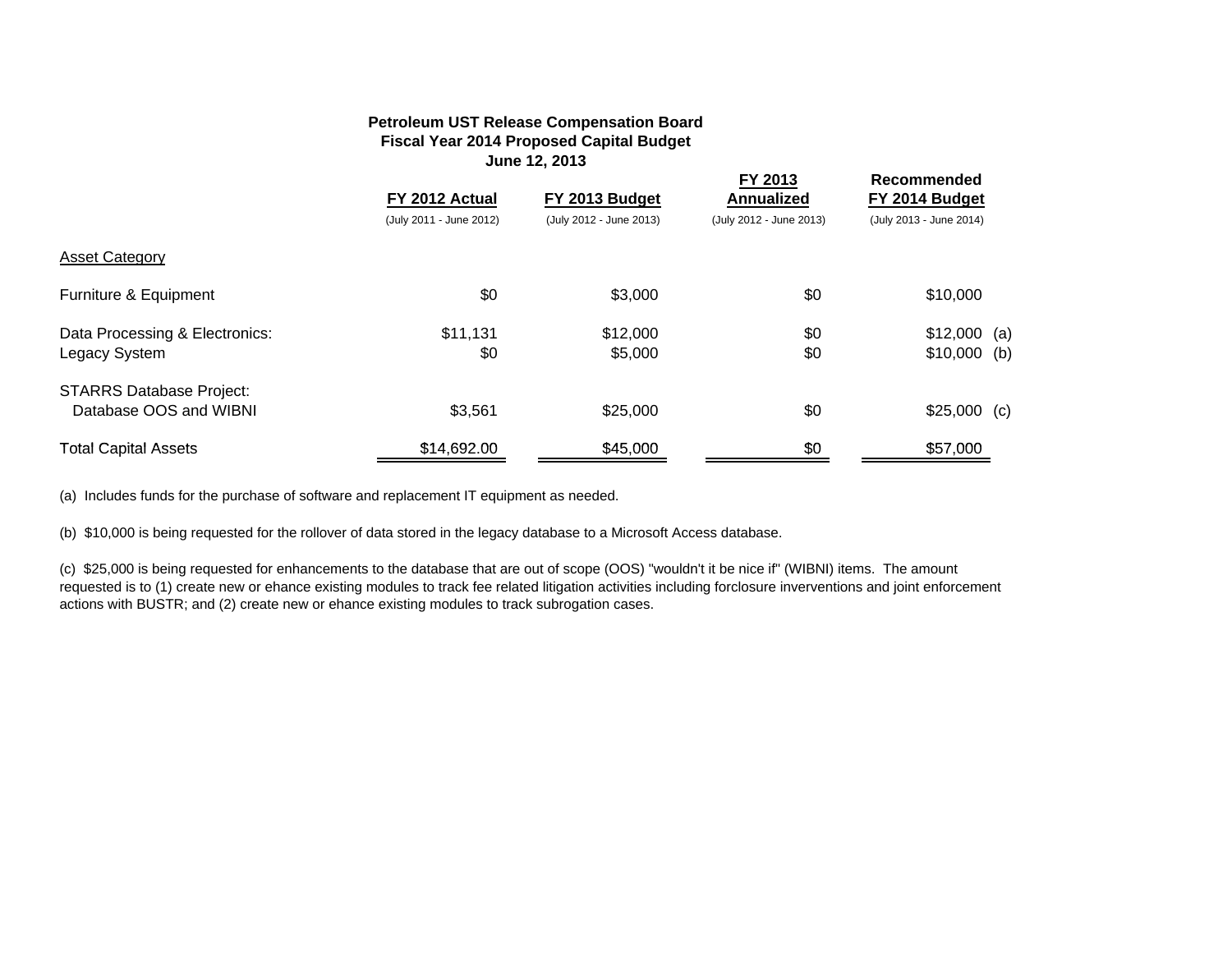#### **PETROLEUM UST RELEASE COMPENSATION BOARDPROGRAM YEAR 2013 FEE STATEMENT STATISTICS AS OFJUNE 11, 2013**

**PY 2012 / FY2013**

|                                     | June 11, 2013<br>PY 2013 / FY 2014<br>(7/1/2013 - 6/30/2014) |             |     | June 11, 2012<br>PY 2012 / FY 2013<br>(7/1/2012 - 6/30/2013) | <b>Percent of</b><br>PY 2012 / FY2013 | <b>Actual</b><br><b>To Date</b> |
|-------------------------------------|--------------------------------------------------------------|-------------|-----|--------------------------------------------------------------|---------------------------------------|---------------------------------|
|                                     | <b>Billed</b>                                                | Paid        |     |                                                              |                                       |                                 |
| ACTUAL COLLECTIONS:                 |                                                              |             |     |                                                              |                                       |                                 |
| Fees:                               |                                                              |             |     |                                                              |                                       |                                 |
| <b>Current Year Fees</b>            | \$14,037,600                                                 | \$5,013,700 | 36% | \$4,394,200                                                  | 114.10%                               | \$13,811,933                    |
| Prior Year Fees (a)                 |                                                              | 0           |     | 0                                                            |                                       | 541,251 (b)                     |
| <b>Total Fees Collected to Date</b> |                                                              | \$5,013,700 |     | \$4,394,200                                                  | 114.10%                               | \$14,353,184                    |
| Number of Tanks:                    |                                                              |             |     |                                                              |                                       |                                 |
| <b>Standard Deductible</b>          | 16,084                                                       | 5,339       | 33% | 4,667                                                        | 114.40%                               | 15,390                          |
| Reduced Deductible (c)              | 5,484                                                        | 2,277       | 42% | 2,073                                                        | 109.84%                               | 5,564                           |
| <b>Total Tanks</b>                  | 21,568                                                       | 7,616       | 35% | 6,740                                                        | 113.00%                               | 20,954                          |
| Number of Owners:                   |                                                              |             |     |                                                              |                                       |                                 |
| <b>Standard Deductible</b>          |                                                              | 473         |     | 478                                                          | 98.95%                                | 1,230                           |
| <b>Reduced Deductible</b>           |                                                              | 950         |     | 897                                                          | 105.91%                               | 2,083                           |
| <b>Total Owners</b>                 | 3,477                                                        | 1,423       | 41% | 1,375                                                        | 103.49%                               | 3,313                           |
|                                     |                                                              |             |     | PY 2013                                                      |                                       |                                 |

**PY 2013 Recommended** % Actual vs **Actual To Date Budget Projected** PY 2012 ACTUAL VS PROJECTED COLLECTIONS: Fee Revenue 35.81% Number of Paid Tanks 36.79%

(a) Net of refunds paid

(b) As of June 11, 2013, net of refunds paid of \$212,300

(c) As of June 11, 2013, the number of tanks paid at the reduced deductible is 29.9% for PY 2013, and was 30.8% for the same period in PY 2012.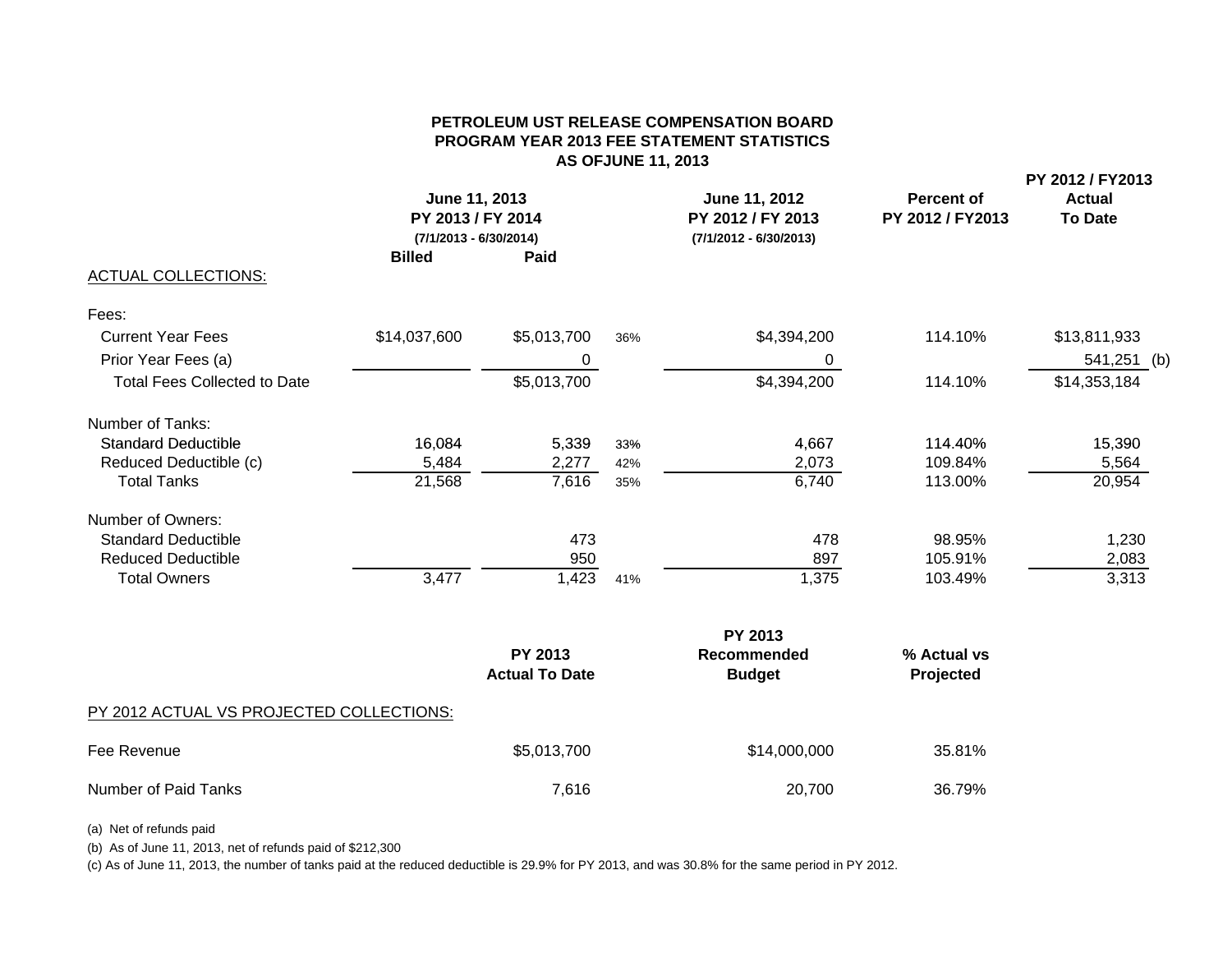#### **PETROLEUM UST RELEASE COMPENSATION BOARD PROGRAM YEAR 2012 COMPLIANCE / FEE ASSESSMENT REPORT AS OF MAY 31, 2013**

|                                                      | <b>PY 2012</b><br>As of 5/31/13 | <b>PY 2012</b><br>As of 2/28/13 | <b>Increase from</b><br><b>April Meeting</b> | <b>PY 2011</b><br>(7/1/2011 - 6/30/2012)                   | <b>PY 2010</b><br>$(7/1/2010 - 6/30/2011)$ | <b>PY 2009</b><br>$(7/1/2009 - 6/30/2010)$ | <b>Percent of</b><br>PY 2012/PY 2011 |
|------------------------------------------------------|---------------------------------|---------------------------------|----------------------------------------------|------------------------------------------------------------|--------------------------------------------|--------------------------------------------|--------------------------------------|
| <b>Refunds</b>                                       |                                 |                                 |                                              |                                                            |                                            |                                            |                                      |
| Amount of Refunds Paid                               | \$212,300 (a)                   | \$193,760                       | \$18,540                                     | $$387,524$ (a)                                             | \$214,842                                  | \$106,391                                  | 55%                                  |
| Number of Refunds Paid                               | 507                             | 465                             | 42                                           | 525                                                        | 423                                        | 225                                        | 97%                                  |
| Number of Owners Paid Refunds                        | 175                             | 141                             | 34                                           | 226                                                        | 205                                        | 131                                        | 77%                                  |
| Number of Pending Refunds                            | 3,204                           | 3,168                           | 36                                           |                                                            |                                            |                                            |                                      |
| Amount of Pending Refunds                            | \$1,433,340                     | \$1,433,525                     | (\$185)                                      |                                                            |                                            |                                            |                                      |
| <b>Collections</b>                                   |                                 |                                 |                                              |                                                            |                                            |                                            |                                      |
| Amount of Refunds Used to Offset Outstanding Fees    | \$49,794                        | \$31,244                        | \$18,550                                     | \$68,517                                                   | \$48,700                                   | \$33,950                                   | 73%                                  |
| Amount Collected by Attorney General/Special Counsel | \$359,520                       | \$264,639                       | \$94,881                                     | \$448,231                                                  | \$371,668 (b)                              | \$370,397 (b)                              | 80%                                  |
| <b>Collection Costs</b>                              | \$108,530                       | \$77,226                        | \$31,304                                     | \$142,714                                                  |                                            |                                            |                                      |
| Amount Collected by AG/SC, Less Collection Costs     | \$250,990                       | \$187,413                       | \$63,577                                     | \$305,517                                                  |                                            |                                            |                                      |
| Number of Accounts Certified to the AG's office      | 604                             | 604                             |                                              | 687                                                        | 592                                        | 513                                        | 88%                                  |
| Number of Owners Certified to the AG's office        | 226                             | 226                             | $\overline{0}$                               | 250                                                        | 240                                        | 233                                        | 90%                                  |
| Amount Certified to the AG's office                  | \$1,939,685                     | \$1,939,685                     | \$0                                          | \$1,687,168                                                | \$1,820,115                                | \$1,555,520                                | 115%                                 |
| <b>Appeals</b>                                       |                                 |                                 |                                              |                                                            |                                            |                                            |                                      |
| Orders Pursuant to Law                               | $7^*$                           | 8                               |                                              | *Current: 6 - under review; 1 settlement agreement pending |                                            |                                            |                                      |
| Determination to Deny a Certificate of Coverage      | $2***$                          | $\sqrt{3}$                      |                                              | **Current: 1 - under review; 1 hearing scheduled           |                                            |                                            |                                      |
| Ability to Pay Applications                          | $\overline{\mathbf{A}}$         | 3                               |                                              | Pending review                                             |                                            |                                            |                                      |
| <b>COC Applications (As of 5/31/13)</b>              |                                 |                                 |                                              |                                                            |                                            |                                            |                                      |
| COC Application/Fee Statements Mailed                | 3,538                           |                                 |                                              | 3,595                                                      | 3,674                                      | 3,694                                      | 98%                                  |
| # of Owners Issued COC                               | 3,205                           | 3,140                           |                                              | 3,254                                                      | 3,258                                      | 3,264                                      | 98%                                  |
| # of Owners w/COCs In-Process                        | 101                             | 146                             |                                              | n/a                                                        | n/a                                        | n/a                                        |                                      |
| # of Owners w/Unresolved Pending Denials of COC      | 16                              | 31                              |                                              | 3                                                          | 2                                          | 2                                          |                                      |
| # of Owners w/Unresolved Determinations Denying COC  | 102                             | 87                              |                                              | 164                                                        | 207                                        | 241                                        |                                      |
| <b>Unclaimed Monies/Refunds Pending</b>              |                                 |                                 |                                              |                                                            |                                            |                                            |                                      |
| Owners on Unclaimed Monies List (Uncashed Checks)    | 31                              |                                 |                                              |                                                            |                                            |                                            |                                      |
| Amount of Unclaimed Monies (Uncashed Checks)         | \$23,000                        |                                 |                                              |                                                            |                                            |                                            |                                      |
| Owners with Refunds Pending - More Info Requested    | 64                              |                                 |                                              |                                                            |                                            |                                            |                                      |
| Amount of Refunds Pending with More Info Requested   | \$68,270                        |                                 |                                              |                                                            |                                            |                                            |                                      |

**(a) Program year 2012 refund goal - \$275,000; PY 2012 refund amount to date - \$212,300 (77%). PY 2011 - refund goal \$250,000; refund amount \$387,524 (155%).** 

**(b) Amount includes AG and Special Counsel fees paid by Board**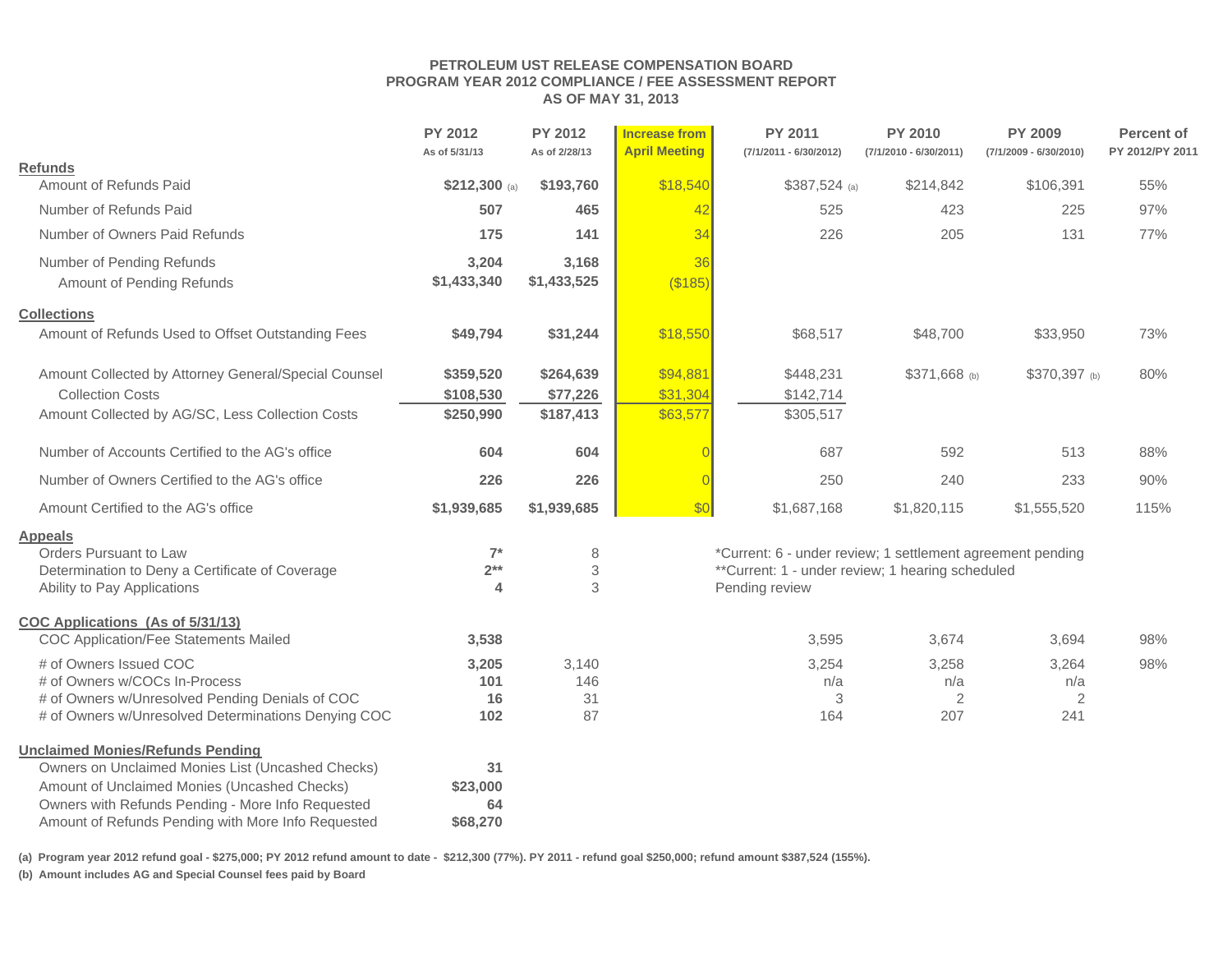# CLAIMS STATISTICS REPORT June 3, 2013

| Total Number of all Sites                                                                    | 2866 |                   |
|----------------------------------------------------------------------------------------------|------|-------------------|
| Face Value of all Claims                                                                     |      | \$420,781,681     |
| <b>Total Deductible Used for Settled Claims</b>                                              |      | (\$91,121,171)    |
| Deductible Remaining for Open Claims                                                         |      | (\$9,791,858)     |
| <b>Net Value</b>                                                                             |      | \$319,868,652     |
| <b>Total Disallowed Costs</b>                                                                |      | (\$75,991,541)    |
| <b>Total Payments &amp; Installments</b>                                                     |      | (\$216, 247, 806) |
| <b>Maximum Liability of Unpaid Claims</b>                                                    |      | \$27,629,304      |
| Total Average Gross Value per Closed Site                                                    |      | \$128,443         |
| Total Average Net Value per Closed Site                                                      |      | \$95,274          |
| <b>Total Average Payout per Closed Site (2106 sites)</b>                                     |      | \$68,942          |
| Costs for Sites Cleaned Up Exclusively Under BUSTR's 1999 and/or 2005 Corrective Action Rule |      |                   |
| Above the Deductible (134 sites):                                                            |      |                   |
| Average clean-up costs per site:                                                             |      | \$111,668         |
| Average claim payout per site:                                                               |      | \$42,959          |
|                                                                                              |      |                   |
| Above and Below the Deductible (289 sites)                                                   |      |                   |
| Average clean-up costs per site:                                                             |      | \$67,171          |
| Average claim payout per site:                                                               |      | \$19,919          |
|                                                                                              |      |                   |
| Breakdown of all claim packages                                                              |      |                   |
| <b>Work in Progress: Open Claims</b>                                                         |      |                   |
| Number of Claims with More Information Requested                                             | O    |                   |
| Number of Claims with More Information Received                                              | З    |                   |
| Number of Pending Reviewable Claims                                                          | 1731 |                   |
|                                                                                              |      |                   |
| <b>Total Open Claims</b>                                                                     |      | 1,734             |
| <b>Settled/Closed Claims</b>                                                                 |      |                   |
| <b>Number of Settled Claims</b>                                                              | 4849 |                   |
| Number of Closed Claims                                                                      | 7592 |                   |
| Below Deductible/NFA closed without review/Revoked                                           | 616  |                   |
| Number of Claims on Waiting List                                                             | 109  |                   |
|                                                                                              |      |                   |
| Total Settled Claims                                                                         |      | 13,166            |
| <b>Held Claims</b>                                                                           |      |                   |
| Number of Claims with Appeals Outstanding                                                    | 17   |                   |
| Number of Claims Below the Deductible                                                        | 265  |                   |
|                                                                                              |      |                   |
| Total Held Claims                                                                            |      | 282               |
| <b>Total Number of Claims</b>                                                                |      | 15,182            |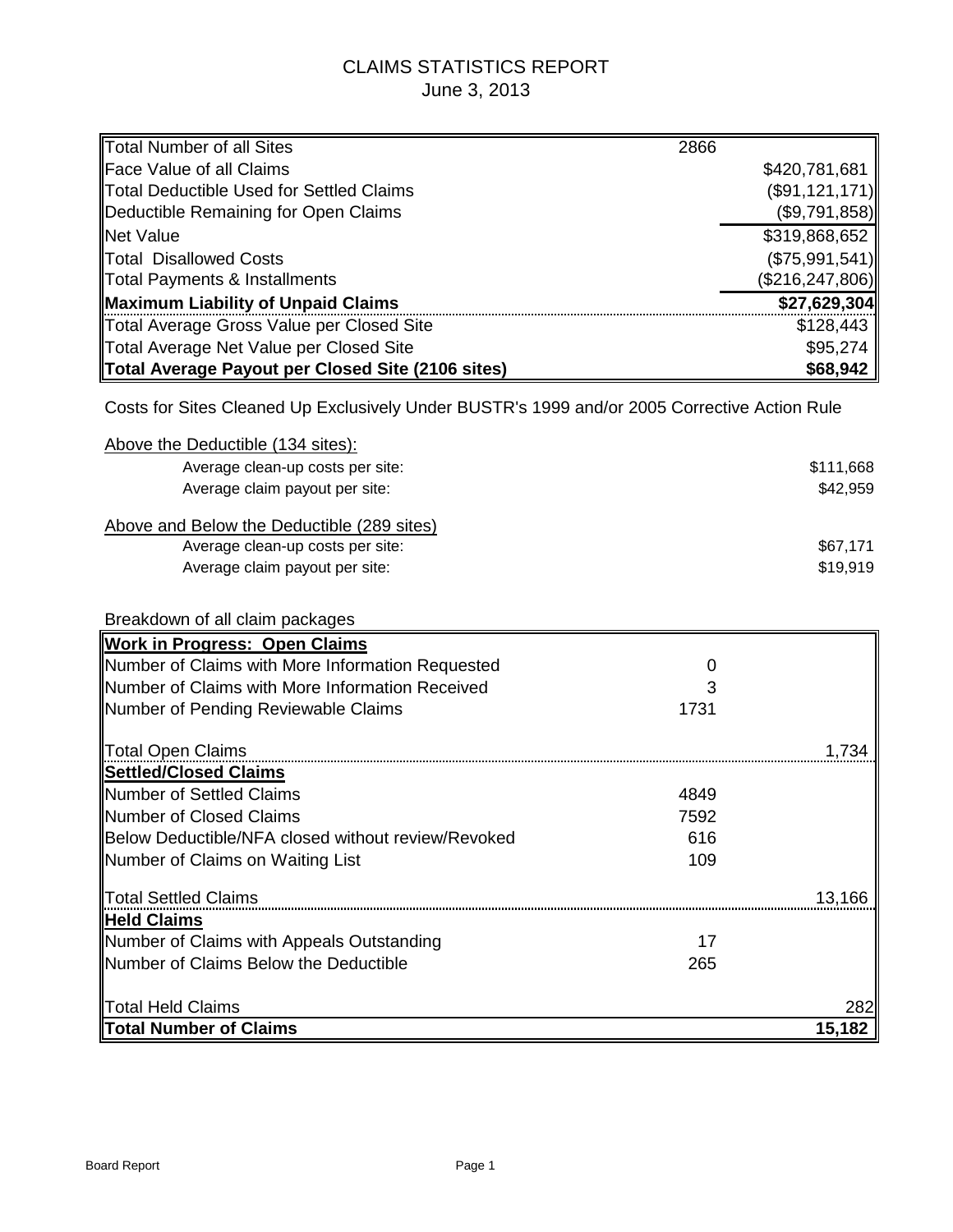#### **CLAIM SETTLEMENT SUMMARY**

| <b>YEAR</b>        | <b>CLAIMS REC'D</b>             | <b>SETTLED</b> | $RVK/BD-NFA1$             | <b>NET VALUE</b>  | <b>DISALLOWED</b> | <b>SETTLEMENT</b>               | <b>PAYOUT</b>         |
|--------------------|---------------------------------|----------------|---------------------------|-------------------|-------------------|---------------------------------|-----------------------|
| 2003               | 752 (\$14.088M)                 | 655            | 66                        | \$13,455,085      | \$4,181,941       | \$9,472,920                     | $70.4\%$ <sup>A</sup> |
| <b>AVG/MONTH</b>   | 63 (\$1.174M)                   | 60             |                           |                   |                   | <b>AVERAGE PAYOUT PER CLAIM</b> | \$14,462              |
| 2004               | 743 (\$14.527M)                 | 685            | 47                        | \$14,072,003      | \$3,886,634       | \$10,166,903                    | $72.2\%$ B,C          |
| <b>AVG/MONTH</b>   | 62 (\$1.210M)                   | 61             |                           |                   |                   | <b>AVERAGE PAYOUT PER CLAIM</b> | \$<br>14,842          |
|                    |                                 |                |                           |                   |                   |                                 |                       |
| 2005               | 823 (\$13.235M)                 | 782            | 26                        | \$14,605,477      | \$4,377,921       | \$10,184,085                    | $69.7\%$ $^{\rm D}$   |
| <b>AVG/MONTH</b>   | 69 (\$1.103M)                   | 67             |                           |                   |                   | <b>AVERAGE PAYOUT PER CLAIM</b> | \$<br>13,023          |
| 2006               | 971 (\$12.874M)                 | 790            | 48                        | \$14,231,096      | \$4,708,846       | \$9,446,002                     | $66.4\%$ $^{\rm E}$   |
| <b>AVG/MONTH</b>   | 81 (\$1.073M)                   | 70             |                           |                   |                   | <b>AVERAGE PAYOUT PER CLAIM</b> | \$<br>11,957          |
| 2007               | 916 (\$13.177M)                 | 738            | 65                        | \$11,727,341      | \$4,467,443       | \$7,259,898                     | 61.9%                 |
| <b>AVG/MONTH</b>   | 76 (\$1.098M)                   | 67             |                           |                   |                   | <b>AVERAGE PAYOUT PER CLAIM</b> | \$<br>9,837           |
| 2008               | 867 (\$12.409M)                 | 752            | 52                        | \$11,602,241      | \$3,631,544       | \$8,191,840                     | $70.6\%$ F            |
| <b>AVG/MONTH</b>   | 72 (\$1.034M)                   | 67             |                           |                   |                   | <b>AVERAGE PAYOUT PER CLAIM</b> | \$<br>10,893          |
|                    | <b>CLAIMS REC'D</b>             | <b>SETTLED</b> | RVK/BD-NFA <sup>1</sup>   | <b>FACE VALUE</b> | <b>DISALLOWED</b> | <b>DEDUCTIBLE USED</b>          | <b>SETTLEMENT</b>     |
| 2009               | 799 (\$11.078 M)                | 723            | 38                        | \$14,606,030      | \$3,892,253       | \$3,081,606                     | G<br>\$<br>7,632,171  |
| <b>AVG/MONTH</b>   | 67 (\$0.923 M)                  | 63             |                           |                   |                   | <b>AVERAGE PAYOUT PER CLAIM</b> | \$<br>10,556          |
| <b>PERCENTAGES</b> |                                 |                |                           |                   | 26.6%             |                                 | 66.2%                 |
| 2010               | 808 (\$11.406 M)                | 705            | 52                        | \$12,639,804      | \$3,016,429       | \$2,582,211                     | 7,041,164<br>\$       |
| <b>AVG/MONTH</b>   | 67 (\$0.951 M)                  | 63             |                           |                   |                   | <b>AVERAGE PAYOUT PER CLAIM</b> | \$<br>9,987           |
| <b>PERCENTAGES</b> |                                 |                |                           |                   | 23.9%             |                                 | 70.0%                 |
| 2011               | 794 (\$10.536 M)                | 725            | 94                        | \$13,320,431      | \$2,755,350       | \$3,537,439                     | \$<br>7,027,642       |
| <b>AVG/MONTH</b>   | 66 (\$0.878 M)                  | 68             |                           |                   |                   | <b>AVERAGE PAYOUT PER CLAIM</b> | \$<br>9,693           |
| <b>PERCENTAGES</b> |                                 |                |                           |                   | 20.7%             |                                 | 71.8%                 |
| PROGRAM YEAR 2012  |                                 |                |                           |                   |                   |                                 |                       |
| <b>MONTH</b>       | <b>CLAIMS REC'D</b>             | <b>SETTLED</b> | $RVK/BD-NFA$ <sup>1</sup> | <b>FACE VALUE</b> | <b>DISALLOWED</b> | <b>DEDUCTIBLE USED</b>          | <b>SETTLEMENT</b>     |
| $Jul-12$           | 53 (\$0.618 M)                  | 48             | $\mathbf{0}$              | \$1,128,905       | \$157,100         | \$112,062                       | \$859,744             |
| Aug- $12$          | 68 (\$0.853 M)                  | 69             | 22                        | \$1,973,003       | \$485,113         | \$365,688                       | \$1,122,202           |
| Sep-12             | 50 (\$1.104 M)                  | 68             | $\boldsymbol{0}$          | \$1,331,072       | \$309,471         | \$75,891                        | \$945,710             |
| Oct-12             | 52 (\$0.565 M)                  | 51             | $\overline{0}$            | \$759,528         | \$237,384         | \$169,626                       | \$352,518             |
| $Nov-12$           | 55 (\$0.961 M)                  | 46             | 15                        | \$615,727         | \$109,366         | \$214,241                       | \$292,119             |
| $Dec-12$           | 61 (\$0.854 M)                  | 73             | $\overline{0}$            | \$836,867         | \$144,716         | \$115,940                       | \$576,212             |
| $Jan-13$           | 49 (\$0.760 M)                  | 73             | $\overline{0}$            | \$1,010,183       | \$167,557         | \$228,630                       | \$613,996             |
| $Feb-13$           | 58 (\$0.668 M)                  | 54             | $\mathbf{0}$              | \$998,635         | \$324,025         | \$216,759                       | \$440,779             |
| $Mar-13$           | 78 (\$0.906 M)                  | 64             | $\mathbf{0}$              | \$840,013         | \$80,520          | \$242,085                       | \$275,914             |
| Apr-13             | 66 (\$0.760 M)                  | 53             | $\overline{0}$            | \$618,932         | \$101,975         | \$176,000                       | \$340,958             |
| $May-13$           | 86 (\$0.959 M)                  | 41             | 16                        | \$734,798         | \$61,908          | \$251,453                       | \$421,437             |
| $Jun-13$           |                                 |                |                           |                   |                   |                                 |                       |
| <b>TOTAL</b>       | 676 (\$9.008 M)                 | 640            | 53                        | \$10,847,664      | \$2,179,134       | \$2,168,374                     | \$6,241,589           |
| <b>AVG/MONTH</b>   | 62                              | 63             |                           |                   |                   |                                 |                       |
| <b>PERCENTAGES</b> |                                 |                |                           |                   | 20.1%             |                                 | 71.9%                 |
|                    | <b>AVERAGE PAYOUT PER CLAIM</b> |                |                           |                   |                   |                                 | \$9,752               |
|                    |                                 |                |                           |                   |                   |                                 |                       |

<sup>A</sup>Includes a settlement agreement in PY 2003 with a major oil company for 66 claims for \$663,775 (a payout percentage of 45.5%)

<sup>B</sup>Includes a settlement agreement in PY 2004 with a major oil company for 98 claims for \$1,100,000 (a payout percentage of 59.2%)

<sup>C</sup>Includes a settlement agreement in PY 2004 with a major oil company for 33 claims for \$417,500 (a payout percentage of 76.6%)

<sup>D</sup>Includes a settlement agreement in PY 2005 with a major oil company for 89 claims for \$912,000 (a payout percentage of 62.5%)

<sup>E</sup>Includes a settlement agreement in PY 2006 with a major oil company for 124 claims for \$1,832,000 (a payout percentage of 63.5%)

Fincludes a settlement agreement in PY 2008 with a major oil company for 136 claims for \$1,820,000 (a payout percentage of 60.8%)

 $<sup>G</sup>$ Includes a settlement agreement in PY 2009 with a major oil company for 96 claims for \$1,215,000 (a payout percentage of 46.9%)</sup>

1 Eligibility revoked and/or Below Deductible claims with an NFA are not included in the claims payout statistics.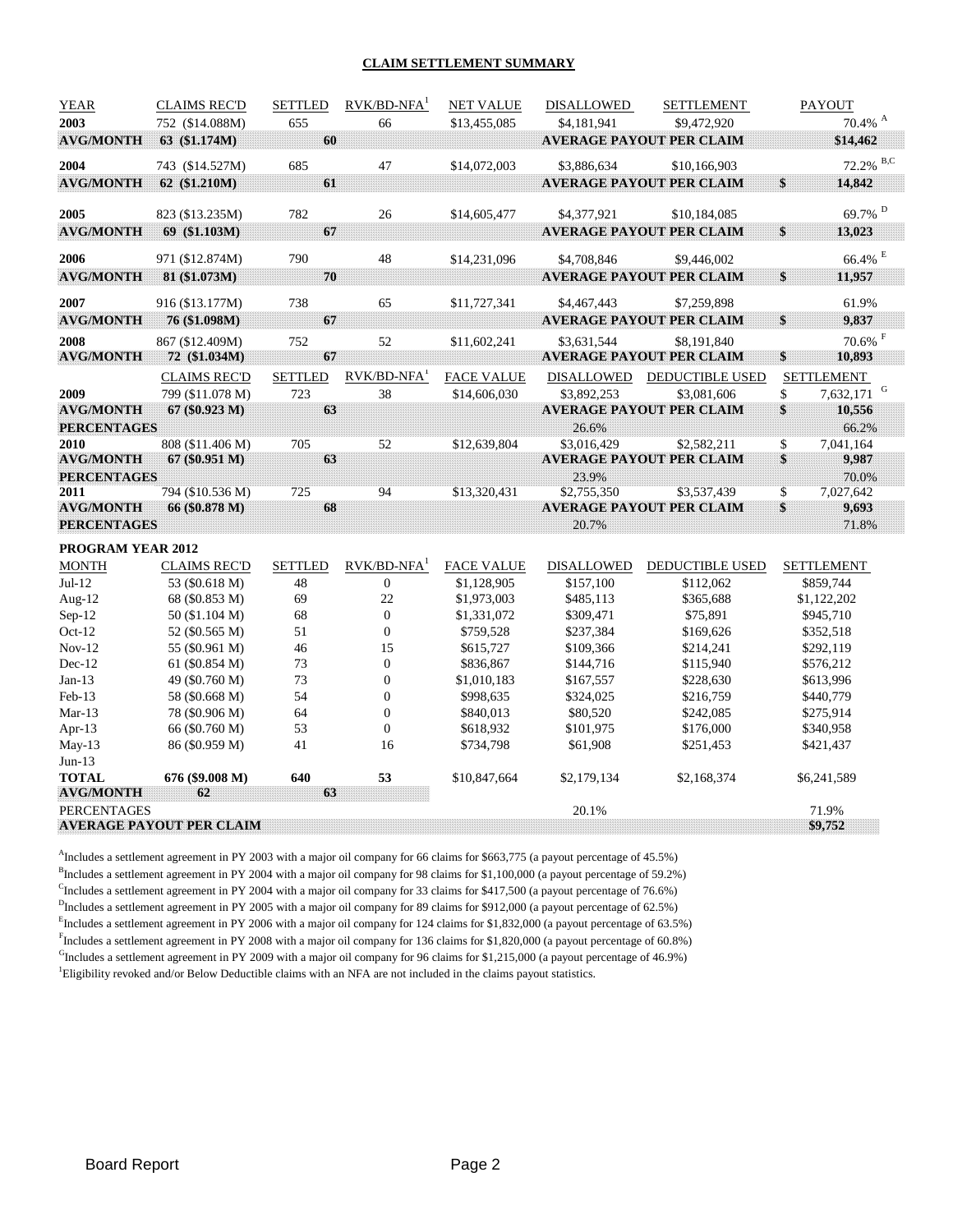#### **ELIGIBILITY STATISTICS REPORT**

June 3, 2013

#### **Breakdown of Applications**

| More Info Requested            |    |
|--------------------------------|----|
| In Review                      | 16 |
| <b>Total Open Applications</b> | 17 |

*Eligibility Determinations Under Appeal 5*

|                | <b>REC'D</b>   | <b>APP'D</b>     | <b>DENIED</b> | No Release           | 84             | 31.1% |
|----------------|----------------|------------------|---------------|----------------------|----------------|-------|
| <b>PY 2003</b> | 78             | 66               | 42            | Late Filing          | 61             | 22.6% |
| Average/mo.    | 7              | $\boldsymbol{9}$ |               | No Valid COC         | 33             | 12.2% |
|                |                |                  |               | Abandoned/Out of     |                |       |
|                |                |                  |               | Compliance Tank      | 26             | 9.6%  |
| <b>PY 2004</b> | 72             | 79               | 48            | No CA Required       | 12             | 4.4%  |
| Average/mo.    | 6              | 11               |               | Pre-Fund Release     | 9              | 3.3%  |
|                |                |                  |               | Incomplete App       | 8              | 3.0%  |
| <b>PY 2005</b> | 96             | 71               | 34            | <b>Untimely Fees</b> | $\overline{4}$ | 1.5%  |
| Average/mo.    | 8              | $\boldsymbol{9}$ |               | No Fee Payment       | 3              | 1.1%  |
|                |                |                  |               | No Response          | 3              | 1.1%  |
| <b>PY 2006</b> | 109            | 69               | 34            | Other                | 27             | 10.0% |
| Average/mo.    | 9              | 9                |               | <b>Total</b>         | 270            |       |
| <b>PY 2007</b> | 108            | 71               | 29            |                      |                |       |
| Average/mo.    | 9              | 8                |               |                      |                |       |
| <b>PY 2008</b> | 96             | 63               | 30            |                      |                |       |
| Average/mo.    | 8              |                  | 8             |                      |                |       |
| <b>PY 2009</b> | 85             | 81               | 20            |                      |                |       |
| Average/mo.    | $\overline{7}$ |                  | 8             |                      |                |       |
| <b>PY 2010</b> | 38             | 48               | 18            |                      |                |       |
| Average/mo.    | $\mathbf{3}$   |                  | 6             |                      |                |       |
| <b>PY 2011</b> | 63             | 45               | 15            |                      |                |       |
| Average/mo.    | 5              |                  | 5             |                      |                |       |

|       |              |               | Denial Reasons PY 2003-2011 |                | $\frac{0}{0}$ |
|-------|--------------|---------------|-----------------------------|----------------|---------------|
| REC'D | <b>APP'D</b> | <b>DENIED</b> | No Release                  | 84             | 31.1%         |
| 78    | 66           | 42            | Late Filing                 | 61             | 22.6%         |
|       | 9            |               | No Valid COC                | 33             | 12.2%         |
|       |              |               | Abandoned/Out of            |                |               |
|       |              |               | Compliance Tank             | 26             | 9.6%          |
| 72    | 79           | 48            | No CA Required              | 12             | 4.4%          |
| 6     | 11           |               | <b>Pre-Fund Release</b>     | 9              | 3.3%          |
|       |              |               | Incomplete App              | 8              | 3.0%          |
| 96    | 71           | 34            | <b>Untimely Fees</b>        | $\overline{4}$ | 1.5%          |
| 8     | 9            |               | No Fee Payment              | 3              | 1.1%          |
|       |              |               | No Response                 | 3              | 1.1%          |
| 109   | 69           | 34            | Other                       | 27             | 10.0%         |
| 9     | 9            |               | <b>Total</b>                | 270            |               |

#### **Program Year 2012**

|              | <b>REC'D</b> | <b>APP'D</b> | <b>DENIED</b> | No Release              |    |
|--------------|--------------|--------------|---------------|-------------------------|----|
| $Jul-12$     |              | 6            | 3             | Late Filing             |    |
| Aug- $12$    |              |              |               | No Valid COC            |    |
| $Sep-12$     |              |              |               | Abandoned / OOC         | 4  |
| $Oct-12$     | 8            |              |               | No CA Required          |    |
| $Nov-12$     |              |              |               | <b>Pre-Fund Release</b> |    |
| $Dec-12$     | 9            |              |               | Incomplete App          |    |
| $Jan-13$     | 11           |              |               | <b>Untimely Fees</b>    |    |
| $Feb-13$     | 3            |              |               | No Fee Payment          |    |
| $Mar-13$     |              |              |               | No Response             |    |
| Apr-13       |              |              |               | Other                   |    |
| $May-13$     |              |              |               | <b>Total</b>            | 17 |
| $Jun-13$     |              |              |               |                         |    |
| <b>TOTAL</b> | 70           | 54           | 17            |                         |    |
| Average/mo.  | 6            |              |               |                         |    |

| <b>Denial Reasons PY 2012</b> |                |
|-------------------------------|----------------|
| No Release                    | 4              |
| Late Filing                   | $\mathfrak{D}$ |
| No Valid COC                  | 1              |
| Abandoned / OOC               | 4              |
| No CA Required                | 4              |
| Pre-Fund Release              |                |
| Incomplete App                | 1              |
| <b>Untimely Fees</b>          |                |
| No Fee Payment                |                |
| No Response                   |                |
| Other                         | 1              |
|                               |                |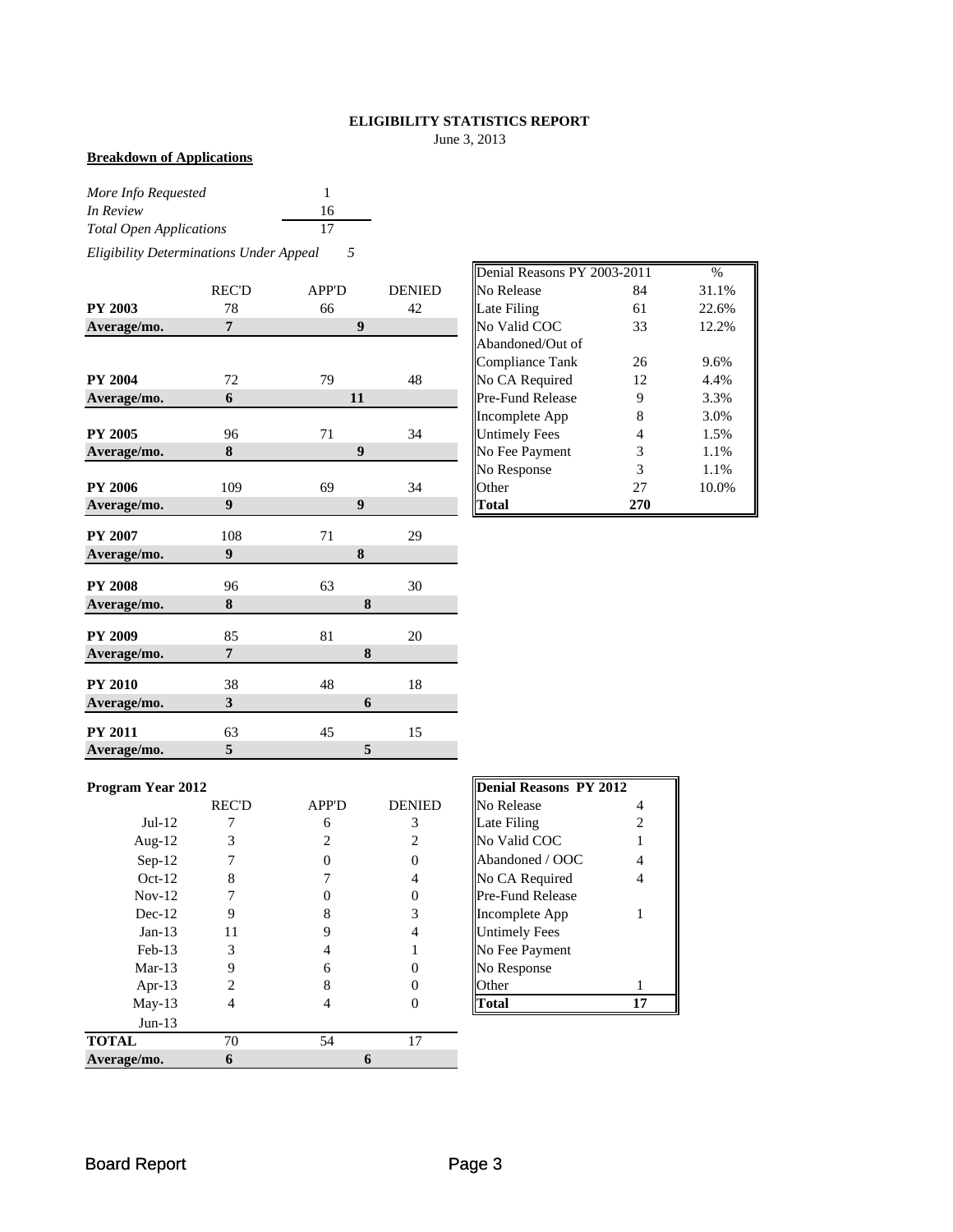#### **COST PRE-APPROVAL STATISTICS REPORT**

June 3, 2013

### **Mandatory Cost Pre-Approvals**<br> **Mandatory Cost Pre-Approvals**

| Number Annual RAPs in Review                 |  |
|----------------------------------------------|--|
| Number Annual FPR in Review                  |  |
| All Other Mandatory Open Cost Pre-Approvals: |  |
| Total Open Mandatory Cost Pre-Approvals      |  |

Number in Review **3**

|                |    | <b>New RAPs</b> |    | <b>Annual RAP Cost</b><br><b>Pre-Approvals</b> | <b>Cost Pre-</b> | <b>Annual FPR</b><br><b>Approvals</b> | <b>Mandatory IRA</b> |    |    | Tier 3 | Monitoring/ | <b>Calibration</b><br>Plan |    | <b>Voluntary</b> |     | <b>TOTALS</b> |
|----------------|----|-----------------|----|------------------------------------------------|------------------|---------------------------------------|----------------------|----|----|--------|-------------|----------------------------|----|------------------|-----|---------------|
| PY 2007        | 26 | 35              | 26 | 21                                             | 49               | 49                                    | 12                   |    | 16 | 20     | 28          | 28                         | 44 | 39               | 201 | 203           |
| <b>PY 2008</b> | 33 | 25              | 49 | 45                                             | 52               | 48                                    | 8                    | 12 | 16 |        | 58          | 44                         | 58 | 60               | 274 | 246           |
| PY 2009        | 27 | 21              | 27 | 28                                             | 65               | 64                                    |                      |    | 25 | 19     |             | 38                         | 36 | 38               | 222 | 214           |
| PY 2010        | 22 | 22              | 21 | 24                                             | 52               | 66                                    |                      |    | 23 | 28     |             | 38                         |    | 30               | 191 | 217           |
| PY 2011        | 35 | 30              | 19 |                                                | 56               | 55                                    |                      |    | 22 |        | 45          | 43                         |    | 46               | 223 | 210           |

|                |                |                 |              |                        | <b>Annual FPR</b> |                |              |                      |              |              | Monitoring /   |                    |                |                  |                 |               |
|----------------|----------------|-----------------|--------------|------------------------|-------------------|----------------|--------------|----------------------|--------------|--------------|----------------|--------------------|----------------|------------------|-----------------|---------------|
|                |                |                 |              | <b>Annual RAP Cost</b> | <b>Cost Pre-</b>  |                |              |                      |              |              |                | <b>Calibration</b> |                |                  |                 |               |
| <b>PY 2012</b> |                | <b>New RAPs</b> |              | <b>Pre-Approvals</b>   | <b>Approvals</b>  |                |              | <b>Mandatory IRA</b> |              | Tier 3       |                | Plan               |                | <b>Voluntary</b> |                 | <b>TOTALS</b> |
|                | <b>REC'D</b>   | <b>DET'D</b>    | <b>REC'D</b> | <b>DET'D</b>           | <b>REC'D</b>      | <b>DET'D</b>   | <b>REC'D</b> | <b>DET'D</b>         | <b>REC'D</b> | <b>DET'D</b> | <b>REC'D</b>   | <b>DET'D</b>       | <b>REC'D</b>   | <b>DET'D</b>     | <b>REC'D</b>    | <b>DET'D</b>  |
| $Jul-12$       | 2              | $\overline{2}$  | $\Omega$     | $\overline{2}$         | 3                 | 14             |              | 4                    |              | 3            | $\Omega$       | 4                  | 4              | 2                | 11              | 31            |
| Aug-12         | 4              | $\overline{2}$  |              | $\overline{2}$         | 4                 | 5              | $\Omega$     | $\Omega$             | 3            |              | 4              |                    |                |                  | 17              | 12            |
| Sep-12         | $\overline{2}$ | 3               |              | $\theta$               | 5                 | 4              |              | $\Omega$             |              |              | 3              | 4                  | 3              | 3                | 16              | 15            |
| Oct-12         |                | 3               |              | $\theta$               | 3                 | 6              | $\Omega$     | $\Omega$             | 2            |              |                | $\Omega$           | $\overline{2}$ |                  | 10              | 11            |
| $Nov-12$       | $\Omega$       |                 | 4            | 2                      | 6                 | 4              | 2            | $\Omega$             | 2            | 3            | $\overline{ }$ | 4                  | 4              | 6                | 25              | 20            |
| Dec-12         |                | 2               | 2            | 3                      | 2                 | 4              | $\Omega$     |                      | $\Omega$     | 4            | 2              | 3                  |                | 3                | 8               | 20            |
| $Jan-13$       | 4              | 2               |              | 4                      | $\overline{4}$    | 5              | 2            | $\Omega$             |              | $\Omega$     | 3              | 5                  | 0              |                  | 15              | 17            |
| Feb-13         | $\Omega$       | 5               |              | $\Omega$               | 4                 | $\overline{4}$ |              | 2                    |              | 5            | 3              | 8                  | 3              |                  | 13              | 25            |
| $Mar-13$       | 4              | 3               | 2            | 3                      | 4                 | 4              | 2            | $\overline{2}$       | $\Omega$     | 4            | 4              | 8                  | 3              | 4                | 19              | 28            |
| Apr-13         | 4              | $\overline{2}$  |              |                        | 2                 | $\Omega$       | $\Omega$     |                      | $\Omega$     | $\Omega$     |                | $\overline{2}$     | 3              |                  | 11              | 7             |
| $May-13$       | 3              | 5               | 3            | $\Omega$               | 13                | 7              | $\Omega$     | $\Omega$             | $\Omega$     |              | 2              | $\overline{2}$     | 4              | 9                | 25              | 24            |
| $Jun-13$       |                |                 |              |                        |                   |                |              |                      |              |              |                |                    |                |                  |                 |               |
| <b>TOTALS</b>  | 25             | 30              | 17           | 17                     | 50                | 57             | 9            | 10                   | 11           | 23           | 30             | 41                 | 28             | 32               | 170             | 210           |
| Avg./Mo        |                |                 |              |                        |                   |                |              |                      |              |              |                |                    |                |                  | $\overline{15}$ | 19            |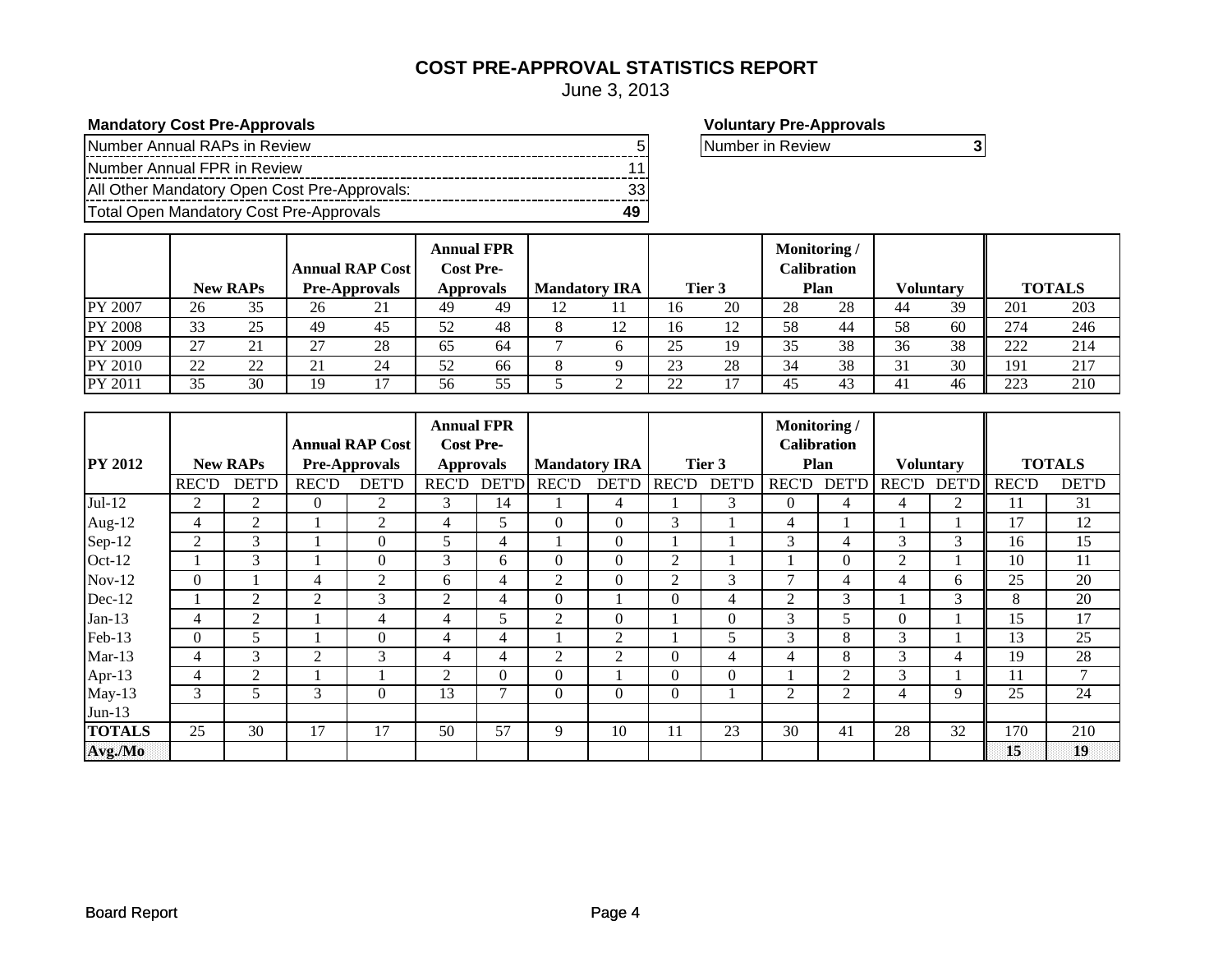# *Petroleum UST Release Compensation Board*

**Facility Certificate Listing**

**Program Year 2011**

**COC Eff Date: Yes COC Print Date: Yes** 

#### **Printed from 3/16/2013 to 6/11/2013**

| <b>Owner/Fac</b>            |                | UST Cnt Own / Fac Name   | <b>Own / Fac Address</b>      | <b>Eff Date</b> | <b>Print Date</b> | <b>Override Reason</b>          | <b>Denial Status</b> |
|-----------------------------|----------------|--------------------------|-------------------------------|-----------------|-------------------|---------------------------------|----------------------|
| 19453-0001                  | 4              | <b>Clark Gas Station</b> | 2626 E. Third St., Dayton OH  | 07/01/2011      | 05/31/2013        | Not Required: Post 11-30-09 Pay | N/A                  |
| 19453-0002                  | 3              | East Fifth Street Gas    | 1737 E. 5th Street, Dayton OH | 07/01/2011      | 05/31/2013        | Not Required: Post 11-30-09 Pay | N/A                  |
|                             |                |                          |                               |                 |                   |                                 |                      |
| <b>Total Owners</b>         |                |                          |                               |                 |                   |                                 |                      |
| <b>Total Facilities</b>     | $\overline{2}$ |                          |                               |                 |                   |                                 |                      |
| <b>Total USTs</b>           |                |                          |                               |                 |                   |                                 |                      |
| <b>Total Determinations</b> | $\bf{0}$       |                          |                               |                 |                   |                                 |                      |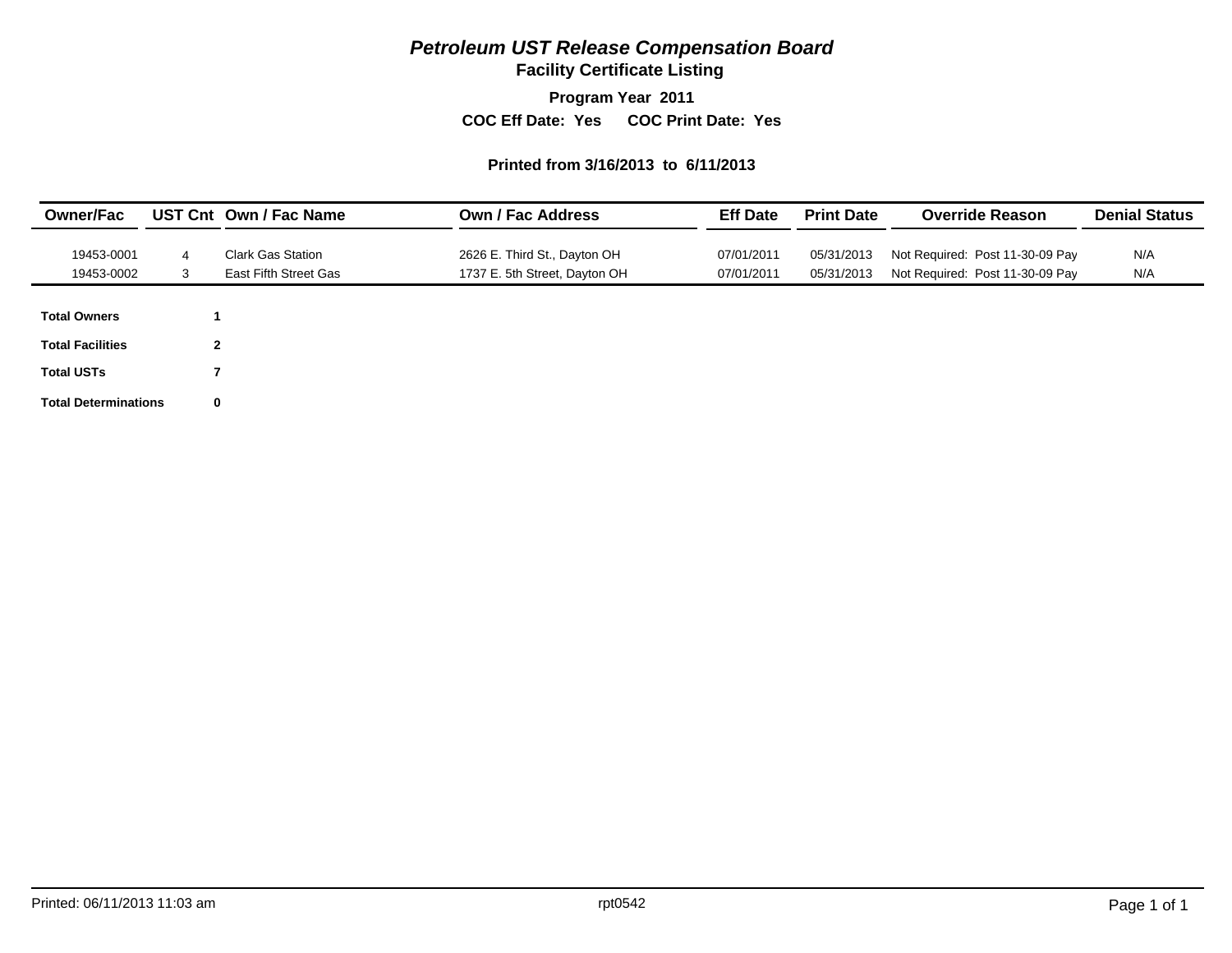# *Petroleum UST Release Compensation Board*

**Facility Certificate Listing**

**Program Year 2012**

**COC Eff Date: Yes COC Print Date: Yes** 

#### **Printed from 3/16/2013 to 6/11/2013**

| <b>Owner/Fac</b> |                         | UST Cnt Own / Fac Name             | Own / Fac Address                          | <b>Eff Date</b> | <b>Print Date</b> | <b>Override Reason</b>          | <b>Denial Status</b> |
|------------------|-------------------------|------------------------------------|--------------------------------------------|-----------------|-------------------|---------------------------------|----------------------|
|                  |                         |                                    |                                            |                 |                   |                                 |                      |
| 2019-0005        | 5                       | <b>Fleet Management</b>            | 1010 Ottawa Street, Dayton OH              | 07/01/2012      | 05/17/2013        | Not Required: Post 11-30-09 Pay | N/A                  |
| 2019-0012        | 3                       | Fire Station 11                    | 145 Warren Street, Dayton OH               | 07/01/2012      | 05/17/2013        | Not Required: Post 11-30-09 Pay | N/A                  |
| 2019-0023        | $\mathbf{1}$            | Water Supply and Treatment         | 2510 Wilmington Pike, Dayton OH            | 07/01/2012      | 05/17/2013        | Not Required: Post 11-30-09 Pay | N/A                  |
| 2019-0024        | $\mathbf{1}$            | Water Supply and Treatment         | 2000 Carillon Boulevard, Dayton OH         | 07/01/2012      | 05/17/2013        | Not Required: Post 11-30-09 Pay | N/A                  |
| 2019-0036        | 6                       | <b>Ottawa Yards</b>                | 1830 E. Monument Avenue, Dayton OH         | 07/01/2012      | 05/17/2013        | Not Required: Post 11-30-09 Pay | N/A                  |
| 2019-0037        | $\overline{2}$          | Dayton International Apt           | 3848 Wright Dr, Vandalia OH                | 07/01/2012      | 05/17/2013        | Not Required: Post 11-30-09 Pay | N/A                  |
| 2019-0039        | $\mathbf{1}$            | Enterprise Rent A Car              | 3320 Valet Dr/Dayton Airport, Dayton OH    | 07/01/2012      | 05/17/2013        | Not Required: Post 11-30-09 Pay | N/A                  |
| 2970-0001        | $\overline{2}$          | <b>Upper Valley Medical Center</b> | 3130 N. Co. Rd. 25A, Troy OH               | 09/11/2012      | 03/29/2013        | Not Required: Post 11-30-09 Pay | N/A                  |
| 3837-0001        | $\mathbf{1}$            | <b>Fisher Titus Medical Center</b> | 272 Benedict Avenue, Norwalk OH            | 04/22/2013      | 05/03/2013        | Not Required: Post 11-30-09 Pay | N/A                  |
| 4882-0091        | $\overline{1}$          | <b>Bp Oil 08382</b>                | 418 S. Marietta Street, St. Clairsville OH | 05/16/2013      | 05/17/2013        | Not Required: Post 11-30-09 Pay | N/A                  |
| 5383-0001        | $\overline{1}$          | J. D. Drilling Co.                 | 587 N. 3rd Street, Racine OH               | 10/19/2012      | 04/19/2013        | Not Required: Post 11-30-09 Pay | N/A                  |
| 5383-0002        | 3                       | <b>Twin Oaks Convenience</b>       | 34099 State Route 7, Pomeroy OH            | 10/19/2012      | 04/19/2013        | Not Required: Post 11-30-09 Pay | N/A                  |
| 7129-0001        | $\mathbf{1}$            | Memorial Hospital of Union County  | 500 London Avenue, Marysville OH           | 04/01/2013      | 04/19/2013        | Not Required: Post 11-30-09 Pay | N/A                  |
| 10610-0026       | $\overline{4}$          | Thornton's Inc. #557               | 945 W. Central Avenue, Springboro OH       | 04/19/2013      | 04/19/2013        | Not Required: Post 11-30-09 Pay | N/A                  |
| 12415-0017       | $\mathbf{1}$            | Seneca Golf Course                 | 1901 East Edgerton Road, Broadview Hei     | 05/02/2013      | 05/17/2013        | PD Response Accepted            | Accepted             |
| 13624-0013       | $\overline{4}$          | Par Mar Store #33                  | 3355 State Route 821, Marietta OH          | 04/01/2013      | 04/19/2013        | Not Required: Post 11-30-09 Pay | N/A                  |
| 13651-0032       | 2                       | Penske Truck Leasing               | 29310 Clayton, Wickliffe OH                | 02/11/2013      | 05/03/2013        | PD Response Accepted            | Accepted             |
| 14564-0002       | 6                       | Knight Enterprises 83              | 849 5th Avenue, Columbus OH                | 05/20/2013      | 05/31/2013        | PD Response Accepted            | Accepted             |
| 18243-0002       | 5                       | R A Corp                           | 7851 Old Troy Pike, Huber Heights OH       | 07/01/2012      | 05/03/2013        | Not Required: Post 11-30-09 Pay | N/A                  |
| 18243-0004       | $\overline{4}$          | R A Corp                           | 4600 Old Troy Pike, Dayton OH              | 07/01/2012      | 05/03/2013        | Not Required: Post 11-30-09 Pay | N/A                  |
| 18243-0006       | 3                       | R & A Corporation                  | 3887 Colonel Glenn Highway, Fairborn OH    | 07/01/2012      | 05/03/2013        | Not Required: Post 11-30-09 Pay | N/A                  |
| 18243-0008       | 3                       | Sunoco                             | 601 Jackson Street, Saint Marys OH         | 07/01/2012      | 05/03/2013        | Not Required: Post 11-30-09 Pay | N/A                  |
| 18243-0009       | 3                       | R & A Corporation                  | 931 E. 2nd Street, Franklin OH             | 07/01/2012      | 05/03/2013        | Not Required: Post 11-30-09 Pay | N/A                  |
| 18243-0011       | 3                       | R & A Corporation                  | 2676 Cleveland Avenue, Columbus OH         | 07/01/2012      | 05/03/2013        | Not Required: Post 11-30-09 Pay | N/A                  |
| 18243-0012       | 5                       | R & A Corporation                  | 352 W. Court Street, Washington Court Ho   | 07/01/2012      | 05/03/2013        | Not Required: Post 11-30-09 Pay | N/A                  |
| 18243-0013       | 4                       | R & A Corporation                  | 24655 US Highway 23 S., Circleville OH     | 04/26/2013      | 05/03/2013        | PD Response Accepted            | Accepted             |
| 18791-0001       | 3                       | Halt, Inc.                         | 2110 Elm Road, Warren OH                   | 07/02/2012      | 05/17/2013        | Not Required: Post 11-30-09 Pay | N/A                  |
| 18877-0069       | 3                       | True North Location 711            | 7360 Salem Avenue, Clayton OH              | 04/02/2013      | 04/19/2013        | Not Required: Post 11-30-09 Pay | N/A                  |
| 18990-0001       | $\overline{2}$          | Beach City Convenience Store       | 110 3rd Avenue SW, Beach City OH           | 07/01/2012      | 05/17/2013        | Tank Qty Split for COC          | N/A                  |
| 19359-0001       | 3                       | <b>Eastside Station</b>            | 1020 E. Broad Street, Columbus OH          | 05/10/2013      | 05/17/2013        | PD Response Accepted            | Accepted             |
| 19453-0001       | $\overline{\mathbf{4}}$ | <b>Clark Gas Station</b>           | 2626 E. Third St., Dayton OH               | 07/01/2012      | 05/31/2013        | Not Required: Post 11-30-09 Pay | N/A                  |
| 19453-0002       | 3                       | East Fifth Street Gas              | 1737 E. 5th Street, Dayton OH              | 07/01/2012      | 05/31/2013        | Not Required: Post 11-30-09 Pay | N/A                  |
| 19469-0212       | 3                       | Circle K # 5670                    | 1091 N. Main Street, Bowling Green OH      | 03/19/2013      | 03/29/2013        | Not Required: Post 11-30-09 Pay | N/A                  |
| 19577-0001       | 5                       | Columbia Marathon                  | 24497 Sprague Road, Columbia Station O     | 05/16/2013      | 05/31/2013        | Not Required: Post 11-30-09 Pay | N/A                  |
|                  |                         |                                    |                                            |                 |                   |                                 |                      |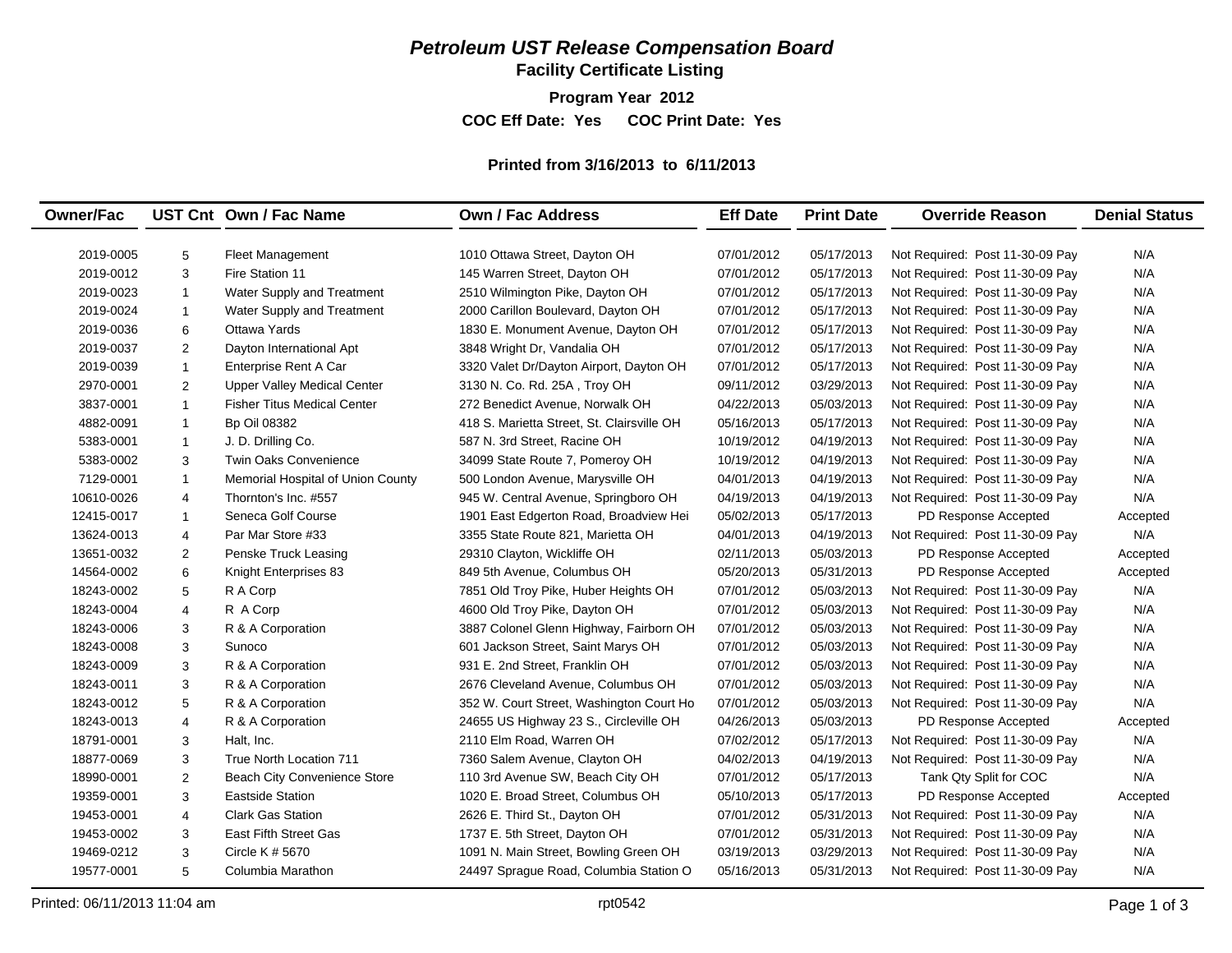| Owner/Fac  |                | UST Cnt Own / Fac Name                                                  | <b>Own / Fac Address</b>                  | <b>Eff Date</b> | <b>Print Date</b> | <b>Override Reason</b>          | <b>Denial Status</b> |
|------------|----------------|-------------------------------------------------------------------------|-------------------------------------------|-----------------|-------------------|---------------------------------|----------------------|
| 20147-0001 | 3              | Nizar Star Inc.                                                         | 7436 Wooster Pike, Cincinnati OH          | 02/06/2013      | 05/03/2013        | Not Required: Post 11-30-09 Pay | N/A                  |
| 20533-0019 | 2              | Farzade of Toledo, Inc.                                                 | 7616 E. Main Street, Reynoldsburg OH      | 02/21/2013      | 04/19/2013        | PD Response Accepted            | Accepted             |
| 21003-0001 | 3              | <b>Convenient Food Mart</b>                                             | 1714 W. 19th Street, Ashtabula OH         | 05/08/2013      | 05/17/2013        | <b>Tank Removed</b>             | N/A                  |
| 21311-0003 | 3              | One Stop Sunoco #7                                                      | 23370 Lorain Road, North Olmsted OH       | 05/06/2013      | 05/17/2013        | Not Required: Post 11-30-09 Pay | N/A                  |
| 21426-0001 | 5              | Home Oil Co                                                             | 212 - 218 N. Canal Street, Newton Falls O | 03/08/2013      | 04/19/2013        | PD Response Accepted            | Accepted             |
| 21631-0001 | 3              | 322 & 91 Property Co., LLC                                              | 6665 Mayfield Road, Mayfield Heights OH   | 08/31/2012      | 03/29/2013        | Not Required: Post 11-30-09 Pay | N/A                  |
| 21631-0003 | 3              | 322 & 91 Property Co., LLC                                              | 20045 Lake Road, Rocky River OH           | 08/31/2012      | 03/29/2013        | Not Required: Post 11-30-09 Pay | N/A                  |
| 21650-0001 | 4              | <b>OUMALAWIS, LLC</b>                                                   | 1535 Alum Creek Drive, Columbus OH        | 09/11/2012      | 03/29/2013        | Not Required: Post 11-30-09 Pay | N/A                  |
| 21650-0002 | 2              | OUMALAWIS, LLC                                                          | 3518 Broadway, Grove City OH              | 09/11/2012      | 03/29/2013        | Not Required: Post 11-30-09 Pay | N/A                  |
| 21650-0003 | 4              | OUMALAWIS, LLC                                                          | 3911 Sullivant Avenue, Columbus OH        | 09/11/2012      | 03/29/2013        | Not Required: Post 11-30-09 Pay | N/A                  |
| 21650-0004 | 3              | OUMALAWIS, LLC                                                          | 3980 N. Pearl Road, Medina OH             | 09/11/2012      | 03/29/2013        | Not Required: Post 11-30-09 Pay | N/A                  |
| 21825-0002 | $\overline{2}$ | F&D Gas, Ltd.                                                           | 15222 Waterloo Road, Cleveland OH         | 07/20/2012      | 05/03/2013        | PD Response Accepted            | Accepted             |
| 21825-0003 | $\overline{2}$ | F&D Gas, Ltd.                                                           | 3474 W. 25th Street, Cleveland OH         | 07/20/2012      | 05/03/2013        | PD Response Accepted            | Accepted             |
| 21858-0001 | 4              | Angel Petroleum, LLC                                                    | 22492 Brookpark Road, Cleveland OH        | 04/30/2013      | 05/03/2013        | PD Response Accepted            | Accepted             |
| 21859-0001 | 2              | <b>BDS Petroleum, LLC</b>                                               | 800 S. Prospect Street, Ravenna OH        | 04/30/2013      | 05/03/2013        | PD Response Accepted            | Accepted             |
| 21861-0001 | $\overline{2}$ | Hamilton's One Trip                                                     | 244 W. Main Street, Lucas OH              | 05/28/2013      | 05/31/2013        | PD Response Accepted            | Accepted             |
| 22007-0002 | $\overline{2}$ | Findlay Ventura Oil, LLC                                                | 1090 Millville Avenue, Hamilton OH        | 04/25/2013      | 05/03/2013        | Tank Qty Split for COC          | N/A                  |
| 22068-0001 | 3              | Molly Hebron Inc.                                                       | 10905 Hebron Road, Hebron OH              | 04/05/2013      | 04/19/2013        | Not Required: Post 11-30-09 Pay | N/A                  |
| 22482-0001 | $\overline{2}$ | GBS Stelzer, LLC                                                        | 2280 Stelzer Road, Columbus OH            | 05/02/2013      | 05/17/2013        | PD Response Accepted            | Accepted             |
| 22497-0001 | $\overline{2}$ | Shields Gas dba Town Food Supermarke 1082 E. 105th Street, Cleveland OH |                                           | 04/16/2013      | 05/03/2013        | Not Required: Post 11-30-09 Pay | N/A                  |
| 22604-0001 | 3              | GBS Pickerington, LLC                                                   | 1225 Hill Road North, Pickerington OH     | 05/02/2013      | 05/17/2013        | PD Response Accepted            | Accepted             |
| 22608-0001 | 3              | Kennedy Avenue Food Mart                                                | 5361 Kennedy Avenue, Cincinnati OH        | 07/01/2012      | 05/17/2013        | PD Response Accepted            | Accepted             |
| 22626-0001 | 4              | ATM 42 Investments, LLC                                                 | 935 US Highway 42 NE, London OH           | 04/26/2013      | 05/03/2013        | PD Response Accepted            | Accepted             |
| 22634-0001 | 3              | Habbas Enterprises, LLC                                                 | 6310 N. Center Street, Mentor OH          | 04/16/2013      | 05/03/2013        | PD Response Accepted            | Accepted             |
| 22649-0001 | 4              | Valley View Food, LLC                                                   | 1992 Elm Road NE, Warren OH               | 07/02/2012      | 05/17/2013        | PD Response Accepted            | Accepted             |
| 22691-0001 | 8              | Chuck's Automotive Repair, LLC                                          | 3084 Massillon Road, Akron OH             | 03/19/2013      | 03/29/2013        | PD Response Accepted            | Accepted             |
| 22693-0001 | 2              | Southern Loggers Cooperative Chillicot                                  | 2396 Bridge Street, Chillicothe OH        | 03/18/2013      | 03/29/2013        | Not Required: Post 11-30-09 Pay | N/A                  |
| 22725-0001 | 4              | Rama Tika Retails, LLC                                                  | 1368 N. Main Street, Mansfield OH         | 04/30/2013      | 05/17/2013        | Not Required: Post 11-30-09 Pay | N/A                  |
| 22761-0001 | $\mathbf{1}$   | BDM Warren Steel Holdings, LLC                                          | 999 Pine Avenue S.E., Warren OH           | 02/12/2013      | 04/19/2013        | PD Response Accepted            | Accepted             |
| 22764-0001 | 4              | Fast Trac #107                                                          | 310 Boardman-Canfield Road, Youngstow     | 04/05/2013      | 05/03/2013        | PD Response Accepted            | Accepted             |
| 22764-0002 | 3              | Fast Trac #108                                                          | 1090 Boardman-Poland Road, Poland OH      | 04/05/2013      | 05/03/2013        | PD Response Accepted            | Accepted             |
| 22764-0003 | 3              | Fast Trac #106                                                          | 735 McCartney Road, Youngstown OH         | 04/05/2013      | 05/03/2013        | PD Response Accepted            | Accepted             |
| 22764-0004 | 4              | Fast Trac #104                                                          | 2720 Salt Springs Road, Girard OH         | 04/05/2013      | 05/03/2013        | PD Response Accepted            | Accepted             |
| 22764-0005 | 4              | Xpress Fuel Properties, LLC                                             | 51 East Marshall Road, McDonald OH        | 04/05/2013      | 05/03/2013        | PD Response Accepted            | Accepted             |
| 22765-0001 | $\mathbf{1}$   | WKBN-TV                                                                 | 3930 Sunset Boulevard, Youngstown OH      | 03/27/2013      | 04/19/2013        | PD Response Accepted            | Accepted             |
| 22768-0001 | 3              | Jenine, LLC - Gasland                                                   | 945 Lincoln Avenue, Steubenville OH       | 03/22/2013      | 05/03/2013        | PD Response Accepted            | Accepted             |
| 22783-0001 | 3              | Seville Bulk Plant                                                      | 11 Market Street, Seville OH              | 02/15/2013      | 03/29/2013        | PD Response Accepted            | Accepted             |
| 22786-0001 | 2              | Seville Petroleum, LLC                                                  | 190 Center Street, Seville OH             | 04/30/2013      | 05/03/2013        | Not Required: Post 11-30-09 Pay | N/A                  |
| 22787-0001 | 4              | <b>Ereeny Corporation</b>                                               | 1585 E. Dublin Granville Road, Columbus C | 02/15/2013      | 03/29/2013        | PD Response Accepted            | Accepted             |
| 22792-0001 | 3              | Coen Oil Company                                                        | 1499 3rd Street, Brilliant OH             | 02/21/2013      | 05/31/2013        | PD Response Accepted            | Accepted             |
| 22792-0002 | 3              | Kwik King Food Stores # 109                                             | 953 N 7th Street, Steubenville OH         | 04/08/2013      | 05/17/2013        | PD Response Accepted            | Accepted             |
| 22792-0003 | 4              | Kwik King Food Stores 106                                               | 620 Main Street, Wintersville OH          | 04/08/2013      | 05/17/2013        | PD Response Accepted            | Accepted             |
| 22792-0004 | 5              | Kwik King Food Stores 105                                               | 1860 Franklin Ave, Toronto OH             | 04/08/2013      | 05/17/2013        | PD Response Accepted            | Accepted             |

 $\overline{\phantom{0}}$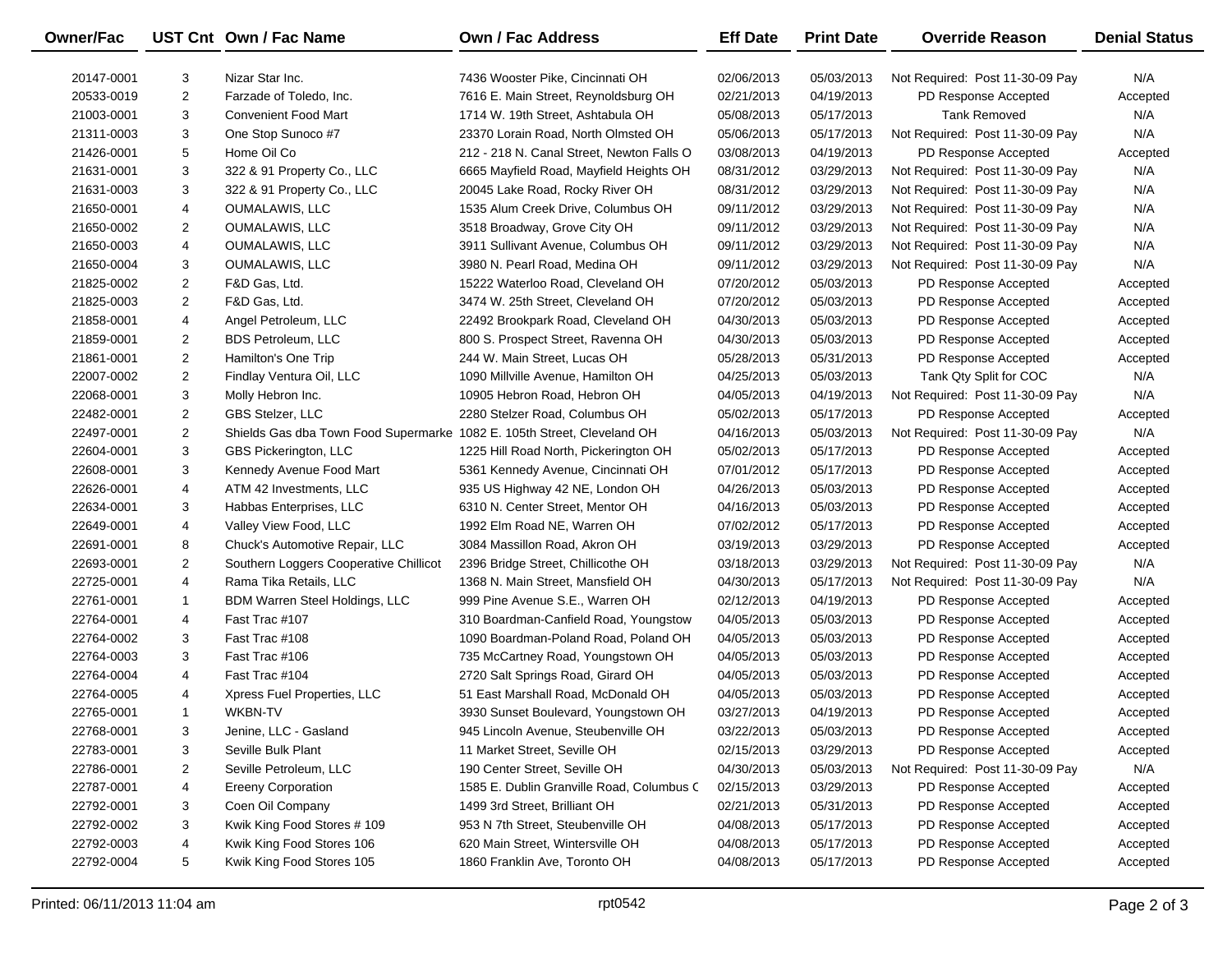| <b>Owner/Fac</b>        |                | UST Cnt Own / Fac Name              | Own / Fac Address                       | <b>Eff Date</b> | <b>Print Date</b> | <b>Override Reason</b>          | <b>Denial Status</b> |
|-------------------------|----------------|-------------------------------------|-----------------------------------------|-----------------|-------------------|---------------------------------|----------------------|
|                         |                |                                     |                                         |                 |                   |                                 |                      |
| 22792-0005              | 4              | Kwik King Food Stores 101           | 202 S 4th St. Toronto OH                | 04/08/2013      | 05/17/2013        | PD Response Accepted            | Accepted             |
| 22794-0001              | 3              | 27645 Lorain Road, LLC              | 27645 Lorain Road, North Olmsted OH     | 03/18/2013      | 03/29/2013        | Not Required: Post 11-30-09 Pay | N/A                  |
| 22796-0001              |                | <b>Cyrus One Data Center</b>        | 4800 Parkway Drive, Mason OH            | 03/21/2013      | 03/29/2013        | Not Required: Post 11-30-09 Pay | N/A                  |
| 22796-0002              |                | Cyrus One Gold Coast Data Center    | 11500 Goldcoast Drive, Cincinnati OH    | 03/21/2013      | 03/29/2013        | Not Required: Post 11-30-09 Pay | N/A                  |
| 22799-0001              | 3              | John Q. Todd                        | 13408 State Route 164. Lisbon OH        | 05/15/2013      | 05/17/2013        | PD Response Accepted            | Accepted             |
| 22801-0001              | $\overline{2}$ | Irondale Bus Garage                 | 91 Rural Way, Irondale OH               | 03/08/2013      | 04/19/2013        | Not Required: Post 11-30-09 Pay | N/A                  |
| 22804-0001              | 2              | Riverside Valero                    | 228 North Bridge Street, Chillicothe OH | 03/01/2013      | 04/19/2013        | Not Required: Post 11-30-09 Pay | N/A                  |
| 22809-0001              | 4              | SS Petroleum, Inc.                  | 23255 State Route 4, Marysville OH      | 04/03/2013      | 04/19/2013        | Not Required: Post 11-30-09 Pay | N/A                  |
| 22810-0001              | 3              | Neha & Richel Inc.                  | 7436 Wooster Pike, Cincinnati OH        | 04/25/2013      | 05/03/2013        | Not Required: Post 11-30-09 Pay | N/A                  |
| 22812-0001              | 2              | One Square Meter Company, LLC dba M | 333 S. Main Street, Bowling Green OH    | 04/30/2013      | 05/03/2013        | Not Required: Post 11-30-09 Pay | N/A                  |
| 22818-0001              | 3              | S&G #32                             | 1401 South Avenue, Toledo OH            | 04/29/2013      | 05/03/2013        | Not Required: Post 11-30-09 Pay | N/A                  |
| 22821-0001              | 5              | Williamsburg Market Inc.            | 609 W Main St, Williamsburg OH          | 04/25/2013      | 05/03/2013        | Not Required: Post 11-30-09 Pay | N/A                  |
| 22822-0001              | $\overline{4}$ | <b>Lancaster Shell</b>              | 2610 N. Columbus Street, Lancaster OH   | 04/04/2013      | 04/19/2013        | Not Required: Post 11-30-09 Pay | N/A                  |
| 22825-0001              | 2              | Spearman's Restaurant               | 26155 Coshocton Road, Howard OH         | 04/14/2013      | 05/17/2013        | Not Required: Post 11-30-09 Pay | N/A                  |
| 22828-0001              | 3              | Newark Investments LLC              | 814 Mount Vernon Road, Newark OH        | 05/01/2013      | 05/31/2013        | PD Response Accepted            | Accepted             |
| 22831-0001              | 3              | Dick's Service, LLC                 | 768 Lewisville Road, Woodsfield OH      | 05/13/2013      | 05/17/2013        | Not Required: Post 11-30-09 Pay | N/A                  |
| 22833-0001              | 3              | Pearl Bradly Citco                  | 5385 Pearl Road, Parma OH               | 05/10/2013      | 05/17/2013        | Not Required: Post 11-30-09 Pay | N/A                  |
| 22835-0001              |                | <b>Burkhardt Farms LLC</b>          | 4295 Monnett New Winchester Rd, Bucyru  | 05/09/2013      | 05/31/2013        | PD Response Accepted            | Accepted             |
| 22840-0001              | $\overline{4}$ | Midd-Town Carryout Drive-Thru       | 2000 Central Avenue, Middletown OH      | 05/20/2013      | 05/31/2013        | Not Required: Post 11-30-09 Pay | N/A                  |
|                         |                |                                     |                                         |                 |                   |                                 |                      |
| <b>Total Owners</b>     | 67             |                                     |                                         |                 |                   |                                 |                      |
| <b>Total Facilities</b> | 96             |                                     |                                         |                 |                   |                                 |                      |

| <b>Total Facilities</b>     | 96  |
|-----------------------------|-----|
| <b>Total USTs</b>           | 288 |
| <b>Total Determinations</b> | 63  |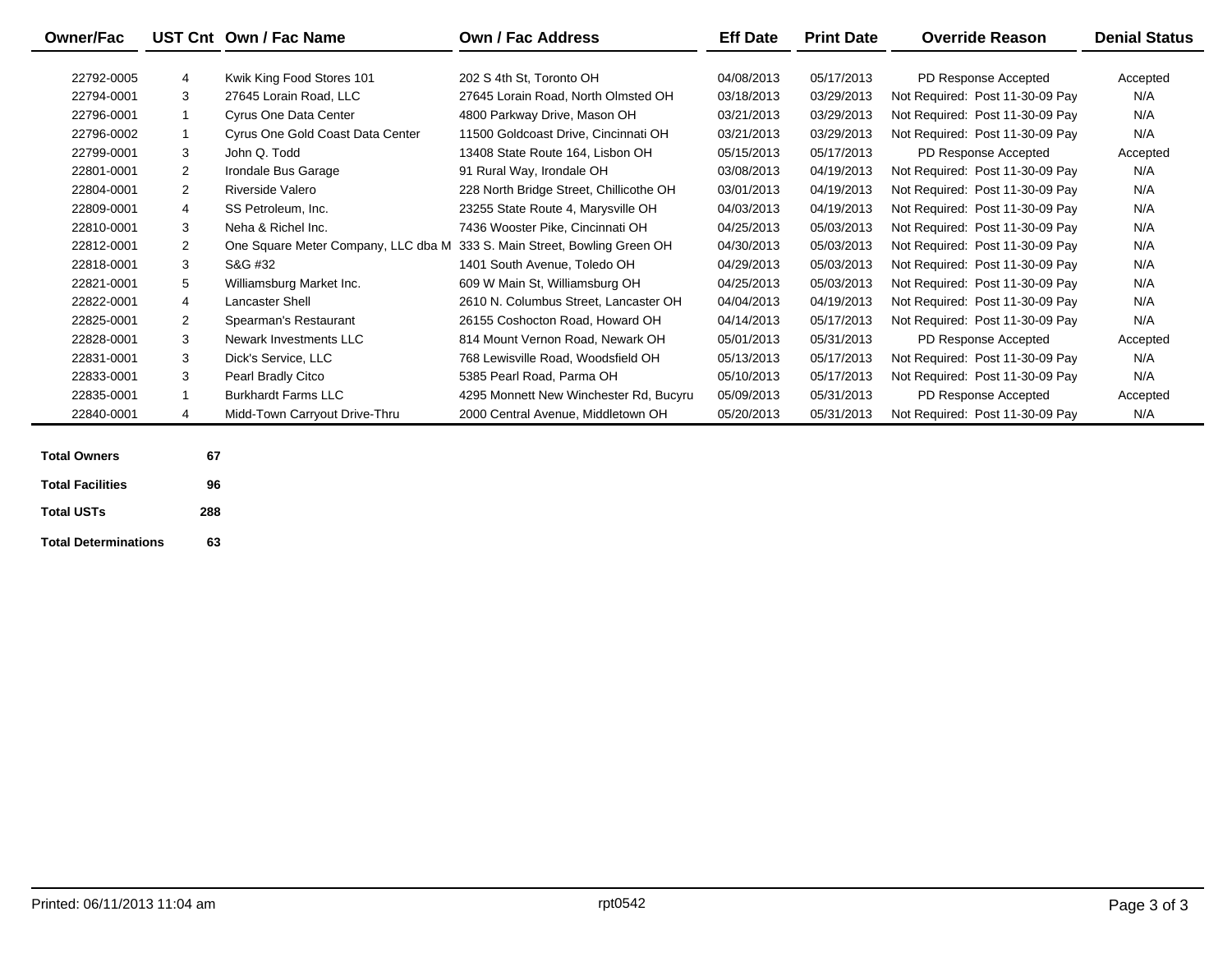### *Petroleum UST Release Compensation Board*  **Facility Certificate Listing**

**Program Year 2012 COC Eff Date: No COC Print Date: No Denial Status: DETERMINATION**

#### **Date of Determination from 3/16/2013 to 6/11/13**

| <b>Owner/Fac</b> |                | UST Cnt Own / Fac Name                                                         | <b>Own / Fac Address</b>               | <b>Eff Date</b> | <b>Print Date</b> | <b>Override Reason</b> | <b>Denial Status</b> |
|------------------|----------------|--------------------------------------------------------------------------------|----------------------------------------|-----------------|-------------------|------------------------|----------------------|
|                  |                |                                                                                |                                        |                 |                   |                        |                      |
| 2019-0043        | 1              | Dayton-Wright Brothers Airport (Walther F 10540 Springboro Pike, Miamisburg OH |                                        |                 |                   | N/A                    | Determination        |
| 2025-0001        | $\overline{c}$ | East Cleveland Police Dept                                                     | 1824 Marloes Street, East Cleveland OH |                 |                   | N/A                    | Determination        |
| 2025-0002        | $\mathbf{1}$   | East Cleveland Service Department                                              | 1610 Eddy Road, East Cleveland OH      |                 |                   | N/A                    | Determination        |
| 2025-0003        | $\mathbf{1}$   | East Cleveland Fire Sta 2                                                      | 14801 Shaw Avenue, East Cleveland OH   |                 |                   | N/A                    | Determination        |
| 2025-0004        | $\mathbf{1}$   | City of East Cleveland Service Garage                                          | 1626 Eddy Road, East Cleveland OH      |                 |                   | N/A                    | Determination        |
| 5926-0001        | 5              | Gas And Oil                                                                    | 1475 Massillon Road, Akron OH          |                 |                   | N/A                    | Determination        |
| 5926-0005        | 4              | Gas And Oil                                                                    | 455 W. Turkeyfoot Lake Road, Akron OH  |                 |                   | N/A                    | Determination        |
| 5926-0009        | 3              | Gas And Oil                                                                    | 720 Lincoln Way East, Massillon OH     |                 |                   | N/A                    | Determination        |
| 5926-0011        | 5              | Gas And Oil                                                                    | 13182 Shank Road, Doylestown OH        |                 |                   | N/A                    | Determination        |
| 5926-0013        | 5              | Joe Moneskey Facility                                                          | 1980 S. Arlington Road, Akron OH       |                 |                   | N/A                    | Determination        |
| 6702-0001        | $\mathbf{1}$   | <b>Reiters Garage</b>                                                          | 205 E. Main Street, Deshler OH         |                 |                   | N/A                    | Determination        |
| 7451-0003        | $\mathbf{1}$   | Morrow County Hospital                                                         | 651 W. Marion Road, Mt. Gilead OH      |                 |                   | N/A                    | Determination        |
| 12260-0004       | $\mathbf{1}$   | Central Transport Inc                                                          | 5400 Enterprise Boulevard, Toledo OH   |                 |                   | N/A                    | Determination        |
| 12260-0021       | $\mathbf{1}$   | Crown Enterprises Inc                                                          | 1850 Bailey Rd, North Jackson OH       |                 |                   | N/A                    | Determination        |
| 12525-0001       | $\mathbf{1}$   | Glore's Automotive                                                             | 160 N. Wilhelm Street, Holgate OH      |                 |                   | N/A                    | Determination        |
| 12525-0001       | 3              | Glore's Automotive                                                             | 160 N. Wilhelm Street, Holgate OH      |                 |                   | N/A                    | Determination        |
| 12940-0001       | 2              | <b>Wayside Market</b>                                                          | 190 Center Street, Seville OH          |                 |                   | N/A                    | Determination        |
| 13338-0001       | $\mathbf{1}$   | Mark Schaffer Excavating & Trucking, I                                         | 1623 Old State Road, Norwalk OH        |                 |                   | N/A                    | Determination        |
| 13863-0001       | 3              | <b>Hill Top Market</b>                                                         | 12005 Poplar Street, Adelphi OH        |                 |                   | N/A                    | Determination        |
| 15893-0001       | 4              | Hissom's Gas Glo                                                               | 827 East Main St, Barnesville OH       |                 |                   | N/A                    | Determination        |
| 15893-0001       | $\mathbf{1}$   | Hissom's Gas Glo                                                               | 827 East Main St, Barnesville OH       |                 |                   | N/A                    | Determination        |
| 16753-0001       | 3              | JP's Country Market                                                            | 12 Main Street, Sinking Spring OH      |                 |                   | N/A                    | Determination        |
| 18112-0001       | 3              | <b>Bird's Service Station</b>                                                  | 101 Pittsburg Laura Rd, Arcanum OH     |                 |                   | N/A                    | Determination        |
| 18682-0001       | 3              | 3935 Gas Inc.                                                                  | 3935 W. 130th Street, Cleveland OH     |                 | 03/29/2013        | N/A                    | Determination        |
| 18990-0001       | $\mathbf{1}$   | Beach City Convenience Store                                                   | 110 3rd Avenue SW, Beach City OH       |                 |                   | N/A                    | Determination        |
| 19293-0001       | 3              | Marathon at Pearl & Drake                                                      | 17573 Pearl Road, Strongsville OH      |                 |                   | N/A                    | Determination        |
| 19293-0002       | 3              | <b>Clark Shurmer Gas</b>                                                       | 15387 Pearl Road, Strongsville OH      |                 |                   | N/A                    | Determination        |
| 19695-0001       | 2              | Tantash Inc.                                                                   | 818 E. 200th Street, Cleveland OH      |                 |                   | N/A                    | Determination        |
| 19840-0001       | 4              | Sam's Deli                                                                     | 812 Matzinger Road, Toledo OH          |                 |                   | N/A                    | Determination        |
| 20024-0001       | $\overline{2}$ | Tri-State Service Station Maintenance.                                         | 6830 Chrisman Lane, Middletown OH      |                 |                   | N/A                    | Determination        |
| 20630-0001       | $\mathbf{1}$   | Laipply's Store                                                                | 600 E. Cross Street, Summerfield OH    |                 |                   | N/A                    | Determination        |
| 20630-0002       | $\mathbf{1}$   | Jeff's Garage                                                                  | 302 W. Cross Street, Summerfield OH    |                 |                   | N/A                    | Determination        |
| 21016-0001       | 2              | <b>Manhattan Sunoco</b>                                                        | 1708 E. Manhattan Boulevard, Toledo OH |                 |                   | N/A                    | Determination        |
|                  |                |                                                                                |                                        |                 |                   | N/A                    |                      |
| 21830-0004       | 3              | Stephanie Jo Barnett Property                                                  | 3103 S. 3rd Street, Ironton OH         |                 |                   |                        | Determination        |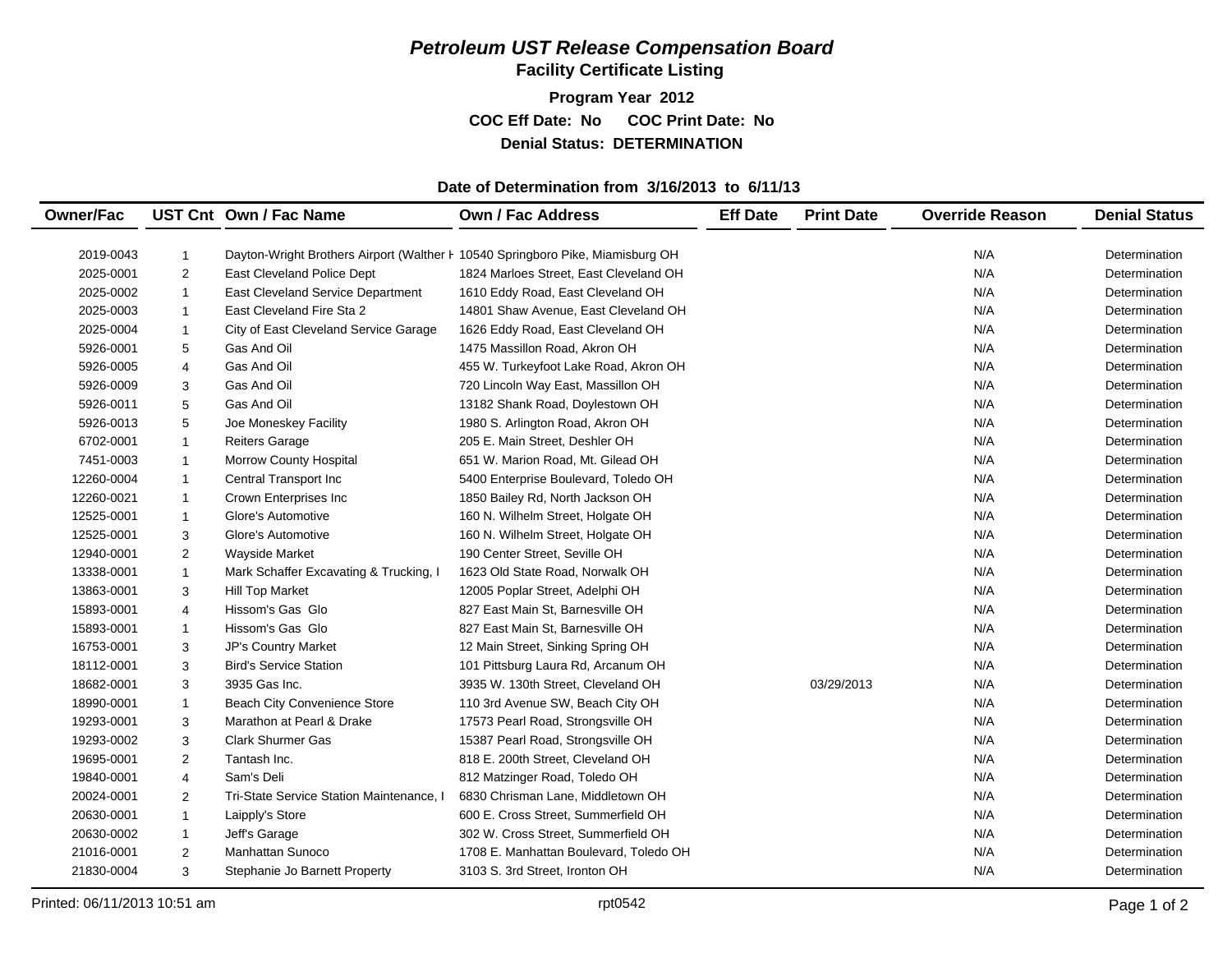| <b>Owner/Fac</b> |                | UST Cnt Own / Fac Name          | Own / Fac Address                       | <b>Eff Date</b> | <b>Print Date</b> | <b>Override Reason</b> | <b>Denial Status</b> |
|------------------|----------------|---------------------------------|-----------------------------------------|-----------------|-------------------|------------------------|----------------------|
|                  |                |                                 |                                         |                 |                   |                        |                      |
| 22185-0001       | 3              | A.F.M. Archwood Management, LLC | 745 E. Archwood Avenue. Akron OH        |                 |                   | N/A                    | Determination        |
| 22259-0001       | 4              | Hamad Investment Group #2       | 1201 Dorr Street, Toledo OH             |                 |                   | N/A                    | Determination        |
| 22628-0002       | 3              | Swairah Web Solutions, LLC      | 631 Pyramid Hill Boulevard, Hamilton OH |                 |                   | N/A                    | Determination        |
| 22649-0002       | $\mathbf{0}$   | Valley View Food, LLC           | 2110 Elm Road, Warren OH                |                 |                   | N/A                    | Determination        |
| 22668-0001       | 3              | 4934 Paddock Petroleum, LLC     | 4934 Paddock Road, Cincinnati OH        |                 |                   | N/A                    | Determination        |
| 22684-0001       | 2              | Loretta L. Leedom Property      | 144 State Route 772, Bainbridge OH      |                 |                   | N/A                    | Determination        |
| 22688-0001       | 5              | Michelle R. Gleim Property      | 305 W. Emmit Avenue, Waverly OH         |                 |                   | N/A                    | Determination        |
| 22696-0001       | $\overline{2}$ | Ghazawi, Inc.                   | 4475 Pearl Road, Cleveland OH           |                 |                   | N/A                    | Determination        |
| 22710-0001       | 6              | Anna Truck Stop, LLC            | 14262 State Route 119, Anna OH          |                 |                   | N/A                    | Determination        |
| 22715-0001       | 2              | Punjab Properties, LLC          | 674 US Route 250 S., Norwalk OH         |                 |                   | N/A                    | Determination        |
| 22723-0001       | 4              | S.H.A. Petroleum, Inc.          | 162 S. Broadway, New Philadelphia OH    |                 |                   | N/A                    | Determination        |
| 22724-0002       | 3              | SHLR Petroleum, Inc.            | 3726 State Route 23, Portsmouth OH      |                 |                   | N/A                    | Determination        |
| 22774-0001       | 3              | <b>Bluelick Oil, LLC</b>        | 3550 E. Bluelick Road, Lima OH          |                 |                   | N/A                    | Determination        |
| 22793-0001       | 4              | Panth 08, LLC                   | 5415 Liberty Avenue, Vermilion OH       |                 |                   | N/A                    | Determination        |
|                  |                |                                 |                                         |                 |                   |                        |                      |

| <b>Total Owners</b>         | 36  |
|-----------------------------|-----|
| <b>Total Facilities</b>     | 46  |
| <b>Total USTs</b>           | 122 |
| <b>Total Determinations</b> | 48  |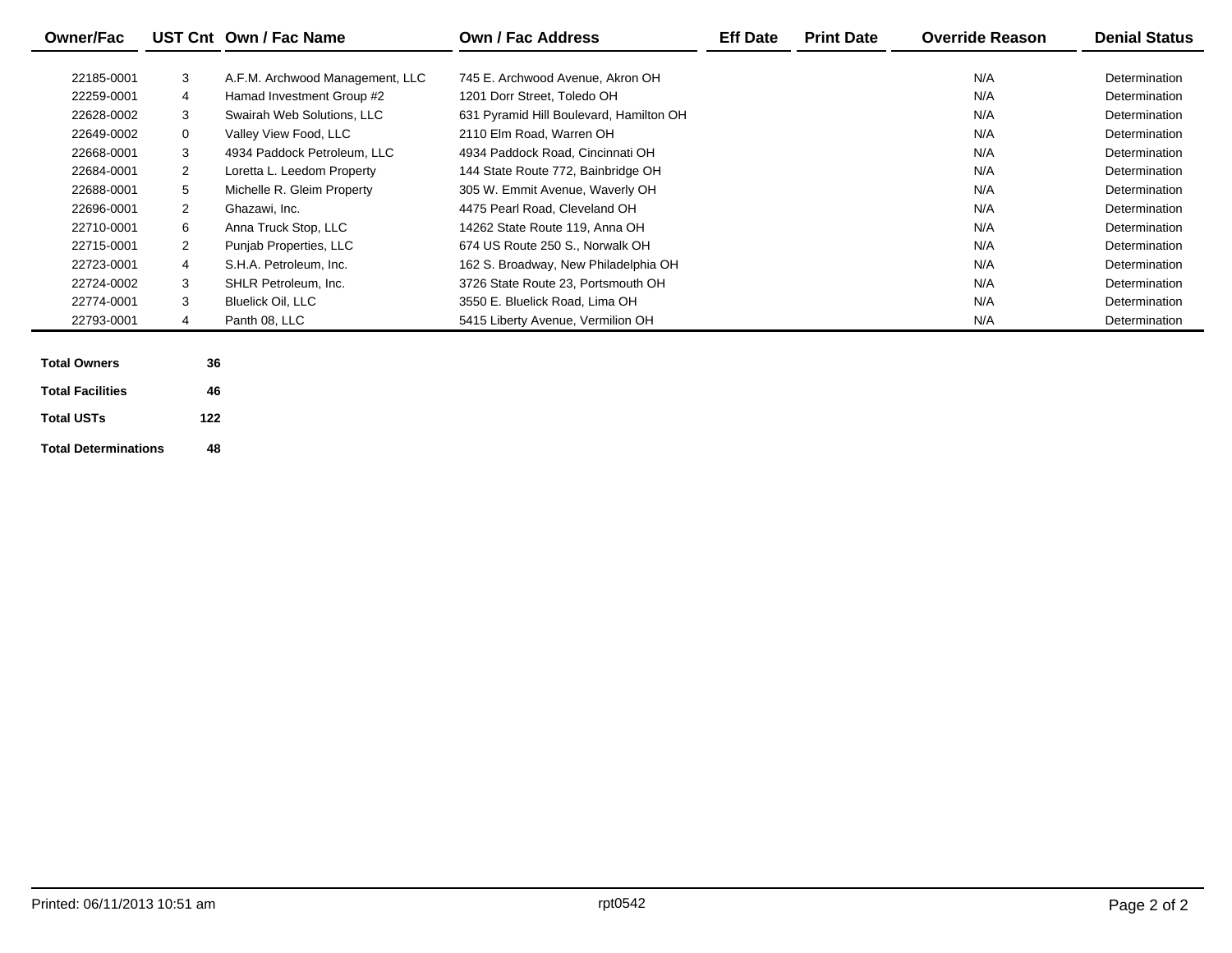## *Petroleum UST Release Compensation Board*

**Facility Certificate Listing**

**Program Year 2013 COC Eff Date: Yes COC Print Date: Yes** 

#### **Printed from 3/16/2013 to 6/11/2013**

| <b>Owner/Fac</b><br>UST Cnt Own / Fac Name<br><b>Own / Fac Address</b><br><b>Print Date</b><br><b>Eff Date</b>                                                                  | <b>Override Reason</b><br><b>Denial Status</b> |
|---------------------------------------------------------------------------------------------------------------------------------------------------------------------------------|------------------------------------------------|
|                                                                                                                                                                                 |                                                |
| 43-0001<br>$\mathbf{1}$<br>A C Leasing Co<br>3023 E Kemper Rd, Sharonville OH<br>07/01/2013<br>05/31/2013<br>Not Required: Post 11-30-09 Pay                                    | N/A                                            |
| 213-0001<br>4<br><b>Transportation Service Center</b><br>500 E. North Street, Akron OH<br>07/01/2013<br>05/31/2013<br>Not Required: Post 11-30-09 Pay                           | N/A                                            |
| 300-0002<br>$\mathbf{1}$<br><b>Alliance Community Hospital</b><br>200 E. State Street, Alliance OH<br>07/01/2013<br>05/31/2013<br>Not Required: Post 11-30-09 Pay               | N/A                                            |
| $\overline{2}$<br>359-0001<br>American Elec Pwr Svc Corp<br>1 Riverside Plaza, Columbus OH<br>05/31/2013<br>Not Required: Post 11-30-09 Pay<br>07/01/2013                       | N/A                                            |
| $\overline{2}$<br>391-0001<br><b>Amherst Exempted Village</b><br>255 Washington St, Amherst OH<br>07/01/2013<br>05/31/2013<br>Not Required: Post 11-30-09 Pay                   | N/A                                            |
| 3<br>407-0001<br>Anchors Away Marina Corp<br>5925 Saylor Rd, Marblehead OH<br>07/01/2013<br>05/31/2013<br>Not Required: Post 11-30-09 Pay                                       | N/A                                            |
| $\overline{2}$<br>453-0001<br>05/31/2013<br>Anthony Allega Cement Cntrc<br>5585 Canal Rd, Valley View OH<br>07/01/2013<br>Not Required: Post 11-30-09 Pay                       | N/A                                            |
| 475-0001<br>$\mathbf{1}$<br>07/01/2013<br>05/31/2013<br>Apple Valley Marina<br>2925 Apple Valley Drive, Howard OH<br>Not Required: Post 11-30-09 Pay                            | N/A                                            |
| $\mathbf{1}$<br>633-0001<br>07/01/2013<br>05/31/2013<br>Austintown Chrysler Plymth<br>4850 Mahoning Ave, Youngstown OH<br>Not Required: Post 11-30-09 Pay                       | N/A                                            |
| $\mathbf{1}$<br>649-0004<br>Avery Dennison Corporation<br>170 Monarch Lane, Miamisburg OH<br>07/01/2013<br>05/31/2013<br>Not Required: Post 11-30-09 Pay                        | N/A                                            |
| $\overline{2}$<br>657-0001<br>Avon Lake High School<br>175 Avon Belden Road, Avon Lake OH<br>07/01/2013<br>05/31/2013<br>Not Required: Post 11-30-09 Pay                        | N/A                                            |
| $\mathbf{1}$<br>659-0001<br>Avon Middle School<br>3075 Stoney Ridge Rd, Avon OH<br>07/01/2013<br>05/31/2013<br>Not Required: Post 11-30-09 Pay                                  | N/A                                            |
| $\overline{c}$<br>685-0001<br>B A Miller and Sons Trucking Inc<br>07/01/2013<br>05/31/2013<br>St Rt 109 South, Liberty Center OH<br>Not Required: Post 11-30-09 Pay             | N/A                                            |
| $\overline{2}$<br>779-0001<br>6100 West Poplar, Bascom OH<br>07/01/2013<br>05/31/2013<br>Bascom Elevator and Supply Assn<br>Not Required: Post 11-30-09 Pay                     | N/A                                            |
| 3<br>826-0001<br>Beachwood Board of Education<br>23757 Commerce Park, Beachwood OH<br>07/01/2013<br>05/31/2013<br>Not Required: Post 11-30-09 Pay                               | N/A                                            |
| $\overline{2}$<br>860-0001<br>Beck Bros Inc<br>20-902 US Highway 6, Ridgeville Corners C<br>07/01/2013<br>05/31/2013<br>Not Required: Post 11-30-09 Pay                         | N/A                                            |
| $\overline{1}$<br><b>Bushs Automotive Service Center</b><br>905-0001<br>1401 Portage Street N.W., North Canton O<br>07/01/2013<br>05/31/2013<br>Not Required: Post 11-30-09 Pay | N/A                                            |
| $\overline{2}$<br>601 N Benton St, Oak Harbor OH<br>922-0001<br>Benton Carroll Salem Bus G<br>07/01/2013<br>05/31/2013<br>Not Required: Post 11-30-09 Pay                       | N/A                                            |
| 3<br><b>Transportation Ctr</b><br>926-0005<br>235 Riveredge Pkwy, Berea OH<br>07/01/2013<br>05/31/2013<br>Not Required: Post 11-30-09 Pay                                       | N/A                                            |
| $\mathbf{1}$<br>961 Cherry Street, Blanchester OH<br>07/01/2013<br>05/31/2013<br>Not Required: Post 11-30-09 Pay<br>1066-0002<br><b>Blanchester High School</b>                 | N/A                                            |
| 3<br>201 McClurg Rd, Youngstown OH<br>07/01/2013<br>05/31/2013<br>Not Required: Post 11-30-09 Pay<br>1101-0001<br>Boardman Schools Bus Garage                                   | N/A                                            |
| $\overline{1}$<br>Brooklyn Bd Of Edu Bus Gar<br>R-4500 Ridge Rd, Brooklyn OH<br>07/01/2013<br>05/31/2013<br>Not Required: Post 11-30-09 Pay<br>1250-0001                        | N/A                                            |
| 3<br>Village Of Brooklyn Hts<br>07/01/2013<br>05/31/2013<br>Not Required: Post 11-30-09 Pay<br>1252-0001<br>233 Tuxedo Ave, Brooklyn Hts OH                                     | N/A                                            |
| 1260-0001<br>$\mathbf{1}$<br><b>Brookville Transportation Ctr</b><br>185 S Orchard St, Brookville OH<br>07/01/2013<br>05/31/2013<br>Not Required: Post 11-30-09 Pay             | N/A                                            |
| $\overline{2}$<br>1306-0001<br><b>Brunswick City School District</b><br>1517 Pearl Road, Brunswick OH<br>07/01/2013<br>05/31/2013<br>Not Required: Post 11-30-09 Pay            | N/A                                            |
| 3<br>1385-0001<br>Buehler Food Mkt Off & Wh<br>1401 Old Mansfield Rd, Wooster OH<br>07/01/2013<br>05/31/2013<br>Not Required: Post 11-30-09 Pay                                 | N/A                                            |
| $\overline{2}$<br>1423-0003<br><b>Butler Township Serv Dept</b><br>3710 W National Rd, Dayton OH<br>07/01/2013<br>05/31/2013<br>Not Required: Post 11-30-09 Pay                 | N/A                                            |
| $\mathbf{1}$<br>Roeder Cartage Co Inc<br>07/01/2013<br>1516-0001<br>1979 North Dixie Hwy, Lima OH<br>05/31/2013<br>Not Required: Post 11-30-09 Pay                              | N/A                                            |
| $\mathbf{1}$<br>1546-0001<br>Canfield Schools Bus Garage<br>39 Wadsworth Street, Canfield OH<br>07/01/2013<br>05/31/2013<br>Not Required: Post 11-30-09 Pay                     | N/A                                            |
| $\overline{2}$<br>1674-0002<br>Carson Petroleum Co Bulk<br>108 W. Main Street, Hopedale OH<br>07/01/2013<br>05/31/2013<br>Not Required: Post 11-30-09 Pay                       | N/A                                            |
| 3<br>1674-0009<br><b>Lansing Service Station</b><br>54568 National Rd, Lansing OH<br>07/01/2013<br>05/31/2013<br>Not Required: Post 11-30-09 Pay                                | N/A                                            |
| $\mathbf{1}$<br>05/31/2013<br>1690-0001<br><b>Cassens Transport Company</b><br>24777 Honda Parkway, Marysville OH<br>07/01/2013<br>Not Required: Post 11-30-09 Pay              | N/A                                            |
| 3<br><b>Cassens Transport Company</b><br>05/31/2013<br>1690-0003<br>633 Matzinger Road, Toledo OH<br>07/01/2013<br>Not Required: Post 11-30-09 Pay                              | N/A                                            |
| $\overline{2}$<br>1733-0002<br><b>Transportation Department</b><br>07/01/2013<br>05/31/2013<br>Not Required: Post 11-30-09 Pay<br>10256 Sheehan Road, Centerville OH            | N/A                                            |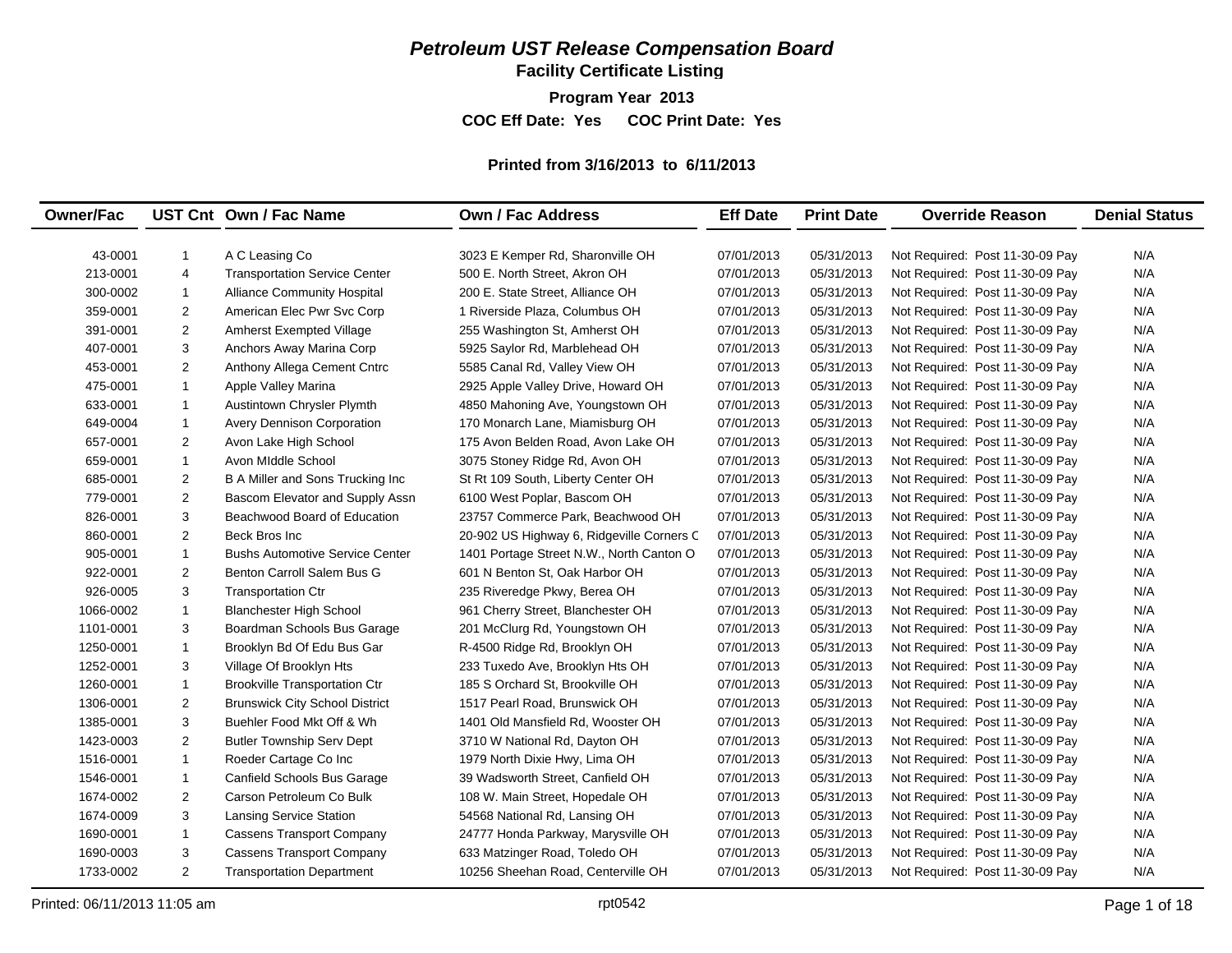| <b>Owner/Fac</b> |                | UST Cnt Own / Fac Name                    | <b>Own / Fac Address</b>                 | <b>Eff Date</b> | <b>Print Date</b> | <b>Override Reason</b>          | <b>Denial Status</b> |
|------------------|----------------|-------------------------------------------|------------------------------------------|-----------------|-------------------|---------------------------------|----------------------|
| 1739-0001        | $\overline{2}$ | Central Cadillac Co                       | 2801 Carnegie Ave, Cleveland OH          | 07/01/2013      | 05/31/2013        | Not Required: Post 11-30-09 Pay | N/A                  |
| 1750-0001        | $\mathbf{1}$   | Central Mutual Insurance Company          | 800 S. Washington Street, Van Wert OH    | 07/01/2013      | 05/31/2013        | Not Required: Post 11-30-09 Pay | N/A                  |
| 1757-0001        | 6              | Central Ohio Transt Authority             | 1600 McKinley Avenue, Columbus OH        | 07/01/2013      | 05/31/2013        | Not Required: Post 11-30-09 Pay | N/A                  |
| 1757-0002        | 6              | <b>Central Ohio Transit Authority</b>     | 1333 Fields Avenue, Columbus OH          | 07/01/2013      | 05/31/2013        | Not Required: Post 11-30-09 Pay | N/A                  |
| 1757-0003        | $\overline{2}$ | <b>Central Ohio Transit Authority</b>     | 1330 Fields Avenue, Columbus OH          | 07/01/2013      | 05/31/2013        | Not Required: Post 11-30-09 Pay | N/A                  |
| 1770-0001        | $\mathbf{1}$   | Century Motors of Columbus - Acura        | 4340 Dublin Granville Road, Dublin OH    | 07/01/2013      | 05/31/2013        | Not Required: Post 11-30-09 Pay | N/A                  |
| 1777-0001        | 5              | Chagrin Lagoons Yacht Club                | 35111 Lagoons Drive, Eastlake OH         | 07/01/2013      | 05/31/2013        | Not Required: Post 11-30-09 Pay | N/A                  |
| 1976-0001        | $\overline{2}$ | City of Avon Lake Service Department      | 750 Avon Belden Road, Avon Lake OH       | 07/01/2013      | 05/31/2013        | Not Required: Post 11-30-09 Pay | N/A                  |
| 1983-0001        | $\overline{2}$ | City Of Bexley                            | 2242 E. Main Street, Bexley OH           | 07/01/2013      | 05/31/2013        | Not Required: Post 11-30-09 Pay | N/A                  |
| 1986-0001        | $\overline{2}$ | <b>Brecksville Ser Garage</b>             | 9023 Brecksville Rd Rear, Brecksville OH | 07/01/2013      | 05/31/2013        | Not Required: Post 11-30-09 Pay | N/A                  |
| 1986-0005        | $\mathbf{1}$   | <b>Brecksville Service Facility</b>       | 6916 Stadium Drive, Brecksville OH       | 07/01/2013      | 05/31/2013        | Not Required: Post 11-30-09 Pay | N/A                  |
| 1992-0001        | $\overline{2}$ | City Of Bryan Street Dept                 | 330 Town Line Rd, Bryan OH               | 07/01/2013      | 05/31/2013        | Not Required: Post 11-30-09 Pay | N/A                  |
| 1992-0002        | $\mathbf{1}$   | City Of Bryan/Wastewater Tr               | 15443 Ct Rd 15/C, Bryan OH               | 07/01/2013      | 05/31/2013        | Not Required: Post 11-30-09 Pay | N/A                  |
| 1992-0003        | $\overline{2}$ | City Of Bryan Light and Water             | 841 E Edgerton St, Bryan OH              | 07/01/2013      | 05/31/2013        | Not Required: Post 11-30-09 Pay | N/A                  |
| 1992-0004        | $\mathbf{1}$   | City Of Bryan-Maintenance Gar             | 301 S Emmett Street, Bryan OH            | 07/01/2013      | 05/31/2013        | Not Required: Post 11-30-09 Pay | N/A                  |
| 1997-0001        | $\overline{2}$ | <b>Cheviot Municipal Building</b>         | 3814 Harrison Avenue, Cheviot OH         | 07/01/2013      | 05/31/2013        | Not Required: Post 11-30-09 Pay | N/A                  |
| 1997-0002        | $\overline{2}$ | <b>Cheviot Municipal Garage</b>           | 3729 Robb Avenue Rear, Cheviot OH        | 07/01/2013      | 05/31/2013        | Not Required: Post 11-30-09 Pay | N/A                  |
| 2029-0005        | 3              | <b>Elyria Central Maintenance</b>         | 851 Garden Street, Elyria OH             | 07/01/2013      | 05/31/2013        | Not Required: Post 11-30-09 Pay | N/A                  |
| 2029-0006        | 3              | Elyria W W Pollution Contr                | 1194 Gulf Rd, Elyria OH                  | 07/01/2013      | 05/31/2013        | Not Required: Post 11-30-09 Pay | N/A                  |
| 2029-0007        | $\overline{2}$ | Elyria Water Works                        | 3628 W Erie Ave, Lorain OH               | 07/01/2013      | 05/31/2013        | Not Required: Post 11-30-09 Pay | N/A                  |
| 2030-0001        | $\overline{2}$ | City of Englewood Service Center          | 1111 Union Boulevard, Englewood OH       | 07/01/2013      | 05/31/2013        | Not Required: Post 11-30-09 Pay | N/A                  |
| 2031-0005        | $\mathbf{1}$   | Euclid Police Dept                        | 545 East 222nd St, Euclid OH             | 07/01/2013      | 05/31/2013        | Not Required: Post 11-30-09 Pay | N/A                  |
| 2031-0006        | $\overline{2}$ | <b>Euclid Municipal Service Garage</b>    | 25200 Lakeland Boulevard, Euclid OH      | 07/01/2013      | 05/31/2013        | Not Required: Post 11-30-09 Pay | N/A                  |
| 2034-0003        | $\mathbf{1}$   | <b>Water Treatment Plant</b>              | 110 N. Blanchard Street, Findlay OH      | 07/01/2013      | 05/31/2013        | Not Required: Post 11-30-09 Pay | N/A                  |
| 2034-0004        | $\overline{2}$ | <b>Findlay Airport</b>                    | 1615 Gray Street, Findlay OH             | 07/01/2013      | 05/31/2013        | Not Required: Post 11-30-09 Pay | N/A                  |
| 2045-0001        | 3              | City Hall                                 | 5827 Highland Rd, Cty Highland Hts OH    | 07/01/2013      | 05/31/2013        | Not Required: Post 11-30-09 Pay | N/A                  |
| 2046-0002        | $\overline{2}$ | City of Hilliard Street Maintenance       | 3770 Municipal Way, Hilliard OH          | 07/01/2013      | 05/31/2013        | Not Required: Post 11-30-09 Pay | N/A                  |
| 2082-0002        | $\overline{2}$ | City Of Napoleon Fire Stat                | 265 W Riverview Ave, Napoleon OH         | 07/01/2013      | 05/31/2013        | Not Required: Post 11-30-09 Pay | N/A                  |
| 2082-0003        | $\mathbf{1}$   | City Of Napoleon                          | 735 E Washington St, Napoleon OH         | 07/01/2013      | 05/31/2013        | Not Required: Post 11-30-09 Pay | N/A                  |
| 2085-0001        | $\overline{2}$ | <b>Newark Service Complex</b>             | 1195 E. Main Street, Newark OH           | 07/01/2013      | 05/31/2013        | Not Required: Post 11-30-09 Pay | N/A                  |
| 2085-0003        | $\mathbf{1}$   | Newark Waste Water Treatment              | 1003 East Main Street, Newark OH         | 07/01/2013      | 05/31/2013        | Not Required: Post 11-30-09 Pay | N/A                  |
| 2086-0003        | $\mathbf{1}$   | City Of Newton Falls Wastewate            | 500 Warren Rd, Newton Falls OH           | 07/01/2013      | 05/31/2013        | Not Required: Post 11-30-09 Pay | N/A                  |
| 2106-0002        | $\mathbf{1}$   | <b>Public Utilities</b>                   | 211 E. Boundary Street, Perrysburg OH    | 07/01/2013      | 05/31/2013        | Not Required: Post 11-30-09 Pay | N/A                  |
| 2118-0001        | $\overline{2}$ | <b>Water Treatment Plant</b>              | 2425 First St, Sandusky OH               | 07/01/2013      | 05/31/2013        | Not Required: Post 11-30-09 Pay | N/A                  |
| 2129-0001        | 3              | The City Of St Bernard                    | 20 Oak Street, St. Bernard OH            | 07/01/2013      | 05/31/2013        | Not Required: Post 11-30-09 Pay | N/A                  |
| 2136-0001        | -1             | City Of Struthers                         | 6 Elm St, Struthers OH                   | 07/01/2013      | 05/31/2013        | Not Required: Post 11-30-09 Pay | N/A                  |
| 2150-0001        | 4              | <b>Central Maint and Service Facility</b> | 1400 Experiment Farm Road, Troy OH       | 07/01/2013      | 05/31/2013        | Not Required: Post 11-30-09 Pay | N/A                  |
| 2163-0001        | 1              | City Hall                                 | 27200 Hilliard Blvd, Westlake OH         | 07/01/2013      | 05/31/2013        | Not Required: Post 11-30-09 Pay | N/A                  |
| 2163-0003        | 1              | Meadowood Golf Course                     | 29694 Center Ridge Rd, Westlake OH       | 07/01/2013      | 05/31/2013        | Not Required: Post 11-30-09 Pay | N/A                  |
| 2202-0001        | 2              | <b>Clarke Detroit Diesel</b>              | 3133 E. Kemper Road, Sharonville OH      | 07/01/2013      | 05/31/2013        | Not Required: Post 11-30-09 Pay | N/A                  |
| 2225-0001        | 1              | <b>Clear Fork School</b>                  | 987 St Rt 97, Bellville OH               | 07/01/2013      | 05/31/2013        | Not Required: Post 11-30-09 Pay | N/A                  |
| 2246-0001        | 3              | Cleveland Hts Univ Hts Schl               | 2155 Miramar Blvd, University Heights OH | 07/01/2013      | 05/31/2013        | Not Required: Post 11-30-09 Pay | N/A                  |
| 2380-0001        | 1              | <b>Columbus Fair Auto Auction</b>         | 4700 Groveport Rd, Columbus OH           | 07/01/2013      | 05/31/2013        | Not Required: Post 11-30-09 Pay | N/A                  |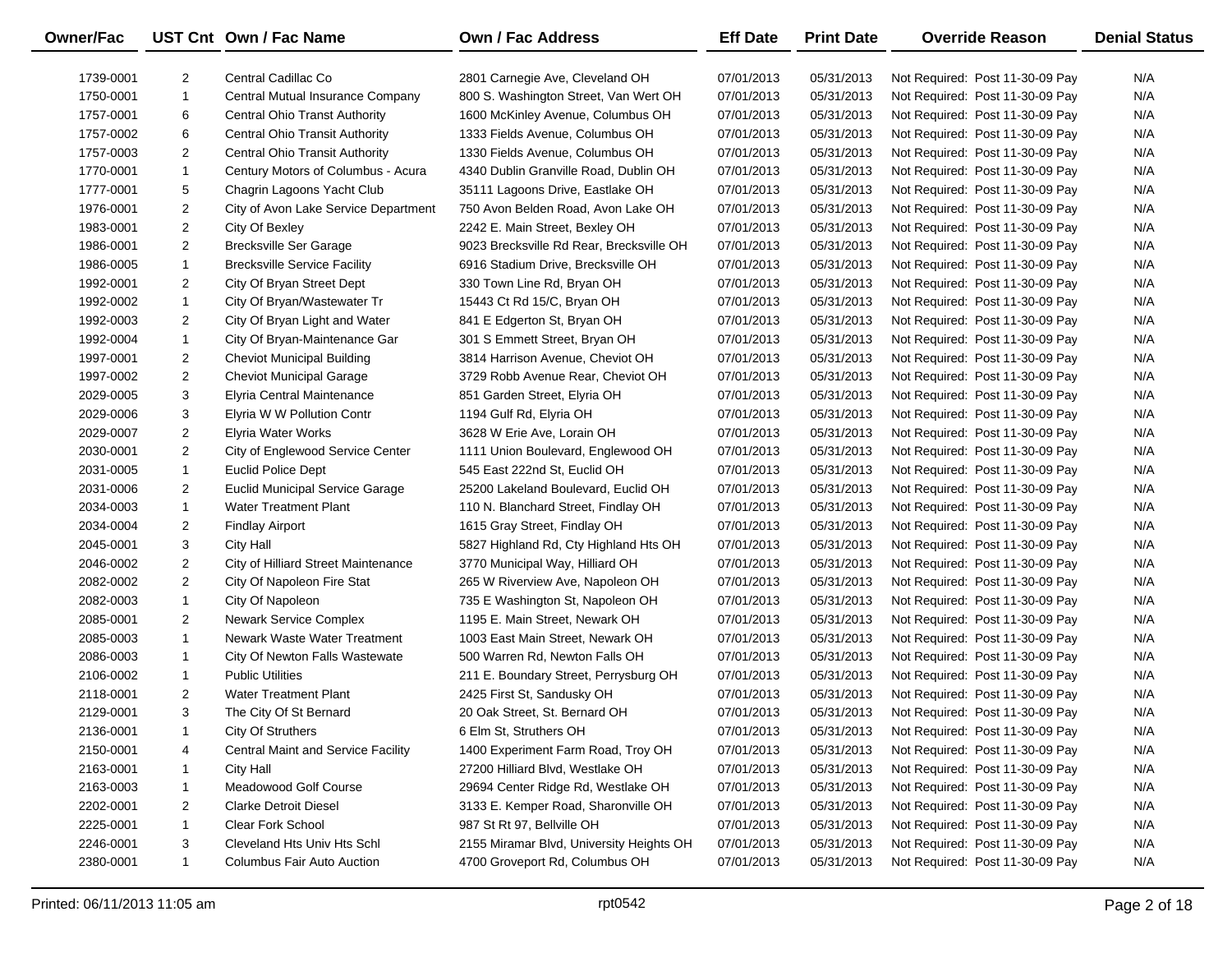| Owner/Fac |                | UST Cnt Own / Fac Name                                                  | Own / Fac Address                         | <b>Eff Date</b> | <b>Print Date</b> | <b>Override Reason</b>          | <b>Denial Status</b> |
|-----------|----------------|-------------------------------------------------------------------------|-------------------------------------------|-----------------|-------------------|---------------------------------|----------------------|
| 2407-0002 |                | <b>Community Tissue Services - Dayton</b>                               | 2900 College Drive, Kettering OH          | 07/01/2013      | 05/31/2013        | Not Required: Post 11-30-09 Pay | N/A                  |
| 2417-0002 | 3              | Completer General Const Co                                              | 1275 E 5th Ave, Columbus OH               | 07/01/2013      | 05/31/2013        | Not Required: Post 11-30-09 Pay | N/A                  |
| 2430-0001 | 3              | Condor Air, LLC                                                         | 670 Wilmer Avenue, Cincinnati OH          | 07/01/2013      | 05/31/2013        | Not Required: Post 11-30-09 Pay | N/A                  |
| 2435-0002 | $\mathbf{1}$   | <b>Conneaut Port Authority</b>                                          | 1203 Broad Street, Conneaut OH            | 07/01/2013      | 05/31/2013        | Not Required: Post 11-30-09 Pay | N/A                  |
| 2743-0002 | $\mathbf{1}$   | Active Usa Inc 118                                                      | 148 Colomet Drive, Chillicothe OH         | 07/01/2013      | 05/31/2013        | Not Required: Post 11-30-09 Pay | N/A                  |
| 2774-0001 | $\overline{2}$ | Darke County Highway Dept                                               | 7670 Celina Road, Greenville OH           | 07/01/2013      | 05/31/2013        | Not Required: Post 11-30-09 Pay | N/A                  |
| 2774-0002 | $\mathbf{1}$   | Darke County Sheriff's Dept                                             | 5185 County Home Road, Greenville OH      | 07/01/2013      | 05/31/2013        | Not Required: Post 11-30-09 Pay | N/A                  |
| 2774-0003 | $\overline{a}$ | Darke County Airport                                                    | 9724 State Route 121, Versailles OH       | 07/01/2013      | 05/31/2013        | Not Required: Post 11-30-09 Pay | N/A                  |
| 2911-0001 | $\overline{2}$ | Delaware County Svc Ctr                                                 | 1405 US 23 North, Delaware OH             | 07/01/2013      | 05/31/2013        | Not Required: Post 11-30-09 Pay | N/A                  |
| 2911-0002 | 3              | <b>Delaware County Engineers</b>                                        | 50 Channing St, Delaware OH               | 07/01/2013      | 05/31/2013        | Not Required: Post 11-30-09 Pay | N/A                  |
| 2911-0003 | $\mathbf{1}$   | Olentangy Environmental Con                                             | 10333 Olentangy River Rd, Powell OH       | 07/01/2013      | 05/31/2013        | Not Required: Post 11-30-09 Pay | N/A                  |
| 2992-0001 | $\mathbf{1}$   | Dick Lavy Trucking Inc                                                  | 8848 St Rt 121, Bradford OH               | 07/01/2013      | 05/31/2013        | Not Required: Post 11-30-09 Pay | N/A                  |
| 3260-0002 | $\overline{2}$ | Duer Construction Co                                                    | 1016 Morse St, Akron OH                   | 07/01/2013      | 05/31/2013        | Not Required: Post 11-30-09 Pay | N/A                  |
| 3321-0001 | $\mathbf{1}$   | E L Mustee and Sons Inc.                                                | 5431 W. 164th Street, Brook Park OH       | 07/01/2013      | 05/31/2013        | Not Required: Post 11-30-09 Pay | N/A                  |
| 3336-0003 | 4              | Earhart Petroleum                                                       | 5445 Webster Street, Dayton OH            | 07/01/2013      | 05/31/2013        | Not Required: Post 11-30-09 Pay | N/A                  |
| 3336-0004 | 3              | <b>Earhart Petroleum</b>                                                | 4945 Duff Road, Cincinnati OH             | 07/01/2013      | 05/31/2013        | Not Required: Post 11-30-09 Pay | N/A                  |
| 3336-0005 | 3              | Earhart Petroleum                                                       | 80 S. Stanfield Road, Troy OH             | 07/01/2013      | 05/31/2013        | Not Required: Post 11-30-09 Pay | N/A                  |
| 3336-0007 | 3              | Earhart Petroleum                                                       | 2500 E. River Road, Moraine OH            | 07/01/2013      | 05/31/2013        | Not Required: Post 11-30-09 Pay | N/A                  |
| 3380-0001 | $\mathbf{1}$   | Eastwood Schools                                                        | 4800 Sugar Ridge, Pemberville OH          | 07/01/2013      | 05/31/2013        | Not Required: Post 11-30-09 Pay | N/A                  |
| 3432-0001 | $\overline{2}$ | Springfield Bus Garage                                                  | State Route 164 / Kilgore Road, Amsterda  | 07/01/2013      | 05/31/2013        | Not Required: Post 11-30-09 Pay | N/A                  |
| 3457-0001 | 4              | Glouster EZ Mart, Inc.                                                  | 10 Toledo St. Glouster OH                 | 07/01/2013      | 05/31/2013        | Not Required: Post 11-30-09 Pay | N/A                  |
| 3619-0001 | $\mathbf{1}$   | <b>Euclid Fish Company</b>                                              | 7839 Enterprise Drive, Mentor OH          | 07/01/2013      | 05/31/2013        | Not Required: Post 11-30-09 Pay | N/A                  |
| 3703-0001 | $\mathbf{1}$   | Fairlawn High School                                                    | 18800 Johnston Road, Sidney OH            | 07/01/2013      | 05/31/2013        | Not Required: Post 11-30-09 Pay | N/A                  |
| 3753-0001 | $\mathbf{1}$   | Fdrl Hocking Lcl Schl Bus                                               | State Rt 144, Stewart OH                  | 07/01/2013      | 05/31/2013        | Not Required: Post 11-30-09 Pay | N/A                  |
| 3774-0001 | $\mathbf{1}$   | Ferris Chevrolet, Inc.                                                  | 634 Wabash Avenue NW, New Philadelp       | 07/01/2013      | 05/31/2013        | Not Required: Post 11-30-09 Pay | N/A                  |
| 3790-0002 | $\mathbf{1}$   | University of Findlay                                                   | 415 College Street, Findlay OH            | 07/01/2013      | 05/31/2013        | Not Required: Post 11-30-09 Pay | N/A                  |
| 3800-0001 | $\mathbf{1}$   | DBA Firelands Community Hospital                                        | 1111 Hayes Avenue, Sandusky OH            | 07/01/2013      | 05/31/2013        | Not Required: Post 11-30-09 Pay | N/A                  |
| 3800-0003 | 3              | Firelands Regional Medical Center - Sout 1912 Hayes Avenue, Sandusky OH |                                           | 07/01/2013      | 05/31/2013        | Not Required: Post 11-30-09 Pay | N/A                  |
| 3879-0001 | $\overline{2}$ | Andy Barnhart Memorial Airport                                          | 10639 Milton Carlisle Rd, New Carlisle OH | 07/01/2013      | 05/31/2013        | Not Required: Post 11-30-09 Pay | N/A                  |
| 3911-0001 | $\mathbf{1}$   | Forest City Yacht Club                                                  | 5301 N Marginal Rd, Cleveland OH          | 07/01/2013      | 05/31/2013        | Not Required: Post 11-30-09 Pay | N/A                  |
| 3913-0001 | $\mathbf{1}$   | Forest Hills School District Transportatio                              | 7600 Forest Road, Cincinnati OH           | 07/01/2013      | 05/31/2013        | Not Required: Post 11-30-09 Pay | N/A                  |
| 4008-0001 | 4              | Franklin County Comm Fleet Managemer 1721 Alum Creek Dr, Columbus OH    |                                           | 07/01/2013      | 05/31/2013        | Not Required: Post 11-30-09 Pay | N/A                  |
| 4008-0003 | $\mathbf{1}$   | Franklin County Corrections Center                                      | 2460 Jackson Pike, Columbus OH            | 07/01/2013      | 05/31/2013        | Not Required: Post 11-30-09 Pay | N/A                  |
| 4008-0005 | $\mathbf{1}$   | Franklin County Work Release                                            | 2655 Jackson Pike, Columbus OH            | 07/01/2013      | 05/31/2013        | Not Required: Post 11-30-09 Pay | N/A                  |
| 4020-0001 | $\mathbf{1}$   | Franklin Blvd Nursing Home                                              | 3600 Franklin Blvd, Cleveland OH          | 07/01/2013      | 05/31/2013        | Not Required: Post 11-30-09 Pay | N/A                  |
| 4127-0001 | -1             | G A Wintzer and Son Co                                                  | 12279 County Rd 25A, Wapakoneta OH        | 07/01/2013      | 05/31/2013        | Not Required: Post 11-30-09 Pay | N/A                  |
| 4158-0001 | -1             | Gallia Meigs Regional Airport                                           | 312 Airport Road, Gallipolis OH           | 07/01/2013      | 05/31/2013        | Not Required: Post 11-30-09 Pay | N/A                  |
| 4162-0001 | 5              | Gampps Inc                                                              | 2229 St Rt 140, Portsmouth OH             | 07/01/2013      | 05/31/2013        | Not Required: Post 11-30-09 Pay | N/A                  |
| 4515-0002 | $\overline{2}$ | Sandridge Food Corp                                                     | 155 Commerce Drive, Medina OH             | 07/01/2013      | 05/31/2013        | Not Required: Post 11-30-09 Pay | N/A                  |
| 4533-0005 | $\mathbf{1}$   | <b>Bus Garage</b>                                                       | Grand Valley Blvd, Orwell OH              | 07/01/2013      | 05/31/2013        | Not Required: Post 11-30-09 Pay | N/A                  |
| 4556-0002 | 5              | RTA Comm Respon Transit Service                                         | 4601 Euclid Avenue, Cleveland OH          | 07/01/2013      | 05/31/2013        | Not Required: Post 11-30-09 Pay | N/A                  |
| 4556-0003 | 3              | <b>RTA Service Building</b>                                             | 6000 Grand Avenue, Cleveland OH           | 07/01/2013      | 05/31/2013        | Not Required: Post 11-30-09 Pay | N/A                  |
| 4556-0004 | 3              | <b>RTA Triskett District</b>                                            | 13405 Lakewood Heights Boulevard, Clev    | 07/01/2013      | 05/31/2013        | Not Required: Post 11-30-09 Pay | N/A                  |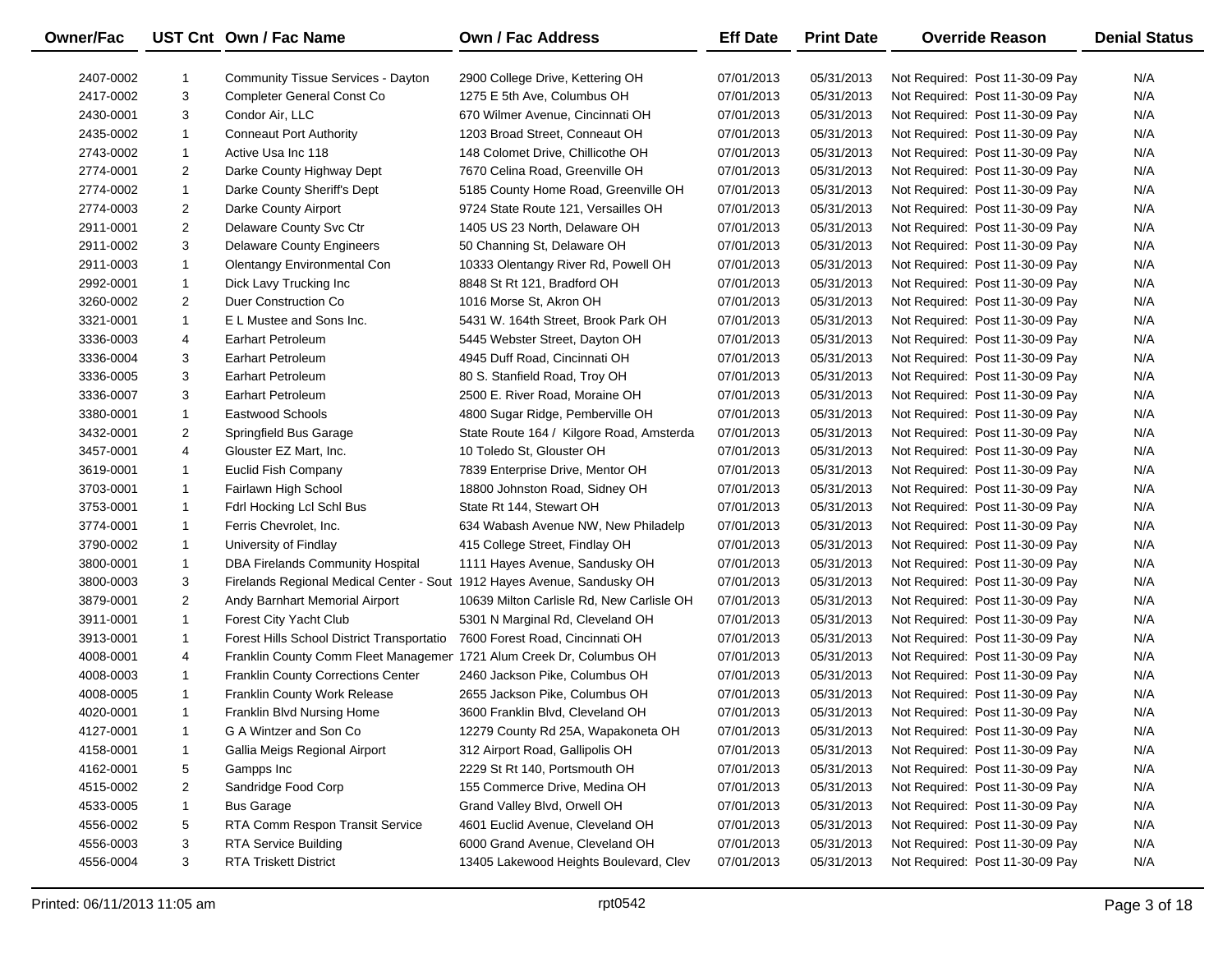| <b>Owner/Fac</b> |                | UST Cnt Own / Fac Name                | Own / Fac Address                          | <b>Eff Date</b> | <b>Print Date</b> | <b>Override Reason</b>          | <b>Denial Status</b> |
|------------------|----------------|---------------------------------------|--------------------------------------------|-----------------|-------------------|---------------------------------|----------------------|
| 4556-0006        | 1              | <b>RTA Brooklyn District</b>          | 4371 Pearl Road, Cleveland OH              | 07/01/2013      | 05/31/2013        | Not Required: Post 11-30-09 Pay | N/A                  |
| 4556-0009        | 4              | RTA Central Bus Maintenance Facility  | 2500 Woodhill Road, Cleveland OH           | 07/01/2013      | 05/31/2013        | Not Required: Post 11-30-09 Pay | N/A                  |
| 4556-0010        | 5              | <b>RTA Harvard District</b>           | 2501 Harvard Avenue, Newburgh Heights C    | 07/01/2013      | 05/31/2013        | Not Required: Post 11-30-09 Pay | N/A                  |
| 4638-0001        | $\mathbf{1}$   | Guenther and Sons Inc.                | 2578 Long Street, Ross OH                  | 07/01/2013      | 05/31/2013        | Not Required: Post 11-30-09 Pay | N/A                  |
| 4707-0001        | 8              | Hahn Oil Inc                          | 23089 County Road 621, Coshocton OH        | 07/01/2013      | 05/31/2013        | Not Required: Post 11-30-09 Pay | N/A                  |
| 4749-0002        | 8              | <b>Blanchard Valley Farmers</b>       | 6566 County Road 236, Findlay OH           | 07/01/2013      | 05/31/2013        | Not Required: Post 11-30-09 Pay | N/A                  |
| 4749-0003        | 3              | <b>Blanchard Valley Farmers</b>       | 622 W. Lytle Street, Fostoria OH           | 07/01/2013      | 05/31/2013        | Not Required: Post 11-30-09 Pay | N/A                  |
| 4773-0001        | $\overline{2}$ | Hardin County Airport Authority       | 13975 County Road 135, Kenton OH           | 07/01/2013      | 05/31/2013        | Not Required: Post 11-30-09 Pay | N/A                  |
| 4774-0001        | $\mathbf{1}$   | Hardin-Houston Local Schools          | 5300 Houston Road, Houston OH              | 07/01/2013      | 05/31/2013        | Not Required: Post 11-30-09 Pay | N/A                  |
| 4877-0001        | $\overline{2}$ | Mail Contractors of America, Inc.     | 3065 Crescentville Road, West Chester O    | 07/01/2013      | 05/31/2013        | Not Required: Post 11-30-09 Pay | N/A                  |
| 4908-0001        | 5              | <b>Lassus Brothers</b>                | 225 E High St, Hicksville OH               | 07/01/2013      | 05/31/2013        | Not Required: Post 11-30-09 Pay | N/A                  |
| 4936-0002        | $\mathbf{1}$   | Heinen's Inc                          | 20101 South Miles Rd, Warrensville Hghts ( | 07/01/2013      | 05/31/2013        | Not Required: Post 11-30-09 Pay | N/A                  |
| 4962-0001        | $\overline{2}$ | Henry Bierce Co.                      | 50 S. East Avenue, Tallmadge OH            | 07/01/2013      | 05/31/2013        | Not Required: Post 11-30-09 Pay | N/A                  |
| 4968-0001        | $\overline{2}$ | Henry Jergens Contractor              | 1280 Brandt Pike, Dayton OH                | 07/01/2013      | 05/31/2013        | Not Required: Post 11-30-09 Pay | N/A                  |
| 5017-0001        | $\mathbf{1}$   | <b>Highland County Engineer</b>       | 138 Bowers Ave, Hillsboro OH               | 07/01/2013      | 05/31/2013        | Not Required: Post 11-30-09 Pay | N/A                  |
| 5034-0001        | 3              | <b>Hilliard Transportation Fac</b>    | 4970 Davidson Rd, Hilliard OH              | 07/01/2013      | 05/31/2013        | Not Required: Post 11-30-09 Pay | N/A                  |
| 5277-0001        | $\mathbf{1}$   | Ind Lake Local Sch Bus Gar            | 6210 St Rt 235 North, Lewistown OH         | 07/01/2013      | 05/31/2013        | Not Required: Post 11-30-09 Pay | N/A                  |
| 5278-0001        | $\mathbf{1}$   | <b>Wastewater Plant</b>               | 1015 S. Orchard Island Road, Russells Po   | 07/01/2013      | 05/31/2013        | Not Required: Post 11-30-09 Pay | N/A                  |
| 5304-0001        | $\mathbf{1}$   | Instantwhip Foods Akron Inc           | 4870 Hudson Dr, Stow OH                    | 07/01/2013      | 05/31/2013        | Not Required: Post 11-30-09 Pay | N/A                  |
| 5328-0001        | $\mathbf{1}$   | <b>Inverness Club</b>                 | 4601 Dorr St, Toledo OH                    | 07/01/2013      | 05/31/2013        | Not Required: Post 11-30-09 Pay | N/A                  |
| 5376-0003        | $\mathbf{1}$   | 340 McCoy                             | 340 S. Cleveland Avenue, Westerville OH    | 07/01/2013      | 05/31/2013        | Not Required: Post 11-30-09 Pay | N/A                  |
| 5376-0007        | $\mathbf{1}$   | 370 McCoy                             | 370 S. Cleveland Avenue, Westerville OH    | 07/01/2013      | 05/31/2013        | Not Required: Post 11-30-09 Pay | N/A                  |
| 5376-0008        | $\mathbf{1}$   | Chase Corporate Center                | 1111 Polaris Parkway, Columbus OH          | 07/01/2013      | 05/31/2013        | Not Required: Post 11-30-09 Pay | N/A                  |
| 5434-0001        | 3              | Fishburn Services Ltd Prtship         | 5012 St Rt 229, Marengo OH                 | 07/01/2013      | 05/31/2013        | Not Required: Post 11-30-09 Pay | N/A                  |
| 5455-0001        | $\overline{2}$ | Jackson County Highway Department     | 3062 Clary Road, Jackson OH                | 07/01/2013      | 05/31/2013        | Not Required: Post 11-30-09 Pay | N/A                  |
| 5479-0001        | $\mathbf{1}$   | Jake Sweeney BMW                      | 11535 McGillard Street, Cincinnati OH      | 07/01/2013      | 05/31/2013        | Not Required: Post 11-30-09 Pay | N/A                  |
| 5486-0001        | $\mathbf{1}$   | James A Garfield Schools              | 10233 St Rt 88, Garrettsville OH           | 07/01/2013      | 05/31/2013        | Not Required: Post 11-30-09 Pay | N/A                  |
| 5595-0002        | $\mathbf{1}$   | Chrysler Group LLC, Toledo Assembly C | 4400 Chrysler Drive, Toledo OH             | 07/01/2013      | 05/31/2013        | Not Required: Post 11-30-09 Pay | N/A                  |
| 5606-0001        | 3              | Jefferson County Serv Complex         | 598 St Rt 43, Steubenville OH              | 07/01/2013      | 05/31/2013        | Not Required: Post 11-30-09 Pay | N/A                  |
| 5621-0001        | $\overline{2}$ | Jefferson Twp Bus Garage              | 7000 Dayton Farmersville Rd, Dayton OH     | 07/01/2013      | 05/31/2013        | Not Required: Post 11-30-09 Pay | N/A                  |
| 5761-0001        | $\overline{2}$ | Johns Place                           | SR 13 and Main St, Corning OH              | 07/01/2013      | 05/31/2013        | Not Required: Post 11-30-09 Pay | N/A                  |
| 5819-0001        | 3              | Genie Management LLC                  | 65919 Batesville Rd, Quaker City OH        | 07/01/2013      | 05/31/2013        | Not Required: Post 11-30-09 Pay | N/A                  |
| 5901-0001        | $\overline{2}$ | Jones Fuel Co                         | 350 Frank Rd, Columbus OH                  | 07/01/2013      | 05/31/2013        | Not Required: Post 11-30-09 Pay | N/A                  |
| 5917-0001        | $\overline{2}$ | <b>Heights Mechanical</b>             | 2785 Mayfield Rd, Cleveland Hts OH         | 07/01/2013      | 05/31/2013        | Not Required: Post 11-30-09 Pay | N/A                  |
| 6192-0002        | $\overline{4}$ | Fast Max Sunoco 49                    | 7500 Dixie Hwy, Fairfield OH               | 07/01/2013      | 05/31/2013        | Not Required: Post 11-30-09 Pay | N/A                  |
| 6192-0021        | 4              | Union Market One                      | 110 S Main Street, Union OH                | 07/01/2013      | 05/31/2013        | Not Required: Post 11-30-09 Pay | N/A                  |
| 6197-0001        | 3              | Kokosing Constr Co                    | 17531 Waterford Road, Fredericktown OH     | 07/01/2013      | 05/31/2013        | Not Required: Post 11-30-09 Pay | N/A                  |
| 6197-0005        | $\overline{2}$ | Kokosing Construction Co Inc          | 13700 McCracken Road, Cleveland OH         | 07/01/2013      | 05/31/2013        | Not Required: Post 11-30-09 Pay | N/A                  |
| 6197-0007        | 3              | Corna Kokosing                        | 6211 Westerville Road, Columbus OH         | 07/01/2013      | 05/31/2013        | Not Required: Post 11-30-09 Pay | N/A                  |
| 6244-0001        | 5              | Garver's Service Station              | 205 W Front St, Killbuck OH                | 07/01/2013      | 05/31/2013        | Not Required: Post 11-30-09 Pay | N/A                  |
| 6307-0001        | $\overline{2}$ | Concord Woods                         | 11211 Spear Road, Concord OH               | 07/01/2013      | 05/31/2013        | Not Required: Post 11-30-09 Pay | N/A                  |
| 6307-0004        | $\mathbf{1}$   | Lake Metroparks Golf                  | 30601 Ridge Road, Wickliffe OH             | 07/01/2013      | 05/31/2013        | Not Required: Post 11-30-09 Pay | N/A                  |
| 6529-0001        | $\overline{2}$ | Liberty School Bus Garage             | 317 Churchill Hubbard Road, Youngstown (   | 07/01/2013      | 05/31/2013        | Not Required: Post 11-30-09 Pay | N/A                  |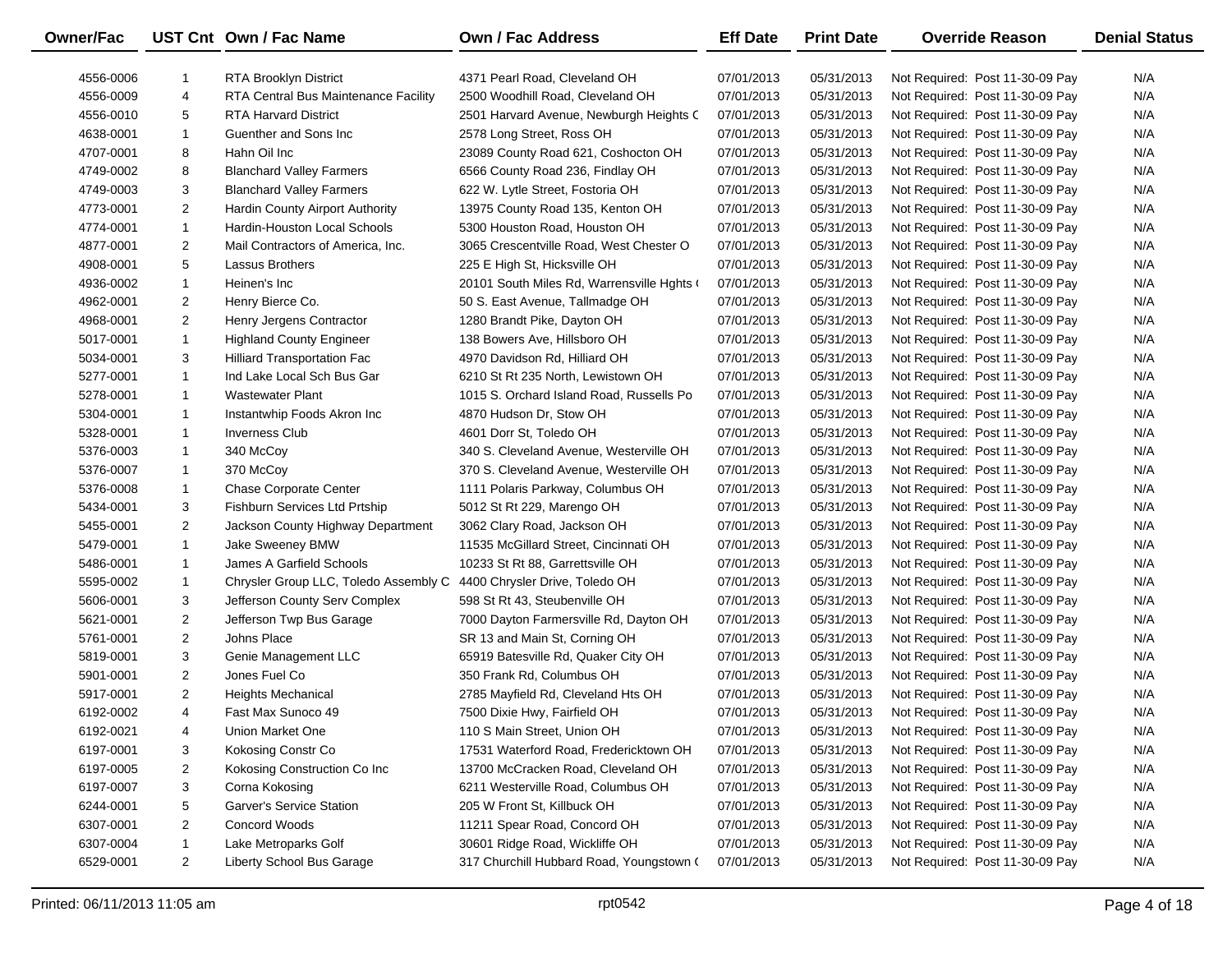| <b>Owner/Fac</b> |                | UST Cnt Own / Fac Name               | Own / Fac Address                          | <b>Eff Date</b> | <b>Print Date</b> | <b>Override Reason</b>          | <b>Denial Status</b> |
|------------------|----------------|--------------------------------------|--------------------------------------------|-----------------|-------------------|---------------------------------|----------------------|
| 6606-0003        | 1              | Laurelville Elementary School        | 16138 Pike St, Laurelville OH              | 07/01/2013      | 05/31/2013        | Not Required: Post 11-30-09 Pay | N/A                  |
| 6606-0005        | $\mathbf{1}$   | Mc Dowell Exchange School            | 9579 Tarlton Rd, Circleville OH            | 07/01/2013      | 05/31/2013        | Not Required: Post 11-30-09 Pay | N/A                  |
| 6630-0001        | 3              | Lordstown Village                    | 1491 Salt Springs Rd SW, Lordstown OH      | 07/01/2013      | 05/31/2013        | Not Required: Post 11-30-09 Pay | N/A                  |
| 6630-0002        | $\overline{2}$ | Lordstown Village                    | 1583 Salt Springs Rd SW, Lordstown OH      | 07/01/2013      | 05/31/2013        | Not Required: Post 11-30-09 Pay | N/A                  |
| 6638-0001        | $\overline{2}$ | L P Schools Bus Garage               | N Mt Vernon Ave, Loudonville OH            | 07/01/2013      | 05/31/2013        | Not Required: Post 11-30-09 Pay | N/A                  |
| 6701-0026        | 6              | Lykins Morrow Bulk Plant 617         | 5119 East U S 22, Morrow OH                | 07/01/2013      | 05/31/2013        | Not Required: Post 11-30-09 Pay | N/A                  |
| 6701-0031        | 4              | Git N Go Drive Thru                  | 403 E Main St, Somerset OH                 | 07/01/2013      | 05/31/2013        | Not Required: Post 11-30-09 Pay | N/A                  |
| 6701-0033        | 6              | Waynesville BP                       | 400 S Main Street, Waynesville OH          | 07/01/2013      | 05/31/2013        | Not Required: Post 11-30-09 Pay | N/A                  |
| 6701-0034        | 4              | Lavy's Service                       | 103 W Main St, Gettysburg OH               | 07/01/2013      | 05/31/2013        | Not Required: Post 11-30-09 Pay | N/A                  |
| 6701-0035        | 4              | Zane Trace Station                   | 4985 Cincinnati Zanesville Rd, Lancaster O | 07/01/2013      | 05/31/2013        | Not Required: Post 11-30-09 Pay | N/A                  |
| 6701-0036        | 5              | Lykins Ripley Bulk                   | 4 Front St, Ripley OH                      | 07/01/2013      | 05/31/2013        | Not Required: Post 11-30-09 Pay | N/A                  |
| 6710-0001        | $\overline{2}$ | Lytle Constr Co                      | 1941 Millersburg Rd, Wooster OH            | 07/01/2013      | 05/31/2013        | Not Required: Post 11-30-09 Pay | N/A                  |
| 6752-0001        | $\mathbf{1}$   | Mack Industries, Inc.                | 201 Columbia Road, Valley City OH          | 07/01/2013      | 05/31/2013        | Not Required: Post 11-30-09 Pay | N/A                  |
| 6784-0001        | $\overline{2}$ | MR DD                                | 4791 Woodridge Dr, Austintown OH           | 07/01/2013      | 05/31/2013        | Not Required: Post 11-30-09 Pay | N/A                  |
| 6790-0001        | $\overline{2}$ | <b>Sanitary Engineering Dept</b>     | 761 Industrial Rd, Youngstown OH           | 07/01/2013      | 05/31/2013        | Not Required: Post 11-30-09 Pay | N/A                  |
| 6790-0003        | $\mathbf{1}$   | Boardman Wastewater Plant            | 7980 E Parkside Dr, Boardman Twp OH        | 07/01/2013      | 05/31/2013        | Not Required: Post 11-30-09 Pay | N/A                  |
| 6790-0006        | $\mathbf{1}$   | Craig Beach Waste Wtr Trtmt          | 2599 Grandview Rd, Lake Milton OH          | 07/01/2013      | 05/31/2013        | Not Required: Post 11-30-09 Pay | N/A                  |
| 6790-0007        | $\mathbf{1}$   | New Middletown Wastewater            | 11435 Unity Road, New Springfield OH       | 07/01/2013      | 05/31/2013        | Not Required: Post 11-30-09 Pay | N/A                  |
| 6790-0008        | $\overline{2}$ | <b>Campbell Wastewater Treatment</b> | 4200 Wilson Avenue, Campbell OH            | 07/01/2013      | 05/31/2013        | Not Required: Post 11-30-09 Pay | N/A                  |
| 6790-0009        | $\overline{2}$ | Juvenile Justice Center              | 300 E. Scott St., Youngstown OH            | 07/01/2013      | 05/31/2013        | Not Required: Post 11-30-09 Pay | N/A                  |
| 6826-0001        | $\overline{2}$ | <b>Mansfield Hospital</b>            | 335 Glessner Ave, Mansfield OH             | 07/01/2013      | 05/31/2013        | Not Required: Post 11-30-09 Pay | N/A                  |
| 6826-0002        | $\mathbf{1}$   | <b>MedCentral Shelby Hosptial</b>    | 199 W. Main Street, Shelby OH              | 07/01/2013      | 05/31/2013        | Not Required: Post 11-30-09 Pay | N/A                  |
| 6924-0001        | $\overline{2}$ | Marlington Local Schls               | 10320 Moulin Ave NE, Alliance OH           | 07/01/2013      | 05/31/2013        | Not Required: Post 11-30-09 Pay | N/A                  |
| 7032-0001        | $\mathbf{1}$   | <b>Bus Garage</b>                    | 1123 Som Center Rd, Mayfield Hts OH        | 07/01/2013      | 05/31/2013        | Not Required: Post 11-30-09 Pay | N/A                  |
| 7129-0001        | $\overline{2}$ | Memorial Hospital of Union County    | 500 London Avenue, Marysville OH           | 07/01/2013      | 05/31/2013        | Not Required: Post 11-30-09 Pay | N/A                  |
| 7132-0001        | 3              | Mentor Sch Serv Bldg                 | 7060 Hopkins Rd, Mentor OH                 | 07/01/2013      | 05/31/2013        | Not Required: Post 11-30-09 Pay | N/A                  |
| 7144-0001        | $\mathbf{1}$   | <b>Mercury Cleaners</b>              | 123 E Second St, Defiance OH               | 07/01/2013      | 05/31/2013        | Not Required: Post 11-30-09 Pay | N/A                  |
| 7195-0002        | $\overline{2}$ | Miami Cty Hwy Dept                   | 2100 N CR 25 A, Troy OH                    | 07/01/2013      | 05/31/2013        | Not Required: Post 11-30-09 Pay | N/A                  |
| 7249-0001        | $\mathbf{1}$   | Mid State Systems, Inc.              | 9455 Lancaster Road, Hebron OH             | 07/01/2013      | 05/31/2013        | Not Required: Post 11-30-09 Pay | N/A                  |
| 7274-0002        | $\mathbf{1}$   | Midview Bus Garage                   | 37901 W. Capel Road, Grafton OH            | 07/01/2013      | 05/31/2013        | Not Required: Post 11-30-09 Pay | N/A                  |
| 7365-0001        | $\overline{2}$ | Manufactured Housing Ent             | 09302 St Rt 6, Bryan OH                    | 07/01/2013      | 05/31/2013        | Not Required: Post 11-30-09 Pay | N/A                  |
| 7409-0001        | $\mathbf{1}$   | Montgomery County DDS                | 5450 Salem Avenue, Dayton OH               | 07/01/2013      | 05/31/2013        | Not Required: Post 11-30-09 Pay | N/A                  |
| 7431-0001        | $\overline{2}$ | Moraine Airpark                      | 3800 Clearview Drive, Dayton OH            | 07/01/2013      | 05/31/2013        | Not Required: Post 11-30-09 Pay | N/A                  |
| 7466-0002        | $\mathbf{1}$   | Motorists Mutual Insurance Co.       | 6650 New Albany Road E., New Albany O      | 07/01/2013      | 05/31/2013        | Not Required: Post 11-30-09 Pay | N/A                  |
| 7497-0001        | $\overline{2}$ | Mt Pleasant Blackopping Co. Inc.     | 3199 Production Drive, Fairfield OH        | 07/01/2013      | 05/31/2013        | Not Required: Post 11-30-09 Pay | N/A                  |
| 7668-0001        | $\overline{2}$ | <b>Bus Garage</b>                    | 229 Front Street, New Richmond OH          | 07/01/2013      | 05/31/2013        | Not Required: Post 11-30-09 Pay | N/A                  |
| 7668-0002        | 1              | New Richmond Transportation Departme | 1967 Franklin Laurel Road, New Richmond    | 07/01/2013      | 05/31/2013        | Not Required: Post 11-30-09 Pay | N/A                  |
| 7686-0001        | 3              | Newmans Marathon                     | 525 N. Main Street, Bowling Green OH       | 07/01/2013      | 05/31/2013        | Not Required: Post 11-30-09 Pay | N/A                  |
| 7724-0001        | 3              | <b>Noble County Commissioners</b>    | 46003 Sr821, Caldwell OH                   | 07/01/2013      | 05/31/2013        | Not Required: Post 11-30-09 Pay | N/A                  |
| 7762-0001        | $\overline{2}$ | North Fork Bus Garage                | 318 Spring Street, Utica OH                | 07/01/2013      | 05/31/2013        | Not Required: Post 11-30-09 Pay | N/A                  |
| 7769-0001        | $\overline{2}$ | N Ridgeville City Sch                | 7012 Pitts Blvd., North Ridgeville OH      | 07/01/2013      | 05/31/2013        | Not Required: Post 11-30-09 Pay | N/A                  |
| 7777-0003        | 1              | Northeastern Boad Of Education       | 1414 Bowman Road, Springfield OH           | 07/01/2013      | 05/31/2013        | Not Required: Post 11-30-09 Pay | N/A                  |
| 7812-0001        | $\overline{2}$ | Norton City Schools                  | 4128 Cleveland Massillon Road, Barberton   | 07/01/2013      | 05/31/2013        | Not Required: Post 11-30-09 Pay | N/A                  |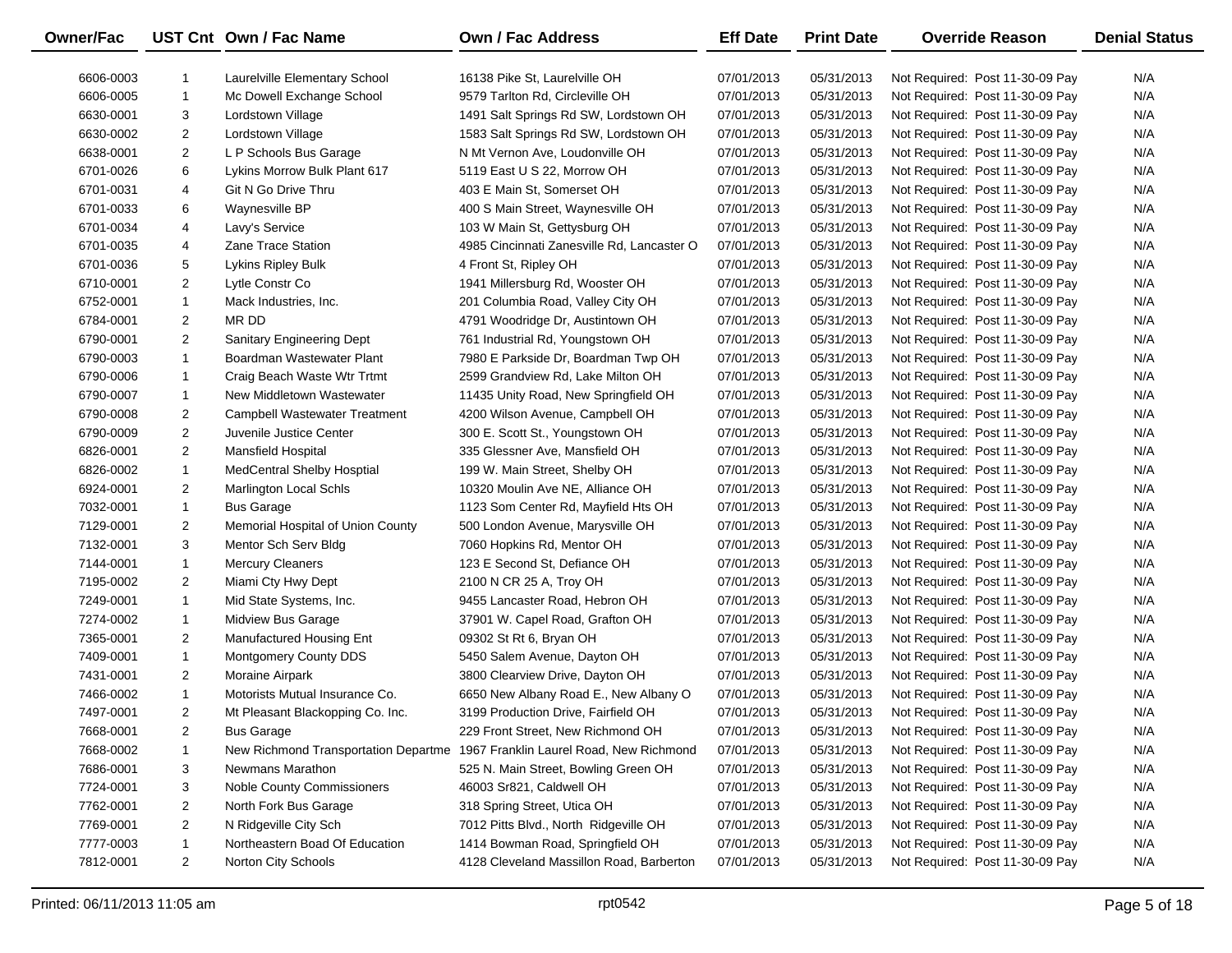| <b>Owner/Fac</b> |                | UST Cnt Own / Fac Name                 | Own / Fac Address                        | <b>Eff Date</b> | <b>Print Date</b> | <b>Override Reason</b>          | <b>Denial Status</b> |
|------------------|----------------|----------------------------------------|------------------------------------------|-----------------|-------------------|---------------------------------|----------------------|
| 7868-0001        | -1             | <b>Oberlin City School District</b>    | 153 N. Main Street, Oberlin OH           | 07/01/2013      | 05/31/2013        | Not Required: Post 11-30-09 Pay | N/A                  |
| 7880-0001        | $\overline{2}$ | Oglesby Const Inc                      | 1600 Toledo Rd, Norwalk OH               | 07/01/2013      | 05/31/2013        | Not Required: Post 11-30-09 Pay | N/A                  |
| 7919-0002        | $\overline{2}$ | Ohio Farmers Inc                       | 2700 East 55th Street, Cleveland OH      | 07/01/2013      | 05/31/2013        | Not Required: Post 11-30-09 Pay | N/A                  |
| 7929-0002        | $\mathbf{1}$   | Ohio Machinery Co                      | 900 Ken Mar Dr, Broadview Hts OH         | 07/01/2013      | 05/31/2013        | Not Required: Post 11-30-09 Pay | N/A                  |
| 7929-0004        | $\mathbf{1}$   | Ohio Machinery Co                      | US Hghwy 250, Cadiz OH                   | 07/01/2013      | 05/31/2013        | Not Required: Post 11-30-09 Pay | N/A                  |
| 7929-0006        | 4              | The Cat Rental Store                   | 7700 Medusa Rd, Oakwood Village OH       | 07/01/2013      | 05/31/2013        | Not Required: Post 11-30-09 Pay | N/A                  |
| 7970-0002        | $\mathbf{1}$   | Kyger Creek Station                    | State Route 7, Cheshire OH               | 07/01/2013      | 05/31/2013        | Not Required: Post 11-30-09 Pay | N/A                  |
| 8001-0001        | $\overline{2}$ | <b>Bus Garage</b>                      | 26894 Schady Road, Olmsted Township O    | 07/01/2013      | 05/31/2013        | Not Required: Post 11-30-09 Pay | N/A                  |
| 8027-0001        | $\mathbf{1}$   | Orrville Trucking & Grading Co.        | 475 Orr Street, Orrville OH              | 07/01/2013      | 05/31/2013        | Not Required: Post 11-30-09 Pay | N/A                  |
| 8205-0001        | 2              | Paulding County Hwy Garage             | 801 West Wayne St, Paulding OH           | 07/01/2013      | 05/31/2013        | Not Required: Post 11-30-09 Pay | N/A                  |
| 8205-0003        | $\overline{2}$ | Paulding County Jail                   | 500 E. Perry Street, Paulding OH         | 07/01/2013      | 05/31/2013        | Not Required: Post 11-30-09 Pay | N/A                  |
| 8242-0001        | $\mathbf{1}$   | Peoples Cartage Inc                    | 8045 Navarre Road SW, Massillon OH       | 07/01/2013      | 05/31/2013        | Not Required: Post 11-30-09 Pay | N/A                  |
| 8273-0001        | $\overline{2}$ | Perry Schools Transporation Department | 3829 Main Street, Perry OH               | 07/01/2013      | 05/31/2013        | Not Required: Post 11-30-09 Pay | N/A                  |
| 8273-0002        | $\mathbf{1}$   | Perry Community Education Vil          | One Success Boulevard, Perry OH          | 07/01/2013      | 05/31/2013        | Not Required: Post 11-30-09 Pay | N/A                  |
| 8391-0001        | $\mathbf{1}$   | Piqua Concrete Corp.                   | 8395 N. Piqua-Lockington Road, Piqua OH  | 07/01/2013      | 05/31/2013        | Not Required: Post 11-30-09 Pay | N/A                  |
| 8398-0001        | $\overline{2}$ | Pit Stop C Store Inc.                  | 210 N. Washington Street, Tiffin OH      | 07/01/2013      | 05/31/2013        | Not Required: Post 11-30-09 Pay | N/A                  |
| 8406-0001        | $\overline{2}$ | Plain Township Fire Dept               | 3625 Middlebranch NE, Canton OH          | 07/01/2013      | 05/31/2013        | Not Required: Post 11-30-09 Pay | N/A                  |
| 8406-0002        | $\overline{2}$ | Plain Township Road Department         | 6300 Heminger Avenue NE, North Canton (  | 07/01/2013      | 05/31/2013        | Not Required: Post 11-30-09 Pay | N/A                  |
| 8418-0001        | $\mathbf{1}$   | <b>Pleasant Local School</b>           | 3507 Smeltzer Road, Marion OH            | 07/01/2013      | 05/31/2013        | Not Required: Post 11-30-09 Pay | N/A                  |
| 8439-0001        | $\overline{2}$ | Polaris Joint Vocational School        | 7285 Old Oak Boulevard, Middleburg Heig  | 07/01/2013      | 05/31/2013        | Not Required: Post 11-30-09 Pay | N/A                  |
| 8556-0001        | $\overline{2}$ | <b>Putnam County Garage</b>            | 304 E. 2nd Street, Ottawa OH             | 07/01/2013      | 05/31/2013        | Not Required: Post 11-30-09 Pay | N/A                  |
| 8560-0001        | $\mathbf{1}$   | <b>Pymatuning Valley Schools</b>       | 191 W. Main Street, Andover OH           | 07/01/2013      | 05/31/2013        | Not Required: Post 11-30-09 Pay | N/A                  |
| 8616-0001        | $\mathbf{1}$   | R C Hemm Glass Shops Inc               | 514 S Main St, Piqua OH                  | 07/01/2013      | 05/31/2013        | Not Required: Post 11-30-09 Pay | N/A                  |
| 8669-0001        | $\overline{2}$ | Dettys Inc.                            | 10 W. High Street, Jeffersonville OH     | 07/01/2013      | 05/31/2013        | Not Required: Post 11-30-09 Pay | N/A                  |
| 8763-0001        | $\mathbf{1}$   | Reading Rock Inc                       | 4600 Devitt Dr, Cincinnati OH            | 07/01/2013      | 05/31/2013        | Not Required: Post 11-30-09 Pay | N/A                  |
| 8959-0001        | $\overline{2}$ | River View High School                 | 26496 State Route 60 N., Warsaw OH       | 07/01/2013      | 05/31/2013        | Not Required: Post 11-30-09 Pay | N/A                  |
| 8978-0001        | 3              | Zapps Gastore                          | 9946 Johnnycake Ridge Rd, Concord OH     | 07/01/2013      | 05/31/2013        | Not Required: Post 11-30-09 Pay | N/A                  |
| 9160-0001        | $\mathbf{1}$   | Romps Water Port Inc                   | 5055 Liberty Ave, Vermilion OH           | 07/01/2013      | 05/31/2013        | Not Required: Post 11-30-09 Pay | N/A                  |
| 9354-0001        | $\overline{2}$ | S Euclid-Lyndhurst Board Of            | 5044 Mayfield Rd, Lyndhurst OH           | 07/01/2013      | 05/31/2013        | Not Required: Post 11-30-09 Pay | N/A                  |
| 9368-0001        | $\overline{2}$ | Sabina Farmers Exchange, Inc.          | 292 N. Howard Street, Sabina OH          | 07/01/2013      | 05/31/2013        | Not Required: Post 11-30-09 Pay | N/A                  |
| 9430-0001        | $\mathbf{1}$   | Sandy Beach Marina                     | 3719 S Main St, Akron OH                 | 07/01/2013      | 05/31/2013        | Not Required: Post 11-30-09 Pay | N/A                  |
| 9472-0002        | 4              | Cooks Super Duper                      | 2323 Greenville Rd, Mecca OH             | 07/01/2013      | 05/31/2013        | Not Required: Post 11-30-09 Pay | N/A                  |
| 9472-0003        | 3              | <b>Cooks Market</b>                    | 6144 St Rt 45, Bristolville OH           | 07/01/2013      | 05/31/2013        | Not Required: Post 11-30-09 Pay | N/A                  |
| 9472-0005        | 3              | Convenient Food Mart 3814              | 288 Highway 7, Powhatan Point OH         | 07/01/2013      | 05/31/2013        | Not Required: Post 11-30-09 Pay | N/A                  |
| 9472-0007        | $\overline{2}$ | Convenient Food Amrt 3816              | 150 William Street, Yorkville OH         | 07/01/2013      | 05/31/2013        | Not Required: Post 11-30-09 Pay | N/A                  |
| 9472-0008        | 2              | Hogues Iga                             | 855 Kilbourne Street, Bellevue OH        | 07/01/2013      | 05/31/2013        | Not Required: Post 11-30-09 Pay | N/A                  |
| 9472-0009        | 3              | Pemberville IGA                        | 209 Bierly Avenue, Pemberville OH        | 07/01/2013      | 05/31/2013        | Not Required: Post 11-30-09 Pay | N/A                  |
| 9472-0010        | 3              | Orwell Golden Dawn                     | 23 South Maple, Orwell OH                | 07/01/2013      | 05/31/2013        | Not Required: Post 11-30-09 Pay | N/A                  |
| 9472-0012        | 2              | Castalia Markets                       | 507 North Washington Street, Castalia OH | 07/01/2013      | 05/31/2013        | Not Required: Post 11-30-09 Pay | N/A                  |
| 9472-0013        | 3              | Scheck's IGA                           | 405 W South St, Shreve OH                | 07/01/2013      | 05/31/2013        | Not Required: Post 11-30-09 Pay | N/A                  |
| 9472-0014        | 2              | Robert's IGA Foodliner                 | 13710 Deshler Rd, North Baltimore OH     | 07/01/2013      | 05/31/2013        | Not Required: Post 11-30-09 Pay | N/A                  |
| 9472-0015        | 2              | Green Springs IGA                      | 104 N Broadway, Green Springs OH         | 07/01/2013      | 05/31/2013        | Not Required: Post 11-30-09 Pay | N/A                  |
| 9472-0016        | $\overline{2}$ | <b>Convenient Food Mart</b>            | 215 E Main St, Richmond OH               | 07/01/2013      | 05/31/2013        | Not Required: Post 11-30-09 Pay | N/A                  |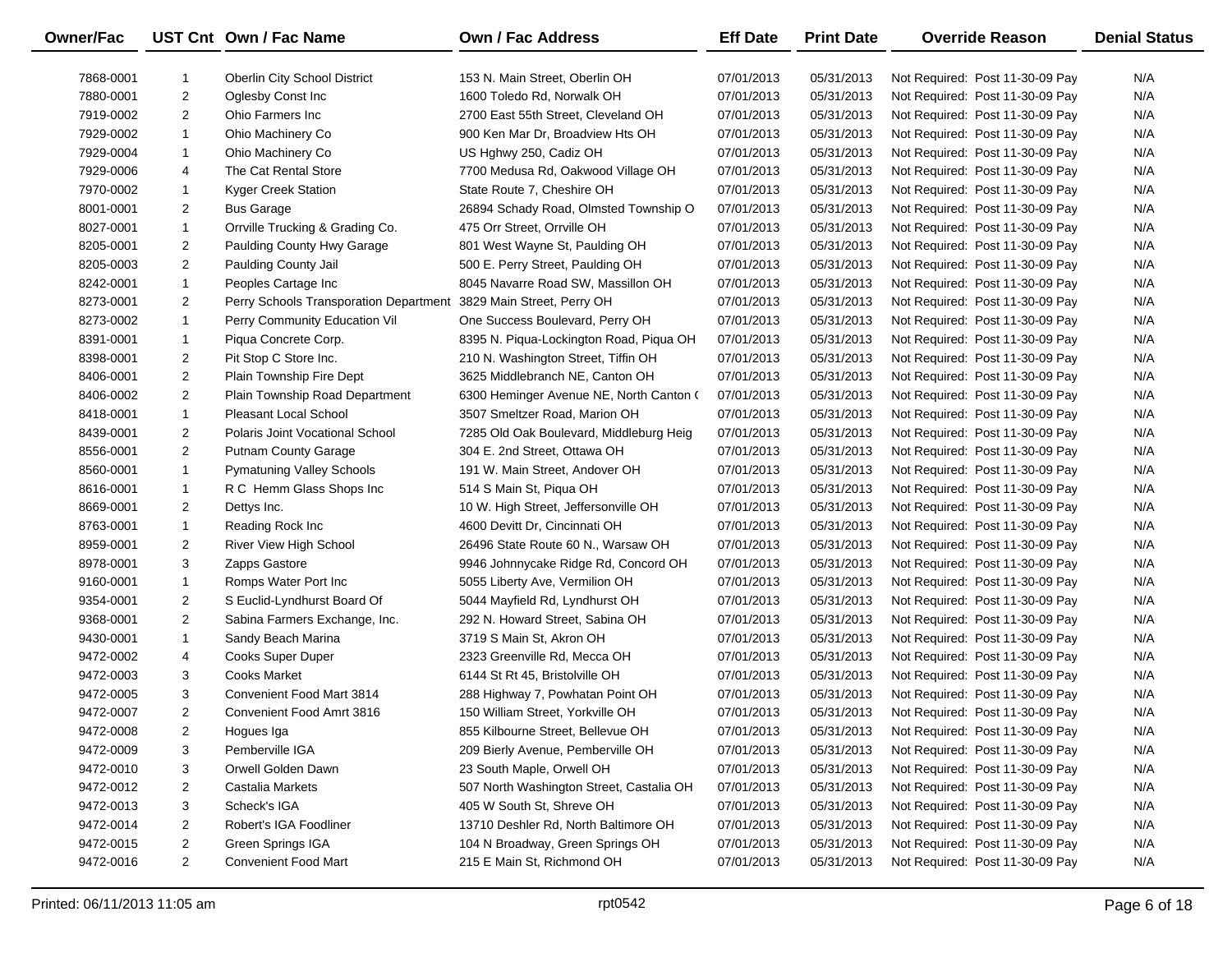| <b>Owner/Fac</b> |                | UST Cnt Own / Fac Name              | Own / Fac Address                          | <b>Eff Date</b> | <b>Print Date</b> | <b>Override Reason</b>          | <b>Denial Status</b> |
|------------------|----------------|-------------------------------------|--------------------------------------------|-----------------|-------------------|---------------------------------|----------------------|
| 9472-0017        | $\overline{2}$ | <b>Great Scott Supermarket</b>      | 316 Park Drive South, McComb OH            | 07/01/2013      | 05/31/2013        | Not Required: Post 11-30-09 Pay | N/A                  |
| 9472-0019        | $\overline{2}$ | <b>Convenient Food Mart</b>         | 113 High St, Flushing OH                   | 07/01/2013      | 05/31/2013        | Not Required: Post 11-30-09 Pay | N/A                  |
| 9472-0020        | 3              | Frankford IGA                       | 617 Frankfort Clarksburg Pike, Frankford C | 07/01/2013      | 05/31/2013        | Not Required: Post 11-30-09 Pay | N/A                  |
| 9472-0021        | 3              | <b>Lakeview Market</b>              | 13840 State Route 235, Lakeview OH         | 07/01/2013      | 05/31/2013        | Not Required: Post 11-30-09 Pay | N/A                  |
| 9472-0022        | 3              | Amherst IGA Foodliner               | 1190 Milan Ave, Amherst OH                 | 07/01/2013      | 05/31/2013        | Not Required: Post 11-30-09 Pay | N/A                  |
| 9472-0024        | $\overline{2}$ | Shadyside BP                        | 4131 Central Avenue, Shadyside OH          | 07/01/2013      | 05/31/2013        | Not Required: Post 11-30-09 Pay | N/A                  |
| 9472-0025        | 4              | Valley Fresh IGA                    | 570 E. Main Street, Bainbridge OH          | 07/01/2013      | 05/31/2013        | Not Required: Post 11-30-09 Pay | N/A                  |
| 9472-0026        | 3              | Village Market                      | 816 N. Main Street, Wellington OH          | 07/01/2013      | 05/31/2013        | Not Required: Post 11-30-09 Pay | N/A                  |
| 9472-0027        | 3              | <b>Convenient Food Mart</b>         | 43032 Ohio Avenue, Beallsville OH          | 07/01/2013      | 05/31/2013        | Not Required: Post 11-30-09 Pay | N/A                  |
| 9488-0001        | $\mathbf{1}$   | <b>Schrocks Woodcrafts</b>          | 3413 State Route 39, Millersburg OH        | 07/01/2013      | 05/31/2013        | Not Required: Post 11-30-09 Pay | N/A                  |
| 9568-0002        | $\overline{2}$ | Seneca County Highway Garag         | 3210 S State Route 100, Tiffin OH          | 07/01/2013      | 05/31/2013        | Not Required: Post 11-30-09 Pay | N/A                  |
| 9568-0004        | $\mathbf{1}$   | Seneca County Jail                  | 3040 State Route 100, Tiffin OH            | 07/01/2013      | 05/31/2013        | Not Required: Post 11-30-09 Pay | N/A                  |
| 9606-0001        | $\mathbf{1}$   | Shadyside Local Schools             | 3890 Lincoln Avenue, Shadyside OH          | 07/01/2013      | 05/31/2013        | Not Required: Post 11-30-09 Pay | N/A                  |
| 9730-0001        | $\mathbf{1}$   | Sisters Of Charity                  | 5900 Delhi Rd, Mt St Joseph OH             | 07/01/2013      | 05/31/2013        | Not Required: Post 11-30-09 Pay | N/A                  |
| 9750-0001        | $\overline{2}$ | Slesnick Iron and Metal             | 927 Warner Rd SE, Canton OH                | 07/01/2013      | 05/31/2013        | Not Required: Post 11-30-09 Pay | N/A                  |
| 9775-0001        | $\overline{2}$ | Smithville Western Commons          | 4110 Smithville Western Road, Wooster O    | 07/01/2013      | 05/31/2013        | Not Required: Post 11-30-09 Pay | N/A                  |
| 9803-0001        | 3              | Solon Bus Facility                  | 33600 Inwood Drive, Solon OH               | 07/01/2013      | 05/31/2013        | Not Required: Post 11-30-09 Pay | N/A                  |
| 9836-0001        | $\mathbf{1}$   | Southern Local Bus Garage           | 37382 State Route 39, Salineville OH       | 07/01/2013      | 05/31/2013        | Not Required: Post 11-30-09 Pay | N/A                  |
| 9846-0001        | 3              | Southwest Gerneral Health Ctr       | 18697 Bagley Rd, Middleburg Heights OH     | 07/01/2013      | 05/31/2013        | Not Required: Post 11-30-09 Pay | N/A                  |
| 10137-0002       | 2              | Strongsville City Schools           | 15650 Pearl Road, Strongsville OH          | 07/01/2013      | 05/31/2013        | Not Required: Post 11-30-09 Pay | N/A                  |
| 10195-0002       | $\overline{2}$ | Nash Finch Company                  | 6300 Creek Road, Blue Ash OH               | 07/01/2013      | 05/31/2013        | Not Required: Post 11-30-09 Pay | N/A                  |
| 10195-0003       | $\mathbf{1}$   | Nash Finch Company                  | 1100 Prosperity Road, Lima OH              | 07/01/2013      | 05/31/2013        | Not Required: Post 11-30-09 Pay | N/A                  |
| 10197-0001       | 5              | Super Quik 5                        | US 23 & Clough St, Waverly OH              | 07/01/2013      | 05/31/2013        | Not Required: Post 11-30-09 Pay | N/A                  |
| 10197-0002       | 5              | Super Quik 7                        | 2926 Scioto Trail, Portsmouth OH           | 07/01/2013      | 05/31/2013        | Not Required: Post 11-30-09 Pay | N/A                  |
| 10197-0003       | 5              | Super Quik 10                       | 1051 Galena Pike, West Portsmouth OH       | 07/01/2013      | 05/31/2013        | Not Required: Post 11-30-09 Pay | N/A                  |
| 10197-0004       | 4              | Super Quik                          | 700 W. Emmitt Avenue, Waverly OH           | 07/01/2013      | 05/31/2013        | Not Required: Post 11-30-09 Pay | N/A                  |
| 10244-0003       | 4              | <b>Support Services Facility</b>    | 7400 Cougar Lane, Sylvania OH              | 07/01/2013      | 05/31/2013        | Not Required: Post 11-30-09 Pay | N/A                  |
| 10247-0001       | $\overline{2}$ | Sylvania Township Building          | 4927 Holland Sylvania Road, Sylvania OH    | 07/01/2013      | 05/31/2013        | Not Required: Post 11-30-09 Pay | N/A                  |
| 10247-0005       | $\mathbf{1}$   | Sylvania Township Police Department | 4420 King Road, Sylvania OH                | 07/01/2013      | 05/31/2013        | Not Required: Post 11-30-09 Pay | N/A                  |
| 10267-0001       | $\overline{2}$ | Talawanda High School               | 101 W. Chestnut Street, Oxford OH          | 07/01/2013      | 05/31/2013        | Not Required: Post 11-30-09 Pay | N/A                  |
| 10269-0001       | $\overline{2}$ | Tallmadge Cty Schl Bus Gar          | 89 West Overdale Dr, Tallmadge OH          | 07/01/2013      | 05/31/2013        | Not Required: Post 11-30-09 Pay | N/A                  |
| 10399-0001       | $\mathbf{1}$   | Defiance College-Physical P         | 825 Webster St, Defiance OH                | 07/01/2013      | 05/31/2013        | Not Required: Post 11-30-09 Pay | N/A                  |
| 10418-0002       | 3              | Great Lakes Construction Co.        | 2608 Great Lakes Way, Hinckley OH          | 07/01/2013      | 05/31/2013        | Not Required: Post 11-30-09 Pay | N/A                  |
| 10555-0001       | $\mathbf{1}$   | Theodore Fritz Inc                  | G410 County Road 18, Holgate OH            | 07/01/2013      | 05/31/2013        | Not Required: Post 11-30-09 Pay | N/A                  |
| 10783-0002       | $\mathbf{1}$   | Triad Local Bd Of Education         | 7920 Brush Lake Rd, North Lewisburg OH     | 07/01/2013      | 05/31/2013        | Not Required: Post 11-30-09 Pay | N/A                  |
| 10816-0001       | 2              | Truck World Inc                     | 6985 Truck World Blvd, Hubbard OH          | 07/01/2013      | 05/31/2013        | Not Required: Post 11-30-09 Pay | N/A                  |
| 10816-0002       | 4              | Shell Food Mart                     | 6965 Truck World Blvd, Hubbard OH          | 07/01/2013      | 05/31/2013        | Not Required: Post 11-30-09 Pay | N/A                  |
| 10816-0004       | 4              | Shell Food Mart                     | 998 East Western Reserve Rd, Boardman (    | 07/01/2013      | 05/31/2013        | Not Required: Post 11-30-09 Pay | N/A                  |
| 10858-0001       | 1              | R B Chamberlin High School          | 10270 Ravenna Road, Twinsburg OH           | 07/01/2013      | 05/31/2013        | Not Required: Post 11-30-09 Pay | N/A                  |
| 10942-0002       | 2              | United Dairy Inc                    | S 4th and Madison St., Martins Ferry OH    | 07/01/2013      | 05/31/2013        | Not Required: Post 11-30-09 Pay | N/A                  |
| 10999-0001       | $\overline{2}$ | Upper Arli Cy Sch Trans Dep         | 4104 Roberts Rd, Columbus OH               | 07/01/2013      | 05/31/2013        | Not Required: Post 11-30-09 Pay | N/A                  |
| 11015-0001       | $\mathbf{1}$   | <b>Akron Switch Center</b>          | 120 North Broadway, Akron OH               | 07/01/2013      | 05/31/2013        | Not Required: Post 11-30-09 Pay | N/A                  |
| 11015-0002       | $\mathbf{1}$   | Cincinnati Pop                      | 1120 West 6th Street, Cincinnati OH        | 07/01/2013      | 05/31/2013        | Not Required: Post 11-30-09 Pay | N/A                  |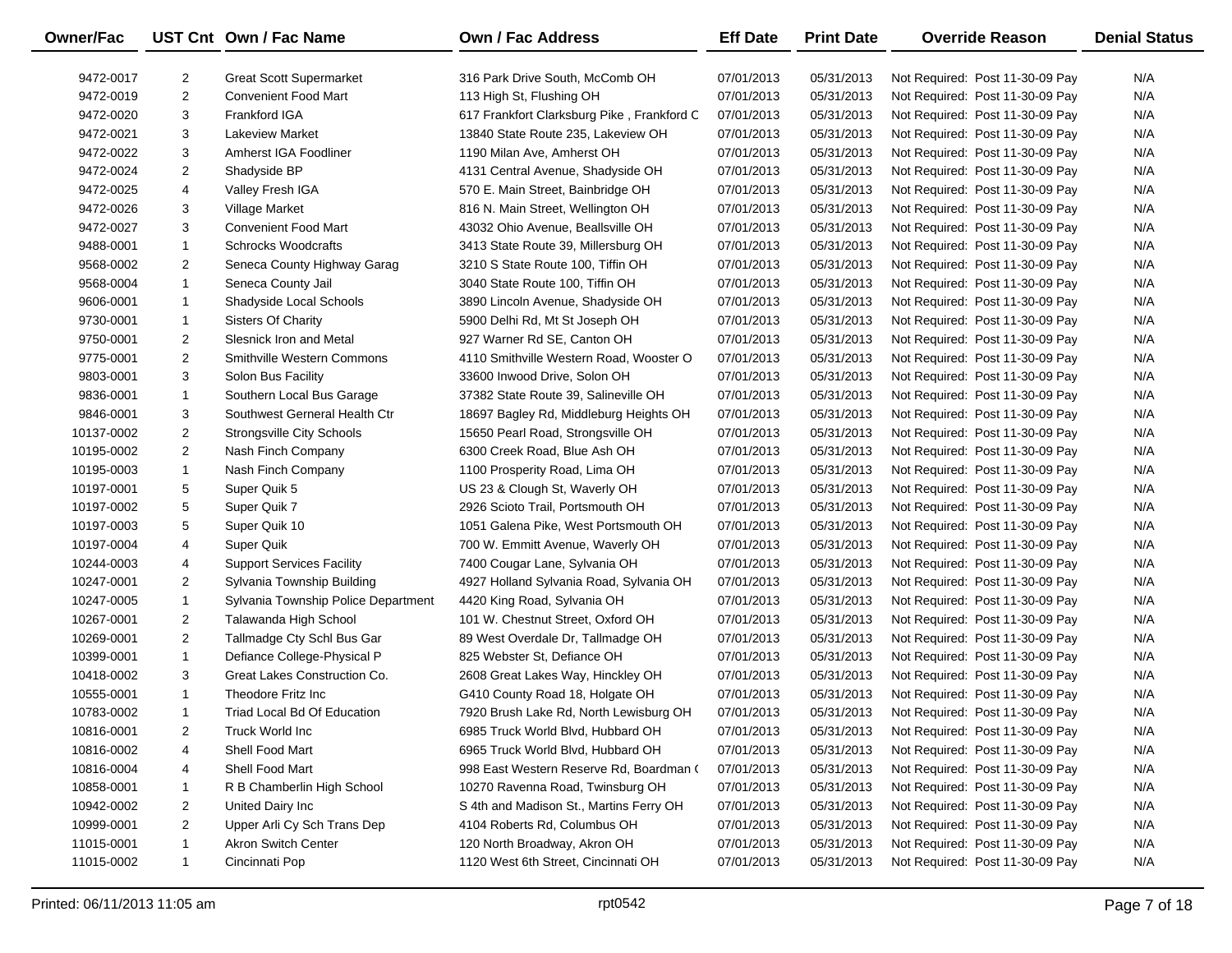| Owner/Fac  |                | UST Cnt Own / Fac Name                      | Own / Fac Address                        | <b>Eff Date</b> | <b>Print Date</b> | <b>Override Reason</b>          | <b>Denial Status</b> |
|------------|----------------|---------------------------------------------|------------------------------------------|-----------------|-------------------|---------------------------------|----------------------|
| 11015-0003 | -1             | Cleveland Pop                               | 2650 Broadway, Cleveland OH              | 07/01/2013      | 05/31/2013        | Not Required: Post 11-30-09 Pay | N/A                  |
| 11015-0004 | $\mathbf{1}$   | <b>Columbus Pop</b>                         | 161 Goodale Blvd, Columbus OH            | 07/01/2013      | 05/31/2013        | Not Required: Post 11-30-09 Pay | N/A                  |
| 11046-0001 | $\mathbf{1}$   | Valley View Local Schools                   | 64 Comstock Street, Germantown OH        | 07/01/2013      | 05/31/2013        | Not Required: Post 11-30-09 Pay | N/A                  |
| 11086-0001 | $\overline{2}$ | Vermilion School Bus Garage                 | 1065 Decatur Street, Vermilion OH        | 07/01/2013      | 05/31/2013        | Not Required: Post 11-30-09 Pay | N/A                  |
| 11181-0001 | $\mathbf{1}$   | Village of West Jefferson                   | 450 Cemetery Road, West Jefferson OH     | 07/01/2013      | 05/31/2013        | Not Required: Post 11-30-09 Pay | N/A                  |
| 11201-0001 | $\overline{2}$ | Vinton County Highway Department            | 300 Mill Street, McArthur OH             | 07/01/2013      | 05/31/2013        | Not Required: Post 11-30-09 Pay | N/A                  |
| 11282-0001 | $\overline{2}$ | W L Logan Trucking Co                       | 3224 Navarre Rd SW, Canton OH            | 07/01/2013      | 05/31/2013        | Not Required: Post 11-30-09 Pay | N/A                  |
| 11373-0003 | $\overline{2}$ | Human Services Building                     | 416 S. East Street, Lebanon OH           | 07/01/2013      | 05/31/2013        | Not Required: Post 11-30-09 Pay | N/A                  |
| 11373-0005 | $\mathbf{1}$   | Deerfield Hamilton WWTP                     | 6193 Stryker Road, Maineville OH         | 07/01/2013      | 05/31/2013        | Not Required: Post 11-30-09 Pay | N/A                  |
| 11393-0001 | 3              | Washington Local School Bus Garage          | 5201 Douglas Road, Toledo OH             | 07/01/2013      | 05/31/2013        | Not Required: Post 11-30-09 Pay | N/A                  |
| 11410-0002 | $\overline{2}$ | Waterloo Board of Education                 | 1464 Industry Road, Atwater OH           | 07/01/2013      | 05/31/2013        | Not Required: Post 11-30-09 Pay | N/A                  |
| 11440-0001 | $\overline{2}$ | Wayne Oil Co., Inc.                         | 92 Railroad Street, Ft Recovery OH       | 07/01/2013      | 05/31/2013        | Not Required: Post 11-30-09 Pay | N/A                  |
| 11603-0001 | $\overline{2}$ | <b>Whitehall Bus Garage</b>                 | 4000 Washburn St, Whitehall OH           | 07/01/2013      | 05/31/2013        | Not Required: Post 11-30-09 Pay | N/A                  |
| 11625-0001 | 3              | Wm E Fagaly & Son Inc                       | 6858 Hill St, Miamitown OH               | 07/01/2013      | 05/31/2013        | Not Required: Post 11-30-09 Pay | N/A                  |
| 11686-0001 | $\mathbf{1}$   | Haines & Co Inc                             | 6420 Promler Ave N W, North Canton OH    | 07/01/2013      | 05/31/2013        | Not Required: Post 11-30-09 Pay | N/A                  |
| 11737-0002 | $\mathbf{1}$   | Wilmington City School Bus Garage           | 341 S. Nelson Avenue, Wilmington OH      | 07/01/2013      | 05/31/2013        | Not Required: Post 11-30-09 Pay | N/A                  |
| 11813-0001 | 4              | Wright Bros Fuel Farm-Ctr 2                 | Dixie Drive, Vandalia OH                 | 07/01/2013      | 05/31/2013        | Not Required: Post 11-30-09 Pay | N/A                  |
| 11813-0004 | $\mathbf{1}$   | Wright Brothers Aero                        | 3603 Cargo Road, Vandalia OH             | 07/01/2013      | 05/31/2013        | Not Required: Post 11-30-09 Pay | N/A                  |
| 11813-0005 | $\mathbf{1}$   | Wright Bros. Aero, Inc. - Hangar 5          | 3550 Wright Drive, Vandalia OH           | 07/01/2013      | 05/31/2013        | Not Required: Post 11-30-09 Pay | N/A                  |
| 11825-0001 | $\overline{2}$ | Wynford High Sch                            | 3288 Holmes Center Rd, Bucyrus OH        | 07/01/2013      | 05/31/2013        | Not Required: Post 11-30-09 Pay | N/A                  |
| 11947-0001 | $\mathbf{1}$   | Ainsley Oil Co Inc                          | 440 South Mecca Street, Cortland OH      | 07/01/2013      | 05/31/2013        | Not Required: Post 11-30-09 Pay | N/A                  |
| 12022-0002 | $\overline{7}$ | Western Reserve Farm Coop                   | 195 E. Satin Street, Jefferson OH        | 07/01/2013      | 05/31/2013        | Not Required: Post 11-30-09 Pay | N/A                  |
| 12022-0004 | 5              | Western Reserve Farm Coop., Inc.            | 10508 Freedom Street, Garrettsville OH   | 07/01/2013      | 05/31/2013        | Not Required: Post 11-30-09 Pay | N/A                  |
| 12022-0005 | 3              | Western Reserve Farm Cooperative            | 13762 Ford Lane, Burton OH               | 07/01/2013      | 05/31/2013        | Not Required: Post 11-30-09 Pay | N/A                  |
| 12093-0003 | $\overline{2}$ | Auglaize Cty Eng'r Fuel Cmp                 | 1014 S Blackhoof St, Wapakoneta OH       | 07/01/2013      | 05/31/2013        | Not Required: Post 11-30-09 Pay | N/A                  |
| 12093-0004 | $\mathbf{1}$   | Old Way Hanger                              | Neil Armstrong Airport, New Knoxville OH | 07/01/2013      | 05/31/2013        | Not Required: Post 11-30-09 Pay | N/A                  |
| 12094-0001 | $\overline{2}$ | <b>Transportation Center/Warren Schools</b> | 600 Roanoke Street S.E., Warren OH       | 07/01/2013      | 05/31/2013        | Not Required: Post 11-30-09 Pay | N/A                  |
| 12143-0001 | $\mathbf{1}$   | <b>Blennerhassett Yacht Club</b>            | 800 O'neil Street, Belpre OH             | 07/01/2013      | 05/31/2013        | Not Required: Post 11-30-09 Pay | N/A                  |
| 12223-0001 | $\overline{2}$ | Carron Asphalt Paving Inc                   | 7615 Bond St, Glenwillow OH              | 07/01/2013      | 05/31/2013        | Not Required: Post 11-30-09 Pay | N/A                  |
| 12244-0001 | 3              | The Catawba Moorings                        | 2313 N E Catawba Rd, Port Clinton OH     | 07/01/2013      | 05/31/2013        | Not Required: Post 11-30-09 Pay | N/A                  |
| 12270-0004 | 3              | Heritage Cooperative                        | 252 North Franklin, Richwood OH          | 07/01/2013      | 05/31/2013        | Not Required: Post 11-30-09 Pay | N/A                  |
| 12270-0005 | 4              | Heritage Cooperative                        | 304 Bloomfield Avenue, Urbana OH         | 07/01/2013      | 05/31/2013        | Not Required: Post 11-30-09 Pay | N/A                  |
| 12270-0011 | $\overline{2}$ | Heritage Cooperative - Mechanicsburg        | 140 S. Main, Mechanicsburg OH            | 07/01/2013      | 05/31/2013        | Not Required: Post 11-30-09 Pay | N/A                  |
| 12333-0001 | $\overline{2}$ | City Of Eastlake                            | 35150 Lakeshore Boulevard, Eastlake OH   | 07/01/2013      | 05/31/2013        | Not Required: Post 11-30-09 Pay | N/A                  |
| 12338-0002 | $\overline{2}$ | Gahanna Golf Course                         | 220 Ridenour Road, Gahanna OH            | 07/01/2013      | 05/31/2013        | Not Required: Post 11-30-09 Pay | N/A                  |
| 12346-0004 | 3              | City Of Lakewood City Hall                  | 12650 Detroit Ave, Lakewood OH           | 07/01/2013      | 05/31/2013        | Not Required: Post 11-30-09 Pay | N/A                  |
| 12346-0006 | -1             | Lakewood Wastewater Treat                   | Metro Park Dr Metro Pks, Lakewood OH     | 07/01/2013      | 05/31/2013        | Not Required: Post 11-30-09 Pay | N/A                  |
| 12346-0007 | 1              | Lakewood Incinerator                        | 12920 Berea Rd, Lakewood OH              | 07/01/2013      | 05/31/2013        | Not Required: Post 11-30-09 Pay | N/A                  |
| 12346-0008 | 2              | Fire Station 1                              | 14601 Madison Avenue, Lakewood OH        | 07/01/2013      | 05/31/2013        | Not Required: Post 11-30-09 Pay | N/A                  |
| 12361-0002 | 1              | Sewer Plant A                               | 11675 Royalton Rd, North Royalton OH     | 07/01/2013      | 05/31/2013        | Not Required: Post 11-30-09 Pay | N/A                  |
| 12361-0004 | 1              | Sewer Plant B                               | 11355 Sprague Rd, North Royalton OH      | 07/01/2013      | 05/31/2013        | Not Required: Post 11-30-09 Pay | N/A                  |
| 12361-0005 | 2              | North Royalton Service Center               | 11545 Royalton Road, North Royalton OH   | 07/01/2013      | 05/31/2013        | Not Required: Post 11-30-09 Pay | N/A                  |
| 12361-0006 | $\mathbf{1}$   | City Of North Royalton Sewer Plant          | 3008 Valley Lane, North Royalton OH      | 07/01/2013      | 05/31/2013        | Not Required: Post 11-30-09 Pay | N/A                  |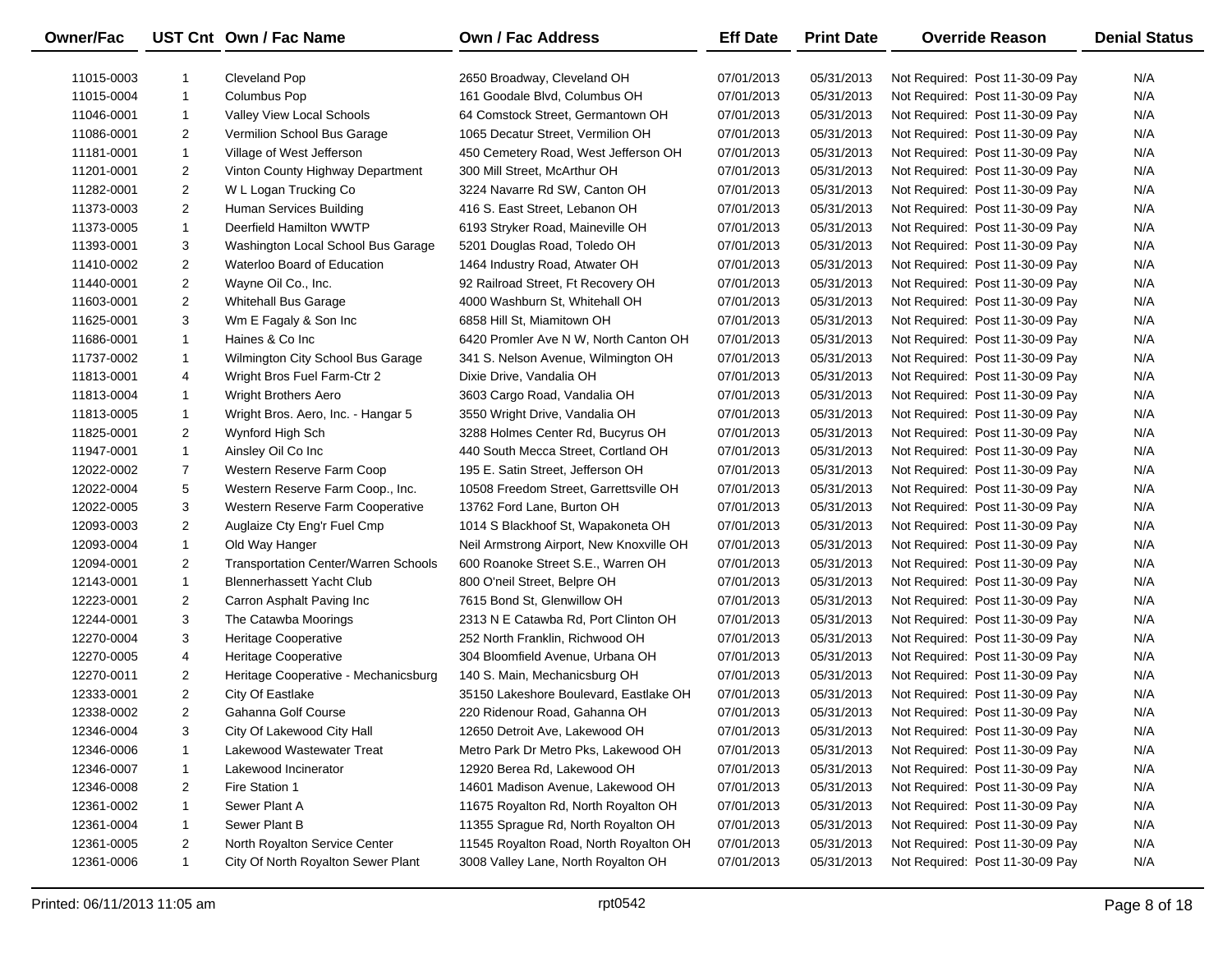| Owner/Fac  |                | UST Cnt Own / Fac Name             | Own / Fac Address                           | <b>Eff Date</b> | <b>Print Date</b> | <b>Override Reason</b>          | <b>Denial Status</b> |
|------------|----------------|------------------------------------|---------------------------------------------|-----------------|-------------------|---------------------------------|----------------------|
| 12373-0002 |                | City Of Seven Hills                | 7325 Summitview Dr, Seven Hills OH          | 07/01/2013      | 05/31/2013        | Not Required: Post 11-30-09 Pay | N/A                  |
| 12384-0001 | $\overline{2}$ | <b>City Fuel Facility</b>          | 300 N Miami Ave, West Carrollton OH         | 07/01/2013      | 05/31/2013        | Not Required: Post 11-30-09 Pay | N/A                  |
| 12384-0002 | $\mathbf{1}$   | West Carrollton Civic Center       | 300 E Central Avenue, West Carrollton OH    | 07/01/2013      | 05/31/2013        | Not Required: Post 11-30-09 Pay | N/A                  |
| 12386-0001 | $\mathbf{1}$   | City Of Willoughby Hills           | 35405 Chardon Road, Willoughby Hills OH     | 07/01/2013      | 05/31/2013        | Not Required: Post 11-30-09 Pay | N/A                  |
| 12388-0001 | 4              | City Worthington Service Dpt       | 380 Highland Avenue, Worthington OH         | 07/01/2013      | 05/31/2013        | Not Required: Post 11-30-09 Pay | N/A                  |
| 12391-0001 | $\mathbf{1}$   | City Of Wyoming                    | 800 Oak Avenue, Wyoming OH                  | 07/01/2013      | 05/31/2013        | Not Required: Post 11-30-09 Pay | N/A                  |
| 12448-0002 | $\mathbf{1}$   | <b>Montpelier Hospital</b>         | 909 E. Snyder Avenue, Montpelier OH         | 07/01/2013      | 05/31/2013        | Not Required: Post 11-30-09 Pay | N/A                  |
| 12544-0001 | 4              | Main & High Shortstop              | 81 Main St, Frankfort OH                    | 07/01/2013      | 05/31/2013        | Not Required: Post 11-30-09 Pay | N/A                  |
| 12555-0001 | 5              | <b>Transporation Center</b>        | 4290 N James H Mc Gee Blvd, Dayton OH       | 07/01/2013      | 05/31/2013        | Not Required: Post 11-30-09 Pay | N/A                  |
| 12582-0001 | 3              | <b>Felicity Pay Less</b>           | 617 Market Street, Felicity OH              | 07/01/2013      | 05/31/2013        | Not Required: Post 11-30-09 Pay | N/A                  |
| 12689-0001 | $\overline{2}$ | Erie County Highway Engineer       | 2700 Columbus Avenue, Sandusky OH           | 07/01/2013      | 05/31/2013        | Not Required: Post 11-30-09 Pay | N/A                  |
| 12709-0001 | $\mathbf{1}$   | Fairfield County Board Of DD       | 795 College Ave., Lancaster OH              | 07/01/2013      | 05/31/2013        | Not Required: Post 11-30-09 Pay | N/A                  |
| 12716-0006 | $\overline{2}$ | Federal Express Corp DAY           | 3605 Concorde Ave, Vandalia OH              | 07/01/2013      | 05/31/2013        | Not Required: Post 11-30-09 Pay | N/A                  |
| 12716-0008 | $\mathbf{1}$   | Federal Express Corp (oxd)         | 124 Commerce Blvd, Loveland OH              | 07/01/2013      | 05/31/2013        | Not Required: Post 11-30-09 Pay | N/A                  |
| 12716-0009 | $\mathbf{1}$   | <b>Federal Express</b>             | 6955 Engle Road, Middleburg Heights OH      | 07/01/2013      | 05/31/2013        | Not Required: Post 11-30-09 Pay | N/A                  |
| 12725-0004 | $\overline{2}$ | <b>Firestone Test Ctr</b>          | 410 Lipply Road, Columbiana OH              | 07/01/2013      | 05/31/2013        | Not Required: Post 11-30-09 Pay | N/A                  |
| 12767-0001 | $\overline{7}$ | Frank M Powell Inc                 | 54631 National Rd, Bridgeport OH            | 07/01/2013      | 05/31/2013        | Not Required: Post 11-30-09 Pay | N/A                  |
| 12767-0003 | 3              | <b>Bridgeport Marathon Service</b> | 350 Main Street, Bridgeport OH              | 07/01/2013      | 05/31/2013        | Not Required: Post 11-30-09 Pay | N/A                  |
| 12767-0004 | $\overline{2}$ | Hilltop Marathon & Car Wash        | 52615 National Road E., Saint Clairsville O | 07/01/2013      | 05/31/2013        | Not Required: Post 11-30-09 Pay | N/A                  |
| 12791-0001 | $\mathbf{1}$   | Friendship Vill Of Dublin          | 6000 Riverside Dr, Dublin OH                | 07/01/2013      | 05/31/2013        | Not Required: Post 11-30-09 Pay | N/A                  |
| 12801-0001 | $\mathbf{1}$   | Fulton Farms, Inc.                 | 2545 State Route 202, Troy OH               | 07/01/2013      | 05/31/2013        | Not Required: Post 11-30-09 Pay | N/A                  |
| 12822-0001 | $\mathbf{1}$   | Rustic Haven Campground            | 00935 Kohen Rd., St Marys OH                | 07/01/2013      | 05/31/2013        | Not Required: Post 11-30-09 Pay | N/A                  |
| 12979-0001 | $\mathbf{1}$   | Hillsboro Transportation Co.       | 2889 E. Cresentville Road, Cincinnati OH    | 07/01/2013      | 05/31/2013        | Not Required: Post 11-30-09 Pay | N/A                  |
| 13085-0001 | $\overline{2}$ | Ross' Service Station              | 101 Main Street, Grover Hill OH             | 07/01/2013      | 05/31/2013        | Not Required: Post 11-30-09 Pay | N/A                  |
| 13116-0001 | $\mathbf{1}$   | Joe Kidd Dodge Inc                 | 1065 Ohio Pike, Cincinnati OH               | 07/01/2013      | 05/31/2013        | Not Required: Post 11-30-09 Pay | N/A                  |
| 13142-0001 | $\mathbf{1}$   | M C Tank Transport                 | 8555 N Gilmore Rd, Fairfield OH             | 07/01/2013      | 05/31/2013        | Not Required: Post 11-30-09 Pay | N/A                  |
| 13284-0001 | $\mathbf{1}$   | Lucas Local Schools                | 84 Lucas North Road, Lucas OH               | 07/01/2013      | 05/31/2013        | Not Required: Post 11-30-09 Pay | N/A                  |
| 13369-0001 | 2              | Cincinnati West Airport            | 10004 West Rd, Harrison OH                  | 07/01/2013      | 05/31/2013        | Not Required: Post 11-30-09 Pay | N/A                  |
| 13383-0001 | 3              | Adena Regional Medical Center      | 272 Hospital Road, Chillicothe OH           | 07/01/2013      | 05/31/2013        | Not Required: Post 11-30-09 Pay | N/A                  |
| 13553-0001 | 3              | Oakland Grocery                    | 9101 Chilli Lane Road SW, Amanda OH         | 07/01/2013      | 05/31/2013        | Not Required: Post 11-30-09 Pay | N/A                  |
| 13779-0001 | 3              | Richard Rutherford, LLC            | 46502 Marietta Road, Caldwell OH            | 07/01/2013      | 05/31/2013        | Not Required: Post 11-30-09 Pay | N/A                  |
| 13830-0001 | $\mathbf{1}$   | Bob's M Trkg Inc                   | 8251 Claude Thomas Rd, Franklin OH          | 07/01/2013      | 05/31/2013        | Not Required: Post 11-30-09 Pay | N/A                  |
| 13934-0001 | 3              | Henry's Marathon                   | 3106 Fulton Rd, Cleveland OH                | 07/01/2013      | 05/31/2013        | Not Required: Post 11-30-09 Pay | N/A                  |
| 13953-0001 | 5              | Huels Kamp & Kremer Inc            | 3579 Miamisburg-Cent Rd, W Carrollton O     | 07/01/2013      | 05/31/2013        | Not Required: Post 11-30-09 Pay | N/A                  |
| 13953-0002 | 3              | Englewood Clark                    | 709 South Main St, Englewood OH             | 07/01/2013      | 05/31/2013        | Not Required: Post 11-30-09 Pay | N/A                  |
| 13953-0003 | 3              | Kettering Cruise-Thru              | 1890 E Stroop Rd, Kettering OH              | 07/01/2013      | 05/31/2013        | Not Required: Post 11-30-09 Pay | N/A                  |
| 13953-0004 | 3              | Dixie Drive-Thru                   | 4520 S. Dixie Highway, Moraine OH           | 07/01/2013      | 05/31/2013        | Not Required: Post 11-30-09 Pay | N/A                  |
| 14017-0002 | 1              | State Auto Data Center DC1         | 268 Greif Parkway, Delaware OH              | 07/01/2013      | 05/31/2013        | Not Required: Post 11-30-09 Pay | N/A                  |
| 14020-0001 | 2              | Stein Inc. REP                     | 1807 E. 28th Street, Lorain OH              | 07/01/2013      | 05/31/2013        | Not Required: Post 11-30-09 Pay | N/A                  |
| 14020-0002 | $\overline{2}$ | Stein Inc. Holmden Facility        | 1034 Holmden Avenue, Cleveland OH           | 07/01/2013      | 05/31/2013        | Not Required: Post 11-30-09 Pay | N/A                  |
| 14020-0003 | 4              | Stein Inc. Mittal East             | 2032 Cambell Road, Cleveland OH             | 07/01/2013      | 05/31/2013        | Not Required: Post 11-30-09 Pay | N/A                  |
| 14132-0001 | 1              | Standy Emergency Backup Fac        | 11599 East Miami River Rd, Cincinnati OH    | 07/01/2013      | 05/31/2013        | Not Required: Post 11-30-09 Pay | N/A                  |
| 14149-0001 | $\mathbf{1}$   | <b>Bus Garage</b>                  | 555 N Hyatt St, Tipp City OH                | 07/01/2013      | 05/31/2013        | Not Required: Post 11-30-09 Pay | N/A                  |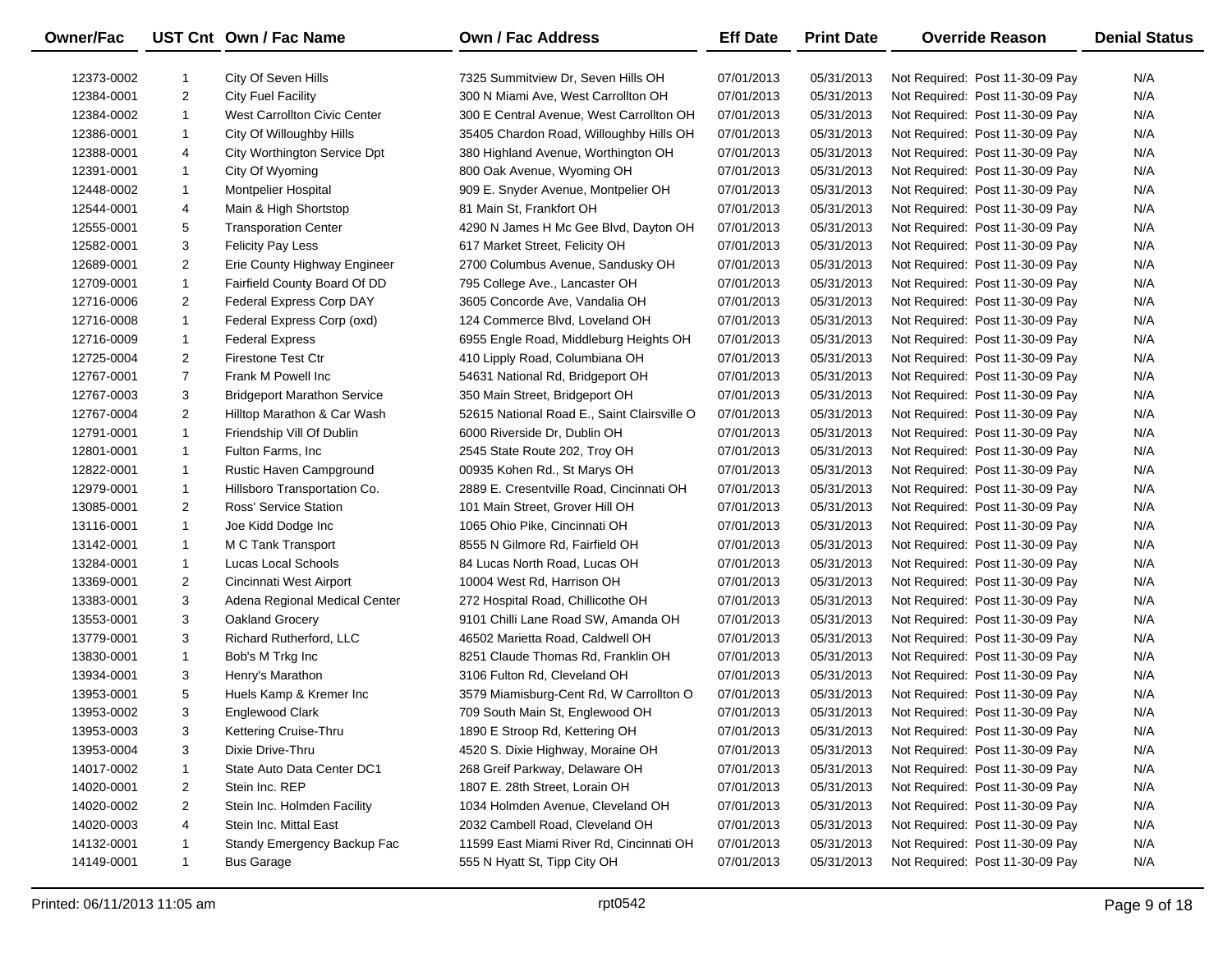| Owner/Fac  |                | UST Cnt Own / Fac Name                | Own / Fac Address                        | <b>Eff Date</b> | <b>Print Date</b> | <b>Override Reason</b>          | <b>Denial Status</b> |
|------------|----------------|---------------------------------------|------------------------------------------|-----------------|-------------------|---------------------------------|----------------------|
| 14310-0001 | 2              | Village Street Department             | 139 Mill Street SW, Sugarcreek OH        | 07/01/2013      | 05/31/2013        | Not Required: Post 11-30-09 Pay | N/A                  |
| 14434-0001 | $\mathbf{1}$   | Wolff Bros Supply Inc                 | 6078 Wolff Road, Medina OH               | 07/01/2013      | 05/31/2013        | Not Required: Post 11-30-09 Pay | N/A                  |
| 14557-0001 | $\overline{2}$ | <b>Harrison County Airport</b>        | 43000 Airport Road, Cadiz OH             | 07/01/2013      | 05/31/2013        | Not Required: Post 11-30-09 Pay | N/A                  |
| 14565-0001 | $\overline{2}$ | Knisely Inc                           | 5885 Crown Road NW, Dover OH             | 07/01/2013      | 05/31/2013        | Not Required: Post 11-30-09 Pay | N/A                  |
| 14596-0001 | $\overline{2}$ | Jet Express Inc                       | 4518 Webster Street, Dayton OH           | 07/01/2013      | 05/31/2013        | Not Required: Post 11-30-09 Pay | N/A                  |
| 15094-0001 | $\mathbf{1}$   | Class 8 Truck Repair Inc              | 22250 St Rt 12, Fostoria OH              | 07/01/2013      | 05/31/2013        | Not Required: Post 11-30-09 Pay | N/A                  |
| 15164-0001 | $\mathbf{1}$   | Sardinia Ready Mix Inc                | 9 Oakdale Ave, Sardinia OH               | 07/01/2013      | 05/31/2013        | Not Required: Post 11-30-09 Pay | N/A                  |
| 15177-0001 | 2              | <b>Magnode Corporation</b>            | 716 E. State St., Trenton OH             | 07/01/2013      | 05/31/2013        | Not Required: Post 11-30-09 Pay | N/A                  |
| 15230-0001 | 2              | Keystone Local Schools                | 301 Liberty Street, LaGrange OH          | 07/01/2013      | 05/31/2013        | Not Required: Post 11-30-09 Pay | N/A                  |
| 15234-0001 | 6              | Western Reserve Trans Auth            | 604 Mahoning Ave, Youngstown OH          | 07/01/2013      | 05/31/2013        | Not Required: Post 11-30-09 Pay | N/A                  |
| 15310-0001 | $\mathbf{1}$   | <b>Hocking Valley Concrete</b>        | St Rt 56/748 W. Union Street, Athens OH  | 07/01/2013      | 05/31/2013        | Not Required: Post 11-30-09 Pay | N/A                  |
| 15394-0001 | 5              | Hine Motors Inc.                      | 8065 State Route 7, Kinsman OH           | 07/01/2013      | 05/31/2013        | Not Required: Post 11-30-09 Pay | N/A                  |
| 15399-0001 | $\overline{2}$ | Mercer County Engineer's              | 1005 W Market St, Celina OH              | 07/01/2013      | 05/31/2013        | Not Required: Post 11-30-09 Pay | N/A                  |
| 15475-0001 | $\mathbf{1}$   | City of Washington Court House WWTP   | 1210 S. Elm Street, Washington Court Hou | 07/01/2013      | 05/31/2013        | Not Required: Post 11-30-09 Pay | N/A                  |
| 15564-0001 | 3              | <b>Fleetmaster Leasing Corp</b>       | 300 E Naghten St, Columbus OH            | 07/01/2013      | 05/31/2013        | Not Required: Post 11-30-09 Pay | N/A                  |
| 15578-0001 | $\mathbf{1}$   | Springfield Local Schools             | 6900 Hall Street, Holland OH             | 07/01/2013      | 05/31/2013        | Not Required: Post 11-30-09 Pay | N/A                  |
| 15612-0001 | 3              | West 14th and Clark Corporation       | 1303 Clark Avenue, Cleveland OH          | 07/01/2013      | 05/31/2013        | Not Required: Post 11-30-09 Pay | N/A                  |
| 15622-0002 | 5              | Rita Sues Mini Mart                   | 11141 St Rt 104, Lucasville OH           | 07/01/2013      | 05/31/2013        | Not Required: Post 11-30-09 Pay | N/A                  |
| 15686-0001 | 5              | A A Truck Stop                        | 080 Dixon Run Rd, Jackson OH             | 07/01/2013      | 05/31/2013        | Not Required: Post 11-30-09 Pay | N/A                  |
| 15720-0001 | $\mathbf{1}$   | Metropolitan Office Park              | 9797 Springboro Pike, Dayton OH          | 07/01/2013      | 05/31/2013        | Not Required: Post 11-30-09 Pay | N/A                  |
| 15829-0001 | $\overline{2}$ | Notre Dame Educational Center         | 13000 Auburn Road, Chardon OH            | 07/01/2013      | 05/31/2013        | Not Required: Post 11-30-09 Pay | N/A                  |
| 16106-0003 | 2              | FedEx Freight                         | 10 Commerce Parkway, West Jefferson O    | 07/01/2013      | 05/31/2013        | Not Required: Post 11-30-09 Pay | N/A                  |
| 16289-0001 | $\overline{2}$ | Matt's Mart                           | 1215 Lexington Ave, Mansfield OH         | 07/01/2013      | 05/31/2013        | Not Required: Post 11-30-09 Pay | N/A                  |
| 16332-0001 | $\mathbf{1}$   | BP - Husky Refining, LLC              | 4001 Cedar Point Road, Oregon OH         | 07/01/2013      | 05/31/2013        | Not Required: Post 11-30-09 Pay | N/A                  |
| 16344-0001 | $\mathbf{1}$   | Castaway Harbor                       | 9438 E. Bayshore Road, Marblehead OH     | 07/01/2013      | 05/31/2013        | Not Required: Post 11-30-09 Pay | N/A                  |
| 16452-0001 | 4              | Mosier's Iga                          | 21701 Main St, Raymond OH                | 07/01/2013      | 05/31/2013        | Not Required: Post 11-30-09 Pay | N/A                  |
| 16741-0001 | 1              | C. C. Caldwell Trucking, Co.          | 2204 Jackson Pike, Bidwell OH            | 07/01/2013      | 05/31/2013        | Not Required: Post 11-30-09 Pay | N/A                  |
| 16820-0001 | $\mathbf{1}$   | Ashtabula Co Medical Center           | 2420 Lake Ave, Ashtabula OH              | 07/01/2013      | 05/31/2013        | Not Required: Post 11-30-09 Pay | N/A                  |
| 16829-0001 | $\mathbf{1}$   | Terminal Leasing, Inc.                | 15220 Industrial Parkway, Cleveland OH   | 07/01/2013      | 05/31/2013        | Not Required: Post 11-30-09 Pay | N/A                  |
| 16829-0002 | $\mathbf{1}$   | Terminal Leasing, Inc.                | 2101 Hardy Parkway Street, Grove City O  | 07/01/2013      | 05/31/2013        | Not Required: Post 11-30-09 Pay | N/A                  |
| 16860-0001 | 3              | Greenhills                            | 1211 W. Sharon Road, Greenhills OH       | 07/01/2013      | 05/31/2013        | Not Required: Post 11-30-09 Pay | N/A                  |
| 16872-0001 | $\mathbf{1}$   | Bass Haven West Inc                   | 6657 E Harbor Rd, Marblehead OH          | 07/01/2013      | 05/31/2013        | Not Required: Post 11-30-09 Pay | N/A                  |
| 16936-0001 | $\overline{2}$ | <b>Truck Terminal Motor Carrier</b>   | 815 Lemoyne Rd, Northwood OH             | 07/01/2013      | 05/31/2013        | Not Required: Post 11-30-09 Pay | N/A                  |
| 16970-0001 | $\overline{2}$ | Muskingum Authority Of Public         | 375 Fairbanks St, Zanesville OH          | 07/01/2013      | 05/31/2013        | Not Required: Post 11-30-09 Pay | N/A                  |
| 16973-0001 | $\overline{2}$ | <b>Robert Sherlock</b>                | State Route 821, Marietta OH             | 07/01/2013      | 05/31/2013        | Not Required: Post 11-30-09 Pay | N/A                  |
| 16973-0004 | 6              | Sherlock Oil Company, Inc.            | 20805 State Route 60 N., Beverly OH      | 07/01/2013      | 05/31/2013        | Not Required: Post 11-30-09 Pay | N/A                  |
| 16985-0001 | 1              | Beau Townsend Ford Inc                | 1020 W. National Road, Vandalia OH       | 07/01/2013      | 05/31/2013        | Not Required: Post 11-30-09 Pay | N/A                  |
| 17084-0001 | $\overline{c}$ | <b>Meigs County Engineer</b>          | 34110 Fairgrounds Road, Pomeroy OH       | 07/01/2013      | 05/31/2013        | Not Required: Post 11-30-09 Pay | N/A                  |
| 17105-0001 | 2              | <b>Cintas Corp Aviation Dept</b>      | 418 Wilmer Ave, Cincinnati OH            | 07/01/2013      | 05/31/2013        | Not Required: Post 11-30-09 Pay | N/A                  |
| 17179-0001 | $\mathbf{1}$   | The Cleveland Museum of Art           | 11150 East Boulevard, Cleveland OH       | 07/01/2013      | 05/31/2013        | Not Required: Post 11-30-09 Pay | N/A                  |
| 17253-0001 | 5              | Seamans Marathon                      | 295 W Union Street, Athens OH            | 07/01/2013      | 05/31/2013        | Not Required: Post 11-30-09 Pay | N/A                  |
| 17282-0001 | 3              | Laketran                              | 555 Lakeshore, Painesville OH            | 07/01/2013      | 05/31/2013        | Not Required: Post 11-30-09 Pay | N/A                  |
| 17306-0003 | $\mathbf{1}$   | Solid Waste Authority of Central Ohio | 4109 London-Groveport Rd., Grove City O  | 07/01/2013      | 05/31/2013        | Not Required: Post 11-30-09 Pay | N/A                  |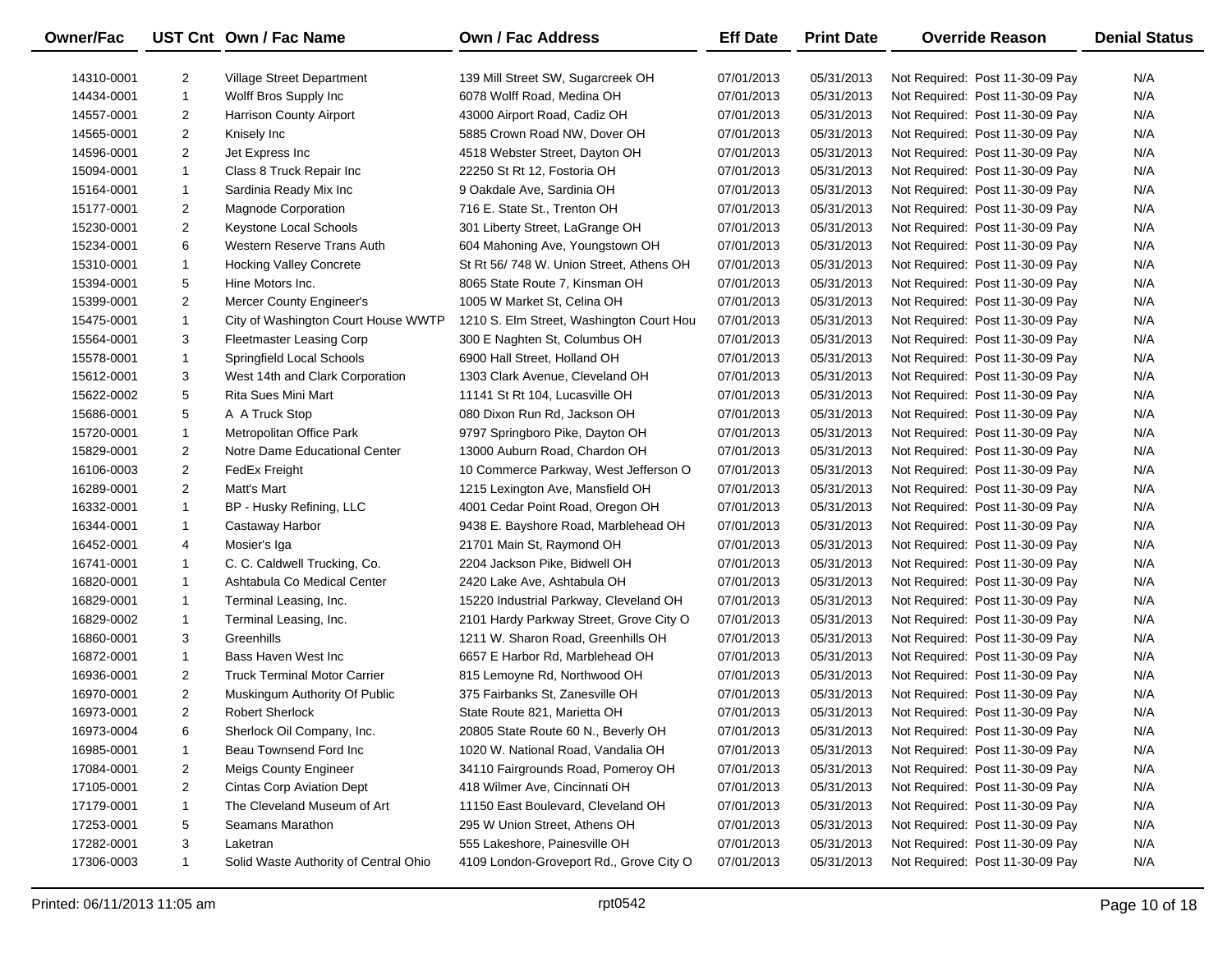| <b>Owner/Fac</b> |                | UST Cnt Own / Fac Name              | Own / Fac Address                       | <b>Eff Date</b> | <b>Print Date</b> | <b>Override Reason</b>          | <b>Denial Status</b> |
|------------------|----------------|-------------------------------------|-----------------------------------------|-----------------|-------------------|---------------------------------|----------------------|
| 17306-0004       | -1             | <b>SWACO</b>                        | 3859 London Groveport Rd., Grove City O | 07/01/2013      | 05/31/2013        | Not Required: Post 11-30-09 Pay | N/A                  |
| 17439-0001       | 3              | East Ave Marathon                   | 1425 East Avenue, Elyria OH             | 07/01/2013      | 05/31/2013        | Not Required: Post 11-30-09 Pay | N/A                  |
| 17447-0001       | 5              | Kwik Stop                           | 8420 St Rt 335, Minford OH              | 07/01/2013      | 05/31/2013        | Not Required: Post 11-30-09 Pay | N/A                  |
| 17470-0001       | 3              | M N One Stop Fuel Mart Inc          | 127 Lowellville Rd, Struthers OH        | 07/01/2013      | 05/31/2013        | Not Required: Post 11-30-09 Pay | N/A                  |
| 17499-0001       | 3              | Dba Marathon Mini Mart              | 16601 Euclid Ave, Cleveland OH          | 07/01/2013      | 05/31/2013        | Not Required: Post 11-30-09 Pay | N/A                  |
| 17511-0001       | 3              | St Henry Food Mart                  | 502 N Eastern Ave, St Henry OH          | 07/01/2013      | 05/31/2013        | Not Required: Post 11-30-09 Pay | N/A                  |
| 17541-0001       | $\mathbf{1}$   | <b>Akron Canton Airport</b>         | 5430 Lauby Rd Bldg 28, N Canton OH      | 07/01/2013      | 05/31/2013        | Not Required: Post 11-30-09 Pay | N/A                  |
| 17546-0001       | $\overline{2}$ | Knoxville Carry Out                 | 14696 State Highway 152, Toronto OH     | 07/01/2013      | 05/31/2013        | Not Required: Post 11-30-09 Pay | N/A                  |
| 17556-0001       | $\mathbf{1}$   | America Honda Motor Co Inc          | 101 South Stanfield, Troy OH            | 07/01/2013      | 05/31/2013        | Not Required: Post 11-30-09 Pay | N/A                  |
| 17591-0001       | $\mathbf{1}$   | Good Samaritan School               | 195 Island Park Ave, Defiance OH        | 07/01/2013      | 05/31/2013        | Not Required: Post 11-30-09 Pay | N/A                  |
| 17612-0001       | $\mathbf{1}$   | <b>Fifth Third Center</b>           | 1 South Main Street, Dayton OH          | 07/01/2013      | 05/31/2013        | Not Required: Post 11-30-09 Pay | N/A                  |
| 17630-0001       | $\mathbf{1}$   | Eby-Brown Company, LLC              | 1982 Commerce Road, Springfield OH      | 07/01/2013      | 05/31/2013        | Not Required: Post 11-30-09 Pay | N/A                  |
| 17729-0001       | $\overline{2}$ | Erie Ottawa Regional Airport        | 3255 East State Street, Port Clinton OH | 07/01/2013      | 05/31/2013        | Not Required: Post 11-30-09 Pay | N/A                  |
| 17759-0001       | $\mathbf{1}$   | Canton Regency Retirement Community | 4515 22nd Street NW, Canton OH          | 07/01/2013      | 05/31/2013        | Not Required: Post 11-30-09 Pay | N/A                  |
| 17806-0001       | $\mathbf{1}$   | <b>Hiney Trucking</b>               | 1101 South Columbus Street, Xenia OH    | 07/01/2013      | 05/31/2013        | Not Required: Post 11-30-09 Pay | N/A                  |
| 17845-0001       | $\overline{2}$ | Park Marathon                       | 530 Cherry Street, Tuscarawas OH        | 07/01/2013      | 05/31/2013        | Not Required: Post 11-30-09 Pay | N/A                  |
| 17909-0001       | 4              | <b>William Krummert</b>             | 620 Wooster Pike, Terrace Park OH       | 07/01/2013      | 05/31/2013        | Not Required: Post 11-30-09 Pay | N/A                  |
| 17920-0001       | $\mathbf{1}$   | Grand River Marine, Inc.            | 93 River St, Grand River OH             | 07/01/2013      | 05/31/2013        | Not Required: Post 11-30-09 Pay | N/A                  |
| 17944-0001       | 3              | Herb's Marathon                     | 153 S. Chestnut Street, Barnesville OH  | 07/01/2013      | 05/31/2013        | Not Required: Post 11-30-09 Pay | N/A                  |
| 17974-0001       | $\mathbf{1}$   | Huron Lagoons Marina, Inc.          | 100 Laguna Drive, Huron OH              | 07/01/2013      | 05/31/2013        | Not Required: Post 11-30-09 Pay | N/A                  |
| 17996-0001       | 5              | 31 Litchfield Sunoco                | 9240 Norwalk Rd, Litchfield OH          | 07/01/2013      | 05/31/2013        | Not Required: Post 11-30-09 Pay | N/A                  |
| 17997-0001       | 3              | <b>Westside Marathon</b>            | 740 W Liberty, Medina OH                | 07/01/2013      | 05/31/2013        | Not Required: Post 11-30-09 Pay | N/A                  |
| 18052-0001       | 5              | Eagle Auto Truck Plaza Ltd          | 217 16th Street SW, New Philadelphia OH | 07/01/2013      | 05/31/2013        | Not Required: Post 11-30-09 Pay | N/A                  |
| 18066-0001       | 3              | <b>Food Center Convient</b>         | 100 Olive Street, Caldwell OH           | 07/01/2013      | 05/31/2013        | Not Required: Post 11-30-09 Pay | N/A                  |
| 18072-0002       | 3              | Landen Food Mart                    | 1652 North Detroit Street, Xenia OH     | 07/01/2013      | 05/31/2013        | Not Required: Post 11-30-09 Pay | N/A                  |
| 18072-0003       | 3              | Landen Food Mart                    | 3960 Far Hills Avenue, Dayton OH        | 07/01/2013      | 05/31/2013        | Not Required: Post 11-30-09 Pay | N/A                  |
| 18085-0001       | 3              | Maria Stein Oil Company             | 8014 St Rt 119, Maria Stein OH          | 07/01/2013      | 05/31/2013        | Not Required: Post 11-30-09 Pay | N/A                  |
| 18135-0001       | $\overline{2}$ | Amherst Citgo, Inc.                 | 1999 Cooper-Foster Park Rd, Amherst OH  | 07/01/2013      | 05/31/2013        | Not Required: Post 11-30-09 Pay | N/A                  |
| 18144-0001       | 4              | T R Enterprises                     | 2155 Pearl Road, Brunswick OH           | 07/01/2013      | 05/31/2013        | Not Required: Post 11-30-09 Pay | N/A                  |
| 18149-0004       | $\overline{2}$ | Center-Marks Sunoco                 | 5329 Center Rd, Brunswick OH            | 07/01/2013      | 05/31/2013        | Not Required: Post 11-30-09 Pay | N/A                  |
| 18183-0001       | 4              | <b>Brunswick Sunoco 27</b>          | 3240 Center Road, Brunswick OH          | 07/01/2013      | 05/31/2013        | Not Required: Post 11-30-09 Pay | N/A                  |
| 18214-0002       | $\mathbf{1}$   | USA Truck, Inc.                     | 11777 N. Dixie Drive, Vandalia OH       | 07/01/2013      | 05/31/2013        | Not Required: Post 11-30-09 Pay | N/A                  |
| 18216-0002       | 3              | <b>Bal-Son Enterprises</b>          | 3640 State Route 5, Cortland OH         | 07/01/2013      | 05/31/2013        | Not Required: Post 11-30-09 Pay | N/A                  |
| 18219-0001       | $\overline{2}$ | Subi Inc                            | 863 W Exchange St, Akron OH             | 07/01/2013      | 05/31/2013        | Not Required: Post 11-30-09 Pay | N/A                  |
| 18230-0001       | 5              | Mr Fuel                             | 2840 Salt Springs Rd, Girard OH         | 07/01/2013      | 05/31/2013        | Not Required: Post 11-30-09 Pay | N/A                  |
| 18295-0001       | 3              | One Stop Gas Mart                   | 858 N Park, Warren OH                   | 07/01/2013      | 05/31/2013        | Not Required: Post 11-30-09 Pay | N/A                  |
| 18305-0001       | 1              | Action Terminals Inc.               | 2914 S. 3rd Street, Ironton OH          | 07/01/2013      | 05/31/2013        | Not Required: Post 11-30-09 Pay | N/A                  |
| 18325-0001       | 3              | Singer Mart LLC                     | 17010 McConnelsville Road, Caldwell OH  | 07/01/2013      | 05/31/2013        | Not Required: Post 11-30-09 Pay | N/A                  |
| 18359-0001       | 1              | Fraley Schilling Inc                | 708 Dan Dee Lane, Brilliant OH          | 07/01/2013      | 05/31/2013        | Not Required: Post 11-30-09 Pay | N/A                  |
| 18369-0001       | 4              | Cool Spot                           | 25780 Brimstone Road, Coolville OH      | 07/01/2013      | 05/31/2013        | Not Required: Post 11-30-09 Pay | N/A                  |
| 18369-0002       | 4              | Cool Country Corp DBA Coolspot      | 41820 State Route 7, Tuppers Plains OH  | 07/01/2013      | 05/31/2013        | Not Required: Post 11-30-09 Pay | N/A                  |
| 18374-0001       | 1              | Aster's Garage                      | 1107 South Main Street, Franklin OH     | 07/01/2013      | 05/31/2013        | Not Required: Post 11-30-09 Pay | N/A                  |
| 18389-0001       | 6              | Cole Distributing Inc.              | 6312 State Route 598, Shelby OH         | 07/01/2013      | 05/31/2013        | Not Required: Post 11-30-09 Pay | N/A                  |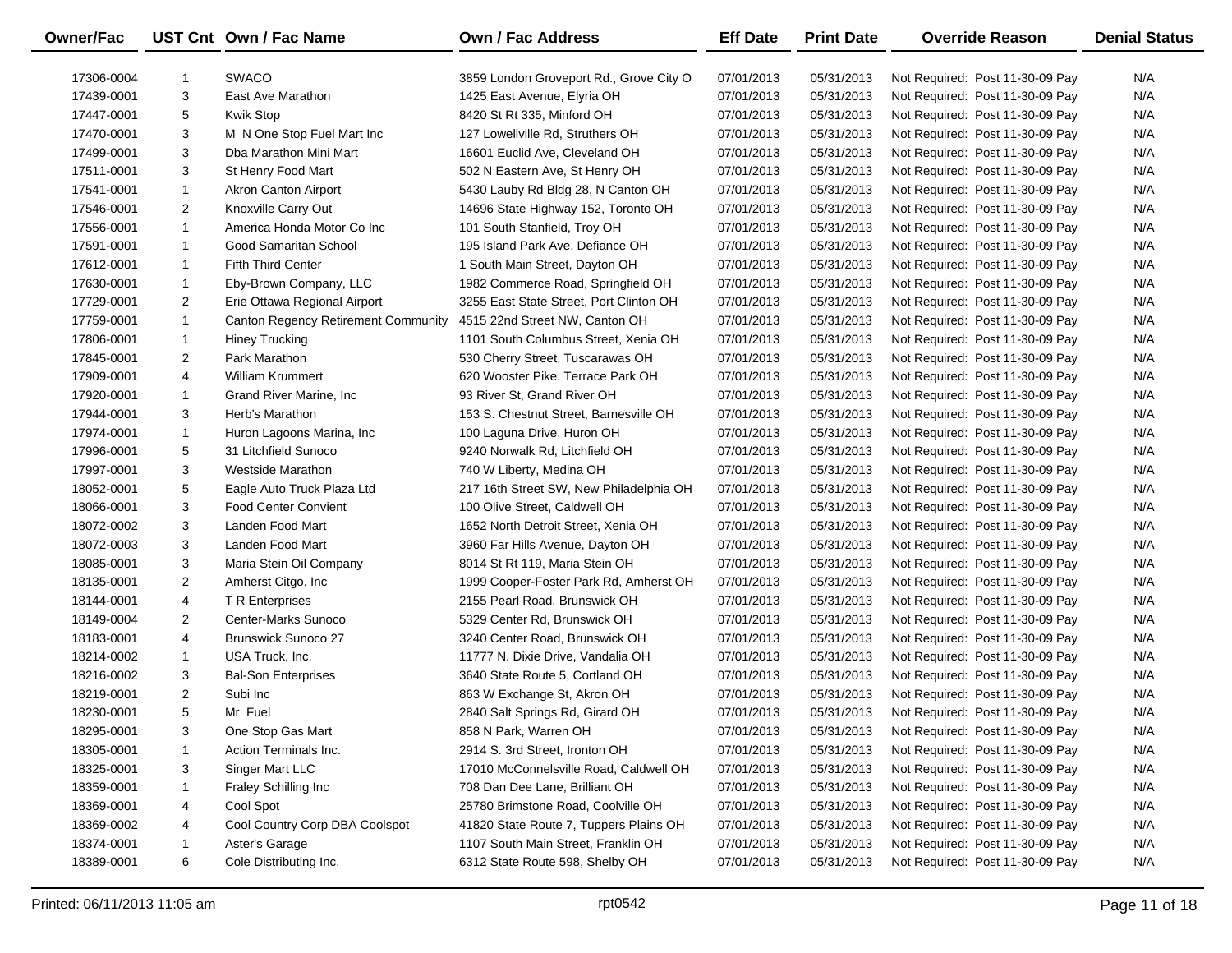| <b>Owner/Fac</b> |                | UST Cnt Own / Fac Name             | Own / Fac Address                      | <b>Eff Date</b> | <b>Print Date</b> | <b>Override Reason</b>          | <b>Denial Status</b> |
|------------------|----------------|------------------------------------|----------------------------------------|-----------------|-------------------|---------------------------------|----------------------|
| 18389-0002       | 5              | Cole Distributing Inc.             | 3851 W. 4th Street, Ontario OH         | 07/01/2013      | 05/31/2013        | Not Required: Post 11-30-09 Pay | N/A                  |
| 18445-0001       | 3              | The Haylett Corporation            | 4699 State Route 82, Mantua OH         | 07/01/2013      | 05/31/2013        | Not Required: Post 11-30-09 Pay | N/A                  |
| 18449-0001       | $\mathbf{1}$   | State Teachers Retirement Sys      | 275 E Broad St, Columbus OH            | 07/01/2013      | 05/31/2013        | Not Required: Post 11-30-09 Pay | N/A                  |
| 18459-0001       | 1              | Kent City Schools/Trans Center     | 1633 St Clair Ave, Kent OH             | 07/01/2013      | 05/31/2013        | Not Required: Post 11-30-09 Pay | N/A                  |
| 18465-0001       | $\overline{2}$ | Columbia Cook Sunoco               | 7512 Columbia Rd, Olmsted Falls OH     | 07/01/2013      | 05/31/2013        | Not Required: Post 11-30-09 Pay | N/A                  |
| 18481-0003       | 3              | <b>BFS Petroleum</b>               | 423 Eastern Ave, Woodsfield OH         | 07/01/2013      | 05/31/2013        | Not Required: Post 11-30-09 Pay | N/A                  |
| 18481-0005       | 4              | <b>Bfs Petroleum</b>               | Route 550 East W Union St, Athens OH   | 07/01/2013      | 05/31/2013        | Not Required: Post 11-30-09 Pay | N/A                  |
| 18481-0008       | 4              | <b>BFS</b>                         | 224 Center St, Woodsfield OH           | 07/01/2013      | 05/31/2013        | Not Required: Post 11-30-09 Pay | N/A                  |
| 18481-0009       | 6              | <b>BFS Petroleum Products Inc.</b> | 506 China St, Crooksville OH           | 07/01/2013      | 05/31/2013        | Not Required: Post 11-30-09 Pay | N/A                  |
| 18481-0010       | 4              | <b>BFS</b>                         | 218 Lisbon Street, Wellsville OH       | 07/01/2013      | 05/31/2013        | Not Required: Post 11-30-09 Pay | N/A                  |
| 18481-0011       | 4              | <b>BFS / Marietta</b>              | 18088 St Rt 7, Marietta OH             | 07/01/2013      | 05/31/2013        | Not Required: Post 11-30-09 Pay | N/A                  |
| 18590-0001       | $\overline{2}$ | <b>Blue Streak Wash N Fill</b>     | 637 Delaware Avenue, Marion OH         | 07/01/2013      | 05/31/2013        | Not Required: Post 11-30-09 Pay | N/A                  |
| 18599-0001       | 3              | Gas Depot                          | 11 Akron Street, New London OH         | 07/01/2013      | 05/31/2013        | Not Required: Post 11-30-09 Pay | N/A                  |
| 18617-0001       | $\mathbf{1}$   | Frank and Sons                     | 899 Reed Road, Mansfield OH            | 07/01/2013      | 05/31/2013        | Not Required: Post 11-30-09 Pay | N/A                  |
| 18621-0001       | $\overline{2}$ | <b>Westside Marathon</b>           | 1240 W Wooster St, Bowling Green OH    | 07/01/2013      | 05/31/2013        | Not Required: Post 11-30-09 Pay | N/A                  |
| 18622-0001       | $\mathbf{1}$   | <b>Sherwood Food Distributors</b>  | 16625 Granite Road, Maple Heights OH   | 07/01/2013      | 05/31/2013        | Not Required: Post 11-30-09 Pay | N/A                  |
| 18641-0001       | 3              | <b>Carpenters Mini-Mart</b>        | 1060 State Route 93 N., Logan OH       | 07/01/2013      | 05/31/2013        | Not Required: Post 11-30-09 Pay | N/A                  |
| 18687-0001       | $\mathbf{1}$   | Jefferson Justice Facility         | 16001 Dean Martin Boulevard, Steubenvi | 07/01/2013      | 05/31/2013        | Not Required: Post 11-30-09 Pay | N/A                  |
| 18778-0001       | 5              | Pit Stop II                        | 321 E. Perry Street, Tiffin OH         | 07/01/2013      | 05/31/2013        | Not Required: Post 11-30-09 Pay | N/A                  |
| 18843-0001       | $\overline{2}$ | 333 Elyria Inc                     | 12502 Kinsman Road, Cleveland OH       | 07/01/2013      | 05/31/2013        | Not Required: Post 11-30-09 Pay | N/A                  |
| 18866-0001       | $\mathbf{1}$   | Belpre Wastewater Treatment Plant  | 1400 Blennerhassett Ave, Belpre OH     | 07/01/2013      | 05/31/2013        | Not Required: Post 11-30-09 Pay | N/A                  |
| 18876-0013       | 3              | <b>Beechmont Marathon</b>          | 6615 Beechmont Ave, Cincinnati OH      | 07/01/2013      | 05/31/2013        | Not Required: Post 11-30-09 Pay | N/A                  |
| 18876-0015       | 3              | Mason Marathon #133                | 6391 Reading Rd., Mason OH             | 07/01/2013      | 05/31/2013        | Not Required: Post 11-30-09 Pay | N/A                  |
| 18876-0016       | 3              | Colerain BP                        | 8195 Colerain Avenue, Cincinnati OH    | 07/01/2013      | 05/31/2013        | Not Required: Post 11-30-09 Pay | N/A                  |
| 18876-0018       | $\overline{7}$ | Lykins Bulk Plant #0210            | 210 S. Wright Avenue, Blanchester OH   | 07/01/2013      | 05/31/2013        | Not Required: Post 11-30-09 Pay | N/A                  |
| 18876-0019       | 5              | Lykins Bulk Plant #0649            | 143 Pine Street, Gallipolis OH         | 07/01/2013      | 05/31/2013        | Not Required: Post 11-30-09 Pay | N/A                  |
| 18876-0020       | 6              | Lykins Bulk Plant #0643            | 3250 State Route 133, Bethel OH        | 07/01/2013      | 05/31/2013        | Not Required: Post 11-30-09 Pay | N/A                  |
| 18881-0001       | $\mathbf{1}$   | First Island Company               | 3 N Monroe St, Port Clinton OH         | 07/01/2013      | 05/31/2013        | Not Required: Post 11-30-09 Pay | N/A                  |
| 18891-0001       | $\overline{2}$ | Mills Creek Marathon               | 32700 Center Ridge Rd, N Ridgeville OH | 07/01/2013      | 05/31/2013        | Not Required: Post 11-30-09 Pay | N/A                  |
| 18898-0001       | $\overline{2}$ | Stonebraker's Garage               | Rd #1, Jacobsburg OH                   | 07/01/2013      | 05/31/2013        | Not Required: Post 11-30-09 Pay | N/A                  |
| 18924-0001       | 3              | FHIT LLC                           | 6695 Perimeter Loop Road, Dublin OH    | 07/01/2013      | 05/31/2013        | Not Required: Post 11-30-09 Pay | N/A                  |
| 18934-0001       | $\overline{2}$ | Chickasaw Quick Stop               | 23 W. Franklin St., Chickasaw OH       | 07/01/2013      | 05/31/2013        | Not Required: Post 11-30-09 Pay | N/A                  |
| 18959-0001       | $\overline{2}$ | <b>Estes Express Lines</b>         | 6459 Allen Road, West Chester OH       | 07/01/2013      | 05/31/2013        | Not Required: Post 11-30-09 Pay | N/A                  |
| 18959-0002       | $\overline{2}$ | <b>Estes Express Line</b>          | 1009 Frank Road, Columbus OH           | 07/01/2013      | 05/31/2013        | Not Required: Post 11-30-09 Pay | N/A                  |
| 18964-0001       | $\overline{2}$ | Gas City                           | 216 Rowland Avenue NE, Canton OH       | 07/01/2013      | 05/31/2013        | Not Required: Post 11-30-09 Pay | N/A                  |
| 18987-0001       | 1              | <b>Carry Transit</b>               | 5536 Brentlinger Rd, Dayton OH         | 07/01/2013      | 05/31/2013        | Not Required: Post 11-30-09 Pay | N/A                  |
| 18999-0001       | -1             | Aultman Orrville Hospital          | 832 S. Main Street, Orrville OH        | 07/01/2013      | 05/31/2013        | Not Required: Post 11-30-09 Pay | N/A                  |
| 19015-0001       | 4              | Indian Hill Sunoco                 | 19365 Euclid Ave, Euclid OH            | 07/01/2013      | 05/31/2013        | Not Required: Post 11-30-09 Pay | N/A                  |
| 19046-0001       | 3              | Oster Sand and Gravel              | 1955 Riverside Dr NW, Massillon OH     | 07/01/2013      | 05/31/2013        | Not Required: Post 11-30-09 Pay | N/A                  |
| 19057-0001       | 2              | Kroger 799 Fuel Center             | 1008 Washington Blvd, Belpre OH        | 07/01/2013      | 05/31/2013        | Not Required: Post 11-30-09 Pay | N/A                  |
| 19069-0001       | $\mathbf{1}$   | Kraton Polymers US LLC             | 2419 State Route 618, Belpre OH        | 07/01/2013      | 05/31/2013        | Not Required: Post 11-30-09 Pay | N/A                  |
| 19074-0001       | 2              | <b>Western Row Center</b>          | 3189 Western Row Rd, Mason OH          | 07/01/2013      | 05/31/2013        | Not Required: Post 11-30-09 Pay | N/A                  |
| 19111-0001       | 3              | <b>Truckomat Of Hebron</b>         | 10770 Lancaster Road, Hebron OH        | 07/01/2013      | 05/31/2013        | Not Required: Post 11-30-09 Pay | N/A                  |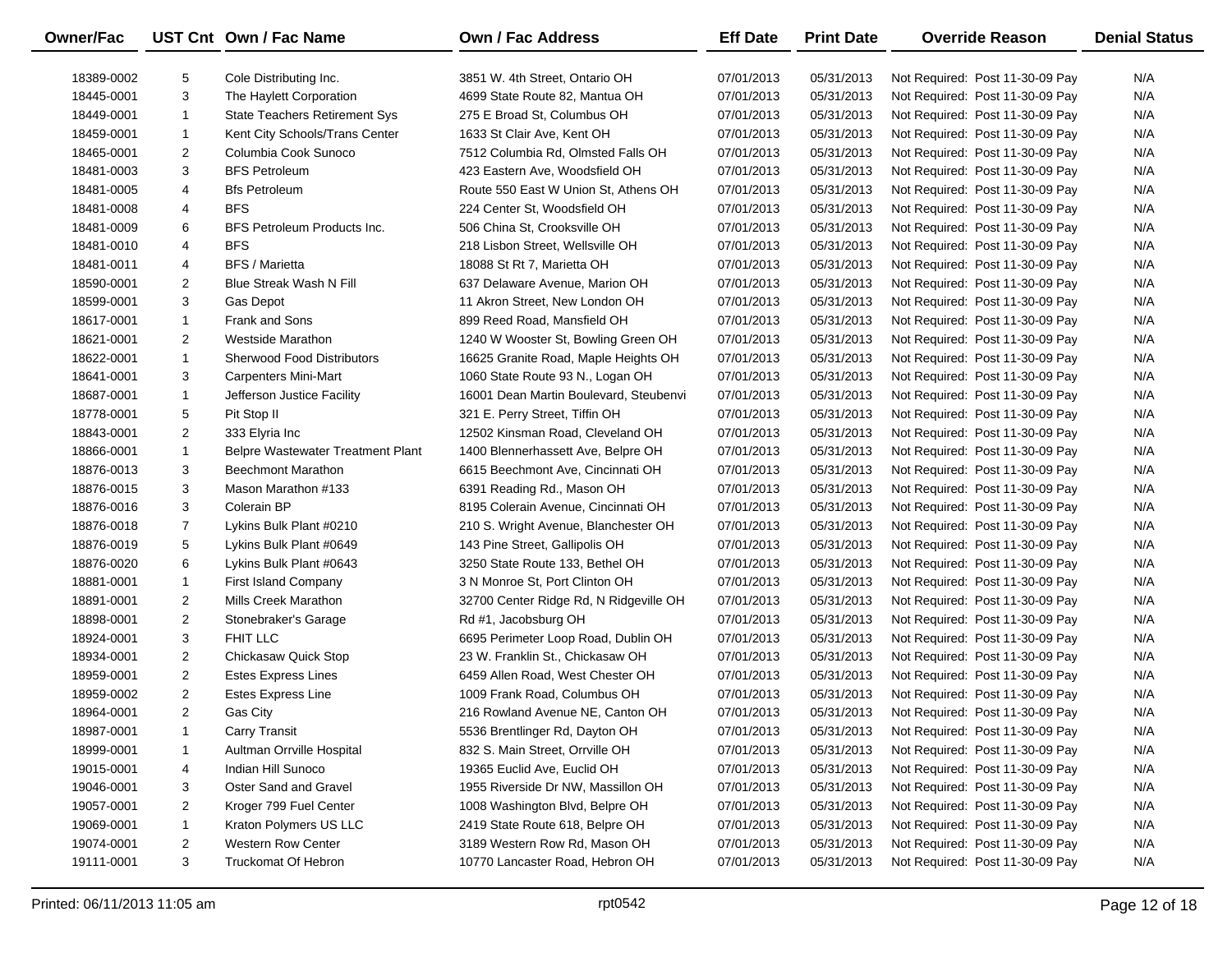| Owner/Fac  |                | UST Cnt Own / Fac Name                                                 | Own / Fac Address                          | <b>Eff Date</b> | <b>Print Date</b> | <b>Override Reason</b>          | <b>Denial Status</b> |
|------------|----------------|------------------------------------------------------------------------|--------------------------------------------|-----------------|-------------------|---------------------------------|----------------------|
| 19148-0002 | 5              | <b>Brecon Service Ctr</b>                                              | 11777 Solzmon Road, Cincinnati OH          | 07/01/2013      | 05/31/2013        | Not Required: Post 11-30-09 Pay | N/A                  |
| 19148-0004 | $\mathbf{1}$   | <b>Fairfield Svc Ctr</b>                                               | 1199 Nilles Rd, Fairfield OH               | 07/01/2013      | 05/31/2013        | Not Required: Post 11-30-09 Pay | N/A                  |
| 19148-0005 | $\overline{2}$ | <b>Hamlet Svc Ctr</b>                                                  | 3443 St Rt 132, Hamlet OH                  | 07/01/2013      | 05/31/2013        | Not Required: Post 11-30-09 Pay | N/A                  |
| 19148-0006 | 3              | Little Miami Svc Ctr                                                   | 1099 St Rt 28, Milford OH                  | 07/01/2013      | 05/31/2013        | Piping CP NR - Other            | N/A                  |
| 19148-0007 | $\overline{a}$ | Monfort Hts Svc Ctr                                                    | 5445 Audro Dr, Cincinnati OH               | 07/01/2013      | 05/31/2013        | Not Required: Post 11-30-09 Pay | N/A                  |
| 19148-0008 | 3              | Queensgate Service Center                                              | 424 Gest Street, Cincinnati OH             | 07/01/2013      | 05/31/2013        | Not Required: Post 11-30-09 Pay | N/A                  |
| 19148-0009 | $\overline{2}$ | <b>Todhunter Svc Ctr</b>                                               | 593 Todhunter Rd, Monroe OH                | 07/01/2013      | 05/31/2013        | Not Required: Post 11-30-09 Pay | N/A                  |
| 19148-0010 | $\overline{2}$ | W H Zimmer Generating Sta                                              | 1781 US Route 52, Moscow OH                | 07/01/2013      | 05/31/2013        | Not Required: Post 11-30-09 Pay | N/A                  |
| 19152-0003 | 3              | <b>Marathon Express</b>                                                | 3434 Parsons Avenue, Columbus OH           | 07/01/2013      | 05/31/2013        | Not Required: Post 11-30-09 Pay | N/A                  |
| 19178-0001 | $\mathbf{1}$   | Ohio Willow Wood                                                       | 15441 Scioto Darby Rd, Mt Sterling OH      | 07/01/2013      | 05/31/2013        | Not Required: Post 11-30-09 Pay | N/A                  |
| 19184-0001 | $\overline{2}$ | Houchens North Foods                                                   | 440 E. Washington Street, Sabina OH        | 07/01/2013      | 05/31/2013        | Not Required: Post 11-30-09 Pay | N/A                  |
| 19189-0001 | 3              | <b>Bulk Plant Inc.</b>                                                 | 409 Marion Pike, Coal Grove OH             | 07/01/2013      | 05/31/2013        | Not Required: Post 11-30-09 Pay | N/A                  |
| 19203-0001 | $\overline{2}$ | <b>Convenient Food Mart Sunoco</b>                                     | 32505 Center Ridge Rd., North Ridgeville C | 07/01/2013      | 05/31/2013        | Not Required: Post 11-30-09 Pay | N/A                  |
| 19256-0001 | 3              | <b>BJ's Wholesale Club</b>                                             | 1673 Home Avenue, Akron OH                 | 07/01/2013      | 05/31/2013        | Not Required: Post 11-30-09 Pay | N/A                  |
| 19256-0002 | 3              | <b>BJ's Wholesale Club</b>                                             | 7000 Frank Avenue, North Canton OH         | 07/01/2013      | 05/31/2013        | Not Required: Post 11-30-09 Pay | N/A                  |
| 19256-0003 | 3              | <b>BJ's Wholesale Club</b>                                             | 6944 W. 130th Street, Middleburg Heights ( | 07/01/2013      | 05/31/2013        | Not Required: Post 11-30-09 Pay | N/A                  |
| 19256-0006 | 3              | <b>BJ's Wholesale Club</b>                                             | 38292 Colorado Avenue, Avon OH             | 07/01/2013      | 05/31/2013        | Not Required: Post 11-30-09 Pay | N/A                  |
| 19262-0001 | $\overline{a}$ | Anchor Point Marina                                                    | 10905 Corduroy Rd, Curtice OH              | 07/01/2013      | 05/31/2013        | Not Required: Post 11-30-09 Pay | N/A                  |
| 19277-0001 | 3              | <b>Baker's Store</b>                                                   | 8115 East Street, Adamsville OH            | 07/01/2013      | 05/31/2013        | Not Required: Post 11-30-09 Pay | N/A                  |
| 19281-0001 | $\overline{2}$ | Roeder-Toledo Terminal                                                 | 1728 Drouillard, Oregon OH                 | 07/01/2013      | 05/31/2013        | Not Required: Post 11-30-09 Pay | N/A                  |
| 19287-0001 | 3              | Perrysville C-Store, LLC                                               | 200 W. 3rd Street, Perrysville OH          | 07/01/2013      | 05/31/2013        | Not Required: Post 11-30-09 Pay | N/A                  |
| 19290-0001 | $\mathbf{1}$   | Chagrin Green LLC/Commerce Park 4 & : 23250 Chagrin Blvd, Beachwood OH |                                            | 07/01/2013      | 05/31/2013        | Not Required: Post 11-30-09 Pay | N/A                  |
| 19298-0001 | 3              | Kirby Oil                                                              | 4200 Kirby Ave, Cincinnati OH              | 07/01/2013      | 05/31/2013        | Not Required: Post 11-30-09 Pay | N/A                  |
| 19301-0001 | $\overline{7}$ | <b>Brookys</b>                                                         | 10959 State Route 224, Ottawa OH           | 07/01/2013      | 05/31/2013        | Not Required: Post 11-30-09 Pay | N/A                  |
| 19320-0001 | $\overline{2}$ | <b>Marathon Food Center</b>                                            | 1401 Sullivant Ave, Columbus OH            | 07/01/2013      | 05/31/2013        | Not Required: Post 11-30-09 Pay | N/A                  |
| 19356-0001 | $\mathbf{1}$   | John Hinderer Honda                                                    | 1515 Hebron Road, Heath OH                 | 07/01/2013      | 05/31/2013        | Not Required: Post 11-30-09 Pay | N/A                  |
| 19422-0001 | $\overline{2}$ | C Plus Market                                                          | 4106 West Pike Rt 40, Zanesville OH        | 07/01/2013      | 05/31/2013        | Not Required: Post 11-30-09 Pay | N/A                  |
| 19482-0001 | $\overline{c}$ | Cooke's Service, Inc.                                                  | 400 Water Street, Chardon OH               | 07/01/2013      | 05/31/2013        | Not Required: Post 11-30-09 Pay | N/A                  |
| 19487-0001 | $\overline{2}$ | Steel Valley Regional Transit Authority                                | 555 Adams Street, Steubenville OH          | 07/01/2013      | 05/31/2013        | Not Required: Post 11-30-09 Pay | N/A                  |
| 19550-0001 | $\mathbf{1}$   | Midwest Auto Group                                                     | 6335 Perimeter Loop Road, Dublin OH        | 07/01/2013      | 05/31/2013        | Not Required: Post 11-30-09 Pay | N/A                  |
| 19586-0001 | $\mathbf{1}$   | Richland County Juvenile Justice Center                                | 411 S Diamond St, Mansfield OH             | 07/01/2013      | 05/31/2013        | Not Required: Post 11-30-09 Pay | N/A                  |
| 19590-0001 | $\overline{2}$ | Pa's Sure Stop                                                         | 8942 United Lane, Athens OH                | 07/01/2013      | 05/31/2013        | Not Required: Post 11-30-09 Pay | N/A                  |
| 19620-0001 | $\mathbf{1}$   | <b>Graves Lumber Company</b>                                           | 1315 S Cleveland-Massillon Rd, Copley O    | 07/01/2013      | 05/31/2013        | Not Required: Post 11-30-09 Pay | N/A                  |
| 19646-0001 | $\mathbf{1}$   | Dick Masheter Ford                                                     | 1100 S Hamilton Rd, Columbus OH            | 07/01/2013      | 05/31/2013        | Not Required: Post 11-30-09 Pay | N/A                  |
| 19652-0001 | $\mathbf{1}$   | <b>Brothers Company LLC</b>                                            | 5430 Lauby Road Bld 25, North Canton O     | 07/01/2013      | 05/31/2013        | Not Required: Post 11-30-09 Pay | N/A                  |
| 19671-0001 | 3              | Pit Stop                                                               | 38 E Front St, New Holland OH              | 07/01/2013      | 05/31/2013        | Not Required: Post 11-30-09 Pay | N/A                  |
| 19685-0001 | 3              | Clark Oil Svc Sta 1232                                                 | 13925 Puritas Avenue, Cleveland OH         | 07/01/2013      | 05/31/2013        | Not Required: Post 11-30-09 Pay | N/A                  |
| 19694-0001 | 2              | Gas Land                                                               | 2851 Larchmont Avenue, Warren OH           | 07/01/2013      | 05/31/2013        | Not Required: Post 11-30-09 Pay | N/A                  |
| 19697-0001 | 4              | Ultimate JETCHARTERS                                                   | 6061 W Airport Dr, N Canton OH             | 07/01/2013      | 05/31/2013        | Not Required: Post 11-30-09 Pay | N/A                  |
| 19706-0001 | 3              | GetGo #3510                                                            | 331 Pike Street, Marietta OH               | 07/01/2013      | 05/31/2013        | Not Required: Post 11-30-09 Pay | N/A                  |
| 19711-0001 | 2              | <b>Browns Marathon</b>                                                 | 5806 Storer Ave, Cleveland OH              | 07/01/2013      | 05/31/2013        | Not Required: Post 11-30-09 Pay | N/A                  |
| 19723-0001 | 3              | <b>BP Sidney</b>                                                       | 125 Court St, Sidney OH                    | 07/01/2013      | 05/31/2013        | Not Required: Post 11-30-09 Pay | N/A                  |
| 19728-0001 | 3              | Middletown Sunoco                                                      | 6300 Germantown Road, Middletown OH        | 07/01/2013      | 05/31/2013        | Not Required: Post 11-30-09 Pay | N/A                  |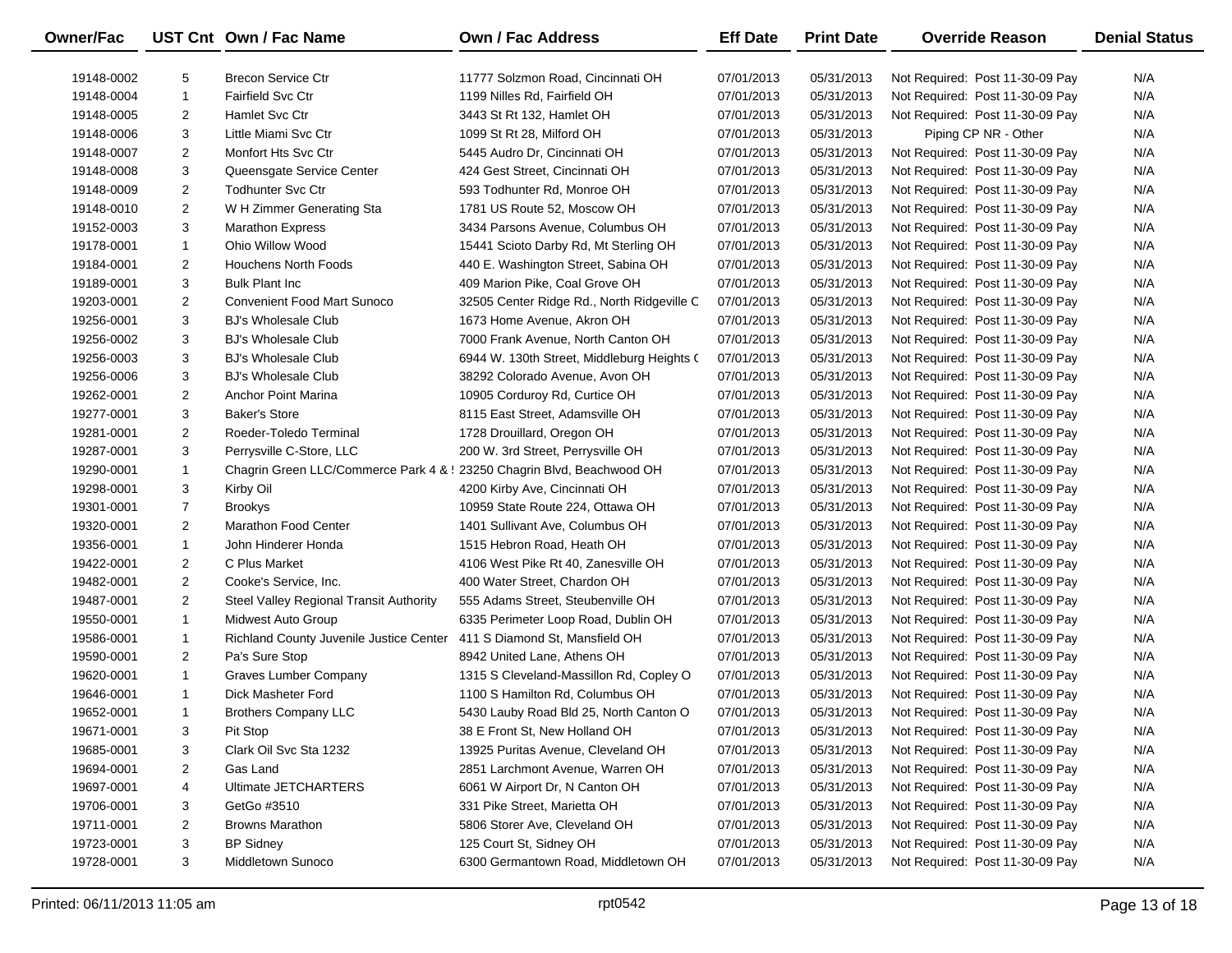| Owner/Fac  |                | UST Cnt Own / Fac Name                  | Own / Fac Address                         | <b>Eff Date</b> | <b>Print Date</b> | <b>Override Reason</b>          | <b>Denial Status</b> |
|------------|----------------|-----------------------------------------|-------------------------------------------|-----------------|-------------------|---------------------------------|----------------------|
| 19729-0001 | 3              | <b>Country Corner Grocery</b>           | 2346 State Route 550, Bartlett OH         | 07/01/2013      | 05/31/2013        | Not Required: Post 11-30-09 Pay | N/A                  |
| 19740-0001 | 3              | Beckys Fly Spot                         | 33260 St Rt 7, Fly OH                     | 07/01/2013      | 05/31/2013        | Not Required: Post 11-30-09 Pay | N/A                  |
| 19749-0001 | 4              | Farmersville Sunoco                     | 363 N. Elm Street, Farmersville OH        | 07/01/2013      | 05/31/2013        | Not Required: Post 11-30-09 Pay | N/A                  |
| 19757-0001 | $\mathbf{1}$   | Memorial Hospital of Geneva             | 870 W. Main Street, Geneva OH             | 07/01/2013      | 05/31/2013        | Not Required: Post 11-30-09 Pay | N/A                  |
| 19769-0001 | 3              | Ro-Lin Farm Services, Inc.              | 8040 Conservancy Rd., Germantown OH       | 07/01/2013      | 05/31/2013        | Not Required: Post 11-30-09 Pay | N/A                  |
| 19781-0001 | $\mathbf{1}$   | Home City Ice                           | 20282 Hannan Pkwy, Walton Hills OH        | 07/01/2013      | 05/31/2013        | Not Required: Post 11-30-09 Pay | N/A                  |
| 19781-0002 | $\mathbf{1}$   | Home City Ice                           | 11920 Kempersprings Dr., Forest Park OH   | 07/01/2013      | 05/31/2013        | Not Required: Post 11-30-09 Pay | N/A                  |
| 19813-0001 | $\mathbf{1}$   | Minerva Lake Golf Course                | 2955 Minerva Lake, Columbus OH            | 07/01/2013      | 05/31/2013        | Not Required: Post 11-30-09 Pay | N/A                  |
| 19824-0001 | $\mathbf{1}$   | <b>Henry County Hospital</b>            | 1600 East Riverview Avenue, Napoleon O    | 07/01/2013      | 05/31/2013        | Not Required: Post 11-30-09 Pay | N/A                  |
| 19845-0001 | $\mathbf{1}$   | Tuppers Plains Chester Water Plant      | 36625 Sandhill-Cemetary Road, Long Bot    | 07/01/2013      | 05/31/2013        | Not Required: Post 11-30-09 Pay | N/A                  |
| 19853-0001 | $\overline{a}$ | Children's Hospital                     | 1 Perkins Square, Akron OH                | 07/01/2013      | 05/31/2013        | Not Required: Post 11-30-09 Pay | N/A                  |
| 19853-0002 | $\mathbf{1}$   | <b>Bowery Professional Building</b>     | 215 Bowery Street, Akron OH               | 07/01/2013      | 05/31/2013        | Not Required: Post 11-30-09 Pay | N/A                  |
| 19854-0001 | $\overline{2}$ | Acme Foods Fuel Center                  | 3235 Manchester Rd., Coventry Township (  | 07/01/2013      | 05/31/2013        | Not Required: Post 11-30-09 Pay | N/A                  |
| 19864-0001 | $\overline{2}$ | Aultman Hospital                        | 2600 6th Street S.W., Canton OH           | 07/01/2013      | 05/31/2013        | Not Required: Post 11-30-09 Pay | N/A                  |
| 19866-0001 | $\mathbf{1}$   | J. N. Stiffy Ltd.                       | 975 Post Rd. NW, Warren OH                | 07/01/2013      | 05/31/2013        | Not Required: Post 11-30-09 Pay | N/A                  |
| 19878-0001 | 3              | Good Samaritan Hospital                 | 2222 Philadelphia Avenue, Dayton OH       | 07/01/2013      | 05/31/2013        | Not Required: Post 11-30-09 Pay | N/A                  |
| 19888-0001 | $\overline{2}$ | Wagner's IGA                            | 200 S. Main St., Fort Loramie OH          | 07/01/2013      | 05/31/2013        | Not Required: Post 11-30-09 Pay | N/A                  |
| 19914-0001 | 3              | Perk Company, Inc.                      | 4994 Holyoke Avenue, Cleveland OH         | 07/01/2013      | 05/31/2013        | Not Required: Post 11-30-09 Pay | N/A                  |
| 19923-0001 | 4              | <b>HH&amp;G Stores Inc</b>              | 3445 Linden Ave, Dayton OH                | 07/01/2013      | 05/31/2013        | Not Required: Post 11-30-09 Pay | N/A                  |
| 19942-0001 | 4              | Xenia Food Mart Inc.                    | 410 Dayton Ave, Xenia OH                  | 07/01/2013      | 05/31/2013        | Not Required: Post 11-30-09 Pay | N/A                  |
| 19947-0001 | $\overline{a}$ | Allen County RTA                        | 240 N. Central Avenue, Lima OH            | 07/01/2013      | 05/31/2013        | Not Required: Post 11-30-09 Pay | N/A                  |
| 19948-0001 | 3              | Shell Mini Mart                         | 4606 Warrensville Center Road, Cleveland  | 07/01/2013      | 05/31/2013        | Not Required: Post 11-30-09 Pay | N/A                  |
| 19952-0001 | 3              | <b>Market Place Express</b>             | 2 Remick Blvd, Springboro OH              | 07/01/2013      | 05/31/2013        | Not Required: Post 11-30-09 Pay | N/A                  |
| 19970-0001 | 5              | Pettit's IGA                            | 107 Mill St, Williamsport OH              | 07/01/2013      | 05/31/2013        | Not Required: Post 11-30-09 Pay | N/A                  |
| 20054-0001 | 4              | Vihini Inc.                             | 10410 Kenwood Road, Blue Ash OH           | 07/01/2013      | 05/31/2013        | Not Required: Post 11-30-09 Pay | N/A                  |
| 20113-0001 | $\mathbf{1}$   | Unknown                                 | 7648 Wastler Rd., Clayton OH              | 07/01/2013      | 05/31/2013        | Not Required: Post 11-30-09 Pay | N/A                  |
| 20166-0001 | $\mathbf{1}$   | Ram Nationwide Inc                      | 240 W North Bend Rd, Cincinnati OH        | 07/01/2013      | 05/31/2013        | Not Required: Post 11-30-09 Pay | N/A                  |
| 20193-0001 | 3              | 871 Rocky River Inc                     | 871 Rocky River Drive, Berea OH           | 07/01/2013      | 05/31/2013        | Not Required: Post 11-30-09 Pay | N/A                  |
| 20240-0001 | 3              | Amanda Carryout                         | 145 E. Main Street, Amanda OH             | 07/01/2013      | 05/31/2013        | Not Required: Post 11-30-09 Pay | N/A                  |
| 20245-0001 | 3              | Woodlawn Marathon LLC                   | 401 Glendale Milford Road, Cincinnati OH  | 07/01/2013      | 05/31/2013        | Not Required: Post 11-30-09 Pay | N/A                  |
| 20250-0001 | 4              | <b>Former Otermats Sunoco</b>           | 242 W Main St, Bellevue OH                | 07/01/2013      | 05/31/2013        | Not Required: Post 11-30-09 Pay | N/A                  |
| 20258-0001 | 4              | Clark                                   | 205 N. Main Street, Rockford OH           | 07/01/2013      | 05/31/2013        | Not Required: Post 11-30-09 Pay | N/A                  |
| 20264-0001 | 3              | Cherry Grove Marathon                   | 533 Ohio Pike, Cincinnati OH              | 07/01/2013      | 05/31/2013        | Not Required: Post 11-30-09 Pay | N/A                  |
| 20266-0001 | 4              | <b>Marathon Service Center</b>          | 310 Second Street, Defiance OH            | 07/01/2013      | 05/31/2013        | Not Required: Post 11-30-09 Pay | N/A                  |
| 20286-0001 | $\overline{2}$ | <b>Cornell's Express</b>                | 147 Mansfield Avenue, Shelby OH           | 07/01/2013      | 05/31/2013        | Not Required: Post 11-30-09 Pay | N/A                  |
| 20301-0001 | 3              | St Paris Petroleum LLC                  | 1242 St Paris Pike, Springfield OH        | 07/01/2013      | 05/31/2013        | Not Required: Post 11-30-09 Pay | N/A                  |
| 20318-0001 | 2              | Deli & Discount Tobacco                 | 8681 Dayton Cincinnati Pike, Miamisburg O | 07/01/2013      | 05/31/2013        | Not Required: Post 11-30-09 Pay | N/A                  |
| 20347-0001 | 3              | <b>Chestnut Food Mart</b>               | 185 Chestnut St, Painesville OH           | 07/01/2013      | 05/31/2013        | Not Required: Post 11-30-09 Pay | N/A                  |
| 20348-0001 | 3              | Fast Lane Food Mart                     | 2974 Colerain Ave, Cincinnati OH          | 07/01/2013      | 05/31/2013        | Not Required: Post 11-30-09 Pay | N/A                  |
| 20357-0001 | 3              | Camp Washington Sunoco                  | 2740 Spring Grove Avenue, Cincinnati OH   | 07/01/2013      | 05/31/2013        | Not Required: Post 11-30-09 Pay | N/A                  |
| 20368-0001 | 2              | 200 Public Square                       | 200 Public Square, Suite 215, Cleveland O | 07/01/2013      | 05/31/2013        | Not Required: Post 11-30-09 Pay | N/A                  |
| 20399-0001 | 3              | <b>Kileys Market</b>                    | 60 W Pike, Fayetteville OH                | 07/01/2013      | 05/31/2013        | Not Required: Post 11-30-09 Pay | N/A                  |
| 20406-0001 | 4              | Ramji Enterprises LLC dba Niles Fuel Pl | 140 W. Park Avenue, Niles OH              | 07/01/2013      | 05/31/2013        | Not Required: Post 11-30-09 Pay | N/A                  |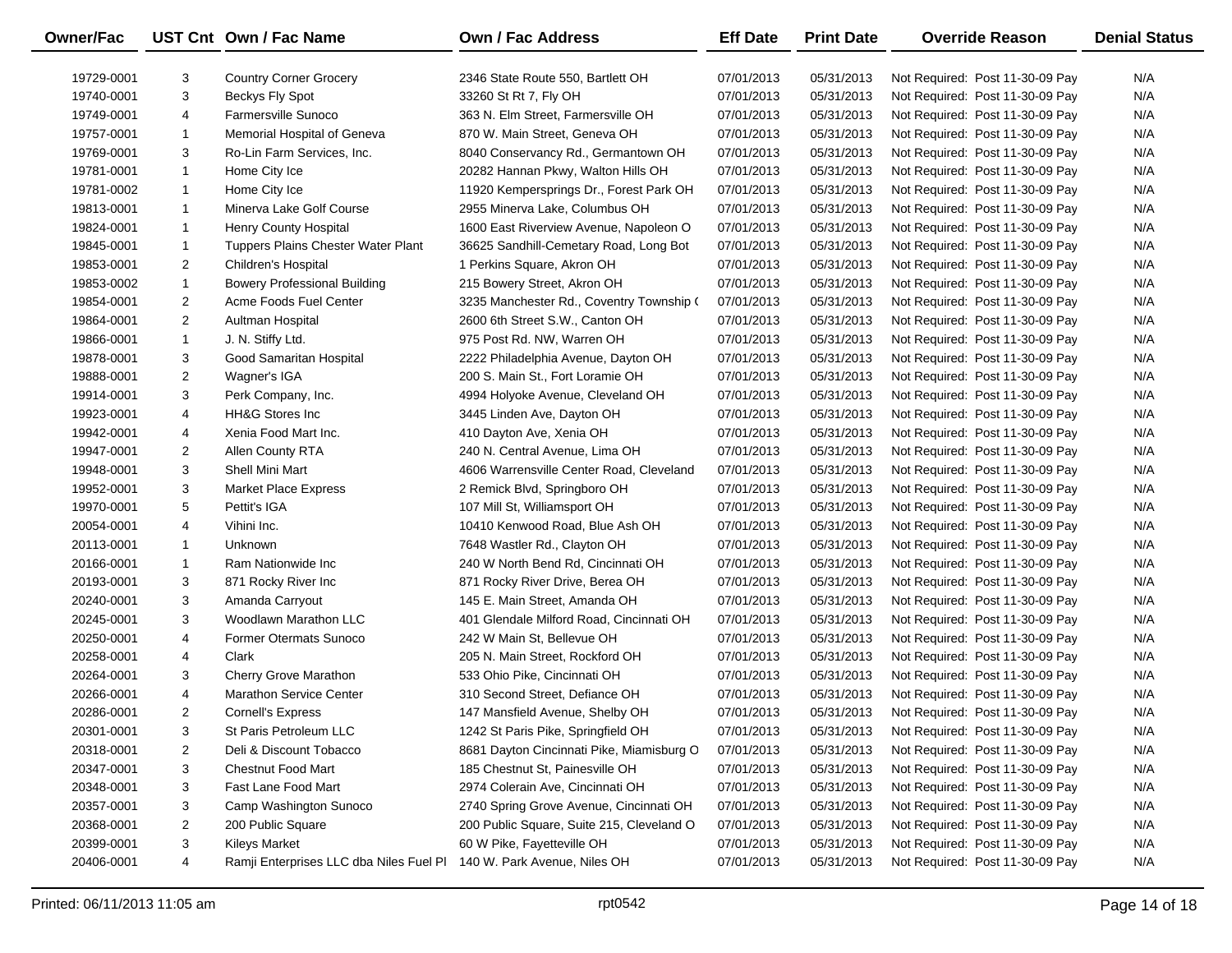| Owner/Fac  |                | UST Cnt Own / Fac Name          | <b>Own / Fac Address</b>                                                      | <b>Eff Date</b> | <b>Print Date</b> | <b>Override Reason</b>          | <b>Denial Status</b> |
|------------|----------------|---------------------------------|-------------------------------------------------------------------------------|-----------------|-------------------|---------------------------------|----------------------|
| 20406-0002 | 3              |                                 | Ramji Enterprises LLC dba Fuel Mart / G 21820 Lake Shore Boulevard, Euclid OH | 07/01/2013      | 05/31/2013        | Not Required: Post 11-30-09 Pay | N/A                  |
| 20415-0001 | $\overline{2}$ | PT of Bluffton Airport Runway   | 1080 Navajo Drive, Bluffton OH                                                | 07/01/2013      | 05/31/2013        | Not Required: Post 11-30-09 Pay | N/A                  |
| 20426-0001 | 3              | <b>Countyline Shell</b>         | 3151 E. Dorothy Lane, Kettering OH                                            | 07/01/2013      | 05/31/2013        | Not Required: Post 11-30-09 Pay | N/A                  |
| 20430-0001 | $\mathbf{1}$   | One Mill Run                    | 3455 Mill Run Drive, Hilliard OH                                              | 07/01/2013      | 05/31/2013        | Not Required: Post 11-30-09 Pay | N/A                  |
| 20459-0002 | 6              | Miamitown Marathon              | 6383 Hamilton-Cleves Highway, Miamitow                                        | 07/01/2013      | 05/31/2013        | Not Required: Post 11-30-09 Pay | N/A                  |
| 20563-0001 | 3              | DKP LTD                         | 6825 Finzel Road, Whitehouse OH                                               | 07/01/2013      | 05/31/2013        | Not Required: Post 11-30-09 Pay | N/A                  |
| 20600-0001 | 3              | Shell Field Ertel Road          | 7555 Fields Ertel Road, Cincinnati OH                                         | 07/01/2013      | 05/31/2013        | Not Required: Post 11-30-09 Pay | N/A                  |
| 20620-0001 | 3              | Red Head                        | 436 Main Street, Duncan Falls OH                                              | 07/01/2013      | 05/31/2013        | Not Required: Post 11-30-09 Pay | N/A                  |
| 20622-0001 | 3              | Joe's Gas                       | 161 Richmond Street, Painesville OH                                           | 07/01/2013      | 05/31/2013        | Not Required: Post 11-30-09 Pay | N/A                  |
| 20623-0001 | 3              | <b>Bluffton BP</b>              | 467 State Route 103, Bluffton OH                                              | 07/01/2013      | 05/31/2013        | Not Required: Post 11-30-09 Pay | N/A                  |
| 20625-0001 | 3              | Mahesh Gas                      | 1520 Madison Avenue, Painesville OH                                           | 07/01/2013      | 05/31/2013        | Not Required: Post 11-30-09 Pay | N/A                  |
| 20649-0001 | 3              | Washington Square Shell         | 6001 Far Hills Avenue, Dayton OH                                              | 07/01/2013      | 05/31/2013        | Not Required: Post 11-30-09 Pay | N/A                  |
| 20660-0001 | $\mathbf{1}$   | Village Quick Stop              | 80 W. Main Street, Martinsville OH                                            | 07/01/2013      | 05/31/2013        | Not Required: Post 11-30-09 Pay | N/A                  |
| 20662-0001 | 5              | 4223 E. 49th Street Property    | 4223 E. 49th Street, Cuyahoga Heights OH                                      | 07/01/2013      | 05/31/2013        | Not Required: Post 11-30-09 Pay | N/A                  |
| 20679-0001 | 3              | Lakeland Valero                 | 30460 Lakeland Boulevard, Wickliffe OH                                        | 07/01/2013      | 05/31/2013        | Not Required: Post 11-30-09 Pay | N/A                  |
| 20702-0001 | $\mathbf{1}$   | Independent Steel Co., LLC      | 615 Liverpool Drive, Valley City OH                                           | 07/01/2013      | 05/31/2013        | Not Required: Post 11-30-09 Pay | N/A                  |
| 20724-0001 | $\overline{2}$ | <b>Mentor Clark</b>             | 8903 Mentor Avenue, Mentor OH                                                 | 07/01/2013      | 05/31/2013        | Not Required: Post 11-30-09 Pay | N/A                  |
| 20736-0001 | $\overline{2}$ | Harmon Concrete Corp.           | 1997 Harmon Avenue, Columbus OH                                               | 07/01/2013      | 05/31/2013        | Not Required: Post 11-30-09 Pay | N/A                  |
| 20753-0001 | 3              | Imran Nazir Property            | 228 E. Erie Avenue, Lorain OH                                                 | 07/01/2013      | 05/31/2013        | Not Required: Post 11-30-09 Pay | N/A                  |
| 20766-0001 | 3              | <b>Harper Point Shell</b>       | 11406 Montgomery Road, Cincinnati OH                                          | 07/01/2013      | 05/31/2013        | Not Required: Post 11-30-09 Pay | N/A                  |
| 20794-0001 | $\overline{2}$ | Mantua Jay Enterprise, Inc.     | 4737 State Route 82, Mantua OH                                                | 07/01/2013      | 05/31/2013        | Not Required: Post 11-30-09 Pay | N/A                  |
| 20806-0001 | 4              | Cleves BP                       | 21 W. State Street, Cleves OH                                                 | 07/01/2013      | 05/31/2013        | Not Required: Post 11-30-09 Pay | N/A                  |
| 20814-0001 | $\overline{2}$ | Raceway Pure Gas                | 3040 Oberlin Avenue, Lorain OH                                                | 07/01/2013      | 05/31/2013        | Not Required: Post 11-30-09 Pay | N/A                  |
| 20818-0001 | $\overline{2}$ | Erie Islands Petroleum          | 411 Langram Avenue, Put In Bay OH                                             | 07/01/2013      | 05/31/2013        | Not Required: Post 11-30-09 Pay | N/A                  |
| 20823-0001 | $\mathbf{1}$   | Franklin Park Conservatory      | 1777 E. Broad Street, Columbus OH                                             | 07/01/2013      | 05/31/2013        | Not Required: Post 11-30-09 Pay | N/A                  |
| 20847-0001 | $\mathbf{1}$   | CarMax # 7176                   | 2700 Farmers Drive, Columbus OH                                               | 07/01/2013      | 05/31/2013        | Not Required: Post 11-30-09 Pay | N/A                  |
| 20847-0002 | $\mathbf{1}$   | CarMax Store #7175              | 12105 Omni Plex Court, Cincinnati OH                                          | 07/01/2013      | 05/31/2013        | Not Required: Post 11-30-09 Pay | N/A                  |
| 20847-0003 | $\mathbf{1}$   | CarMax #7240                    | 3555 Miamisburg Centerville Road, West C                                      | 07/01/2013      | 05/31/2013        | Not Required: Post 11-30-09 Pay | N/A                  |
| 20868-0001 | $\mathbf{1}$   | <b>Buckeye Charters</b>         | 8240 Expansion Way, Dayton OH                                                 | 07/01/2013      | 05/31/2013        | Not Required: Post 11-30-09 Pay | N/A                  |
| 20905-0001 | $\mathbf{1}$   | GE Consumer Finance, Inc.       | 950 Forrer Boulevard, Kettering OH                                            | 07/01/2013      | 05/31/2013        | Not Required: Post 11-30-09 Pay | N/A                  |
| 20915-0001 | $\overline{2}$ | G & R McCord Property           | 5502 Monroe Street, Sylvania OH                                               | 07/01/2013      | 05/31/2013        | Not Required: Post 11-30-09 Pay | N/A                  |
| 20924-0001 | 4              | Laila Enterprises, LLC          | 11701 Clifton Boulevard, Lakewood OH                                          | 07/01/2013      | 05/31/2013        | Not Required: Post 11-30-09 Pay | N/A                  |
| 20925-0001 | 4              | Maria Enterprises, LLC          | 1150 E. 185th Street, Cleveland OH                                            | 07/01/2013      | 05/31/2013        | Not Required: Post 11-30-09 Pay | N/A                  |
| 20934-0001 | 3              | Auto Land                       | 8497 Springboro Pike, Miamisburg OH                                           | 07/01/2013      | 05/31/2013        | Not Required: Post 11-30-09 Pay | N/A                  |
| 20938-0001 | 3              | Gasmart/Du Enterprises, LLC     | 3312 N. Ridge Road E., Ashtabula OH                                           | 07/01/2013      | 05/31/2013        | Not Required: Post 11-30-09 Pay | N/A                  |
| 20959-0001 | 2              | North Bend Express              | 3295 N. Bend Road, Cincinnati OH                                              | 07/01/2013      | 05/31/2013        | Not Required: Post 11-30-09 Pay | N/A                  |
| 20981-0001 | 1              | Airgas, Inc.                    | 2505 Shepler Church Road, Canton OH                                           | 07/01/2013      | 05/31/2013        | Not Required: Post 11-30-09 Pay | N/A                  |
| 20983-0001 | 2              | <b>Corner Market</b>            | 10 W. Main Street, Clarksville OH                                             | 07/01/2013      | 05/31/2013        | Not Required: Post 11-30-09 Pay | N/A                  |
| 20995-0001 | 3              | N & N Quick Stop Carryout       | 199 W. Jackson Street, Grover Hill OH                                         | 07/01/2013      | 05/31/2013        | Not Required: Post 11-30-09 Pay | N/A                  |
| 21004-0001 | 3              | <b>Concord Corners</b>          | 7635 Crile Road, Concord OH                                                   | 07/01/2013      | 05/31/2013        | Not Required: Post 11-30-09 Pay | N/A                  |
| 21005-0001 | 1              | <b>Sheraton Suites Columbus</b> | 201 Hutchinson Avenue, Columbus OH                                            | 07/01/2013      | 05/31/2013        | Not Required: Post 11-30-09 Pay | N/A                  |
| 21006-0001 | 4              | Miamitown BP                    | 6310 State Route 128, Miamitown OH                                            | 07/01/2013      | 05/31/2013        | Not Required: Post 11-30-09 Pay | N/A                  |
| 21038-0001 | $\mathbf{1}$   | <b>TOD Homestead Cemetary</b>   | 2200 Belmont Avenue, Youngstown OH                                            | 07/01/2013      | 05/31/2013        | Not Required: Post 11-30-09 Pay | N/A                  |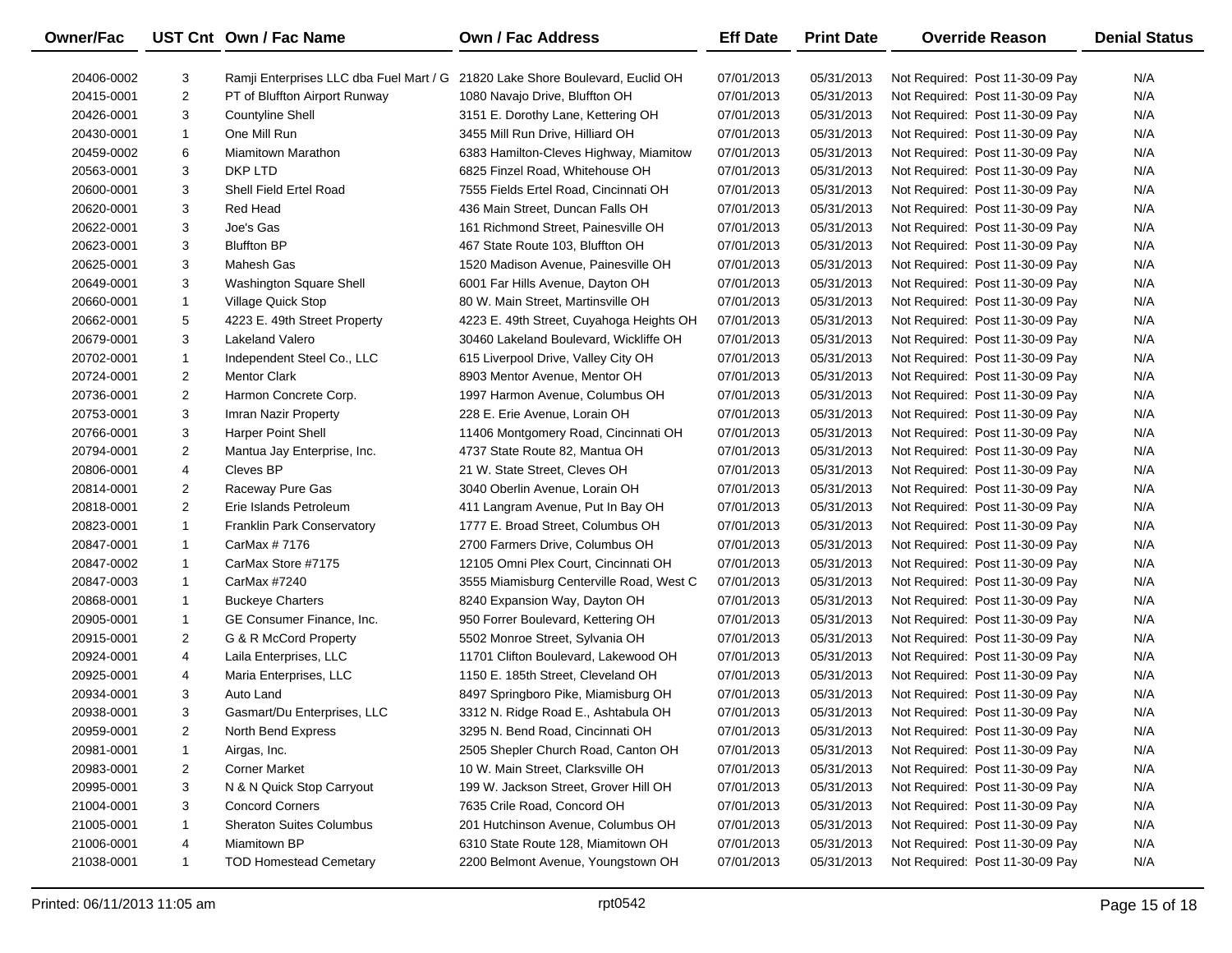| <b>Owner/Fac</b> |                | UST Cnt Own / Fac Name                    | <b>Own / Fac Address</b>                 | <b>Eff Date</b> | <b>Print Date</b> | <b>Override Reason</b>          | <b>Denial Status</b> |
|------------------|----------------|-------------------------------------------|------------------------------------------|-----------------|-------------------|---------------------------------|----------------------|
| 21045-0002       | 4              | Paul's Quick Serve                        | 210 State Street, Proctorville OH        | 07/01/2013      | 05/31/2013        | Not Required: Post 11-30-09 Pay | N/A                  |
| 21072-0001       | 2              | Marathon Food Mart                        | 8811 N. Dixie Road, Dayton OH            | 07/01/2013      | 05/31/2013        | Not Required: Post 11-30-09 Pay | N/A                  |
| 21077-0001       | 2              | Cincinnati Financial Corp.                | 6200 S. Gilmore Road, Fairfield OH       | 07/01/2013      | 05/31/2013        | Not Required: Post 11-30-09 Pay | N/A                  |
| 21077-0002       | $\mathbf{1}$   | Cincinnati Financial Corp. - Winton Facil | 8685 Winton Road, Cincinnati OH          | 07/01/2013      | 05/31/2013        | Not Required: Post 11-30-09 Pay | N/A                  |
| 21107-0001       | 3              | East 47 Marathon                          | 1001 Milligan Court, Sidney OH           | 07/01/2013      | 05/31/2013        | Not Required: Post 11-30-09 Pay | N/A                  |
| 21108-0001       | 2              | <b>Holtfield Station</b>                  | 620 S. High Street, Hillsboro OH         | 07/01/2013      | 05/31/2013        | Not Required: Post 11-30-09 Pay | N/A                  |
| 21190-0001       | 4              | Sunoco Food Market                        | 13601 Lorain Avenue, Cleveland OH        | 07/01/2013      | 05/31/2013        | Not Required: Post 11-30-09 Pay | N/A                  |
| 21191-0001       | 4              | Eastgate Sunoco                           | 4514 Mt. Carmel Tobasco Road, Cincinnati | 07/01/2013      | 05/31/2013        | Not Required: Post 11-30-09 Pay | N/A                  |
| 21200-0001       | 3              | PCR Ohio, Inc.                            | 666 E. Hudson Street, Columbus OH        | 07/01/2013      | 05/31/2013        | Not Required: Post 11-30-09 Pay | N/A                  |
| 21237-0001       | $\mathbf{1}$   | American Modern Insurance Group, Inc.     | 7000 Midland Boulevard, Amelia OH        | 07/01/2013      | 05/31/2013        | Not Required: Post 11-30-09 Pay | N/A                  |
| 21242-0001       | $\mathbf{1}$   | <b>Water Plant</b>                        | 445 Palmer Lane, Granville OH            | 07/01/2013      | 05/31/2013        | Not Required: Post 11-30-09 Pay | N/A                  |
| 21244-0001       | 3              | Georgesville Road Shell                   | 1240 Georgesville Road, Columbus OH      | 07/01/2013      | 05/31/2013        | Not Required: Post 11-30-09 Pay | N/A                  |
| 21270-0001       | 3              | Rockside Sunoco                           | 6000 Rockside Road, Independence OH      | 07/01/2013      | 05/31/2013        | Not Required: Post 11-30-09 Pay | N/A                  |
| 21360-0001       | 4              | Schmid's Sunoco                           | 2320 US Route 50, Batavia OH             | 07/01/2013      | 05/31/2013        | Not Required: Post 11-30-09 Pay | N/A                  |
| 21361-0001       | 5              | Clough Marathon                           | 8345 Clough Pike, Cincinnati OH          | 07/01/2013      | 05/31/2013        | Not Required: Post 11-30-09 Pay | N/A                  |
| 21404-0001       | 4              | Alam Investment, LLC                      | 715 N. Wooster Avenue, Strasburg OH      | 07/01/2013      | 05/31/2013        | Not Required: Post 11-30-09 Pay | N/A                  |
| 21431-0001       | 4              | Redi-Go                                   | 148 S. Broadway Street, Geneva OH        | 07/01/2013      | 05/31/2013        | Not Required: Post 11-30-09 Pay | N/A                  |
| 21432-0001       | 3              | SAHA Realty of Cleveland, LLC             | 7310 Broadway Avenue, Cleveland OH       | 07/01/2013      | 05/31/2013        | Not Required: Post 11-30-09 Pay | N/A                  |
| 21434-0001       | 2              | Woodville One Stop Center, LLC            | 228 E. Main Street, Woodville OH         | 07/01/2013      | 05/31/2013        | Not Required: Post 11-30-09 Pay | N/A                  |
| 21435-0001       | 4              | Liberty Gas of Ohio                       | 14510 Kinsman Road, Cleveland OH         | 07/01/2013      | 05/31/2013        | Not Required: Post 11-30-09 Pay | N/A                  |
| 21451-0001       | $\mathbf{1}$   | Dalps Fuel & Automotive, LLC              | 43201 Mount Hope Road, Lafferty OH       | 07/01/2013      | 05/31/2013        | Not Required: Post 11-30-09 Pay | N/A                  |
| 21481-0001       | 3              | Sunrise Hospitality Fuel Mart             | 3894 W. 4th Street, Mansfield OH         | 07/01/2013      | 05/31/2013        | Not Required: Post 11-30-09 Pay | N/A                  |
| 21517-0001       | 4              | London BP                                 | 51 E. High Street, London OH             | 07/01/2013      | 05/31/2013        | Not Required: Post 11-30-09 Pay | N/A                  |
| 21517-0002       | 3              | London One Stop                           | 157 S. Main Street, London OH            | 07/01/2013      | 05/31/2013        | Not Required: Post 11-30-09 Pay | N/A                  |
| 21517-0003       | 3              | US 42 Properties LLC                      | 3880 E National Rd, Springfield OH       | 07/01/2013      | 05/31/2013        | Not Required: Post 11-30-09 Pay | N/A                  |
| 21532-0001       | $\mathbf{1}$   | The Lindner Center of Hope                | 4075 Old Western Row Road, Mason OH      | 07/01/2013      | 05/31/2013        | Not Required: Post 11-30-09 Pay | N/A                  |
| 21582-0001       | 3              | West Liberty Investments, LLC             | 101 S. Detroit Street, W Liberty OH      | 07/01/2013      | 05/31/2013        | Not Required: Post 11-30-09 Pay | N/A                  |
| 21601-0001       | 3              | NWO Property Holdings, LLC                | 6700 Wales Road, Northwood OH            | 07/01/2013      | 05/31/2013        | Not Required: Post 11-30-09 Pay | N/A                  |
| 21652-0001       | $\mathbf{1}$   | MIRK, Inc.                                | 7629 Chippewa Road, Orrville OH          | 07/01/2013      | 05/31/2013        | Not Required: Post 11-30-09 Pay | N/A                  |
| 21668-0001       | 3              | <b>Fuel America</b>                       | 311 S. Main Street, Kenton OH            | 07/01/2013      | 05/31/2013        | Not Required: Post 11-30-09 Pay | N/A                  |
| 21677-0001       | 4              | Countyline One Stop Center, LLC           | 6098 W. Fremont Road, Port Clinton OH    | 07/01/2013      | 05/31/2013        | Not Required: Post 11-30-09 Pay | N/A                  |
| 21679-0001       | 4              | Pearl Road, Inc.                          | 7606 Pearl Road, Middleburg Heights OH   | 07/01/2013      | 05/31/2013        | Not Required: Post 11-30-09 Pay | N/A                  |
| 21684-0001       | $\overline{2}$ | <b>GM Lordstown Complex West</b>          | 2369 Ellsworth Bailey Road SW, Lordstow  | 07/01/2013      | 05/31/2013        | Not Required: Post 11-30-09 Pay | N/A                  |
| 21690-0001       | 3              | Izzy's One-Stop, LLC                      | 16 Blain Highway, Waverly OH             | 07/01/2013      | 05/31/2013        | Not Required: Post 11-30-09 Pay | N/A                  |
| 21710-0001       | 3              | Khush Oil LLC                             | 1616 Coshocton Road, Mount Vernon OH     | 07/01/2013      | 05/31/2013        | Not Required: Post 11-30-09 Pay | N/A                  |
| 21713-0001       | 3              | Turkey Hill Mini Market #702              | 753 Hebron Road, Heath OH                | 07/01/2013      | 05/31/2013        | Not Required: Post 11-30-09 Pay | N/A                  |
| 21713-0002       | 2              | Turkey Hill Mini Market #710              | 6977 E. Broad Street, Columbus OH        | 07/01/2013      | 05/31/2013        | Not Required: Post 11-30-09 Pay | N/A                  |
| 21713-0003       | 3              | Turkey Hill Mini Market #708              | 1425 Cassady Avenue, Columbus OH         | 07/01/2013      | 05/31/2013        | Not Required: Post 11-30-09 Pay | N/A                  |
| 21713-0004       | 3              | Turkey Hill Mini Market #709              | 5350 Tuttle Crossing Boulevard, Columbus | 07/01/2013      | 05/31/2013        | Not Required: Post 11-30-09 Pay | N/A                  |
| 21713-0005       | 3              | Turkey Hill Mini Market #711              | 7447 State Route 3, Westerville OH       | 07/01/2013      | 05/31/2013        | Not Required: Post 11-30-09 Pay | N/A                  |
| 21713-0006       | 3              | Turkey Hill Mini Market #712              | 3900 S. High Street, Columbus OH         | 07/01/2013      | 05/31/2013        | Not Required: Post 11-30-09 Pay | N/A                  |
| 21713-0007       | 3              | Turkey Hill Minit Market #703             | 721 S. Hamilton Road, Whitehall OH       | 07/01/2013      | 05/31/2013        | Not Required: Post 11-30-09 Pay | N/A                  |
| 21713-0008       | 3              | Turkey Hill Minit Market #704             | 2685 N. High Street, Columbus OH         | 07/01/2013      | 05/31/2013        | Not Required: Post 11-30-09 Pay | N/A                  |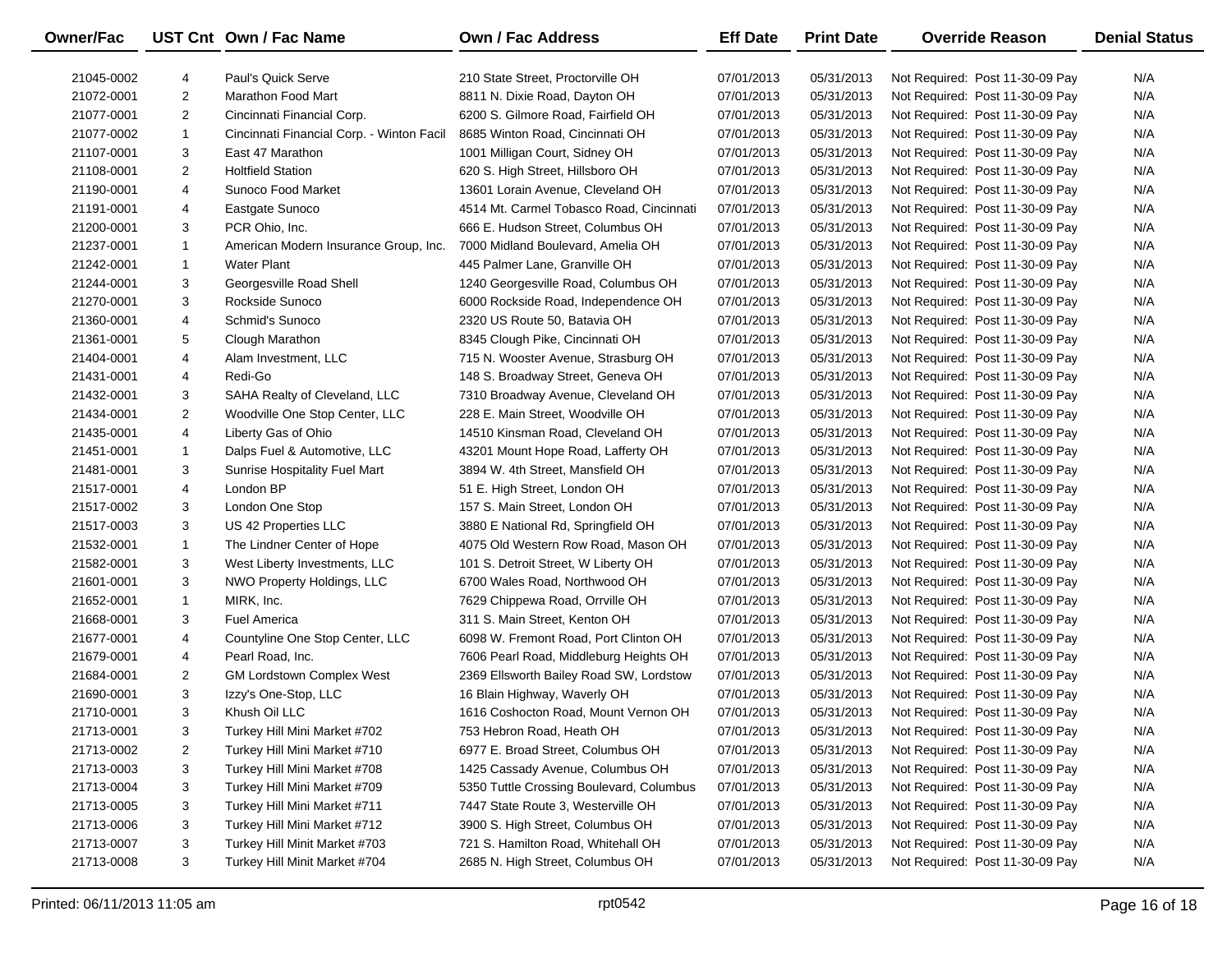| <b>Owner/Fac</b> |                         | UST Cnt Own / Fac Name                | <b>Own / Fac Address</b>                   | <b>Eff Date</b> | <b>Print Date</b> | <b>Override Reason</b>          | <b>Denial Status</b> |
|------------------|-------------------------|---------------------------------------|--------------------------------------------|-----------------|-------------------|---------------------------------|----------------------|
| 21713-0009       | 3                       | Turkey Hill Mini Market #713          | 3000 Centerpoint Drive, Urbancrest OH      | 07/01/2013      | 05/31/2013        | Not Required: Post 11-30-09 Pay | N/A                  |
| 21713-0010       | 3                       | Turkey Hill Mini Market #706          | 1880 E. Broad Street, Columbus OH          | 07/01/2013      | 05/31/2013        | Not Required: Post 11-30-09 Pay | N/A                  |
| 21713-0011       | 3                       | Turkey Hill Mini Market #714          | 1910 Stringtown Road, Grove City OH        | 07/01/2013      | 05/31/2013        | Not Required: Post 11-30-09 Pay | N/A                  |
| 21713-0012       | 3                       | Turkey Hill Minit Market #707         | 2740 Stratford Road, Delaware OH           | 07/01/2013      | 05/31/2013        | Not Required: Post 11-30-09 Pay | N/A                  |
| 21713-0013       | 4                       | Turkey Hill Mini Market #705          | 1953 Morse Road, Columbus OH               | 07/01/2013      | 05/31/2013        | Not Required: Post 11-30-09 Pay | N/A                  |
| 21713-0014       | 3                       | Turkey Hill #715                      | 1621 Cobblestone Way, Marysville OH        | 07/01/2013      | 05/31/2013        | Not Required: Post 11-30-09 Pay | N/A                  |
| 21783-0001       | $\overline{2}$          | Muskingum County Board of DD          | 1304 Newark Road (Rear), Zanesville OH     | 07/01/2013      | 05/31/2013        | Not Required: Post 11-30-09 Pay | N/A                  |
| 21786-0001       | $\mathbf{1}$            | CareSource                            | 230 N. Main Street, Dayton OH              | 07/01/2013      | 05/31/2013        | Not Required: Post 11-30-09 Pay | N/A                  |
| 21846-0001       | 3                       | ZZ Tanks, LLC                         | 395 E. Andrus Road, Northwood OH           | 07/01/2013      | 05/31/2013        | Not Required: Post 11-30-09 Pay | N/A                  |
| 21922-0001       | 3                       | Ohio Food Mart, LLC                   | 382 Lexington Avenue, Mansfield OH         | 07/01/2013      | 05/31/2013        | Not Required: Post 11-30-09 Pay | N/A                  |
| 21924-0001       | $\overline{2}$          | Warrmike, Inc.                        | 4351 Northfield Road, Warrensville Heights | 07/01/2013      | 05/31/2013        | Not Required: Post 11-30-09 Pay | N/A                  |
| 21948-0001       | 3                       | Santosh Enterprises LLC               | 7539 Reading Road, Cincinnati OH           | 07/01/2013      | 05/31/2013        | Not Required: Post 11-30-09 Pay | N/A                  |
| 21975-0001       | $\mathbf{1}$            | <b>Ohio Judicial Center</b>           | 65 S. Front Street, Columbus OH            | 07/01/2013      | 05/31/2013        | Not Required: Post 11-30-09 Pay | N/A                  |
| 21987-0001       | 4                       | <b>Country Store Foods</b>            | 10958 State Route 140, South Webster O     | 07/01/2013      | 05/31/2013        | Not Required: Post 11-30-09 Pay | N/A                  |
| 21994-0001       | $\overline{2}$          | Shree Uma, Inc.                       | 1302 S. State Route 123, Lebanon OH        | 07/01/2013      | 05/31/2013        | Not Required: Post 11-30-09 Pay | N/A                  |
| 21996-0001       | $\overline{2}$          | ZRNR Properties Enterprises, LLC      | 940 E. 222nd Street, Euclid OH             | 07/01/2013      | 05/31/2013        | Not Required: Post 11-30-09 Pay | N/A                  |
| 21998-0001       | 4                       | <b>National Car Rental</b>            | 3350 Valet Rd, Vandalia OH                 | 07/01/2013      | 05/31/2013        | Not Required: Post 11-30-09 Pay | N/A                  |
| 21999-0001       | $\mathbf{1}$            | M.T.R.E. Enterprises LLC              | 195 Gorrel Avenue, Bowling Green OH        | 07/01/2013      | 05/31/2013        | Not Required: Post 11-30-09 Pay | N/A                  |
| 22014-0001       | $\overline{2}$          | State Street Market Inc.              | 11 State Street, Zanesville OH             | 07/01/2013      | 05/31/2013        | Not Required: Post 11-30-09 Pay | N/A                  |
| 22025-0001       | 3                       | Y & S Enterprises, LLC                | 7900 Reading Road, Cincinnati OH           | 07/01/2013      | 05/31/2013        | Not Required: Post 11-30-09 Pay | N/A                  |
| 22132-0001       | 3                       | Coonskin Crossing, Inc.               | 6 State Street, Amesville OH               | 07/01/2013      | 05/31/2013        | Not Required: Post 11-30-09 Pay | N/A                  |
| 22144-0001       | 3                       | Sai Station, Inc.                     | 3107 S. Canfield Niles Road, Canfield OH   | 07/01/2013      | 05/31/2013        | Not Required: Post 11-30-09 Pay | N/A                  |
| 22146-0001       | 8                       | Millbury Bulk Plant                   | 3140 Moline Martin Road, Millbury OH       | 07/01/2013      | 05/31/2013        | Not Required: Post 11-30-09 Pay | N/A                  |
| 22158-0001       | $\overline{2}$          | Cramer Oil Wooster Bulk Plant         | 530 Palmer Street, Wooster OH              | 07/01/2013      | 05/31/2013        | Not Required: Post 11-30-09 Pay | N/A                  |
| 22175-0001       | $\overline{7}$          | D & D Landholding Co., LLC            | 2091 US Route 322, Williamsfield OH        | 07/01/2013      | 05/31/2013        | Not Required: Post 11-30-09 Pay | N/A                  |
| 22228-0001       | $\mathbf{1}$            | Warren Ohio Rehab Hospital Company, L | 8747 Squires Lane, Warren OH               | 07/01/2013      | 05/31/2013        | Not Required: Post 11-30-09 Pay | N/A                  |
| 22248-0001       | 3                       | Milford Food & Gas, Inc.              | 1279 State Route 28, Loveland OH           | 07/01/2013      | 05/31/2013        | Not Required: Post 11-30-09 Pay | N/A                  |
| 22256-0001       | $\overline{2}$          | Sunoco                                | 6004 N. Dixie Drive, Dayton OH             | 07/01/2013      | 05/31/2013        | Not Required: Post 11-30-09 Pay | N/A                  |
| 22256-0002       | 4                       | Sunoco                                | 2001 Needmore Road, Dayton OH              | 07/01/2013      | 05/31/2013        | Not Required: Post 11-30-09 Pay | N/A                  |
| 22260-0001       | 3                       | Fuelcon, LLC                          | 4501 W. 8th Street, Cincinnati OH          | 07/01/2013      | 05/31/2013        | Not Required: Post 11-30-09 Pay | N/A                  |
| 22279-0001       | 5                       | BDR Oil Inc.                          | 2011 W. Michigan Street, Sidney OH         | 07/01/2013      | 05/31/2013        | Not Required: Post 11-30-09 Pay | N/A                  |
| 22280-0001       | 5                       | Second Street Properties LLC          | 590 W. Second Street, Xenia OH             | 07/01/2013      | 05/31/2013        | Not Required: Post 11-30-09 Pay | N/A                  |
| 22301-0001       | 3                       | East Side Fuel Plus, LLC              | 211 Cleveland Road, Norwalk OH             | 07/01/2013      | 05/31/2013        | Not Required: Post 11-30-09 Pay | N/A                  |
| 22325-0001       | $\overline{2}$          | Sidhi Vinayak, Inc.                   | 1152 W. Main Street, Kent OH               | 07/01/2013      | 05/31/2013        | Not Required: Post 11-30-09 Pay | N/A                  |
| 22326-0001       | $\overline{\mathbf{c}}$ | Perkins Convenient Food Mart          | 1917 E. Perkins Avenue, Sandusky OH        | 07/01/2013      | 05/31/2013        | Not Required: Post 11-30-09 Pay | N/A                  |
| 22345-0001       | 2                       | My Sons, LLC                          | 11500 Saint Clair Avenue, Cleveland OH     | 07/01/2013      | 05/31/2013        | Not Required: Post 11-30-09 Pay | N/A                  |
| 22360-0001       | $\overline{2}$          | Locust, Inc.                          | 1089 W. Locust Street, Wilmington OH       | 07/01/2013      | 05/31/2013        | Not Required: Post 11-30-09 Pay | N/A                  |
| 22377-0001       | 5                       | Fram Group Operations, LLC            | 1600 N. Union Street, Fostoria OH          | 07/01/2013      | 05/31/2013        | Not Required: Post 11-30-09 Pay | N/A                  |
| 22425-0001       | 4                       | <b>Marion Marathon</b>                | 885 E. Center Street, Marion OH            | 07/01/2013      | 05/31/2013        | Not Required: Post 11-30-09 Pay | N/A                  |
| 22451-0001       | 4                       | YUG, LLC                              | 2050 Fair Road, Sidney OH                  | 07/01/2013      | 05/31/2013        | Not Required: Post 11-30-09 Pay | N/A                  |
| 22471-0001       | $\mathbf{1}$            | Lake Erie Correctional Institution    | 501 Thompson Road, Conneaut OH             | 07/01/2013      | 05/31/2013        | Not Required: Post 11-30-09 Pay | N/A                  |
| 22472-0001       | $\overline{2}$          | Gas and Food Mini Mart                | 9790 E. Center Street, Windham OH          | 07/01/2013      | 05/31/2013        | Not Required: Post 11-30-09 Pay | N/A                  |
| 22505-0001       | $\overline{2}$          | <b>Stephan Assaf Property</b>         | 190 Stadium Drive, Defiance OH             | 07/01/2013      | 05/31/2013        | Not Required: Post 11-30-09 Pay | N/A                  |